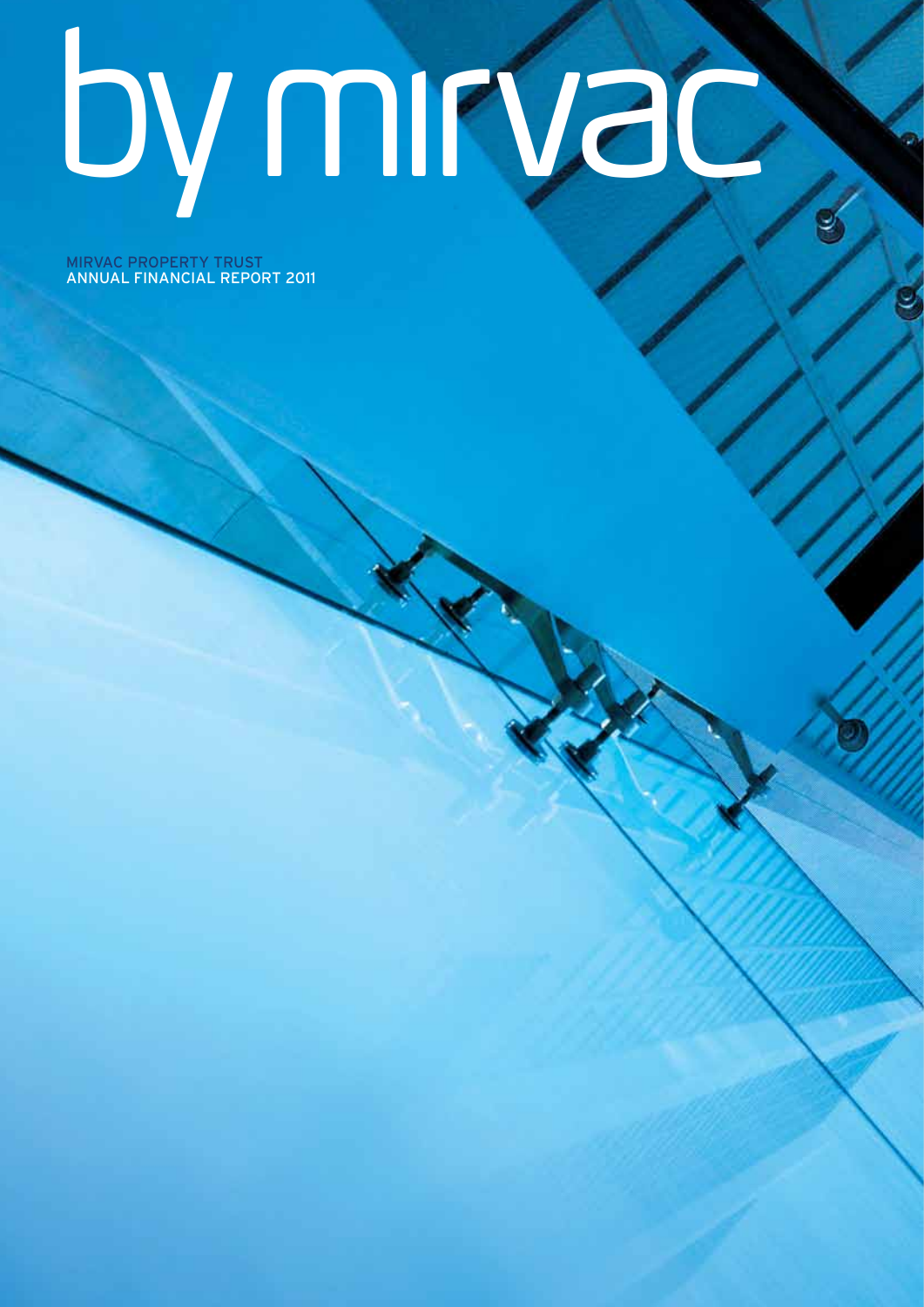## MIRVAC PROPERTY TRUST

AND ITS CONTROLLED ENTITIES

#### **Annual financial Report**

For the year ended 30 June 2011

The consolidated entity comprises Mirvac Property Trust (ARSN 086 780 645) and its controlled entities.

- 01 Directors' report
- 05 Auditor's independence declaration
- 06 Financial statements
- 48 Directors' declaration<br>49 Independent auditor's
- 49 Independent auditor's report to the unitholders of Mirvac Property Trust
- **Directory**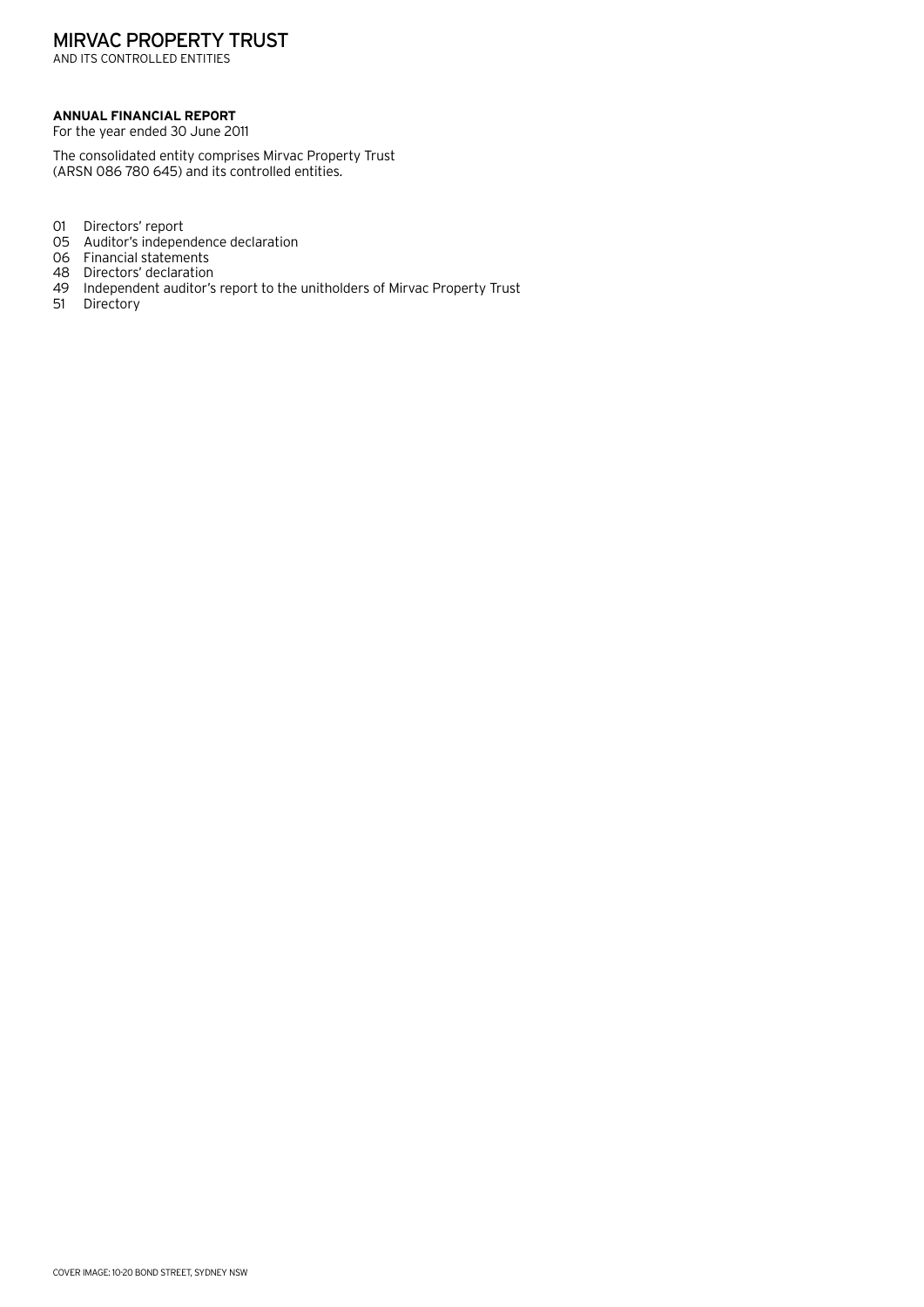The Directors of Mirvac Funds Limited (ABN 70 002 561 640), the Responsible Entity of Mirvac Property Trust ("MPT" or "Trust") present their report, together with the consolidated report of MPT and its controlled entities ("consolidated entity") for the year ended 30 June 2011.

MPT and its controlled entities together with Mirvac Limited and its controlled entities form the stapled entity, Mirvac Group ("Mirvac" or "Group").

#### **Responsible Entity**

The Responsible Entity of the Trust is Mirvac Funds Limited, an entity incorporated in New South Wales. The immediate parent entity of the Responsible Entity is Mirvac Woolloomooloo Pty Limited (ABN 44 001 162 205), incorporated in New South Wales, and its ultimate parent entity is Mirvac Limited (ABN 92 003 280 699), incorporated in New South Wales.

#### **Directors**

The following persons were Directors of Mirvac Funds Limited during the whole of the year and up to the date of this report, unless otherwise stated:

- James MacKenzie
- Nicholas Collishaw
- Peter Hawkins
- James Millar
- Penny Morris
- John Mulcahy
- Elana Rubin (appointed as a Director on 11 November 2010).

#### **Principal activities**

The principal continuing activities of the consolidated entity consist of property investment for the purpose of deriving rental income and investments in listed and unlisted funds. There has been no significant change in the principal activities of the consolidated entity during the year.

#### **Distributions**

Distributions paid to stapled unitholders during the year were as follows:

|                                                                                                                 | 2011<br>Sm | 2010<br>\$m |
|-----------------------------------------------------------------------------------------------------------------|------------|-------------|
| June 2010 quarterly distribution paid on 30 July 2010<br>2.00 cents (2010: 0.20 cents) per stapled unit         | 65.3       | 3.4         |
| September 2010 quarterly distribution paid on 29 October 2010<br>2.00 cents (2010: 2.00 cents) per stapled unit | 68.3       | 56.1        |
| December 2010 quarterly distribution paid on 28 January 2011<br>2.00 cents (2010: 2.00 cents) per stapled unit  | 68.3       | 59.9        |
| March 2011 quarterly distribution paid on 29 April 2011<br>2.00 cents (2010: 2.00 cents) per stapled unit       | 68.3       | 60.0        |
| Total distributions paid                                                                                        | 270.2      | 179.4       |

The June 2011 quarterly distribution of 2.20 cents per stapled unit totalling \$75.2m declared on 30 June 2011 was paid on 29 July 2011.

Distributions paid and payable by the Trust for the year ended 30 June 2011 totalled \$280.1m, being 8.20 cents per stapled unit (2010: \$241.3m — 8.0 cents per stapled unit).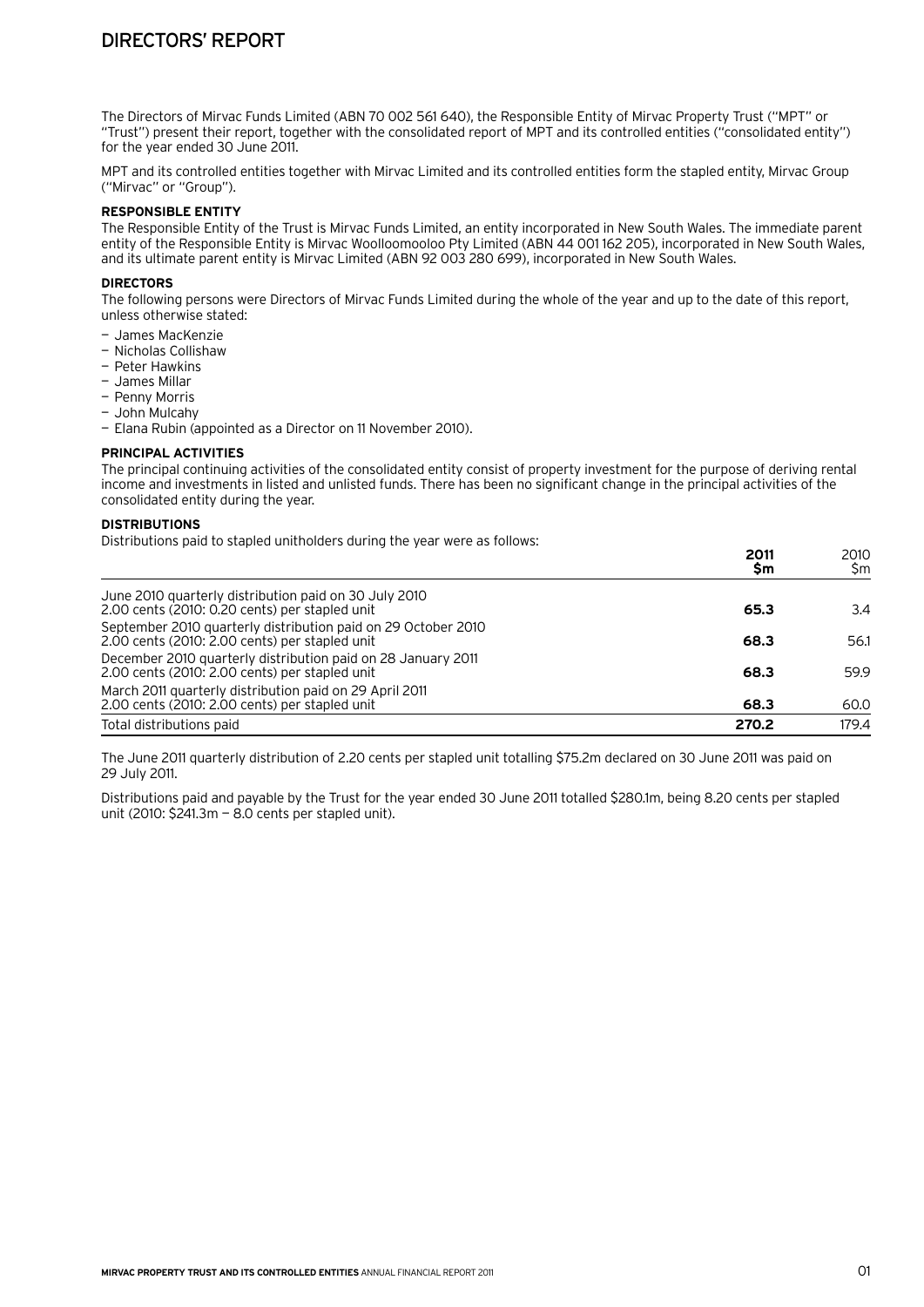#### **Review of operations and activities**

The statutory profit after tax attributable to the stapled unitholders of the Trust for the year ended 30 June 2011 was \$498.2m (2010: \$374.5m). The operating profit (profit before specific non-cash and significant items) was \$388.3m.(2010: \$323.7m).

Operating profit is a financial measure which is not prescribed by Australian Accounting Standards ("AAS") and represents the profit under AAS adjusted for specific non-cash items and significant items.

The following table summarises key reconciling items between statutory profit after tax attributable to the stapled unitholders of MPT and operating profit:

|                                                                                                                                                                                       | 2011<br>Sm | 2010<br>\$m |
|---------------------------------------------------------------------------------------------------------------------------------------------------------------------------------------|------------|-------------|
| Profit attributable to the stapled unitholders of MPT                                                                                                                                 | 498.2      | 374.5       |
| Specific non-cash items                                                                                                                                                               |            |             |
| Net gain on fair value of investment properties                                                                                                                                       | (109.1)    | (13.3)      |
| Net (gain)/loss on fair value of investment properties under construction ("IPUC")                                                                                                    | (4.9)      | 48.9        |
| Net (gain)/loss on fair value of derivative financial instruments and foreign exchange movements                                                                                      | (6.9)      | 11.5        |
| Straight-lining of lease revenue                                                                                                                                                      | (16.3)     | (2.5)       |
| Amortisation of lease fitout incentives                                                                                                                                               | 10.6       | 10.4        |
| Net (gain)/loss on fair value of investment properties, derivatives and<br>other specific non-cash items included in share of net profit of associates and net loss of joint ventures | (8.4)      | 20.4        |
| <b>Significant items</b>                                                                                                                                                              |            |             |
| Impairment of goodwill                                                                                                                                                                | 7.1        |             |
| Net loss/(gain) on sale of non-aligned assets                                                                                                                                         | 1.2        | (0.5)       |
| Discount on business combination                                                                                                                                                      |            | (119.8)     |
| Net gain on remeasurement of equity interest                                                                                                                                          |            | (25.3)      |
| Business combination transaction costs                                                                                                                                                | 16.8       | 19.4        |
| Operating profit (profit before specific non-cash items and significant items)                                                                                                        | 388.3      | 323.7       |

#### **Financial and operational highlights**

Key financial highlights for the year ended 30 June 2011 included:

- profit attributable to the stapled unitholders of MPT of \$498.2m;
- net operating profit of \$388.3m 1, representing 11.5 cents per unit;
- increase in net tangible assets ("NTA") per unit to \$1.59 2 from \$1.53 at 30 June 2010;
- total assets of \$7,005.8m;
- net gain of \$109.1m in revaluations of the investment property portfolio;
- net gain of \$4.9m in revaluations of the IPUC portfolio; and
- distribution of \$280.1m, representing 8.2 cents per unit.

The consolidated entity had a total portfolio value of \$5,745.6m, with investments in 66 direct property assets, covering the office, retail, industrial and hotel sectors, as well as investments in other funds managed by Mirvac.

Key operational highlights for the consolidated entity for the year ended 30 June 2011 included:

- achieved a 4.0 per cent like-for-like net operating income growth;
- disposed of 11 non-aligned assets that no longer met the Trust's investment criteria for a total realisation of \$236.8m<sup>3</sup> (before costs);
- completed the acquisition of the \$1,152.7m 4 Westpac Office Portfolio ("WOP"), consistent with the consolidated entity's strategy of growing secure earnings from quality assets;
- commenced construction of the premium grade office tower development now known as 8 Chifley Square, Sydney NSW;
- increased occupancy from 97.6 per cent to 98.1 per cent<sup>5</sup>; and
- continued with the leasing campaign at 10-20 Bond Street, Sydney NSW, resulting in commitments to the building totalling 81.0 per cent comprising of:
	- 59.3 per cent executed leases; and
	- 21.7 per cent signed Heads of Agreement.

<sup>1)</sup> Excludes specific non-cash items, significant items and related taxation.

<sup>2)</sup> NTA per stapled security based on ordinary securities excluding Employee Incentive Scheme ("EIS") securities.

<sup>3)</sup> Includes two disposals that occurred post 30 June 2011 namely Ballina Central, Ballina NSW (which is conditionally exchanged) and Peninsula Lifestyle, Mornington VIC, which is unconditionally exchanged.

<sup>4)</sup> Includes the acquisition of 54-60 Talavera Road, North Ryde NSW.

<sup>5)</sup> This figure excludes 10-20 Bond Street, Sydney NSW.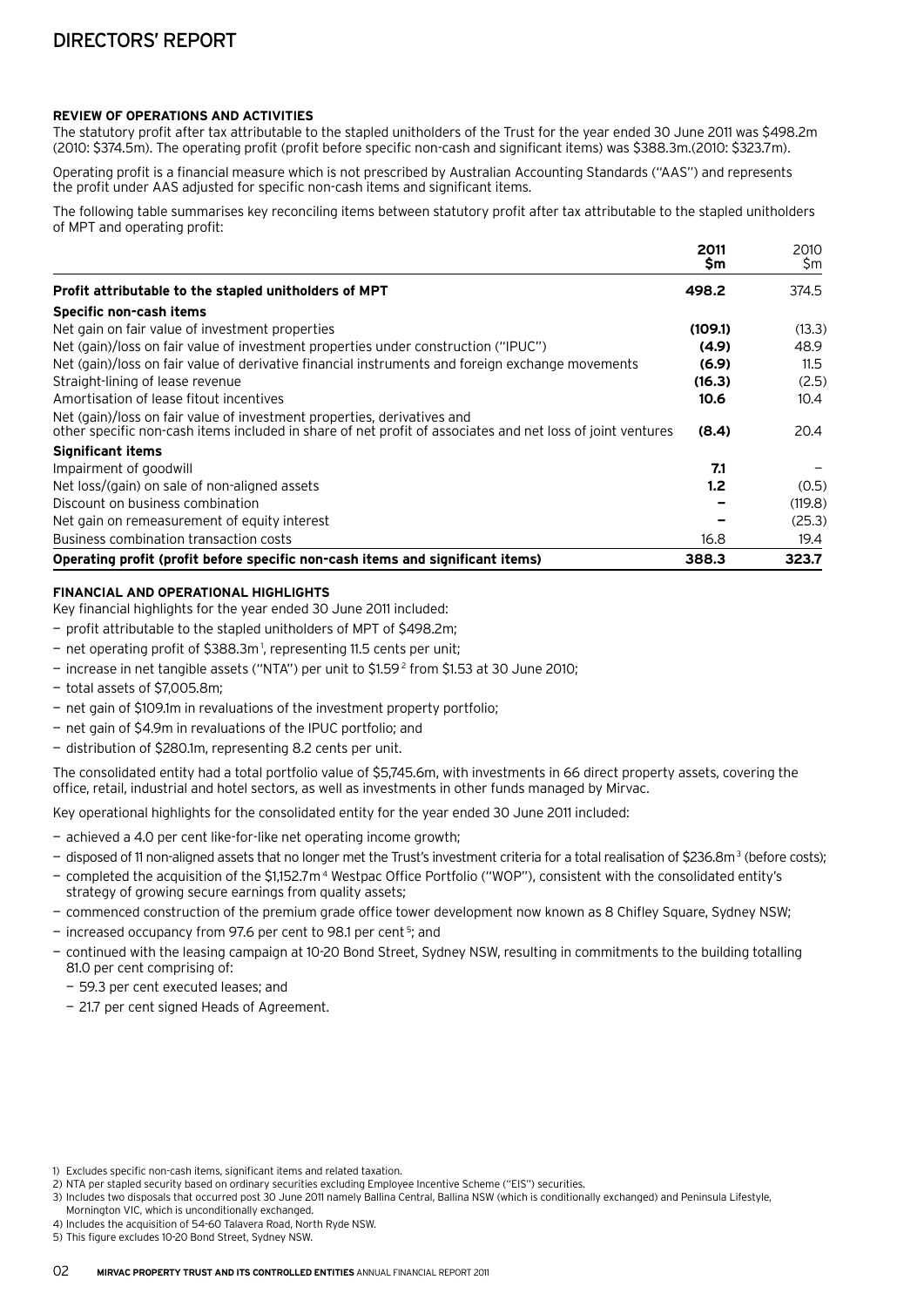#### **Financial and operational highlights / continued**

The consolidated entity maintained its high portfolio occupancy of 98.1<sup>1</sup> per cent, with a weighted average lease expiry of approximately 6.2 1 years. The consolidated entity's earnings continue to be secure with 86.9 per cent of FY2012 rent reviews being fixed or linked to the Consumer Price Index ("CPI"), and 68.0 1 per cent of revenue derived from multinational, Australian Securities Exchange ("ASX") listed and government tenants.

#### Outlook

The consolidated entity remains focused on providing secure passive income to the Group, whilst improving the quality of the portfolio via non-aligned asset sales, acquisition and development. The consolidated entity continues to be strategically overweight in the office sector and sub-regional shopping centres.

#### **Capital management and funding**

The consolidated entity's capital structure is monitored at the Group level. Key capital management highlights relating to the Group for the year ended 30 June 2011 included:

- increased the weighted average debt maturity to 3.8 from 2.6 years 2 via a \$1,850m debt refinance in January 2011;
- continued the diversification of debt sources with a \$200.0m medium term note ("MTN") issuance in September 2010, a further \$25.0m in March 2011 and \$50.0m in April 2011;
- $-$  maintained the conservative balance sheet gearing of 26.3 per cent<sup>3</sup>;
- maintained the BBB/A-2 credit rating from Standard & Poor's; and
- established a strategic relationship with K-REIT Asia via the sale of 50 per cent of 8 Chifley Square, Sydney NSW with K-REIT Asia to fund 50 per cent of the development costs 4.

#### **Outlook**

Mirvac remains focused on managing its strong capital position to ensure it can continue to meet its strategic objectives without increasing its overall risk profile.

#### **Interests in the Trust**

|                                                                     | 2011<br>Sm | 2010<br>Sm. |
|---------------------------------------------------------------------|------------|-------------|
| Total ordinary units issued                                         | 3,409.3    | 3.254.8     |
| Stapled units issued under long term incentive ("LTI") plan and EIS | 7.6        | 11.5        |
| Total stapled units issued                                          | 3.416.9    | 3.266.3     |

Refer to note 22(b) to the financial statements for a reconciliation of the interests in the consolidated entity issued during the financial year.

#### **Environmental regulations**

The consolidated entity is subject to significant environmental legislation and associated Acts and regulations. The consolidated entity is committed to the implementation of responsible and practical management procedures to minimise environmental impacts and provide compliance under the government regulations applicable to all areas of its operations.

#### **Equity instruments held by Directors**

Particulars of Directors' interests in the stapled units of the Trust or a related entity, are as follows:

| Director                                                   | MPT stapled units | Interests in units of a related entity |
|------------------------------------------------------------|-------------------|----------------------------------------|
| James MacKenzie (direct)                                   | 129.914           |                                        |
| Mirvac Industrial Trust $-$ units (direct)                 |                   | 122,643                                |
| Mirvac Development Fund $-$ Seascapes $-$ units (indirect) |                   | 300,000                                |
| Nicholas Collishaw (direct and indirect)                   | 2,036,512         |                                        |
| Mirvac Development Fund $-$ Seascapes $-$ units (indirect) |                   | 25,000                                 |
| Options                                                    | 2.026.410         |                                        |
| Performance rights                                         | 5,272,800         |                                        |
| Peter Hawkins (direct and indirect)                        | 596,117           |                                        |
| James Millar (indirect)                                    | 40,714            |                                        |
| Penny Morris (direct and indirect)                         | 241.136           |                                        |
| John Mulcahy (indirect)                                    | 25,000            |                                        |
| Elana Rubin (direct)                                       | 10,000            |                                        |

During the year ended 30 June 2009, Mirvac introduced a security acquisition plan for Non-Executive Directors whereby they could sacrifice a portion of their Directors' fees each month and use it to acquire additional Mirvac stapled securities. No Non-Executive Directors did this in the year ended 30 June 2011 due to changes to the tax treatment of securities acquired under the plan. However, securities purchased in previous years continue to be held in the plan.

- 3) Net debt (at FX hedged rate) excluding leases/(total tangible assets cash).
- 4) Sale of 50 per cent of 8 Chifley Square, Sydney NSW, completed 28 July 2011.

<sup>1)</sup> This figure excludes 10-20 Bond Street, Sydney NSW.

<sup>2)</sup> Excludes WOP associated commercial mortgage backed securities ("CMBS") which is fully collateralised.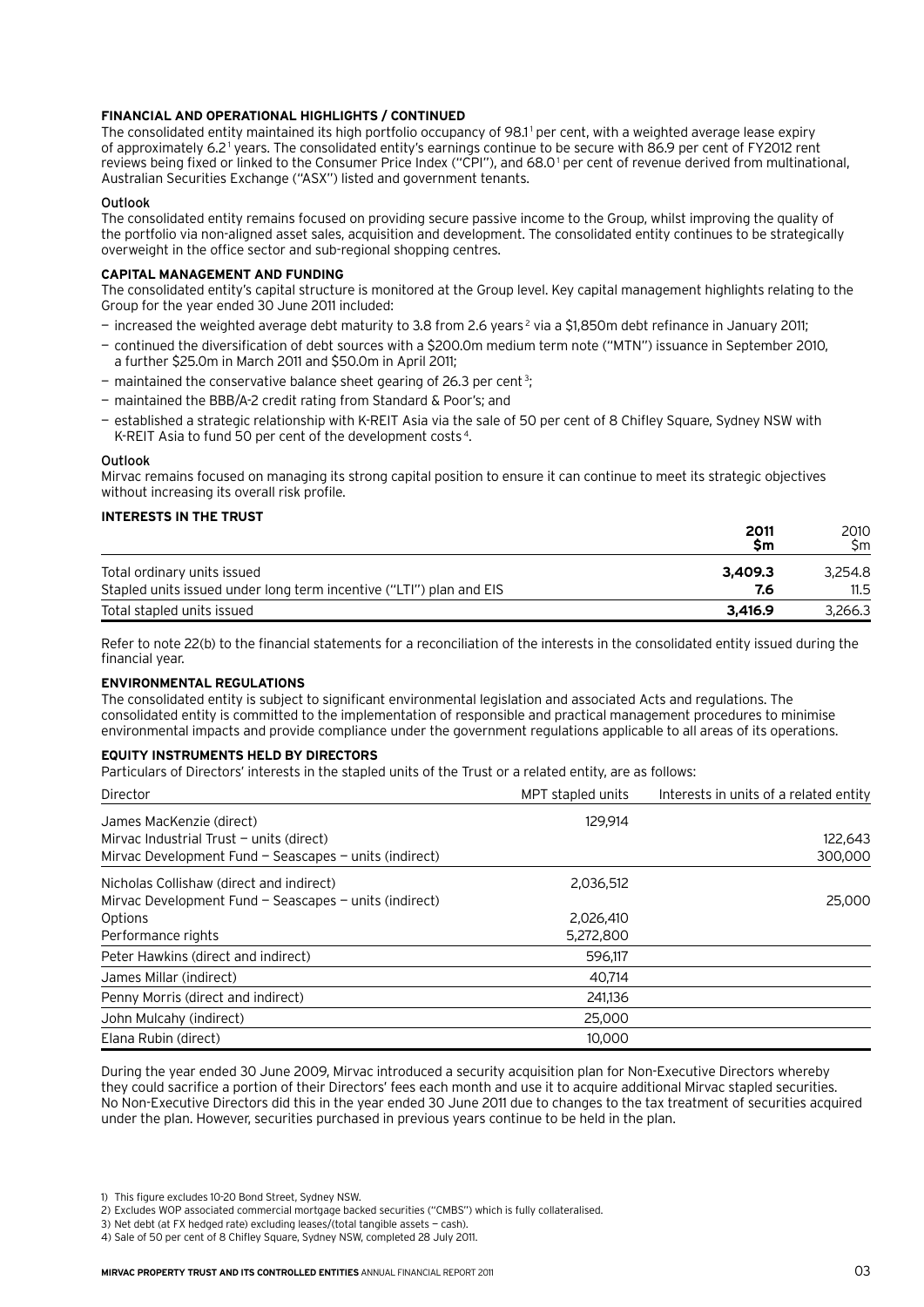#### **Options over unissued securities**

During the year ended 30 June 2011, no options over Mirvac stapled securities were issued to executives under the long term incentives plan ("LTIP"). Options over 152,617 (2010: 108,332) Mirvac stapled securities were forfeited during the year as a result of employees leaving the Group. No securities in the Group or any of its controlled entities were issued during or since the year ended 30 June 2011 as a result of the exercise of an option over unissued securities.

#### **Non-audit services**

The consolidated entity may decide to employ the auditor on assignments additional to their statutory audit duties where the auditor's expertise and experience with the consolidated entity are relevant. Details of the amounts paid or payable to the auditor ("PricewaterhouseCoopers") for audit and non-audit services provided during the year are set out in note 32 to the financial statements.

The Board has considered the position and, in accordance with the advice received from the Audit, Risk and Compliance Committee ("ARCC") is satisfied that the provision of non-audit services is compatible with the general standard of independence for auditors imposed by the Corporations Act 2001. The Directors are satisfied that the provision of non-audit services by the auditor, as set in note 32 to the financial statements, did not compromise the auditor independence requirements of the Corporations Act 2001 for the following reasons:

- all non-audit services have been reviewed by the ARCC to ensure they do not impact the impartiality and objectivity of the auditor; and
- none of the services undermines the general principles relating to auditor independence as set out in APES 110 Code of Ethics for Professional Accountants, including reviewing or auditing the auditor's own work, acting in a management or a decision-making capacity for the consolidated entity, acting as advocate for the consolidated entity or jointly sharing economic risk and rewards.

#### **Significant changes in the state of affairs**

Changes in the state of affairs of the consolidated entity during the year are set out in the various reports included in the consolidated entity's financial statements. Refer to note 22 to the financial statements for stapled units issued, note 19 for debt movements and note 34 for the acquisition of businesses.

In the opinion of the Directors, there were no other significant changes in the state of affairs of the consolidated entity that occurred during the year under review.

#### **Matters subsequent to the end of the financial year**

On 28 July 2011 the Trust settled on the sale of 50 per cent of the units in Mirvac 8 Chifley Trust to The Trust Company (Australia) Limited (in its capacity as the trustee of K-REIT (Australia) Sub-Trust 2). Mirvac 8 Chifley Trust is the owner of 8 Chifley Square; a Sydney based commercial office development. On that date, Mirvac Projects Pty Limited entered into a Development Agreement with Mirvac 8 Chifley Pty Limited (in its capacity as trustee of Mirvac 8 Chifley Trust). Under the terms of the agreement, Mirvac Projects Pty Limited will deliver a fully constructed and fully leased premium grade commercial office building. Mirvac Projects Pty Limited will provide Mirvac 8 Chifley Pty Limited with a five year rental guarantee.

No other matter or circumstance has arisen since 30 June 2011 that has significantly affected, or may significantly affect:

- the consolidated entity's operations in future years; or
- the results of those operations in future years; or
- the consolidated entity's state of affairs in future years.

#### **Insurance of officers**

During the year, the Responsible Entity has not indemnified, or entered into any agreement indemnifying against a liability, any person who is or who has been an officer of the Responsible Entity of the Trust. No insurance premiums are paid for out of the assets of the Trust in regards to insurance cover provided to Mirvac Funds Limited.

#### **Fees paid to the Responsible Entity or its associates**

Fees paid to the Responsible Entity out of Trust property during the year were \$6.2m (2010: \$3.6m). Fees charged by the Responsible Entity represent recovery of costs. No fees were paid out of Trust property to the Directors of the Responsible Entity during the year.

Fees paid to the Responsible Entity and its associates out of Trust property during the year are disclosed in note 30 to the financial statements.

#### **Auditor's independence declaration**

A copy of the auditor's independence declaration required under section 307C of the Corporations Act 2001 is set out on page 05.

#### **Rounding of amounts**

The Trust is an entity of the kind referred to in Class Order 98/0100 issued by the Australian Securities and Investments Commission ("ASIC"), relating to the "rounding off" of amounts in the financial statements. Amounts in the financial statements have been rounded off to the nearest tenth of a million ("m") dollars in accordance with that class order.

This statement is made in accordance with a resolution of the Directors.

**Nicholas Collishaw** Director Sydney

23 August 2011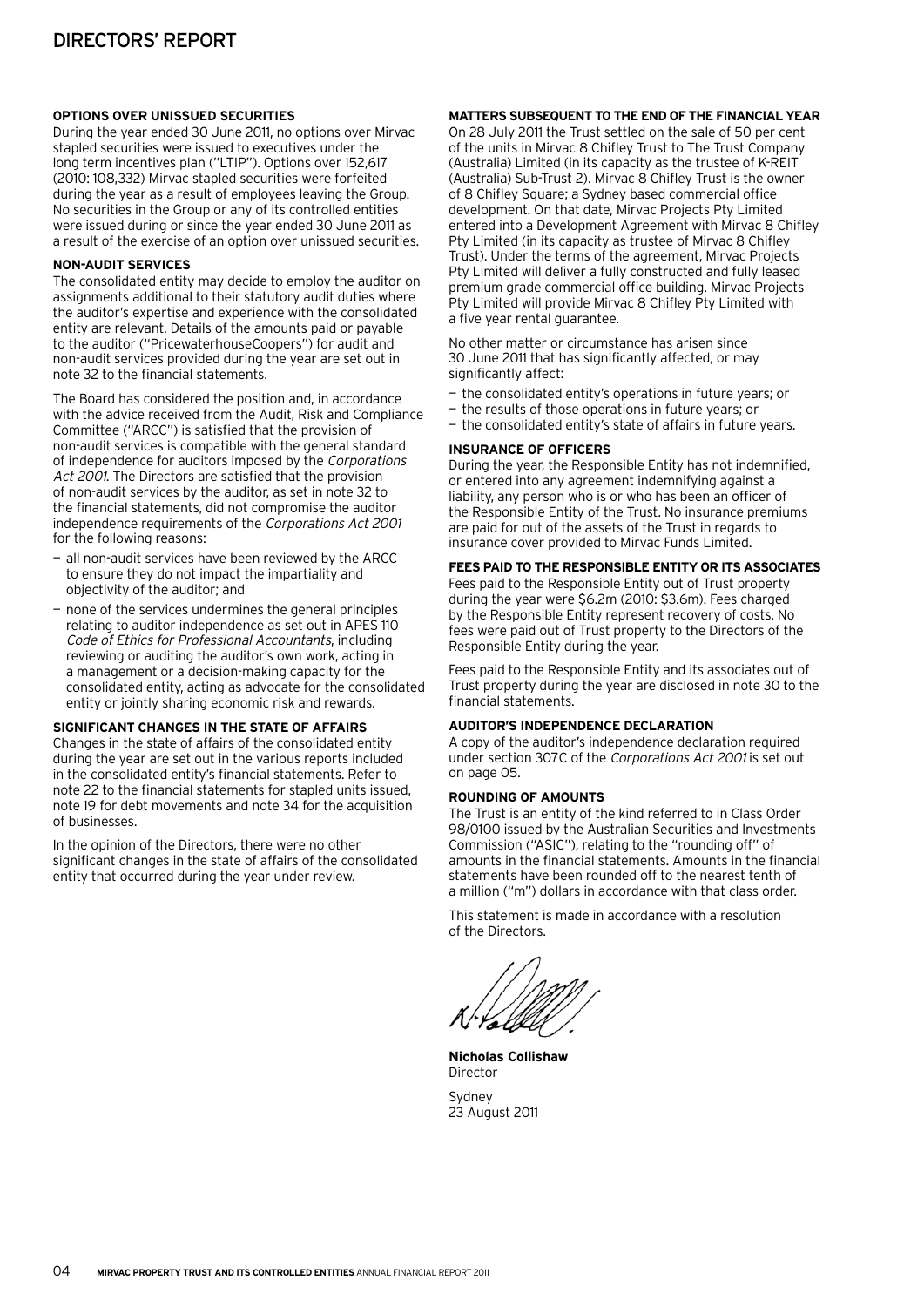## Auditor's Independence Declaration



As lead auditor for the audit of Mirvac Property Trust for the year ended 30 June 2011, I declare that to the best of my knowledge and belief, there have been:

a) no contraventions of the auditor independence requirements of the Corporations Act 2001 in relation to the audit; and b) no contraventions of any applicable code of professional conduct in relation to the audit.

This declaration is in respect of Mirvac Property Trust and the entities it controlled during the period.

**Matthew Lunn** Sydney Sydney (1999) and the set of the set of the set of the set of the set of the set of the set of the set of the set of the set of the set of the set of the set of the set of the set of the set of the se Partner 23 August 2011 PricewaterhouseCoopers

*PricewaterhouseCoopers, ABN 52 780 433 757 Darling Park Tower 2, 201 Sussex Street, GPO BOX 2650, SYDNEY NSW 1171 DX 77 Sydney, Australia T +61 2 8266 0000, F +61 2 8266 9999, www.pwc.com.au*

Liability limited by a scheme approved under Professional Standards Legislation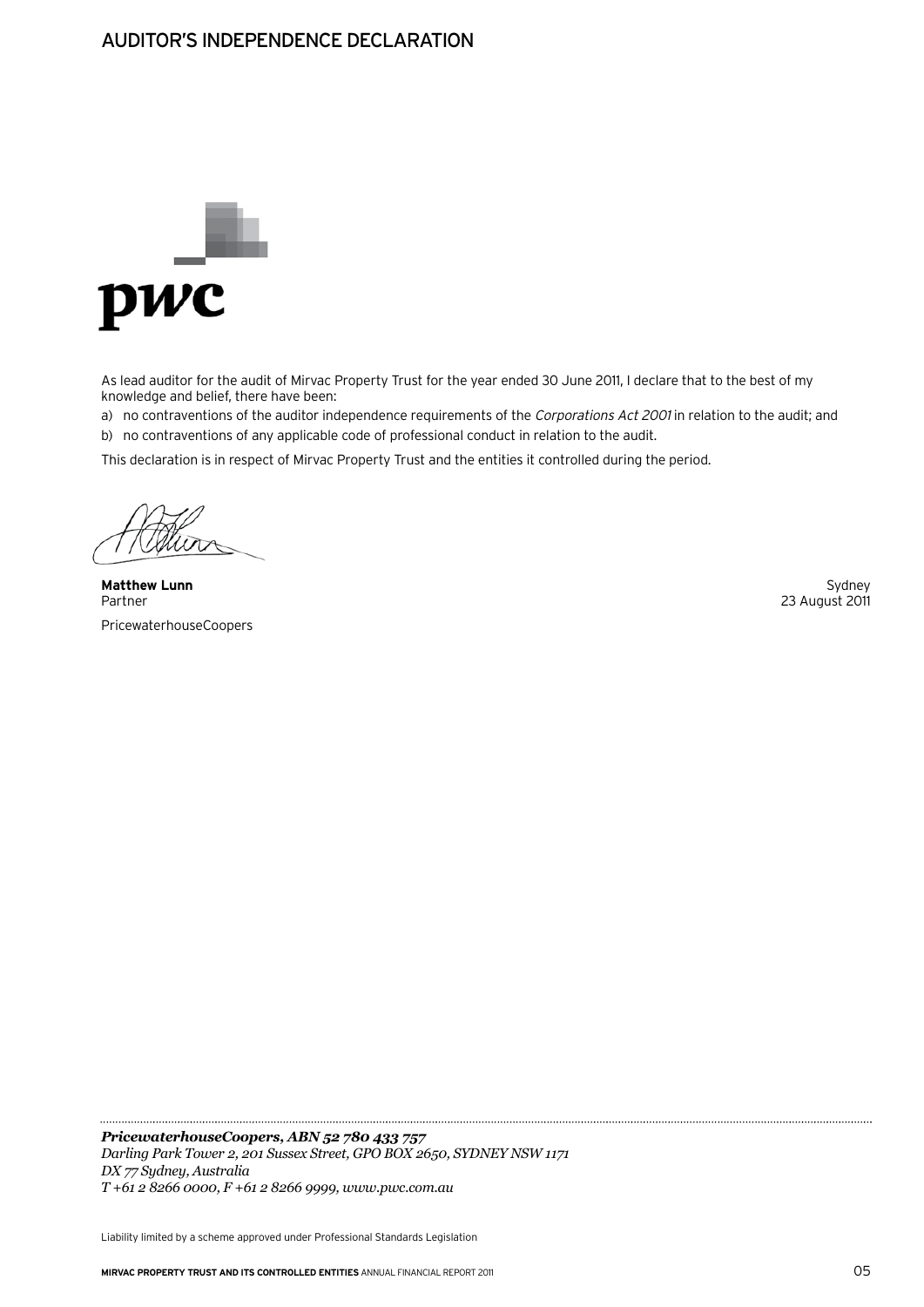# Financial statements

- 07 Consolidated statement of comprehensive income<br>08 Consolidated statement of financial position
- Consolidated statement of financial position
- 09 Consolidated statement of changes in equity<br>10 Consolidated statement of cash flows
- Consolidated statement of cash flows
- 11 Notes to the consolidated financial statements
- 48 Directors' declaration
- 49 Independent auditor's report to the unitholders of Mirvac Property Trust

These financial statements cover the financial statements for the consolidated entity consisting of Mirvac Property Trust and its controlled entities. The financial statements are presented in Australian currency.

The Responsible Entity of Mirvac Property Trust is Mirvac Funds Limited (ABN 70 002 561 640), a company limited by shares, incorporated and domiciled in Australia. Its registered office and principal place of business are:

**Mirvac Funds Limited** Level 26 60 Margaret Street

Sydney NSW 2000.

A description of the nature of the consolidated entity's operations and its principal activities is included the Directors' report on pages 01 to 04, both of which are not part of these financial statements.

The financial statements were authorised for issue by the Directors on 23 August 2011. The Directors have the power to amend and reissue the financial statements.

Through the use of the internet, the Trust has ensured that its corporate reporting is timely and complete. All press releases, financial reports and other information are available in the Investor Information section on the Group's website: www.mirvac.com.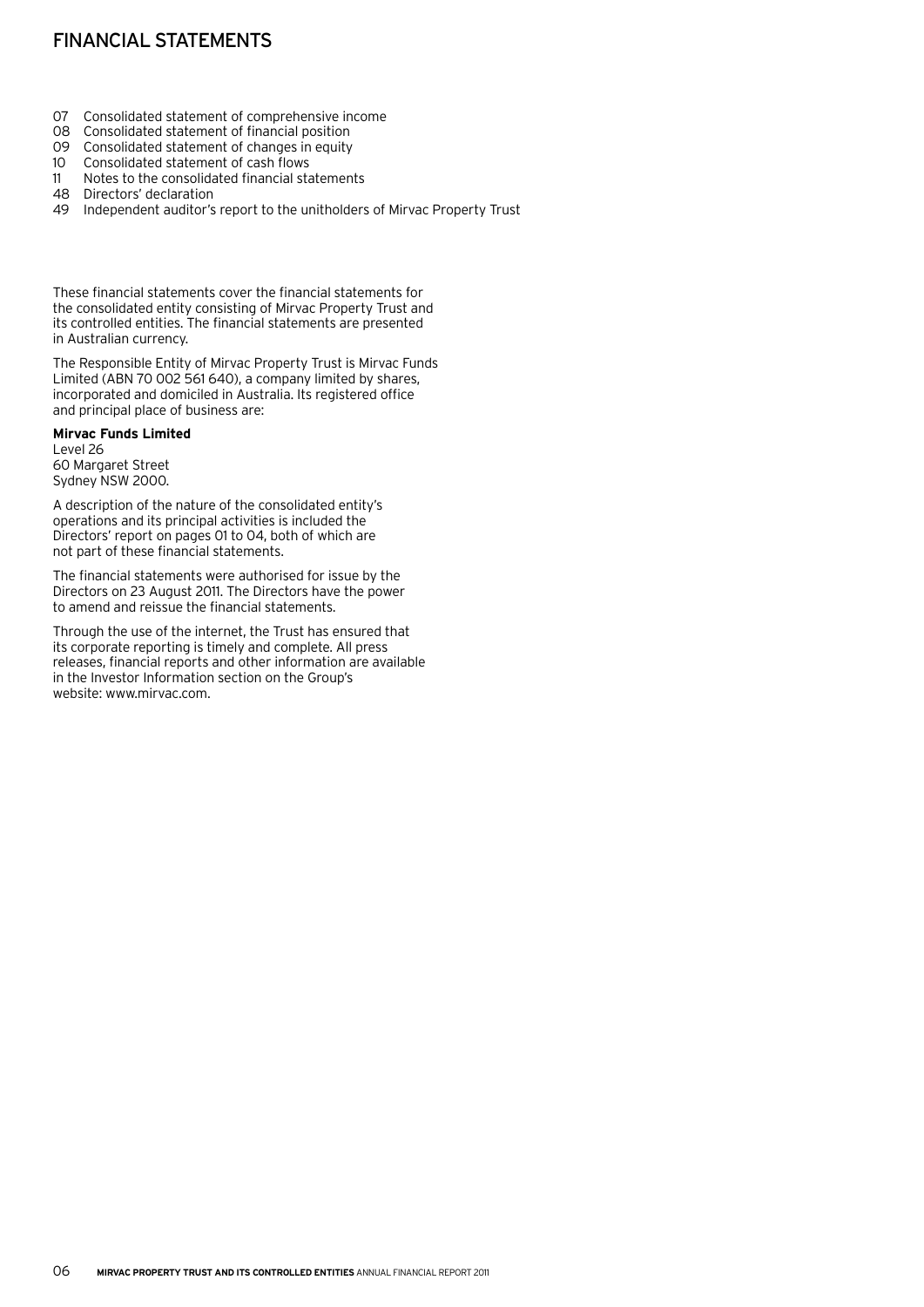# Consolidated statement of comprehensive income

For the year ended 30 June 2011

|                                                                                            | Note           | 2011<br>Sm   | 2010<br>Sm |
|--------------------------------------------------------------------------------------------|----------------|--------------|------------|
|                                                                                            |                |              |            |
| Revenue from continuing operations<br>Investment properties rental revenue                 | 15             | 530.5        | 387.5      |
| Interest revenue                                                                           | 4              | 79.5         | 75.8       |
| Distribution revenue                                                                       |                | 0.6          | 1.8        |
| Other revenue                                                                              |                | 2.7          | 2.8        |
| Total revenue from continuing operations                                                   |                | 613.3        | 467.9      |
| Other income                                                                               |                |              |            |
| Net gain on fair value of investment properties                                            |                | 109.1        | 13.3       |
| Net gain/(loss) on fair value of IPUC                                                      |                | 4.9          | (48.9)     |
| Share of net profit of associates and joint ventures accounted for using the equity method | 12             | 33.8         | 1.5        |
| Gain/(loss) on financial instruments                                                       | 4              | 3.3          | (10.9)     |
| Foreign exchange gain/(loss)                                                               |                | 3.6          | (0.7)      |
| Net loss on sale of investment properties                                                  |                | (1.2)        | (0.1)      |
| Discount on business combination                                                           |                |              | 119.8      |
| Net gain on remeasurement of equity interest                                               |                |              | 25.3       |
| Total other income                                                                         |                | 153.5        | 99.3       |
| Total revenue from continuing operations and other income                                  |                | 766.8        | 567.2      |
| Investment properties expenses                                                             | 15             | (130.2)      | (109.2)    |
| Amortisation expenses                                                                      | 5              | (15.6)       | (14.3)     |
| Impairment of goodwill                                                                     | 5              | (7.1)        |            |
| Finance costs                                                                              | 5              | (86.4)       | (39.3)     |
| Business combination transaction costs                                                     | 34(a)          | (16.8)       | (19.4)     |
| Other expenses                                                                             |                | (11.9)       | (8.5)      |
| Profit before income tax                                                                   |                | 498.8        | 376.5      |
| Income tax expense                                                                         | 6              | (0.6)        | (0.6)      |
| Profit for the year                                                                        |                | 498.2        | 375.9      |
| Other comprehensive income                                                                 |                |              |            |
| Increment on revaluation of property, plant and equipment                                  | 23(b)          | 24.1         |            |
| Exchange differences on translation of foreign operations                                  | 23(b)          | (1.3)        | 0.9        |
| Other comprehensive income for the year                                                    |                | 22.8         | 0.9        |
| Total comprehensive income for the year                                                    |                | 521.0        | 376.8      |
| Profit for the year is attributable to:                                                    |                |              |            |
| - Stapled unitholders of MPT                                                               |                | 498.2        | 374.5      |
| - Non-controlling interest ("NCI")                                                         |                |              | 1.4        |
|                                                                                            |                | 498.2        | 375.9      |
| Total comprehensive income for the year is attributable to:                                |                |              |            |
| - Stapled unitholders of MPT                                                               |                | 521.0        | 375.4      |
| $-$ NCI                                                                                    |                |              | 1.4        |
|                                                                                            |                | 521.0        | 376.8      |
| Earnings per stapled unit for profit from continuing operations attributable               |                |              |            |
| to the stapled unitholders of MPT                                                          |                | <b>Cents</b> | Cents      |
|                                                                                            |                |              |            |
| Basic earnings per unit                                                                    | $\overline{7}$ | 14.69        | 12.67      |
| Diluted earnings per unit                                                                  | $\overline{7}$ | 14.64        | 12.61      |

The above consolidated statement of comprehensive income should be read in conjunction with the accompanying notes.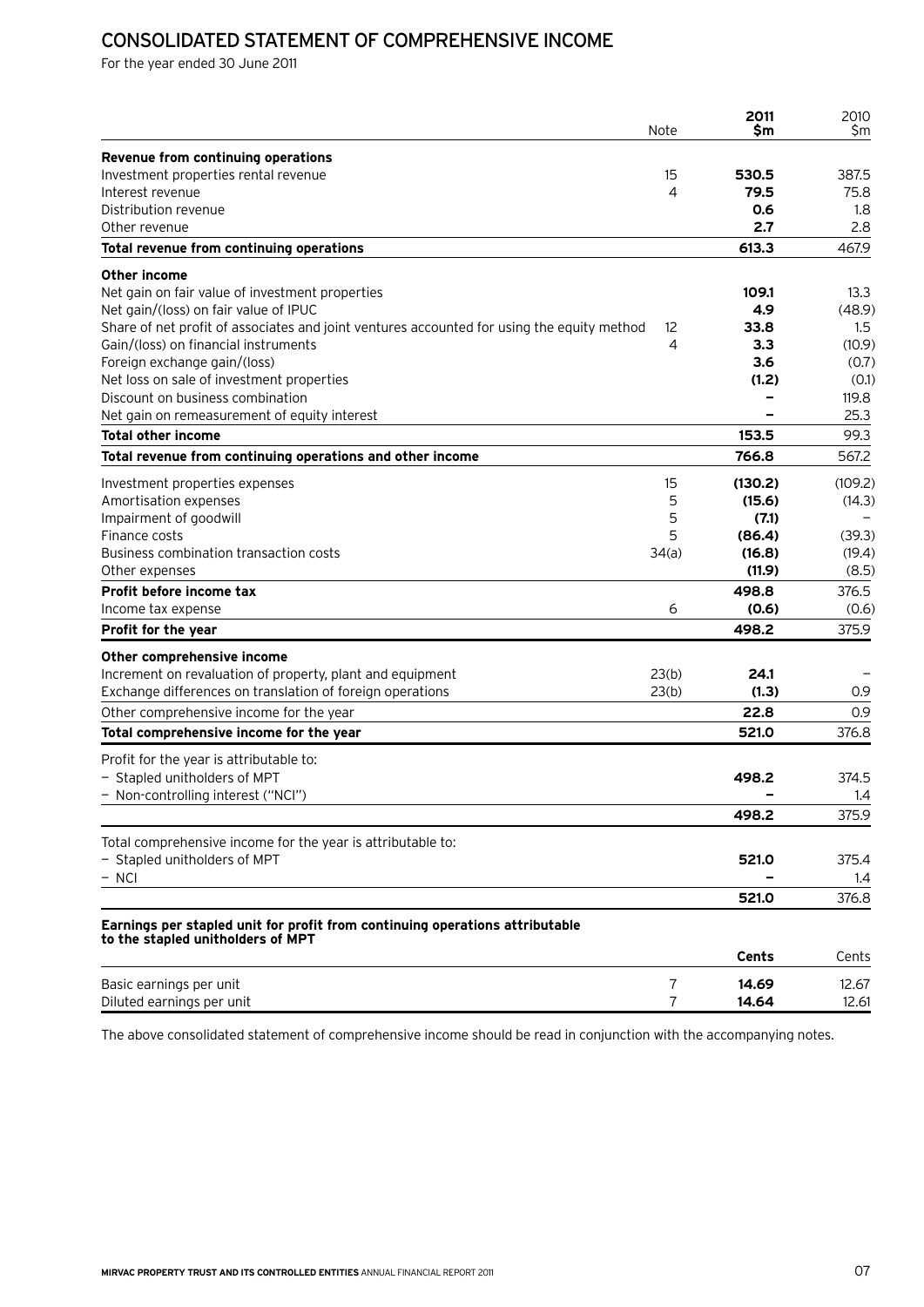# Consolidated statement of financial position

As at 30 June 2011

|                                                                                       | Note  | 2011<br>\$m | 2010<br>Sm |
|---------------------------------------------------------------------------------------|-------|-------------|------------|
| <b>Current assets</b>                                                                 |       |             |            |
| Cash and cash equivalents                                                             | 33(a) | 536.2       | 345.9      |
| Receivables                                                                           | 8     | 626.8       | 717.1      |
| Derivative financial assets                                                           | 13    |             | 2.0        |
| Other financial assets at fair value through profit or loss                           | 9     | 19.2        | 18.0       |
| Assets classified as held for sale                                                    | 10    | 3.4         | 53.7       |
| Other assets                                                                          | 11    | 13.7        | 8.9        |
| <b>Total current assets</b>                                                           |       | 1,199.3     | 1,145.6    |
| <b>Non-current assets</b>                                                             |       |             |            |
| Receivables                                                                           | 8     | 10.7        | 13.0       |
| Investments accounted for using the equity method                                     | 12    | 249.0       | 207.0      |
| Derivative financial assets                                                           | 13    | 3.3         | 4.4        |
| Investment properties                                                                 | 15    | 5.474.0     | 4.212.3    |
| Intangible assets                                                                     | 17    | 69.5        | 49.9       |
| <b>Total non-current assets</b>                                                       |       | 5,806.5     | 4,486.6    |
| <b>Total assets</b>                                                                   |       | 7,005.8     | 5,632.2    |
| <b>Current liabilities</b>                                                            |       |             |            |
| Payables                                                                              | 18    | 151.5       | 116.7      |
| Borrowings                                                                            | 19    | 505.0       | 217.7      |
| Derivative financial liabilities                                                      | 21    |             | 0.6        |
| Provisions                                                                            | 20    | 75.2        | 65.3       |
| <b>Total current liabilities</b>                                                      |       | 731.7       | 400.3      |
| <b>Non-current liabilities</b>                                                        |       |             |            |
| <b>Borrowings</b>                                                                     | 19    | 783.9       | 176.5      |
| Derivative financial liabilities                                                      | 21    | 9.9         | 15.6       |
| <b>Total non-current liabilities</b>                                                  |       | 793.8       | 192.1      |
| <b>Total liabilities</b>                                                              |       | 1,525.5     | 592.4      |
| Net assets                                                                            |       | 5,480.3     | 5,039.8    |
| <b>Equity</b>                                                                         |       |             |            |
| Contributed equity                                                                    | 22    | 5,105.5     | 4,905.9    |
| Reserves                                                                              | 23    | 30.0        | 7.2        |
| Retained earnings                                                                     | 24    | 344.8       | 126.7      |
| Equity, reserves and retained earnings attributable to the stapled unitholders of MPT |       | 5,480.3     | 5,039.8    |
| <b>Total equity</b>                                                                   |       | 5,480.3     | 5,039.8    |

The above consolidated statement of financial position should be read in conjunction with the accompanying notes.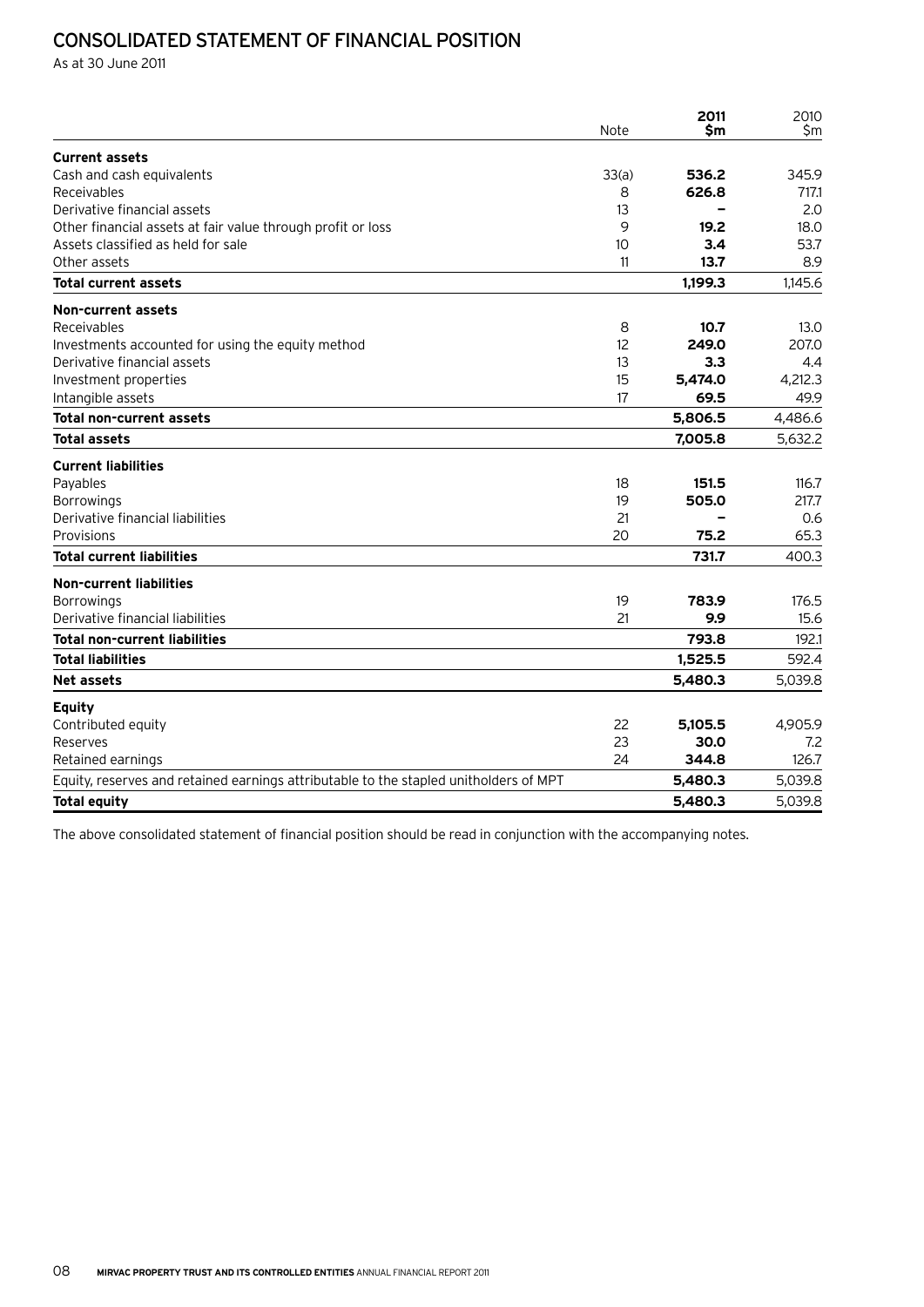# Consolidated statement of changes in equity

For the year ended 30 June 2011

|                                                                      |       |                              | Attributable to the stapled<br>unitholders of MPT |                             |                   |              |
|----------------------------------------------------------------------|-------|------------------------------|---------------------------------------------------|-----------------------------|-------------------|--------------|
|                                                                      | Note  | Contributed<br>equity<br>\$m | Reserves<br>\$m                                   | Retained<br>earnings<br>\$m | <b>NCI</b><br>\$m | Total<br>\$m |
| Balance 30 June 2009                                                 |       | 4,323.0                      | 0.9                                               | (6.5)                       | 54.9              | 4,372.3      |
| Profit for the year                                                  |       |                              |                                                   | 374.5                       | 1.4               | 375.9        |
| Other comprehensive income                                           |       |                              | 0.9                                               |                             |                   | 0.9          |
| Total comprehensive income for the year                              |       | $\qquad \qquad -$            | 0.9                                               | 374.5                       | $\qquad \qquad -$ | 376.8        |
| Contributions of equity, net of transaction costs                    | 22(b) | 565.6                        |                                                   |                             |                   | 565.6        |
| Employee exemption plan ("EEP") units issued                         | 22(b) | 1.4                          |                                                   |                             |                   | 1.4          |
| LTI and EIS units converted, sold or forfeited                       | 22(b) | 15.9                         |                                                   |                             |                   | 15.9         |
| Distributions provided for or paid                                   | 25    |                              | $\overline{\phantom{0}}$                          | (241.3)                     | (1.4)             | (242.7)      |
| Discount on acquisition of NCI                                       |       |                              | 5.4                                               |                             |                   | 5.4          |
| NCI eliminated on acquisition                                        |       |                              |                                                   |                             | (54.9)            | (54.9)       |
| Total transactions with owners in their capacity as owners           |       | 582.9                        | 5.4                                               | (241.3)                     | (56.3)            | 290.7        |
| Balance 30 June 2010                                                 |       | 4,905.9                      | 7.2                                               | 126.7                       | -                 | 5,039.8      |
| Profit for the year                                                  |       |                              |                                                   | 498.2                       |                   | 498.2        |
| Other comprehensive income                                           |       |                              | 22.8                                              |                             |                   | 22.8         |
| Total comprehensive income for the year                              |       |                              | 22.8                                              | 498.2                       |                   | 521.0        |
| Contributions of equity, net of transaction costs                    | 22(b) | 185.2                        |                                                   |                             |                   | 185.2        |
| EEP units issued                                                     | 22(b) | 1.2                          |                                                   |                             |                   | 1.2          |
| LTI and EIS units converted, sold or forfeited                       | 22(b) | 13.2                         |                                                   |                             |                   | 13.2         |
| Distributions provided for or paid                                   | 25    |                              |                                                   | (280.1)                     |                   | (280.1)      |
| <b>Total transactions with owners</b><br>in their capacity as owners |       | 199.6                        |                                                   | (280.1)                     |                   | (80.5)       |
| Balance 30 June 2011                                                 |       | 5,105.5                      | 30.0                                              | 344.8                       | -                 | 5,480.3      |

The above consolidated statement of changes in equity should be read in conjunction with the accompanying notes.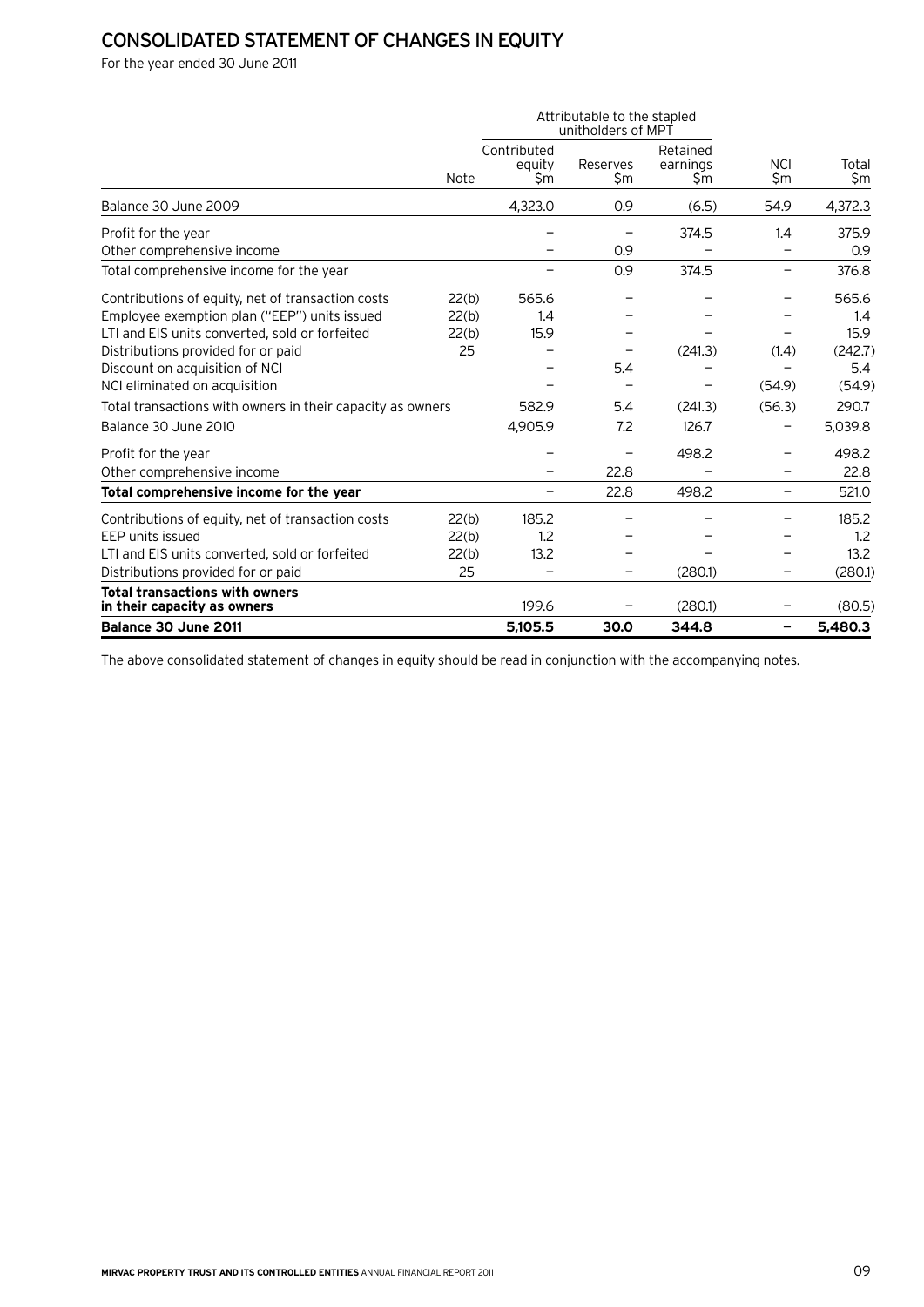# Consolidated statement of cash flows

For the year ended 30 June 2011

|                                                                                    | Note  | 2011<br>\$m | 2010<br>\$m |
|------------------------------------------------------------------------------------|-------|-------------|-------------|
| Cash flows from operating activities                                               |       |             |             |
| Receipts from customers (inclusive of goods and services tax)                      |       | 570.1       | 431.0       |
| Payments to suppliers (inclusive of goods and services tax)                        |       | (211.2)     | (149.1)     |
|                                                                                    |       | 358.9       | 281.9       |
| Interest received                                                                  |       | 76.1        | 74.4        |
| Associates and joint ventures distributions received                               |       | 13.9        | 18.4        |
| Borrowing costs paid                                                               |       | (91.2)      | (45.6)      |
| Income tax paid                                                                    |       | (0.6)       | (0.6)       |
| Net cash inflows from operating activities                                         | 33(b) | 357.1       | 328.5       |
| Cash flows from investing activities                                               |       |             |             |
| Payments for investment properties                                                 |       | (72.8)      | (277.1)     |
| Proceeds from sale of investment properties and assets classified as held for sale |       | 159.7       | 145.5       |
| Proceeds from loans to entities related to Responsible Entity                      |       | 81.8        |             |
| Proceeds from associates and joint ventures                                        |       |             | 2.0         |
| Payments for financial assets at fair value through profit or loss                 |       | (1.1)       |             |
| Acquisition of controlled entities, net of cash acquired                           |       | (213.0)     | (23.2)      |
| Net cash outflows from investing activities                                        |       | (45.4)      | (152.8)     |
| Cash flows from financing activities                                               |       |             |             |
| Proceeds from borrowings                                                           |       | 1,640.0     | 150.0       |
| Repayments of borrowings                                                           |       | (1,485.4)   | (1,016.6)   |
| Payment for NCI                                                                    |       |             | (13.7)      |
| Proceeds from issue of stapled units                                               |       | 2.3         | 561.2       |
| Contributed equity raising costs                                                   |       |             | (10.9)      |
| Distributions paid to NCI                                                          |       |             | (1.4)       |
| Distributions paid as part of business combination                                 |       | (8.0)       | (6.3)       |
| Distributions paid                                                                 |       | (270.2)     | (179.4)     |
| Net cash outflows from financing activities                                        |       | (121.3)     | (517.1)     |
| Net increase/(decrease) in cash and cash equivalents                               |       | 190.4       | (341.4)     |
| Cash and cash equivalents at the beginning of the year                             |       | 345.9       | 687.4       |
| Effects of exchange rate changes on cash and cash equivalents                      |       | (0.1)       | (0.1)       |
| Cash and cash equivalents at the end of the year                                   | 33(a) | 536.2       | 345.9       |

The above consolidated statement of cash flows should be read in conjunction with the accompanying notes.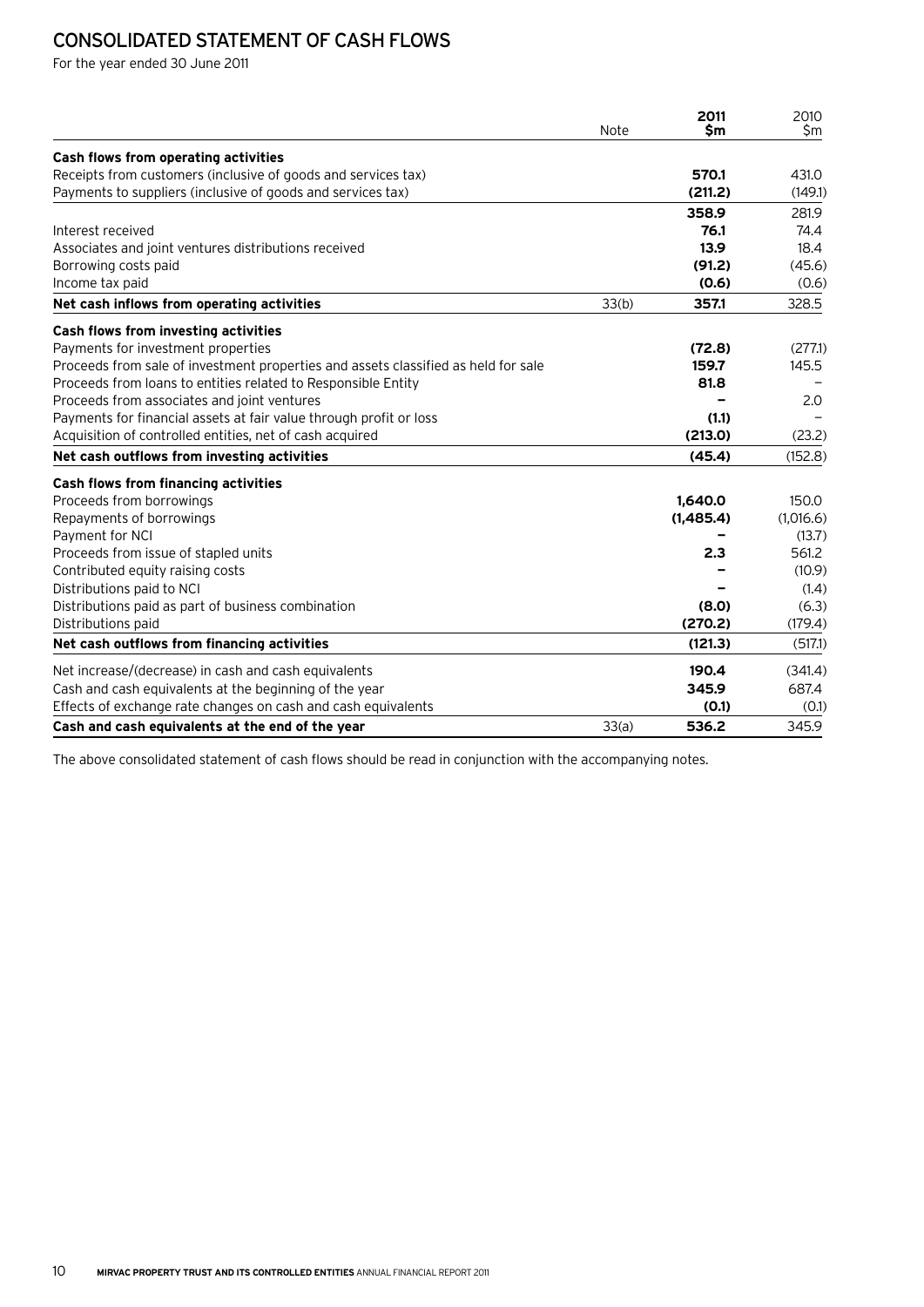# Notes to the consolidated financial statements

| Note           | Contents                                                    | Page |
|----------------|-------------------------------------------------------------|------|
| 1              | Summary of significant accounting policies                  | 12   |
| $\overline{c}$ | Critical accounting judgements and estimates                | 19   |
| 3              | Segmental information                                       | 20   |
| 4              | Revenue from continuing operations and other income         | 22   |
| 5              | Expenses                                                    | 23   |
| 6              | Income tax                                                  | 23   |
| $\overline{7}$ | Earnings per unit                                           | 23   |
| 8              | <b>Receivables</b>                                          | 24   |
| 9              | Other financial assets at fair value through profit or loss | 25   |
| 10             | Assets classified as held for sale                          | 26   |
| 11             | Other assets                                                | 26   |
| 12             | Investments accounted for using the equity method           | 26   |
| 13             | Derivative financial assets                                 | 26   |
| 14             | Other financial assets                                      | 26   |
| 15             | Investment properties                                       | 28   |
| 16             | Property, plant and equipment                               | 30   |
| 17             | Intangible assets                                           | 30   |
| 18             | Payables                                                    | 31   |
| 19             | <b>Borrowings</b>                                           | 31   |
| 20             | Provisions                                                  | 32   |
| 21             | Derivative financial liabilities                            | 33   |
| 22             | Contributed equity                                          | 33   |
| 23             | Reserves                                                    | 34   |
| 24             | Retained earnings                                           | 35   |
| 25             | <b>Distributions</b>                                        | 35   |
| 26             | Investments in associates                                   | 35   |
| 27             | Contingent liabilities                                      | 36   |
| 28             | Commitments                                                 | 36   |
| 29             | <b>KMP</b>                                                  | 37   |
| 30             | Related parties                                             | 39   |
| 31             | Financial risk management                                   | 39   |
| 32             | Remuneration of auditors                                    | 45   |
| 33             | Notes to the statement of cash flows                        | 45   |
| 34             | Acquisition of businesses                                   | 46   |
| 35             | Events occurring after the end of the reporting period      | 47   |
| 36             | Parent entity financial information                         | 47   |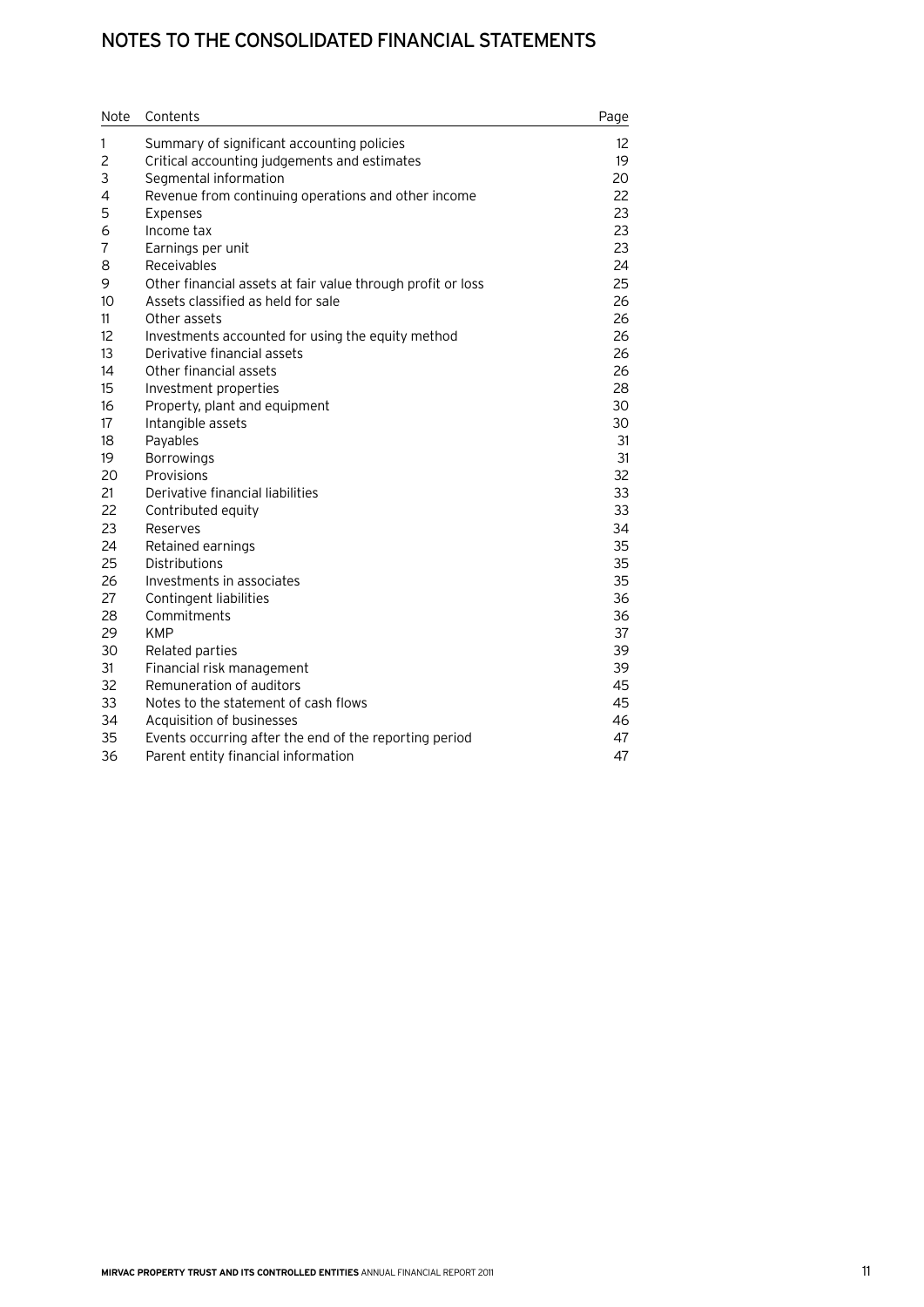#### **1 Summary of significant accounting policies**

The principal accounting policies adopted in the preparation of these consolidated financial statements are set out below. These policies have been consistently applied to all the years presented, unless otherwise stated. The financial statements of the consolidated entity consist of the consolidated financial statements of MPT and its controlled entities.

#### **a) Mirvac — stapled securities**

A Mirvac stapled security comprises one Mirvac Limited share "stapled" to one MPT unit to create a single listed security traded on the ASX. The stapled securities cannot be traded or dealt with separately. The entities forming the stapled group entered into a Deed of Cooperation which provided that the members consider the interests of Mirvac as a whole, when entering into any agreement or arrangement, or carrying out any act. This Deed of Cooperation means that members of the stapled group, where permitted by law, will carry out activities with other members on a cost recovery basis, thereby maintaining the best interests of Mirvac as a whole.

The two Mirvac entities comprising the stapled group, remain separate legal entities in accordance with the Corporations Act 2001, and are each required to comply with the reporting and disclosure requirements of AAS and the Corporations Act 2001. In accordance with AAS, Mirvac Limited has been deemed the parent entity of MPT. The stapled security structure will cease to operate on the first to occur of:

- Mirvac Limited or MPT resolving by special resolution in general meeting and in accordance with its Constitution to terminate the stapling provisions; or
- the commencement of the winding up of Mirvac Limited or MPT.

The ASX reserves the right (but without limiting its absolute discretion) to remove one or more entities with stapled securities from the official list if any of their securities cease to be stapled together, or any equity securities of the same class are issued by one entity which are not stapled to equivalent securities in the other entity or entities.

#### **b) Basis of preparation**

These general purpose financial statements have been prepared in accordance with AAS, other authoritative pronouncements of the Australian Accounting Standards Board ("AASB"), Urgent Issues Group Interpretations and the Corporations Act 2001.

#### i) Compliance with International Financial Reporting Standards ("IFRS")

The consolidated financial statements of the consolidated entity also comply with IFRS as issued by the International Accounting Standards Board ("IASB").

#### ii) Historical cost convention

These financial statements have been prepared under the historical cost convention, as modified by the revaluation of available-for-sale financial assets, financial assets and liabilities (including derivative instruments) at fair value through profit or loss, certain classes of property, plant and equipment and investment properties.

#### iii) Critical accounting estimates

The preparation of financial statements in conformity with AAS requires the use of certain critical accounting estimates. It also requires management to exercise its judgement in the process of applying the consolidated entity's accounting policies. The areas involving a higher degree of judgement or complexity, or areas where assumptions and estimates are significant to the financial statements, are disclosed in note 2.

#### iv) Comparative information

Where necessary, comparative information has been reclassified to achieve consistency in disclosure with current year amounts and other disclosures.

#### v) Rounding of amounts

The Trust is an entity of the kind referred to in Class Order 98/100 issued by ASIC, relating to the "rounding off" of amounts in the financial statements. Amounts in the financial statements have been rounded off to the nearest tenth of a million dollars in accordance with that class order.

#### vi) Goods and services tax ("GST")

Revenues, expenses and assets are recognised net of the amount of associated GST, unless the GST incurred is not recoverable from the taxation authority. In this case, it is recognised as part of the cost of acquisition of the asset or as part of the expense. Receivables and payables are stated inclusive of the amount of GST receivable or payable. The net amount of GST recoverable from, or payable to, the taxation authority is included with other receivables or payables in the statement of financial position. Cash flows are presented on a gross basis. The GST components of cash flows arising from investing or financing activities which are recoverable from or payable to the taxation authority, are presented as operating cash flow.

#### **c) Principles of consolidation**

#### i) Controlled entities

The consolidated financial statements incorporate the assets and liabilities of all controlled entities of the consolidated entity at 30 June 2011 and the results of all controlled entities for the year then ended. Controlled entities are all those entities (including special purpose entities) over which the consolidated entity has the power to govern the financial and operating policies, generally accompanying an interest of more than one-half of the voting rights. The existence and effect of potential voting rights that are currently exercisable or convertible are considered when assessing whether the consolidated entity controls another entity. Controlled entities are fully consolidated from the date on which control is transferred to the consolidated entity. They are deconsolidated from the date that control ceases. The acquisition method of accounting is used to account for the business combinations undertaken by the consolidated entity (refer to note 1(h)). Inter-trust transactions and balances between consolidated entities are eliminated. Unrealised losses are also eliminated unless the transaction provides evidence of the impairment of the asset transferred. Accounting policies of controlled entities have been changed where necessary to ensure consistency with the policies adopted by the consolidated entity. NCI in the results and equity of controlled entities are shown separately in the consolidated statement of comprehensive income, consolidated statement of financial position and consolidated statement of changes in equity.

#### ii) Associates

Associates are all entities over which the consolidated entity has significant influence but not control or joint control, generally accompanying a holding of between 20 per cent and 50 per cent of the voting rights. Investments in associates are accounted for in the consolidated financial statements using the equity method of accounting, after initially being recognised at cost. Investments in associates are accounted for in the parent entity financial statements using the cost method. The consolidated entity's investment in associates includes goodwill (net of any accumulated impairment loss) identified on acquisition.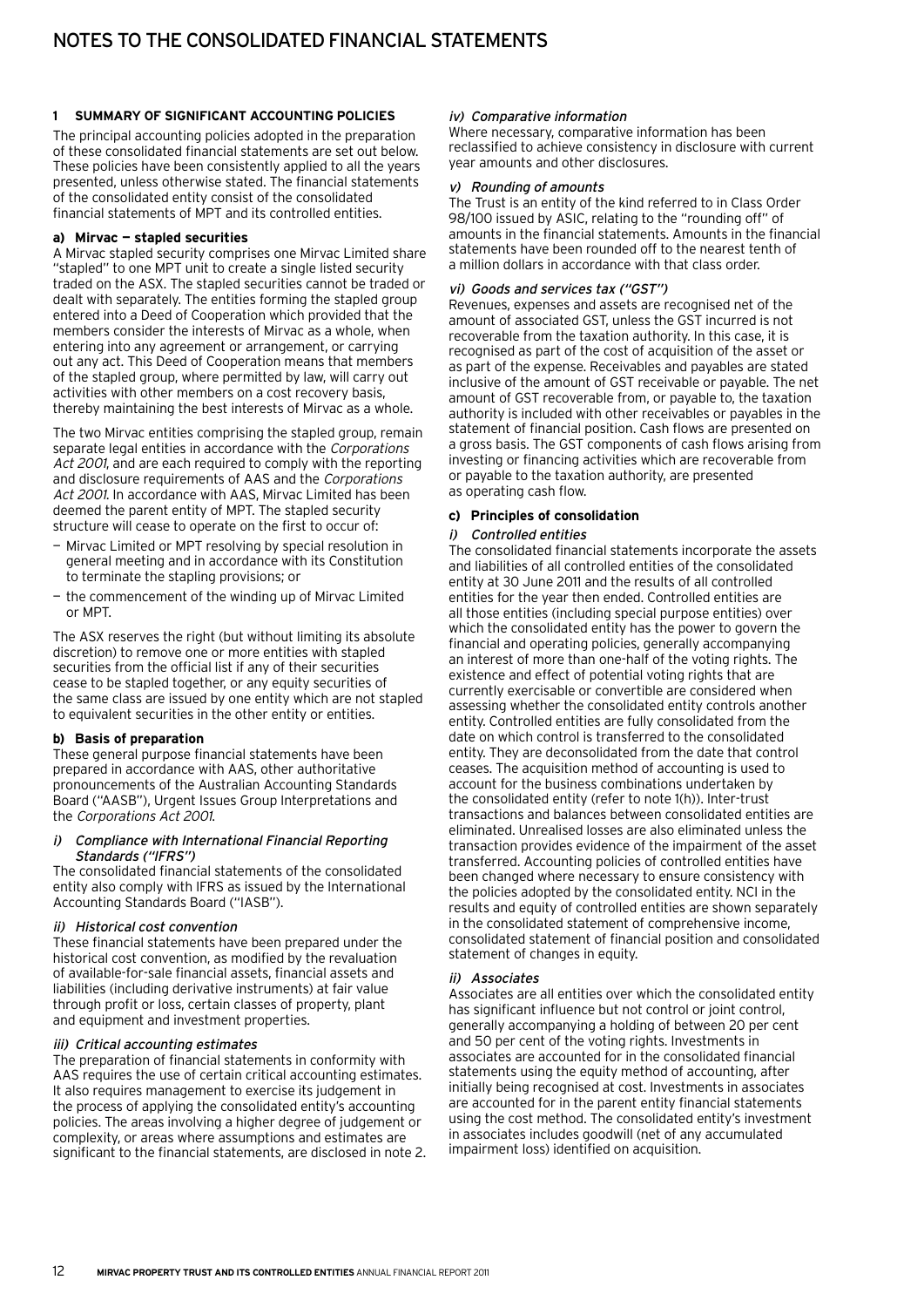The consolidated entity's share of its associates' postacquisition profits or losses is recognised in profit or loss, and its share of post-acquisition movements in reserves is recognised in other comprehensive income. The cumulative post-acquisition movements are adjusted against the carrying amount of the investment. Distributions receivable from associates reduce the carrying amount of the investments. When the consolidated entity's share of losses in an associate equals or exceeds its interest in the associate, including any other unsecured receivables, the consolidated entity does not recognise further losses, unless it has incurred obligations or made payments on behalf of the associate.

Unrealised gains on transactions between the consolidated entity and its associates are eliminated to the extent of the consolidated entity's interest in the associates. Unrealised losses are also eliminated unless the transaction provides evidence of the impairment of the asset transferred. Accounting policies of associates have been changed where necessary to ensure consistency with the policies adopted by the consolidated entity.

As permitted by AASB 128 Investments in Associates, investments in associates within certain asset classes, including infrastructure investments, have been measured at fair value. Changes in fair value are recognised as income or expenses in the statement of comprehensive income in the year in which the change occurred.

#### iii) Joint ventures

Interests in joint venture entities and partnerships ("joint ventures") are accounted for in the consolidated financial statements using the equity method, after initially being recognised at cost. Under the equity method, the share of the profits or losses of the joint ventures are recognised in profit or loss, and the share of movements in reserves is recognised in other comprehensive income.

Profits or losses on transactions establishing joint ventures and transactions with the joint ventures are eliminated to the extent of the consolidated entity's ownership interest until such time as they are realised by the joint venture on consumption or sale. However, a loss on the transaction is recognised immediately if the loss provides evidence of a reduction in the net realisable value of current assets, or an impairment loss.

#### iv) Changes in ownership interests

The consolidated entity treats transactions with NCI that do not result in a loss of control as transactions with equity owners of the consolidated entity. A change in ownership interest results in an adjustment between the carrying amounts of the controlling interests and NCI to reflect their relative interests in the controlled entity. Any difference between the amount of the adjustment to NCI and any consideration paid or received is recognised in a separate reserve within equity attributable to the stapled unitholders of the consolidated entity.

When the consolidated entity ceases to have control, joint control or significant influence, any retained interest in the entity is remeasured to its fair value with the change in carrying amount recognised in profit or loss. The fair value is the initial carrying amount for the purpose of subsequently accounting for the retained interest as an associate, jointly controlled entity or financial asset. In addition, any amounts previously recognised in other comprehensive income in respect of that entity are accounted for as if the consolidated entity had directly disposed of the related assets or liabilities.

This may mean that amounts previously recognised in other comprehensive income are reclassified to profit or loss. If the ownership interest in an associate or joint venture is reduced but joint control or significant influence is retained, only a proportionate share of the amounts previously recognised in other comprehensive income are reclassified to profit or loss where appropriate.

#### **d) Segment reporting**

Operating segments are reported in a manner consistent with the internal reporting provided to the chief operating decision maker. The chief operating decision maker ("CODM"), who is responsible for allocating resources and assessing performance of the operating segments, has been identified as the Chief Executive Officer -Investment ("CEOI").

#### **e) Foreign currency translation**

#### i) Functional and presentation currency

Items included in the financial statements of each of the consolidated entity's entities are measured using the currency of the primary economic environment in which the entity operates ("functional currency"). The consolidated financial statements are presented in Australian currency, which is MPT's functional and presentation currency.

#### ii) Transactions and balances

Foreign currency transactions are translated into the functional currency using the exchange rates prevailing at the dates of the transactions. Foreign exchange gains and losses resulting from the settlement of such transactions and from the translation at year end exchange rates of monetary assets and liabilities denominated in foreign currencies are recognised in profit or loss, except when deferred in equity as qualifying cash flow hedges and qualifying net investment hedges or they are attributable to part of the net investment in a foreign operation. Translation differences on non-monetary financial assets and liabilities held at fair value are reported as part of the fair value gain or loss using the exchange rate applicable at the date fair value is determined. Translation differences on non-monetary financial assets and liabilities such as equities held at fair value through profit or loss are recognised in profit or loss as part of the fair value gain or loss. Translation differences on non-monetary financial assets such as equities classified as available-for-sale financial assets are included in a fair value reserve in equity.

#### iii) Foreign controlled entities

The results and financial position of entities (none of which has the currency of a hyperinflationary economy) that have a functional currency different from the presentation currency are translated into the presentation currency as follows:

- assets and liabilities at the end of the reporting period are translated at the closing rate at the end of the reporting period;
- income and expenses for each statement of comprehensive income are translated at average exchange rates (unless this is not a reasonable approximation of the cumulative effect of the rate prevailing on the transaction dates, in which case income and expenses are translated at the dates of the transactions); and
- all resulting exchange differences are recognised in other comprehensive income.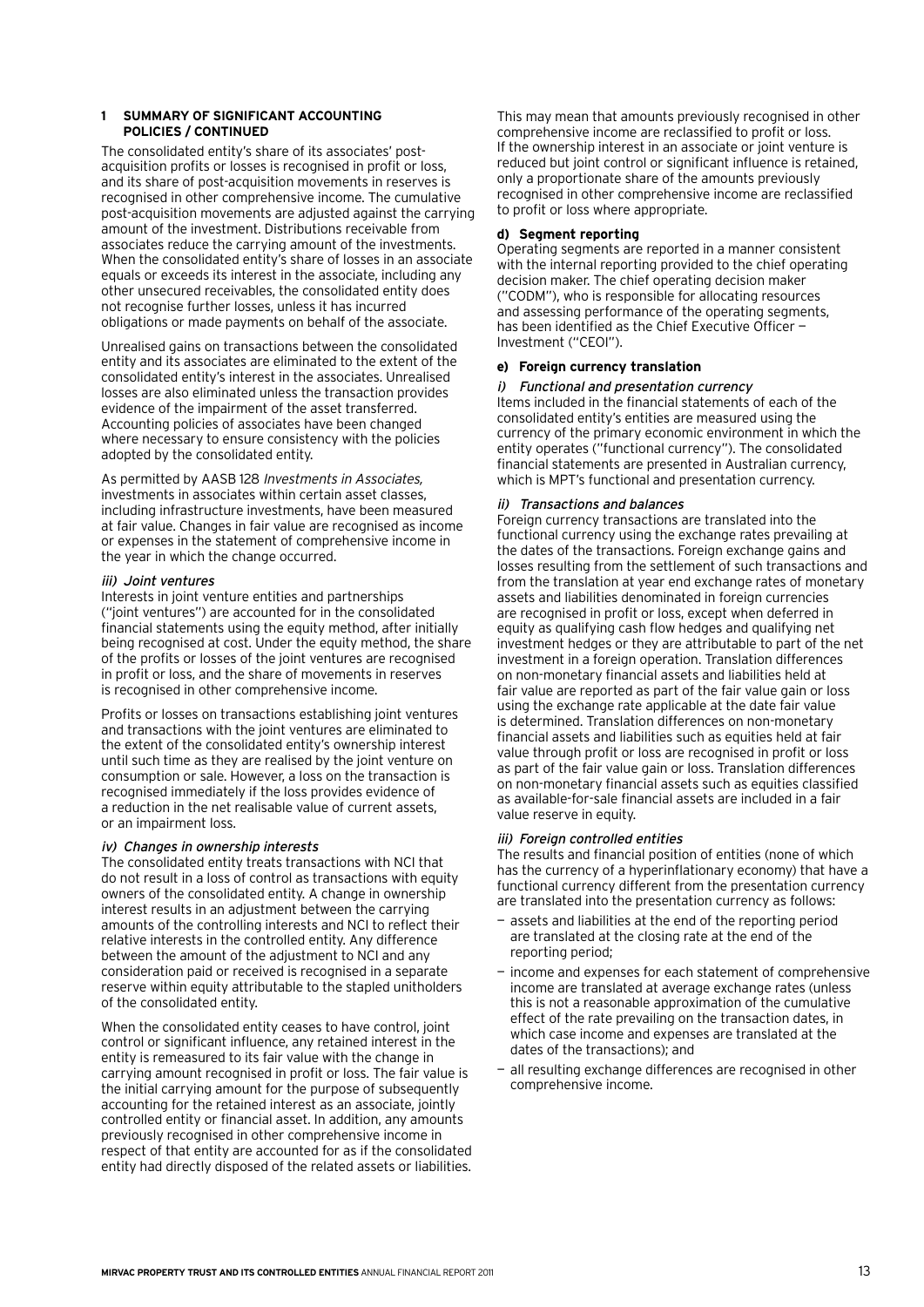On consolidation, exchange differences arising from the translation of any net investment in foreign entities, and of borrowings and other financial instruments designated as hedges of such investments, are recognised in other comprehensive income. When a foreign controlled entity is sold or any borrowings forming part of the net investment are repaid, a proportionate share of such exchange differences is reclassified to profit or loss, as part of the gain or loss on sale where applicable.

Goodwill and fair value adjustments arising on the acquisition of a foreign entity are treated as assets and liabilities of the foreign entities and translated at the closing rate.

#### **f) Revenue recognition**

Revenue is measured at the fair value of the consideration received or receivable. Amounts disclosed as revenue are net of returns, trade allowances and duties and taxes paid. The consolidated entity recognises revenue when the amount of revenue can be reliably measured, it is probable that future economic benefits will flow to the entity and specific criteria have been met for each of the consolidated entity's activities as described below. The consolidated entity bases its estimates on historical results, taking into consideration the type of customer, the type of transaction and the specifics of each arrangement.

Revenue is recognised for the major business activities as follows:

#### i) Rental income

Rental revenue for operating leases is recognised on a straight line basis over the term of the lease, except when an alternative basis is more representative of the pattern of service rendered through the provision of the leased premises. Lease incentives offered under operating leases are amortised on a straight line basis in profit or loss.

#### ii) Recoverable outgoings

Recovery of outgoings as specified in lease agreements is accrued on an estimated basis and adjusted when the actual amounts are invoiced to the respective tenants.

#### iii) Interest

Interest revenue is brought to account when earned, taking into account the effective yield on the financial asset.

#### iv) Dividends/distributions

Dividends/distributions are recognised as revenue when the right to receive payment is established. This applies even if they are paid out of pre-acquisition profits. However, the investment may need to be tested for impairment as a consequence.

#### v) Government grants

Grants from the government are recognised at their fair value where there is a reasonable assurance that the grant will be received and the consolidated entity will comply with all attached conditions. Government grants relating to costs are deferred and recognised in profit or loss over the period necessary to match them with the costs that they are intended to compensate.

#### **g) Income tax**

Under current legislation, the Trust is not liable for income tax, provided that the unitholders are presently entitled to the income of the Trust as determined in accordance with the Trust's Constitution. Tax allowances for building and plant and equipment depreciation are distributed to the stapled unitholders in the form of a tax deferred component of the distribution.

The Trust has a controlled entity based in the USA and is therefore subject to Federal and state taxes in the USA on earnings and profits. A deferred tax liability is recognised based on the temporary difference between the carrying amount of the assets and their associated tax cost base.

#### **h) Business combinations**

The acquisition method of accounting is used to account for all business combinations, regardless of whether equity instruments or other assets are acquired. The consideration transferred for the acquisition of a controlled entity comprises the fair values of the assets transferred, the liabilities incurred and the equity interests issued by the consolidated entity. The consideration transferred also includes the fair value of any contingent consideration arrangement and the fair value of any pre-existing equity interest in the controlled entity. Acquisition-related costs are expensed as incurred. Identifiable assets acquired and liabilities and contingent liabilities assumed in a business combination are, with limited exceptions, measured initially at their fair values at the acquisition date. On an acquisition-by-acquisition basis, the consolidated entity recognises any NCI in the acquiree either at fair value or at the NCI's proportionate share of the acquiree's net identifiable assets.

The excess of the consideration transferred, the amount of any NCI in the acquiree and the acquisition-date fair value of any previous equity interest in the acquiree over the fair value of the consolidated entity's share of the net identifiable assets acquired is recorded as goodwill. If those amounts are less than the fair value of the net identifiable assets of the controlled entity acquired and the measurement of all amounts has been reviewed, the difference is recognised directly in profit or loss as a discount on business combination. Where settlement of any part of cash consideration is deferred, the amounts payable in the future are discounted to their present value as at the date of exchange. The discount rate used is the Trust's incremental borrowing rate, being the rate at which a similar borrowing could be obtained from an independent financier under comparable terms and conditions. Contingent consideration is classified either as equity or a financial liability.

Amounts classified as a financial liability are subsequently remeasured to fair value with changes in fair value recognised in profit or loss.

#### **i) Impairment of assets**

Goodwill and intangible assets that have an indefinite useful life are not subject to amortisation and are tested annually for impairment or more frequently if events or changes in circumstances indicate that they might be impaired. Other assets are tested for impairment whenever events or changes in circumstances indicate that the carrying amount may not be recoverable. An impairment loss is recognised for the amount by which the asset's carrying amount exceeds its recoverable amount. The recoverable amount is the higher of an asset's fair value less costs to sell, and value in use. In assessing value in use, the estimated future cash flows are discounted to their present value using the post-tax discount rate that reflects current market assessments of both the time value of money and the risk specific to the asset for which the estimates of future cash flows have not been adjusted. An impairment loss is recognised for the amount by which the asset's (or cash generating unit ("CGU")) carrying amount exceeds its recoverable amount. For the purpose of assessing impairment, assets are grouped at the lowest levels for which there are separately identifiable cash flows which are largely independent of the cash inflows from other assets or groups of assets (CGUs). The lowest level at which the consolidated entity allocates and monitors goodwill is at the primary reporting segments level (refer to note 3).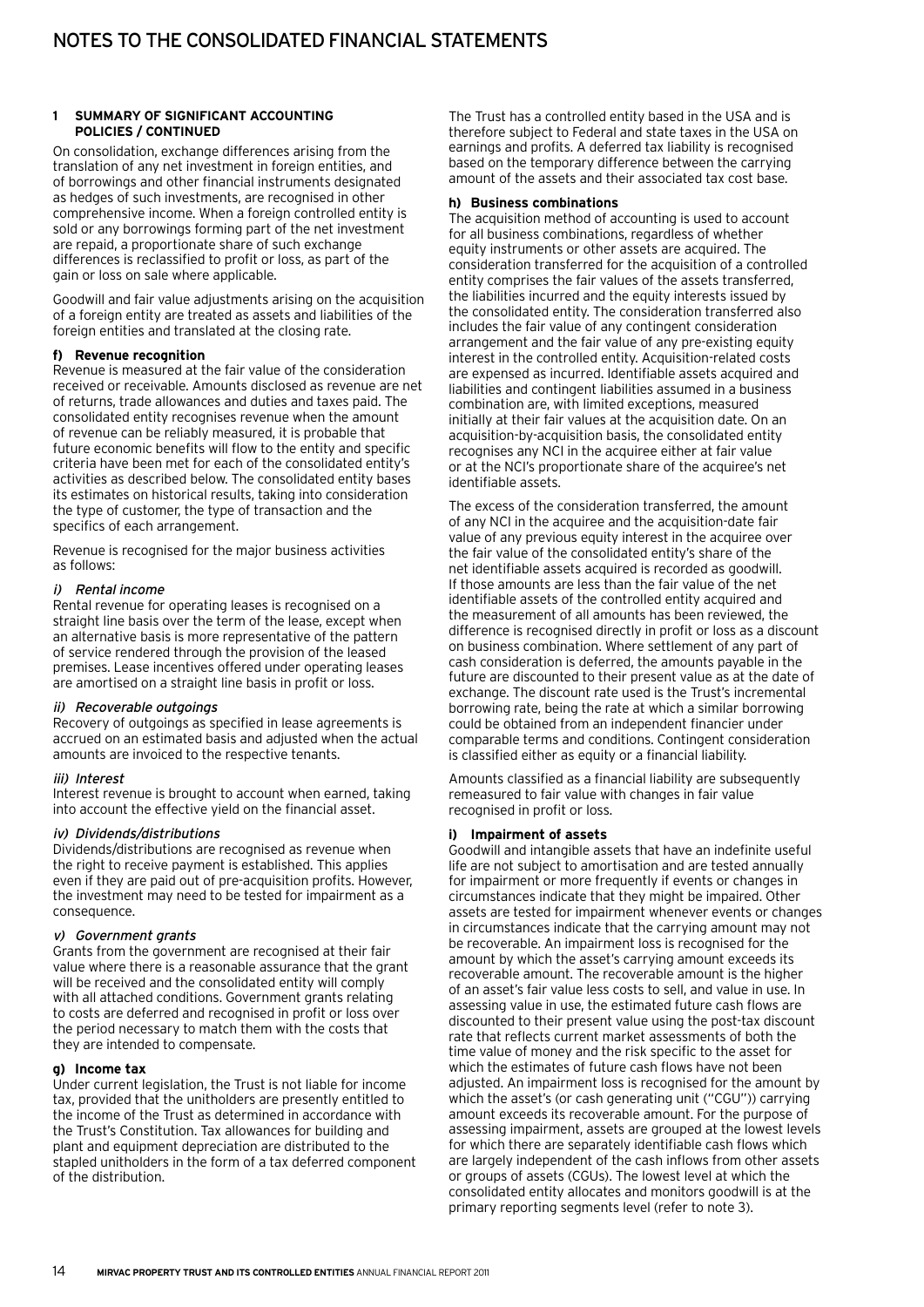#### **j) Cash and cash equivalents**

For the purpose of presentation in the statement of cash flows, cash and cash equivalents includes cash on hand, deposits held at call with financial institutions, other short term, highly liquid investments with original maturities of three months or less that are readily convertible to known amounts of cash and which are subject to an insignificant risk of changes in value, and bank overdrafts. Bank overdrafts are shown within borrowings in current liabilities on the statement of financial position.

#### **k) Trade receivables**

Trade receivables are recognised initially at fair value and subsequently measured at amortised cost using the effective interest method, less provision for impairment. Collectability of trade receivables is reviewed on an ongoing basis. Receivables which are known to be uncollectible are written off. A provision for impairment of trade receivables is established when there is objective evidence that the consolidated entity will not be able to collect all amounts due according to the original terms of receivables. The amount of the provision is the difference between the asset's carrying amount and the present value of estimated future cash flows, discounted at the effective interest rate. Cash flows relating to short term receivables are not discounted if the effect of discounting is immaterial. The amount of the provision is recognised in profit or loss. When a trade receivable for which an impairment provision had been recognised becomes uncollectible in a subsequent period, it is written off against the provision account. Subsequent recoveries of amounts previously written off are credited against other expenses in profit or loss.

#### **l) Non-current assets (or disposal groups) classified as held for sale**

Non-current assets (or disposal groups) are classified as held for sale if their carrying amount will be recovered principally through a sale transaction rather than through continuing use and a sale is considered highly probable. They are measured at the lower of their carrying amount and fair value less costs to sell, except for assets such as deferred tax assets, financial assets and investment properties that are carried at fair value and contractual rights under insurance contracts, which are specifically exempt from this requirement. An impairment loss is recognised for any initial or subsequent write down of the asset (or disposal group) to fair value less costs to sell. A gain is recognised for any subsequent increases in fair value less costs to sell of an asset (or disposal group), but not in excess of any cumulative impairment loss previously recognised. A gain or loss not previously recognised by the date of the sale of the non-current asset (or disposal group) is recognised at the date of derecognition.

Non-current assets (including those that are part of a disposal group) are not depreciated or amortised while they are classified as held for sale. Interest and other expenses attributable to the liabilities of a disposal group classified as held for sale continue to be recognised. Non-current assets classified as held for sale and the assets of a disposal group classified as held for sale are presented separately from other assets in the statement of financial position. The liabilities of a disposal group classified as held for sale are presented separately from other liabilities in the statement of financial position.

# **m) Investments and other financial assets**

#### i) Classification

The consolidated entity classifies its financial assets in the following categories: financial assets at fair value through profit or loss, loans and receivables, held-to-maturity investments and available-for-sale financial assets. The classification depends on the purpose for which the investments were acquired. Management determines the classification of its investments at initial recognition.

— Financial assets at fair value through profit or loss Financial assets classified as held for trading are included in the category "financial assets at fair value through profit or loss". Financial assets are classified as held for trading if they are acquired for the purpose of selling in the near term. Derivatives are also categorised as held for trading unless they are designated as hedges. Assets in this category are classified as current assets if they are expected to be settled within 12 months; otherwise, they are classified as non-current.

#### — Loans and receivables

Loans and receivables are non-derivative financial assets with fixed or determinable payments that are not quoted in an active market. They arise when the consolidated entity provides money, goods or services directly to a debtor with no intention of selling the receivable. They are included in current assets, except for those with maturities greater than 12 months after the end of the reporting period which are classified as non-current assets. Loans and receivables are included in receivables in the statement of financial position.

#### — Held-to-maturity investments

Held-to-maturity investments are non-derivative financial assets with fixed or determinable payments and fixed maturities that the consolidated entity's management has the positive intention and ability to hold to maturity. If the consolidated entity were to sell other than an insignificant amount of held-to-maturity financial assets, the whole category would be tainted and reclassified as availablefor-sale. Held-to-maturity financial assets are included in non-current assets, except for those maturities less than 12 months from the end of the reporting period, which are classified as current assets.

#### — Available-for-sale financial assets

Available-for-sale financial assets, comprising principally marketable equity securities, are non-derivatives that are either designated in this category or not classified in any of the other categories. They are included in non-current assets unless the investment matures or management intends to dispose of the investment within 12 months of the end of the reporting period. Investments are designated as available for sale if they do not have fixed maturities and fixed or determinable payments and management intends to hold them for the medium to long term.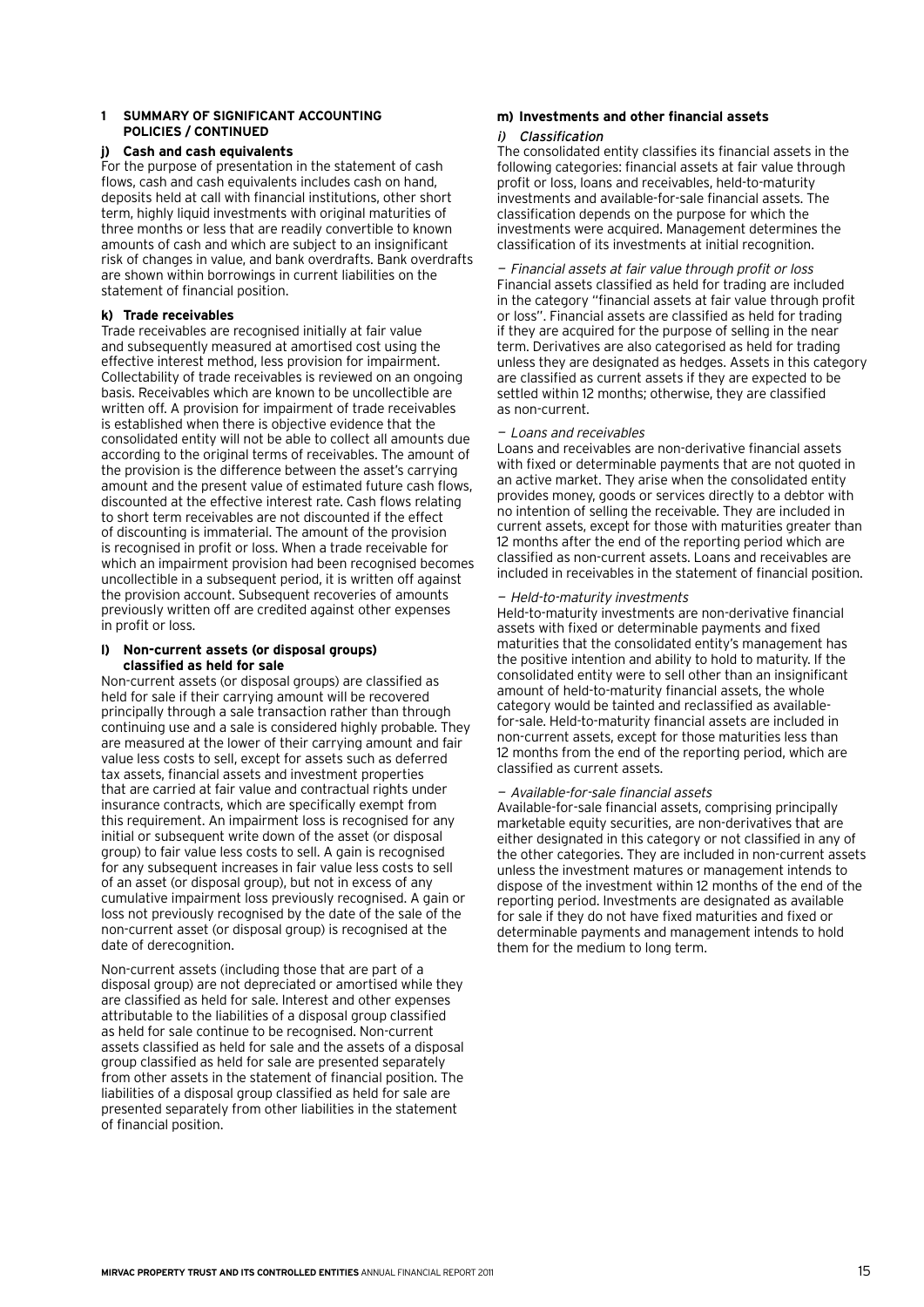#### ii) Financial assets — reclassification

The consolidated entity may choose to reclassify a nonderivative trading financial asset out of the held-for-trading category if the financial asset is no longer held for the purpose of selling it in the near term. Financial assets other than loans and receivables are permitted to be reclassified out of the held-for-trading category only in rare circumstances arising from a single event that is unusual and highly unlikely to recur in the near term. In addition, the consolidated entity may choose to reclassify financial assets that would meet the definition of loans and receivables out of the held-for-trading or available-for-sale categories if the consolidated entity has the intention and ability to hold these financial assets for the foreseeable future or until maturity at the date of reclassification. Reclassifications are made at fair value as of the reclassification date. Fair value becomes the new cost or amortised cost as applicable, and no reversals of fair value gains or losses recorded before the reclassification date are subsequently made. Effective interest rates for financial assets reclassified to loans and receivables and held-to-maturity categories are determined at the reclassification date. Further increases in estimates of cash flows adjust effective interest rates prospectively.

#### iii) Recognition and derecognition

Regular way purchases and sales of investments are recognised on trade date, being the date on which the consolidated entity commits to purchase or sell the asset. Financial assets are derecognised when the rights to receive cash flows from the financial assets have expired or have been transferred and the consolidated entity has transferred substantially all the risks and rewards of ownership. When units classified as available for sale are sold, the accumulated fair value adjustments recognised in other comprehensive income are reclassified to profit or loss as gains and losses from investment units.

#### iv) Measurement

At initial recognition, the consolidated entity measures a financial asset at its fair value plus, in the case of a financial asset not at fair value through profit or loss, transaction costs that are directly attributable to the acquisition of the financial asset. Transaction costs of financial assets carried at fair value through profit or loss are expensed in profit or loss. Loans and receivables and held-to-maturity investments are subsequently carried at amortised cost using the effective interest method.

Available-for-sale financial assets and financial assets at fair value through profit or loss are subsequently carried at fair value. Gains or losses arising from changes in the fair value of the "financial assets at fair value through profit or loss" category are presented in profit or loss within other income or other expenses in the period in which they arise. Dividend income from financial assets at fair value through profit or loss is recognised in profit or loss as part of revenue from continuing operations when the consolidated entity's right to receive payments is established. Interest income from these financial assets is included in the net gain/ (loss). Changes in the fair value of monetary securities denominated in a foreign currency and classified as available for sale are analysed between translation differences resulting from changes in amortised cost of the security and other changes in the carrying amount of the security. The translation differences related to changes in the amortised cost are recognised in profit or loss, and other changes in carrying amount are recognised in other comprehensive income. Changes in the fair value of other monetary and non-monetary securities classified as available for sale are recognised in other comprehensive income.

#### v) Impairment of financial assets

The consolidated entity assesses at the end of each reporting period whether there is objective evidence that a financial asset or group of financial assets is impaired. A financial asset or a group of financial assets is impaired and impairment losses are incurred only if there is objective evidence of impairment as a result of one or more events that occurred after the initial recognition of the asset ("loss event") and that loss event (or events) has an impact on the estimated future cash flows of the financial asset or group of financial assets that can be reliably estimated. In the case of equity investments classified as available for sale, a significant or prolonged decline in the fair value of the security below its cost is considered an indicator that the assets are impaired.

#### — Assets carried at amortised cost

For loans and receivables, the amount of the loss is measured as the difference between the asset's carrying amount and the present value of estimated future cash flows (excluding future credit losses that have not been incurred) discounted at the financial asset's original effective interest rate. The carrying amount of the asset is reduced and the amount of the loss is recognised in profit or loss. If a loan or held-to-maturity investment has a variable interest rate, the discount rate for measuring any impairment loss is the current effective interest rate determined under the contract. As a practical expedient, the consolidated entity may measure impairment on the basis of an instrument's fair value using an observable market price. If, in a subsequent period, the amount of the impairment loss decreases and the decrease can be related objectively to an event occurring after the impairment was recognised (such as an improvement in the debtor's credit rating), the reversal of the previously recognised impairment loss is recognised in profit or loss. Impairment testing of trade receivables is described in note 1(k).

#### —Assets classified as available for sale

If there is objective evidence of impairment for availablefor-sale financial assets, the cumulative loss — measured as the difference between the acquisition cost and the current fair value, less any impairment loss on that financial asset previously recognised in profit or loss — is removed from equity and recognised in profit or loss. Impairment losses on equity instruments that were recognised in profit or loss are not reversed through profit or loss in a subsequent period. If the fair value of a debt instrument classified as available for sale increases in a subsequent period and the increase can be objectively related to an event occurring after the impairment loss was recognised in profit or loss, the impairment loss is reversed through profit or loss.

#### **n) Derivatives**

Derivatives are initially recognised at fair value on the date a derivative contract is entered into and are subsequently remeasured to their fair value at each reporting date. The method of recognising the resulting gain or loss depends on whether the derivative is designated as a hedging instrument, and if so, the nature of the item being hedged. The consolidated entity designates certain derivatives as either (1) hedges of the fair value of recognised assets, liabilities or firm commitments ("fair value hedges"), or (2) hedges of highly probable forecast transactions ("cash flow hedges"). The consolidated entity documents at the inception of the transaction the relationship between hedging instruments and hedged items, as well as its risk management objective and strategy for undertaking various hedge transactions.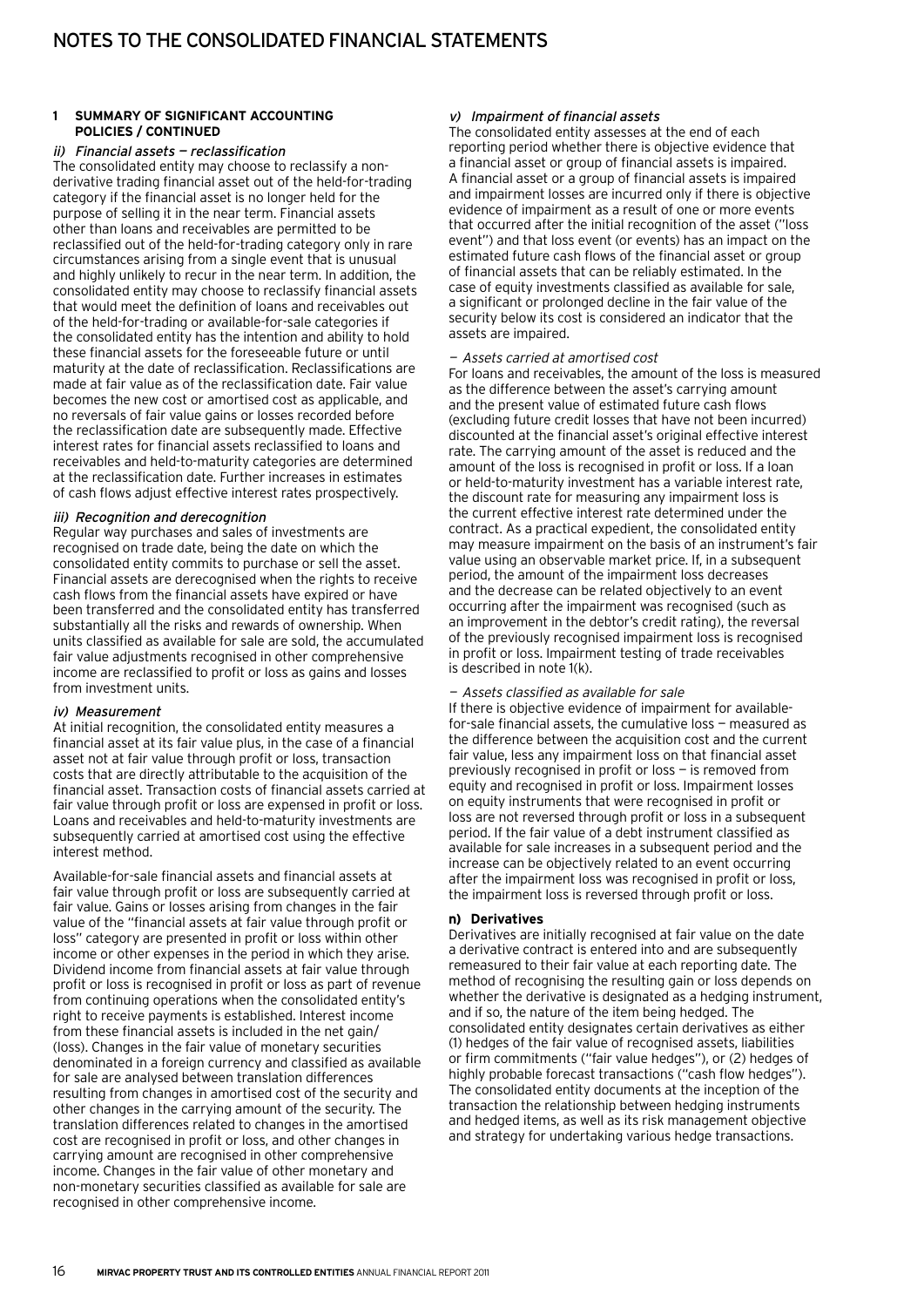The consolidated entity also documents its assessment, both at hedge inception and on an ongoing basis, of whether the derivatives that are used in hedging transactions have been and will continue to be highly effective in offsetting changes in fair values or cash flows of hedged items. The full fair value of a hedging derivative is classified as a non-current asset or liability when the remaining maturity of the hedged item is more than 12 months; it is classified as a current asset or liability when the remaining maturity of the hedged item is less than 12 months.

#### i) Fair value hedges

Changes in the fair value derivatives that are designated and qualify as fair value hedges are recorded in profit or loss, together with any changes in the fair value of the hedged asset or liability that are attributable to the hedged risk. The gain or loss relating to the effective portion of interest rate swaps hedging fixed rate borrowings is recognised in profit or loss within finance costs, together with changes in the fair value of the hedged fixed rate borrowings attributable to interest rate risk. The gain or loss relating to the ineffective portion is recognised in profit or loss within other income or other expenses. If the hedge no longer meets the criteria for hedge accounting, the adjustment to the carrying amount of a hedged item for which the effective interest method is used is amortised to profit or loss over the period to maturity using a recalculated effective interest rate.

#### ii) Cash flow hedges

The effective portion of changes in the fair value of derivatives that are designated and qualify as cash flow hedges is recognised in other comprehensive income and accumulated in reserves in equity. The gain or loss relating to the ineffective portion is recognised immediately in profit or loss. Amounts accumulated in equity are reclassified to profit or loss in the periods when the hedged item will affect profit or loss (for instance, when the forecast sale that is hedged takes place). However, when the forecast transaction that is hedged results in the recognition of a non-financial asset (for example, inventories) or a non-financial liability, the gains and losses previously deferred in equity are transferred from equity and included in the measurement of the initial cost or carrying amount of the asset or liability. When a hedging instrument expires or is sold or terminated, or when a hedge no longer meets the criteria for hedge accounting, any cumulative gain or loss existing in equity at that time remains in equity and is recognised when the forecast transaction is ultimately recognised in profit or loss. When a forecast transaction is no longer expected to occur, the cumulative gain or loss that was reported in equity is immediately transferred to profit or loss.

#### iii) Derivatives that do not qualify for hedge accounting

Certain derivative instruments do not qualify for hedge accounting. Changes in the fair value of any derivative instrument that does not qualify for hedge accounting are recognised immediately in profit or loss.

#### **o) Fair value estimation**

The fair value of financial assets and financial liabilities must be estimated for recognition and measurement or for disclosure purposes. The fair value of financial instruments traded in active markets (such as publicly traded derivatives, and trading and available-for-sale securities) is based on quoted market prices at the end of each reporting period. The quoted market price used for financial assets held by the consolidated entity is the current bid price; the appropriate quoted market price for financial liabilities is the current ask price.

The fair value of financial instruments that are not traded in an active market (for example, over-the-counter derivatives) is determined using valuation techniques. The consolidated entity uses a variety of methods and makes assumptions that are based on market conditions existing at the end of the reporting period. Quoted market prices or dealer quotes for similar instruments are used for long term debt instruments held. Other techniques, such as estimated discounted cash flow ("DCF"), are used to determine fair value for the remaining financial instruments. The fair value of interest rate swaps is calculated as the present value of the estimated future cash flows. The nominal value less estimated credit adjustments of trade receivables and payables are assumed to approximate their fair values. The fair value of financial liabilities for disclosure purposes is estimated by discounting the future contractual cash flows at the current market interest rate that is available to the consolidated entity for similar financial instruments. Transaction costs are included in the initial carrying amounts of the financial instruments, which are not carried at fair value through profit or loss.

#### **p) Investment properties**

#### i) Investment properties

Investment properties are properties held for long term rental yields and for capital appreciation. Investment properties are carried at fair value, being the amounts for which the properties could be exchanged between willing parties in an arm's length transaction, based on current prices in an active market for similar properties in the same location and condition and subject to similar leases, with any gain or loss arising from a change in fair value recognised in profit or loss. Investment properties are revalued by external valuers on a rotation basis with approximately one-half of the portfolio being valued annually. Investment properties which are not subject to an external valuation at the end of the reporting date are fair valued internally by management. The carrying amount of the investment properties recorded in the statement of financial position includes components relating to lease incentives.

Investment properties also include properties that are under construction for future use as investment properties. These are carried at fair value unless the fair value cannot yet be reliably determined. Where that is the case, the property will be accounted for at cost until either the fair value becomes reliably determinable or construction is complete. The fair value of IPUC is determined by using estimation models including DCF and residual valuations. The estimated value of future assets is based on the expected future income from the project, using current yields of similar completed properties. The remaining expected costs of completion plus risk adjusted development margin are deducted from the estimated future asset value.

#### ii) Investment properties under redevelopment Existing investment properties being redeveloped for continued future use are carried at fair value.

#### iii) Lease incentives

Lease incentives provided under an operating lease by the consolidated entity as lessor are recognised on a straight line basis against rental income. As these incentives are repaid out of future lease payments, they are recognised as an asset in the statement of financial position as a component of the carrying amount of investment properties and amortised over the lease period. Where the investment property is supported by a valuation that incorporates the value of lease incentives, the investment property is revalued back to the valuation amount after the lease incentive amortisation has been charged as an expense.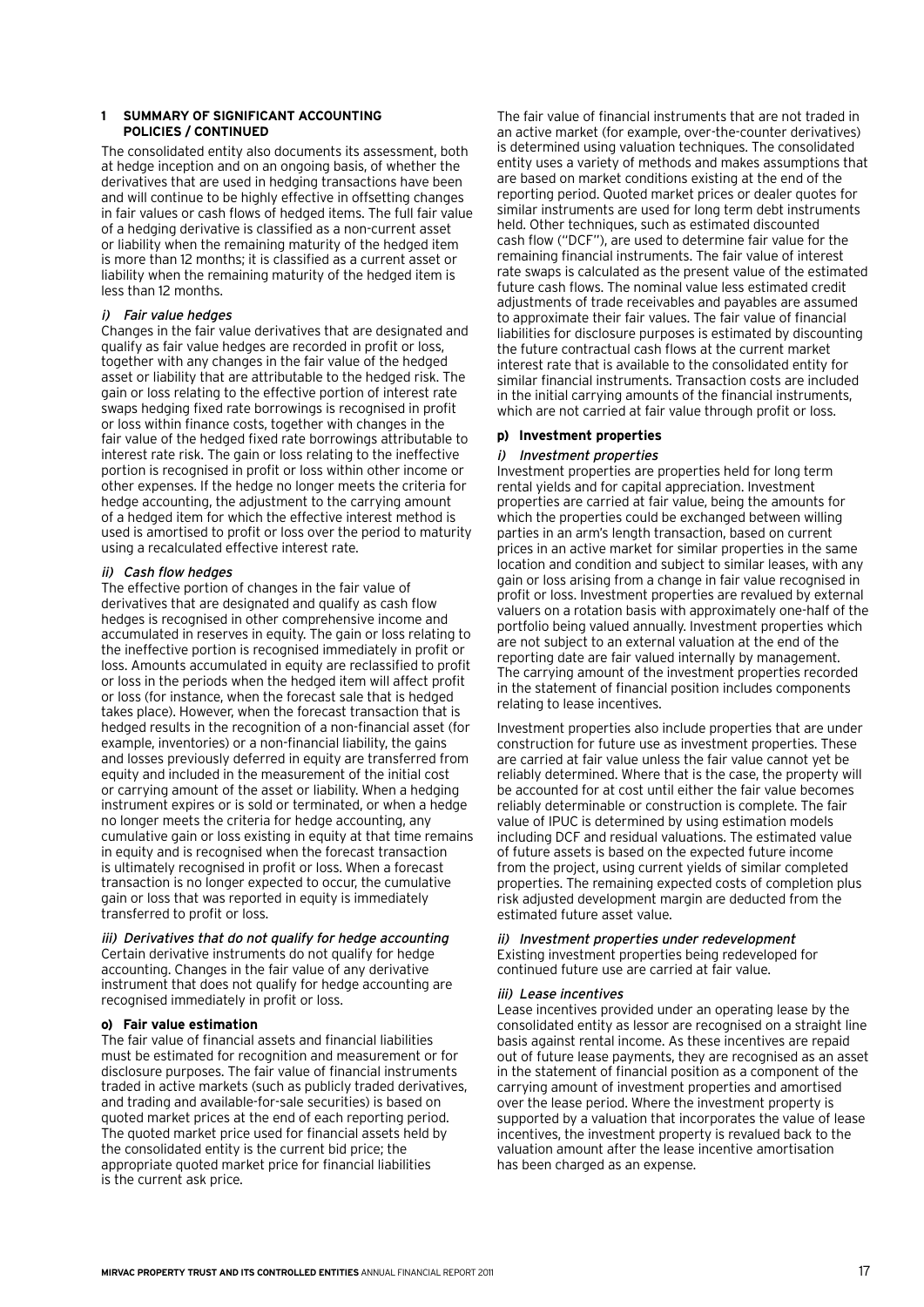#### **q) Intangible assets**

#### Goodwill

Goodwill represents the excess of the cost of an acquisition over the fair value of the consolidated entity's share of the net identifiable assets of the acquired controlled entity, associate or joint venture at the date of acquisition. Goodwill on acquisition of controlled entities is included in intangible assets. Goodwill on acquisition of associates and joint ventures is included in investments in associates and joint ventures respectively. Goodwill acquired in business combinations is not amortised. Instead, goodwill is tested for impairment annually or more frequently if events or changes in circumstances indicate that it might be impaired, and is carried at cost less accumulated impairment losses. Gains and losses on the disposal of an entity include the carrying amount of goodwill relating to the entity sold. Goodwill is allocated to CGUs for the purpose of impairment testing. The allocation is made to those CGUs or groups of CGUs that are expected to benefit from the business combination in which the goodwill arose, identified according to operating segments (refer to note 3).

#### **r) Trade and other payables**

These amounts represent liabilities for goods and services provided to the consolidated entity prior to the end of the year which are unpaid. The amounts are unsecured and are usually paid within 30 days of recognition. Trade and other payables are presented as current liabilities unless payment is not due within 12 months from the reporting date. They are recognised initially at fair value and subsequently measured at amortised cost using the effective interest method.

#### **s) Borrowings and borrowing costs**

Borrowings are initially recognised at fair value, net of transaction costs incurred. Borrowings are subsequently measured at amortised cost. Any difference between the proceeds (net of transaction costs) and the redemption amount is recognised in profit or loss over the period of the borrowings using the effective interest method. Fees paid on the establishment of loan facilities, which are not an incremental cost relating to the actual drawdown of the facility, are recognised as prepayments and amortised on a straight line basis over the term of the facility. Borrowings are classified as current liabilities unless the consolidated entity has an unconditional right to defer settlement of the liability for at least 12 months after the end of the reporting period. Borrowing costs incurred for the construction of any qualifying asset are capitalised during the period of time that is required to complete and prepare the asset for its intended use or sale. Other borrowing costs are expensed.

#### **t) Provisions**

Provisions for legal claims, contracts and make good obligations are recognised when the consolidated entity has a present legal or constructive obligation as a result of past events, it is probable that an outflow of resources will be required to settle the obligation and the amount has been reliably estimated. Provisions are not recognised for future operating losses. Where there are a number of similar obligations, the likelihood that an outflow will be required in settlement is determined by considering the class of obligations as a whole. A provision is recognised even if the likelihood of an outflow with respect to any one item included in the same class of obligations may be small. Provisions are measured at the present value of management's best estimate of the expenditure required to settle the present obligation at the end of the reporting period.

The discount rate used to determine the present value reflects current market assessments of the time value of money and the risks specific to the liability. The increase in the provision due to the passage of time is recognised as interest expense.

#### **u) Contributed equity**

Ordinary units are classified as equity. Incremental costs directly attributable to the issue of new units or options are shown in equity as a deduction, net of tax, from the proceeds. Incremental costs directly attributable to the issue of new units or options, or for the acquisition of a business, are not included in the cost of the acquisition as part of the purchase consideration. In accordance with AASB 2 Share-based Payment, units issued as part of the LTI plan and EIS are not classified as ordinary units, until such time as the employee loans are fully repaid or the employee leaves Mirvac. If the consolidated entity reacquires its own equity instruments, for example, as the result of a security buy-back, those instruments are deducted from equity and the associated units are cancelled. No gain or loss is recognised in profit or loss and the consideration paid including any directly attributable incremental costs (net of income taxes) is recognised directly in equity.

#### **v) Distributions**

Provision is made for the amount of any distribution declared at or before the end of the year but not distributed at the end of the reporting period.

#### **w) Earnings per unit**

#### i) Basic earnings per unit

Basic earnings per unit are calculated by dividing the profit attributable to unitholders of the Trust by the weighted average number of ordinary units outstanding during the year. In calculating basic earnings per unit, units issued under the EIS have been excluded from the weighted average number of units.

#### ii) Diluted earnings per unit

Diluted earnings per unit adjusts the figures used in the determination of basic earnings per unit to take into account the after income tax effect of interest and other financing costs associated with dilutive potential ordinary units (including those units issued under the EIS) and the weighted average number of units assumed to have been issued for no consideration in relation to dilutive potential ordinary units.

#### **x) Parent entity financial information**

The financial information for the parent entity, Mirvac Property Trust, disclosed in note 36 has been prepared on the same basis as the consolidated financial statements, except as set out below:

#### i) Investments in controlled entities, associates and joint ventures

Investments in controlled entities, associates and joint ventures are accounted for at cost in the financial statements of the Trust. Dividends/distributions received from associates and joint ventures are recognised in the parent entity's profit or loss, rather than being deducted from the carrying amount of these investments.

#### ii) Financial guarantees

Where the parent entity has provided financial guarantees in relation to loans and payables of controlled entities for no compensation, the fair values of these guarantees are accounted for as contributions and recognised as part of the cost of the investment.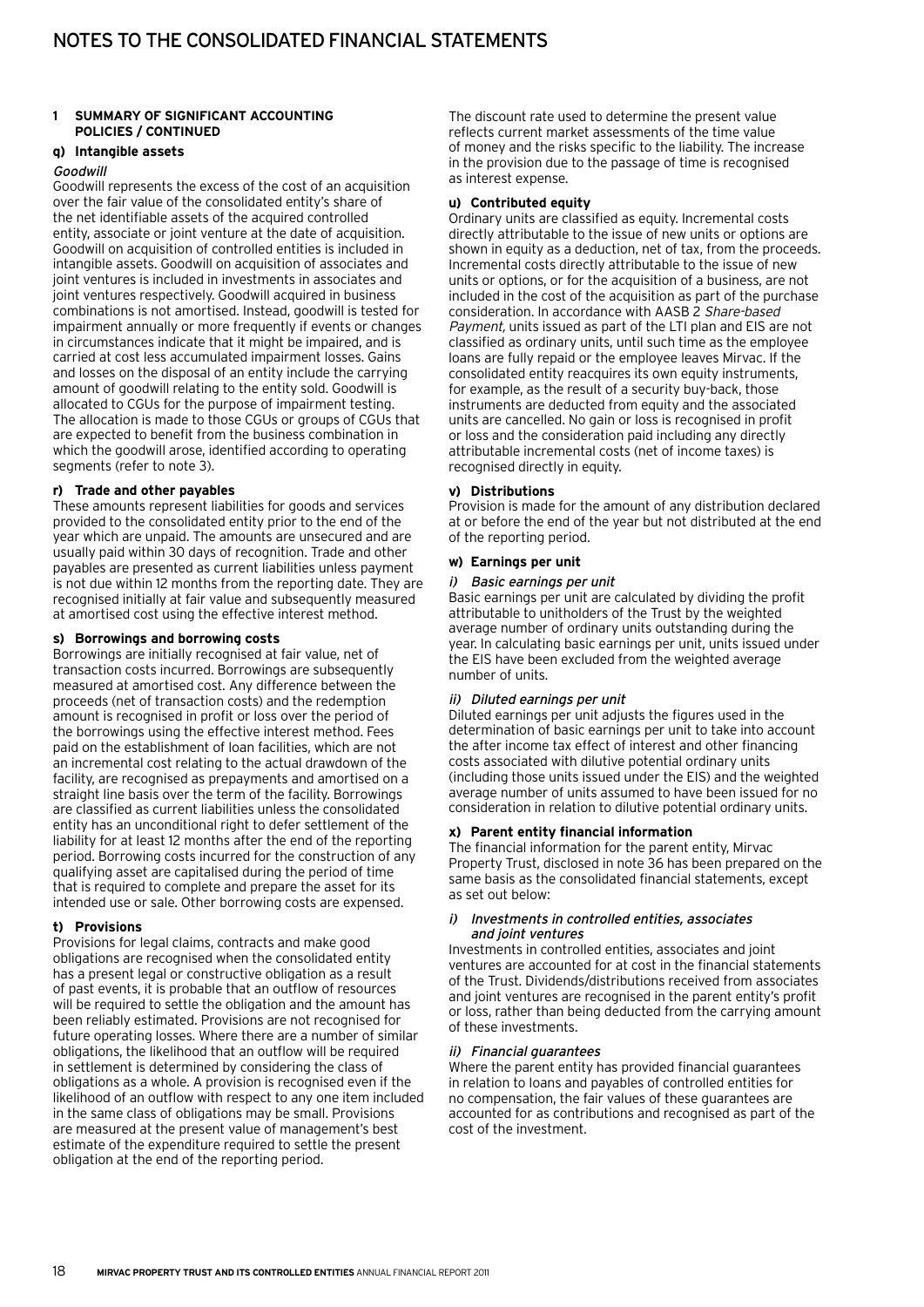**y) New accounting standards and interpretations** Certain new accounting standards and interpretations have been published that are not mandatory for 30 June 2011 reporting periods. The consolidated entity's assessment of the impact of these new standards and interpretations is set out below:

- i) AASB 9 Financial Instruments, AASB 2009-11 Amendments to AAS arising from AASB 9 and AASB 2010-7 Amendments to AAS arising from AASB 9 (December 2010) (effective from 1 January 2013). AASB 9 Financial Instruments addresses the classification, measurement and derecognition of financial assets and financial liabilities. The consolidated entity has not yet determined the impact of the change but does not believe the impact will be material. The derecognition rules have been transferred from AASB 139 Financial Instruments: Recognition and Measurement and have not been changed. The consolidated entity has not yet decided when to adopt AASB 9.
- ii) Revised AASB 124 Related Party Disclosures and AASB 2009-12 Amendments to AAS (effective from 1 January 2011). In December 2009, the AASB issued a revised AASB 124 Related Party Disclosures. It is effective for accounting periods beginning on or after 1 January 2011 and must be applied retrospectively. The amendment clarifies and simplifies the definition of a related party. The consolidated entity will apply the amended standard from 1 July 2011. When the amendments are applied, the consolidated entity will need to disclose any transactions between its controlled entities, associates and joint ventures. However, there will be no impact on any of the amounts recognised in the financial statements.
- iii) AASB 1053 Application of Tiers of AAS and AASB 2010-2 Amendments to AAS arising from Reduced Disclosure Requirements (effective from 1 July 2013). On 30 June 2010, the AASB officially introduced a revised differential reporting framework in Australia. Under this framework, a two-tier differential reporting regime applies to all entities that prepare general purpose financial statements. Mirvac is listed on the ASX and is not eligible to adopt the new AAS — Reduced Disclosure Requirements. The two standards will therefore have no impact on the financial statements.
- iv) AASB 2010-6 Amendments to AAS Disclosures on Transfers of Financial Assets (effective from 1 July 2011). Amendments made to AASB 7 Financial Instruments: Disclosures in November 2010 introduce additional disclosures in respect of risk exposures arising from transferred financial assets. The amendments will affect particularly entities that sell, factor, securitise, lend or otherwise transfer financial assets to other parties. They are not expected to have any significant impact on the consolidated entity's disclosures. The consolidated entity intends to apply the amendment from 1 July 2011.
- v) AASB 2010-8 Amendments to AAS Deferred Tax: Recovery of Underlying Assets (effective from 1 January 2012). In December 2010, the AASB amended AASB 112 Income Taxes to provide a practical approach for measuring deferred tax liabilities and deferred tax assets when investment property is measured using the fair value model. AASB 112 requires the measurement of deferred tax assets or liabilities to reflect the tax consequences that would follow from the way management expects to recover or settle the carrying amount of the relevant assets or liabilities, that is through use or through sale.

The amendment introduces a rebuttable presumption that investment property which is measured at fair value is recovered entirely by sale. The consolidated entity will apply the amendment from 1 July 2012. It is currently evaluating the impact of the amendment.

- vi) The following pronouncements have been issued by the IASB; however, an equivalent pronouncement has not been issued by the AASB. The consolidated entity is currently assessing the impact of these pronouncements:
	- IFRS 10 Consolidated Financial Statements;
	- IFRS 11 Joint Arrangements;
	- IFRS 12 Disclosure of Involvement with Other Entities;
	- IFRS 13 Fair Value Measurements;
	- IAS 27 Separate Financial Statements; and
	- IAS 28 Investments in Associates and Joint Ventures.

#### **2 Critical accounting judgements and estimates**

Judgements and estimates are continually evaluated, based on historical experience and other factors, including expectations of future events that may have a financial impact and are believed to be reasonable under the circumstances.

**a) Critical judgements in applying MPT's accounting policies** The following are the critical judgements that management has made in the process of applying the consolidated entity's accounting policies and that have the most significant effect

on the amounts recognised in the financial statements:

#### i) Fair value estimation

Where financial assets and liabilities are carried at fair value, the fair value is based on assumptions of future events and involves significant estimates. The basis of valuation is set out in note 1(o); however, the fair values of derivatives reported at the end of the reporting period may differ if there is volatility in market rates, indexes, equity prices or foreign exchange rates in future periods.

#### **b) Key sources of estimation uncertainty**

In preparing the financial statements, management is required to make estimations and assumptions. The following are the key assumptions concerning the future, and other key sources of estimation uncertainty at the end of the reporting period, that have a significant risk of causing material adjustment to the carrying amounts of assets and liabilities within the next year:

#### i) Impairment of goodwill

The consolidated entity annually tests whether goodwill has suffered any impairment, in accordance with the accounting policy stated in note 1(q). Determining whether goodwill is impaired requires an estimation of the value in use of the CGUs to which goodwill has been allocated. The value in use calculation requires the entity to estimate the future cash flows expected to arise from each CGU and a suitable discount rate in order to calculate the net present value ("NPV"). The carrying amount of goodwill at the end of the reporting period was \$69.5m (2010: \$49.9m). The impairment loss recognised during the year was \$7.1m (2010: \$nil). Details on the assumptions used are provided in note 17.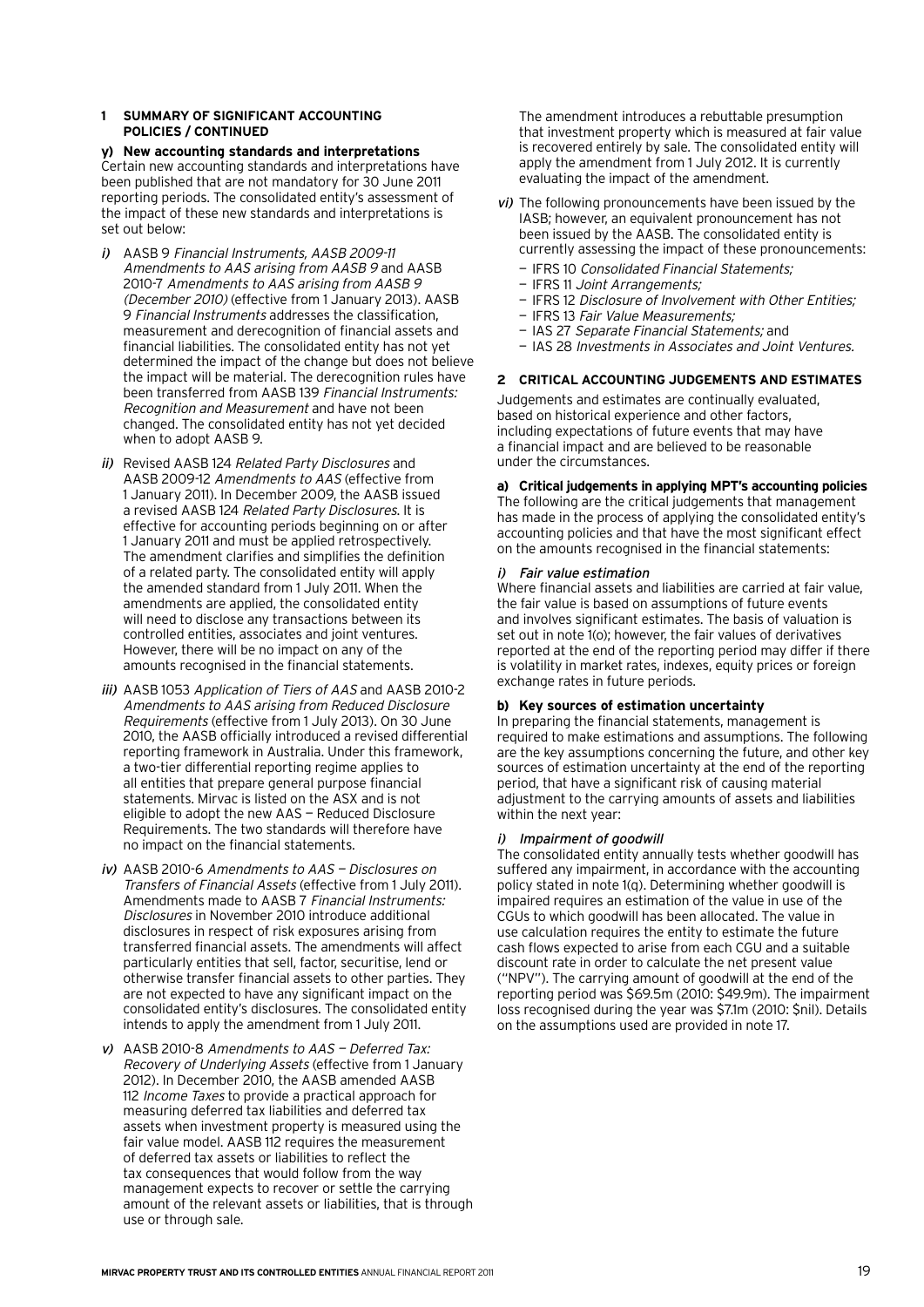#### **2 Critical accounting judgements and estimates / continued**

#### ii) Estimated impairment of investments accounted for using the equity method

The investments are tested for impairment, by comparing recoverable amounts (higher of value in use, and fair value less costs to sell) with the carrying amounts, whenever there is indication that the investment may be impaired. In determining the value in use of the investment, the consolidated entity estimates the present value of the estimated future cash flows expected to arise from distributions to be received from the investment and from its ultimate disposal. Details of the assumptions used by management in assessing the impairment are provided in note 26.

iii) Fair value of investments not traded in active markets The fair value of investments not traded in an active market is determined by the unit price as advised by the fund manager. The unit price is determined by the NPV calculations using future cash flows and an appropriate post-tax discount rate. The carrying value of investments not traded in an active market determined using the above techniques and assumptions is \$19.2m (2010: \$18.0m) and is disclosed as other financial assets at fair value through profit or loss (refer to note 9).

#### iv) Valuation of investment properties

The consolidated entity uses judgement in respect of the fair values of investment properties. Investment properties are revalued by external valuers on a rotation basis with approximately one-half of the portfolio being valued annually. Investment properties which are not subject to an external valuation at the end of the reporting date are fair valued internally by management. The assumptions used in the estimations of fair values include expected future market rentals, discount rates, market prices and economic conditions. The reported fair values of investment properties reflect the market conditions at the end of the reporting period. While this represents the best estimation of fair value at the reporting date, actual sale prices achieved (should the investment property be sold) may be higher or lower than the most recent valuation. This is particularly relevant in periods of market illiquidity or uncertainty. The carrying value at the end of the reporting period for investment properties is \$5,474.0m (2010: \$4,212.3m). Details on investment properties are provided in note 15.

#### v) Valuation of IPUC

IPUC are valued at fair value. There are generally no active markets for IPUC and fair value is considered to be the estimated market price that would be paid for the partially completed property, reflecting the expectations of market participants of the value of the property when complete less deductions for the estimated costs to complete with appropriate adjustments for risk and profit. The fair value is determined on the basis of either DCF or residual methods. Both methods require consideration of the project risks which are relevant to the development process, including but not limited to construction and letting risks. The estimated value of future assets is based on the expected future income from the project, using current yields of similar completed properties. The net gain on fair value of IPUC was \$4.9m (2010: net loss of \$48.9m). The carrying value of \$108.0m at the end of the reporting period is included in investment properties (refer to note 15).

vi) Valuation of assets acquired in business combinations During the year, the consolidated entity completed the acquisition of WOP (refer to note 34). On recognising this acquisition, management used estimations and assumptions of the fair value of the assets and liabilities assumed at the date of control.

#### vii) Valuation of derivatives and other financial instruments

The consolidated entity uses judgement in selecting the appropriate valuation technique for financial instruments not quoted in an active market. Valuation of derivative financial instruments involves assumptions based on quoted market rates adjusted for specific features of the instrument. The valuations of any financial instrument may change in the event of market volatility.

#### **3 Segmental information**

Segment results include items directly attributable to a segment, as well as those that can be allocated on a reasonable basis. Unallocated items mainly comprise financing and other borrowing costs, indirect investments, other income and expenses. The consolidated entity operates predominantly in one geographic segment, Australia.

Segment results are now reported in a manner that is consistent with the internal reporting provided to the CODM. The CODM that makes strategic decisions for the consolidated entity has been identified as the CEOI. The CEOI allocates resources to and assesses the performance of the operating segments of the consolidated entity. Net operating income is considered a key indicator of analysis when evaluating the consolidated entity's ability to pay distributions to stapled unitholders.

#### **a) Descriptions of business segments**

Individual business segments have been identified on the basis of grouping individual products or services subject to similar risks and returns.

The main business segments of the consolidated entity are the investment in properties which are leased to third parties for the following uses:

| - office        | office accommodation;                                    |
|-----------------|----------------------------------------------------------|
| $-$ retail      | retail accommodation;                                    |
| $-$ industrial  | factories and other industrial<br>use accommodation;     |
| $-$ other       | hotel and car park facilities<br>accommodation; and      |
| $-$ unallocated | not attributed directly to one of<br>the above segments. |
|                 |                                                          |

#### **b) Inter-segment transfers**

Segment revenues, expenses and results include transfers between segments. Such transfers are on an arm's length basis and eliminated on consolidation.

#### **c) Elimination**

The elimination segment includes adjustment to eliminate trading between segments and to transfer balances to reflect correct disclosure of items on a consolidated basis.

#### **d) Comparative information**

When necessary, comparative information has been reclassified to achieve consistency in disclosure in current year amounts and other disclosures.

#### **e) Operating profit**

Operating profit is a financial measure which is not prescribed by AAS and represents the profit under AAS adjusted for specific non-cash items and significant items which management considers to reflect the core earnings of the consolidated entity.

#### **f) Segment liabilities**

The amounts provided to the CEOI with respect to total liabilities are measured in a manner consistent with that of the financial statements. These liabilities are allocated based on the operations of the segment. The consolidated entity's borrowings and derivative financial instruments are not considered to be segment liabilities but rather are managed by the Group treasury function.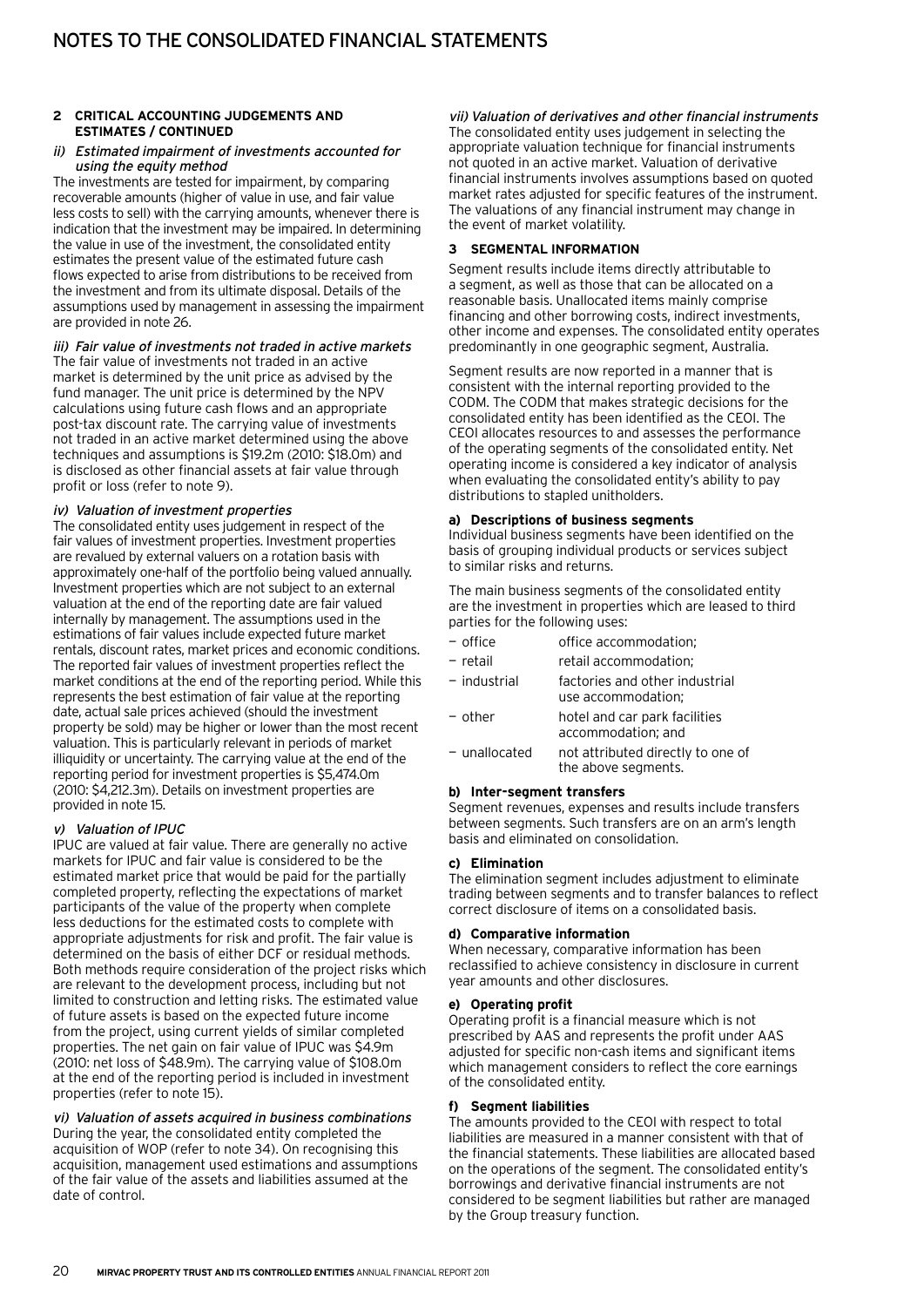## **3 Segmental information / continued**

#### **g) Geographical analysis**

The consolidated entity operates predominantly in Australia.

#### **h) Customer analysis**

In total, 68 per cent of the consolidated entity's revenue is derived from Australian Government, ASX listed and multinational tenants. In the current period, Westpac — St George provides 14.1 per cent of the consolidated entity's revenue (2010: Australian Government provided 10.8 per cent of the consolidated entity's revenue).

|                                                                                                   | Office | Retail                   | Industrial                       | Other Unallocated               |                          | Total            |
|---------------------------------------------------------------------------------------------------|--------|--------------------------|----------------------------------|---------------------------------|--------------------------|------------------|
| 2011                                                                                              | \$m    | Sm                       | Sm                               | Sm                              | Sm                       | \$m              |
| <b>Revenue</b>                                                                                    |        |                          |                                  |                                 |                          |                  |
| Investment properties rental revenue <sup>1</sup>                                                 | 275.1  | 191.3                    | 36.3                             | 11.5                            | $\qquad \qquad -$        | 514.2            |
| Investment properties expenses                                                                    | (58.5) | (68.2)                   | (5.8)                            | (2.7)                           |                          | (135.2)          |
| Net property income                                                                               | 216.6  | 123.1                    | 30.5                             | 8.8                             | $\overline{\phantom{m}}$ | 379.0            |
| Interest revenue                                                                                  |        | $\overline{\phantom{0}}$ | $\overline{\phantom{0}}$         | $\qquad \qquad -$               | 79.5                     | 79.5             |
| Distribution revenue                                                                              |        |                          | L.                               |                                 | 0.6                      | 0.6              |
| Other revenue                                                                                     |        |                          |                                  |                                 | 2.7                      | 2.7              |
| Share of net profit of associates accounted                                                       |        |                          |                                  |                                 |                          |                  |
| for using the equity method                                                                       |        |                          | -                                | -                               | 25.4                     | 25.4             |
| Finance costs                                                                                     |        |                          | L.<br>L.                         | $\overline{\phantom{0}}$        | (86.4)<br>(11.9)         | (86.4)<br>(11.9) |
| Other expenses                                                                                    |        |                          |                                  |                                 |                          |                  |
| Profit before income tax<br>Income tax expense                                                    | 216.6  | 123.1                    | 30.5<br>$\overline{\phantom{0}}$ | 8.8<br>$\overline{\phantom{0}}$ | 9.9<br>(0.6)             | 388.9<br>(0.6)   |
|                                                                                                   |        |                          |                                  |                                 |                          |                  |
| Operating profit (profit before specific<br>non-cash and significant items)                       | 216.6  | 123.1                    | 30.5                             | 8.8                             | 9.3                      | 388.3            |
| Specific non-cash items                                                                           |        |                          |                                  |                                 |                          |                  |
| Net gain on fair value of investment properties                                                   | 83.6   | 19.7                     |                                  | 5.8                             |                          | 109.1            |
| Net (loss)/gain on fair value of IPUC                                                             | (1.6)  | 6.0                      | 0.5                              |                                 |                          | 4.9              |
| Net gain on fair value of derivative financial                                                    |        |                          |                                  |                                 |                          |                  |
| instruments and associated foreign exchange movements                                             |        |                          |                                  |                                 | 6.9                      | 6.9              |
| Straight-lining of lease revenue                                                                  | 15.3   | $\overline{\phantom{0}}$ | 1.0                              |                                 |                          | 16.3             |
| Amortisation of lease fitout incentives                                                           | (8.6)  | (1.7)                    | (0.3)                            |                                 |                          | (10.6)           |
| Net gain on fair value of investment properties,<br>derivatives and other specific non-cash items |        |                          |                                  |                                 |                          |                  |
| included in share of net profit of associates                                                     |        |                          |                                  |                                 | 8.4                      | 8.4              |
| <b>Significant items</b>                                                                          |        |                          |                                  |                                 |                          |                  |
| Impairment of goodwill                                                                            |        | (7.1)                    |                                  |                                 |                          | (7.1)            |
| Net gain/(loss) from sale of non-aligned assets                                                   | 0.6    | (0.9)                    | (0.9)                            |                                 |                          | (1.2)            |
| Business combination transaction costs                                                            |        | $\overline{\phantom{0}}$ | $\overline{\phantom{0}}$         | $\overline{\phantom{0}}$        | (16.8)                   | (16.8)           |
| Profit attributable to the stapled unitholders of MPT                                             | 305.9  | 139.1                    | 30.8                             | 14.6                            | 7.8                      | 498.2            |
|                                                                                                   | Office | Retail                   | Industrial                       | Other Unallocated               |                          | Total            |
| 2010                                                                                              | \$m    | \$m                      | \$m                              | \$m                             | \$m                      | \$m              |
| Revenue                                                                                           |        |                          |                                  |                                 |                          |                  |
| Investment properties rental revenue <sup>1</sup>                                                 | 159.1  | 181.7                    | 33.0                             | 11.2                            |                          | 385.0            |
| Investment properties expenses                                                                    | (40.4) | (63.5)                   | (6.4)                            | (2.8)                           |                          | (113.1)          |
| Net property income                                                                               | 118.7  | 118.2                    | 26.6                             | 8.4                             | $\qquad \qquad -$        | 271.9            |
| Interest revenue                                                                                  |        |                          |                                  |                                 | 75.8                     | 75.8             |
| Distribution revenue                                                                              |        |                          |                                  | $\overline{\phantom{0}}$        | 1.8                      | 1.8              |
| Other revenue                                                                                     |        |                          |                                  |                                 | 2.2                      | 2.2              |
| Share of net profit of associates and joint ventures                                              |        |                          |                                  |                                 |                          |                  |
| accounted for using the equity method                                                             |        |                          |                                  |                                 | 22.0                     | 22.0             |
| Finance costs                                                                                     |        |                          |                                  |                                 | (39.3)                   | (39.3)           |
| Other expenses                                                                                    |        |                          |                                  |                                 | (8.7)                    | (8.7)            |
| Profit before income tax                                                                          | 118.7  | 118.2                    | 26.6                             | 8.4                             | 53.8                     | 325.7            |
| Income tax expense                                                                                |        | —                        |                                  |                                 | (0.6)                    | (0.6)            |
| Profit attributable to NCI                                                                        |        |                          | $\overline{\phantom{0}}$         | $\overline{\phantom{0}}$        | (1.4)                    | (1.4)            |
| Operating profit (profit before specific<br>non-cash and significant items)                       | 118.7  | 118.2                    | 26.6                             | 8.4                             | 51.8                     | 323.7            |

1) Investment properties rental revenue reconciles to that in the consolidated statement of comprehensive income after adjusting for straight-lining of lease revenue.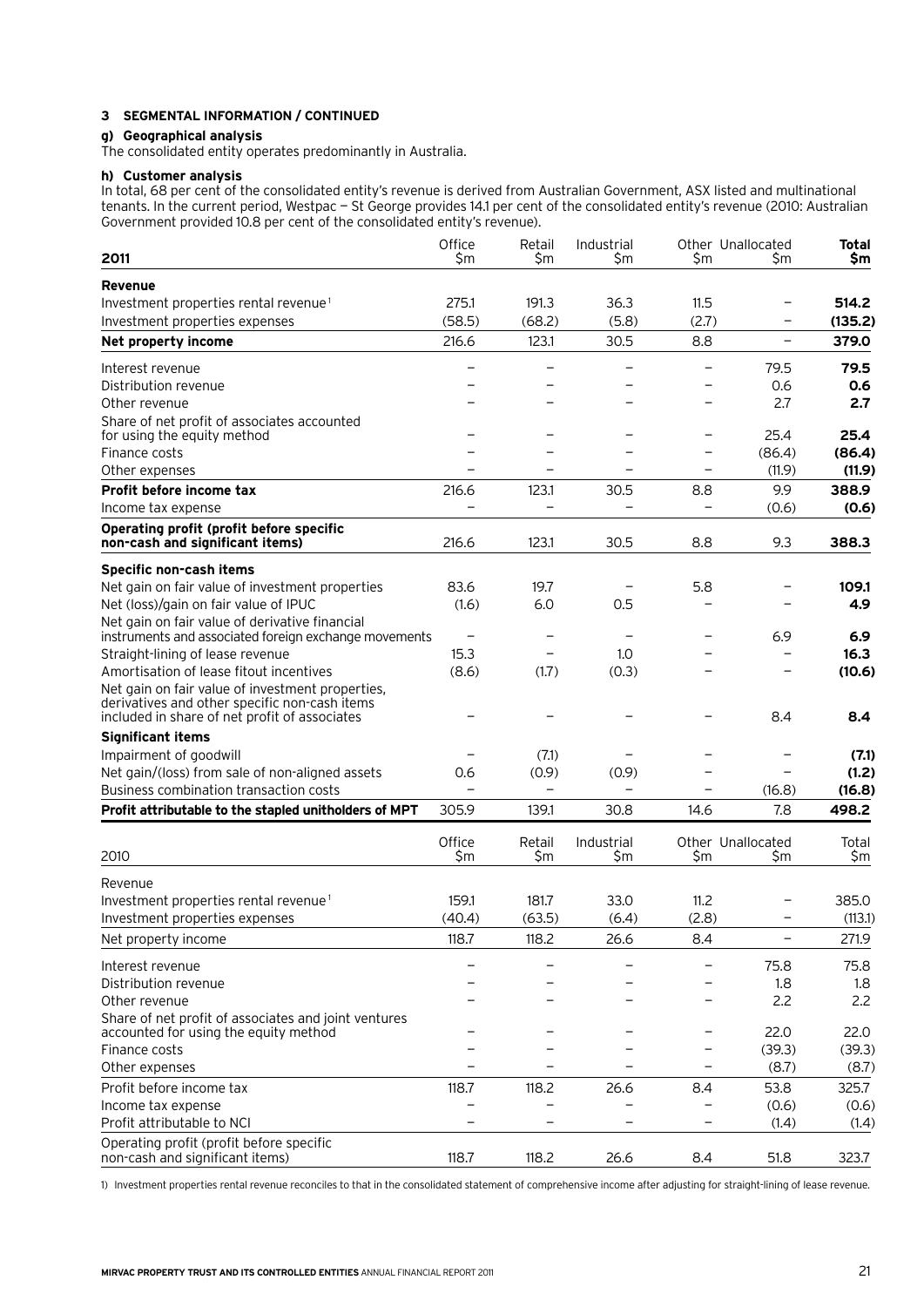# Notes to the consolidated financial statements

#### **3 Segmental information / continued**

| 2010                                                                                                                                                                                 | Office<br>\$m            | Retail<br>\$m            | Industrial<br>\$m        | \$m                      | Other Unallocated<br>\$m | Total<br>\$m          |
|--------------------------------------------------------------------------------------------------------------------------------------------------------------------------------------|--------------------------|--------------------------|--------------------------|--------------------------|--------------------------|-----------------------|
| Specific non-cash items                                                                                                                                                              |                          |                          |                          |                          |                          |                       |
| Net gain/(loss) on fair value of investment properties                                                                                                                               | 36.6                     | 9.9                      | (21.2)                   | (12.0)                   |                          | 13.3                  |
| Net loss on fair value of IPUC                                                                                                                                                       | (36.2)                   | (3.8)                    | (8.9)                    |                          |                          | (48.9)                |
| Net loss on fair value of derivative financial<br>instruments and associated foreign exchange movements                                                                              | $\overline{\phantom{0}}$ | $\overline{\phantom{0}}$ | $\overline{\phantom{0}}$ |                          | (11.5)                   | (11.5)                |
| Straight-lining of lease revenue                                                                                                                                                     | 2.4                      | $\overline{\phantom{m}}$ | 0.1                      |                          |                          | 2.5                   |
| Amortisation of lease fitout incentives                                                                                                                                              | (8.3)                    | (1.8)                    | (0.3)                    |                          |                          | (10.4)                |
| Net loss on fair value of investment properties,<br>derivatives and other specific non-cash items<br>included in share of net profit of associates and<br>net loss of joint ventures |                          |                          |                          |                          | (20.4)                   | (20.4)                |
| Significant items                                                                                                                                                                    |                          |                          |                          |                          |                          |                       |
| Net gain on sale of non-aligned assets                                                                                                                                               |                          |                          |                          |                          | 0.5                      | 0.5                   |
| Discount on business combination                                                                                                                                                     |                          |                          |                          |                          | 119.8                    | 119.8                 |
| Net gain on remeasurement of equity interest                                                                                                                                         |                          |                          |                          |                          | 25.3                     | 25.3                  |
| Business combination transaction costs                                                                                                                                               |                          |                          |                          |                          | (19.4)                   | (19.4)                |
| Profit/(loss) attributable to the stapled unitholders of MPT                                                                                                                         | 113.2                    | 122.5                    | (3.7)                    | (3.6)                    | 146.1                    | 374.5                 |
|                                                                                                                                                                                      | Office<br>\$m            | Retail<br>\$m            | Industrial<br>\$m        | \$m                      | Other Unallocated<br>\$m | <b>Total</b><br>\$m\$ |
| 30 June 2011                                                                                                                                                                         |                          |                          |                          |                          |                          |                       |
| Total assets                                                                                                                                                                         | 3,285.1                  | 1,709.9                  | 387.4                    | 95.0                     | 1,528.3                  | 7,005.8               |
| <b>Total liabilities</b>                                                                                                                                                             | 23.2                     | 13.3                     | 22.2                     |                          | 1,466.8                  | 1,525.5               |
| Investments in associates                                                                                                                                                            |                          |                          |                          |                          | 249.0                    | 249.0                 |
| Acquisitions of investment properties<br>including capital expenditures                                                                                                              | 1,206.1                  | 16.4                     | 64.1                     | 0.9                      | $\overline{\phantom{m}}$ | 1,287.5               |
| Amortisation expenses                                                                                                                                                                | 11.3                     | 3.7                      | 0.6                      | $\qquad \qquad -$        |                          | 15.6                  |
| 30 June 2010                                                                                                                                                                         |                          |                          |                          |                          |                          |                       |
| Total assets                                                                                                                                                                         | 2,026.6                  | 1,768.3                  | 382.9                    | 88.3                     | 1,366.2                  | 5,632.2               |
| <b>Total liabilities</b>                                                                                                                                                             |                          |                          | $\overline{\phantom{0}}$ | $\overline{\phantom{0}}$ | 592.4                    | 592.4                 |
| Investments in associates                                                                                                                                                            |                          |                          |                          | $\overline{\phantom{0}}$ | 207.0                    | 207.0                 |
| Acquisitions of investment properties<br>including capital expenditures                                                                                                              | 239.9                    | 27.0                     | 20.4                     | O.1                      |                          | 287.4                 |
| Amortisation expenses                                                                                                                                                                | 10.4                     | 3.3                      | 0.6                      |                          |                          | 14.3                  |

#### **4 Revenue from continuing operations and other income**

|                                                                         | 2011 | 2010   |
|-------------------------------------------------------------------------|------|--------|
|                                                                         | \$m  | \$m    |
| Interest revenue                                                        |      |        |
| Cash and cash equivalents                                               | 27.7 | 19.9   |
| Loans to entities related to Responsible Entity and controlled entities | 51.8 | 55.9   |
| Total interest revenue                                                  | 79.5 | 75.8   |
| Gain/(loss) on financial instruments                                    |      |        |
| Net gain on interest rate derivatives                                   | 3.2  | 0.9    |
| Loss on fair value of interest rate derivatives                         |      | (9.0)  |
| Gain/(loss) on fair value of other financial instruments                | 0.1  | (2.8)  |
| Gain/(loss) on financial instruments                                    | 3.3  | (10.9) |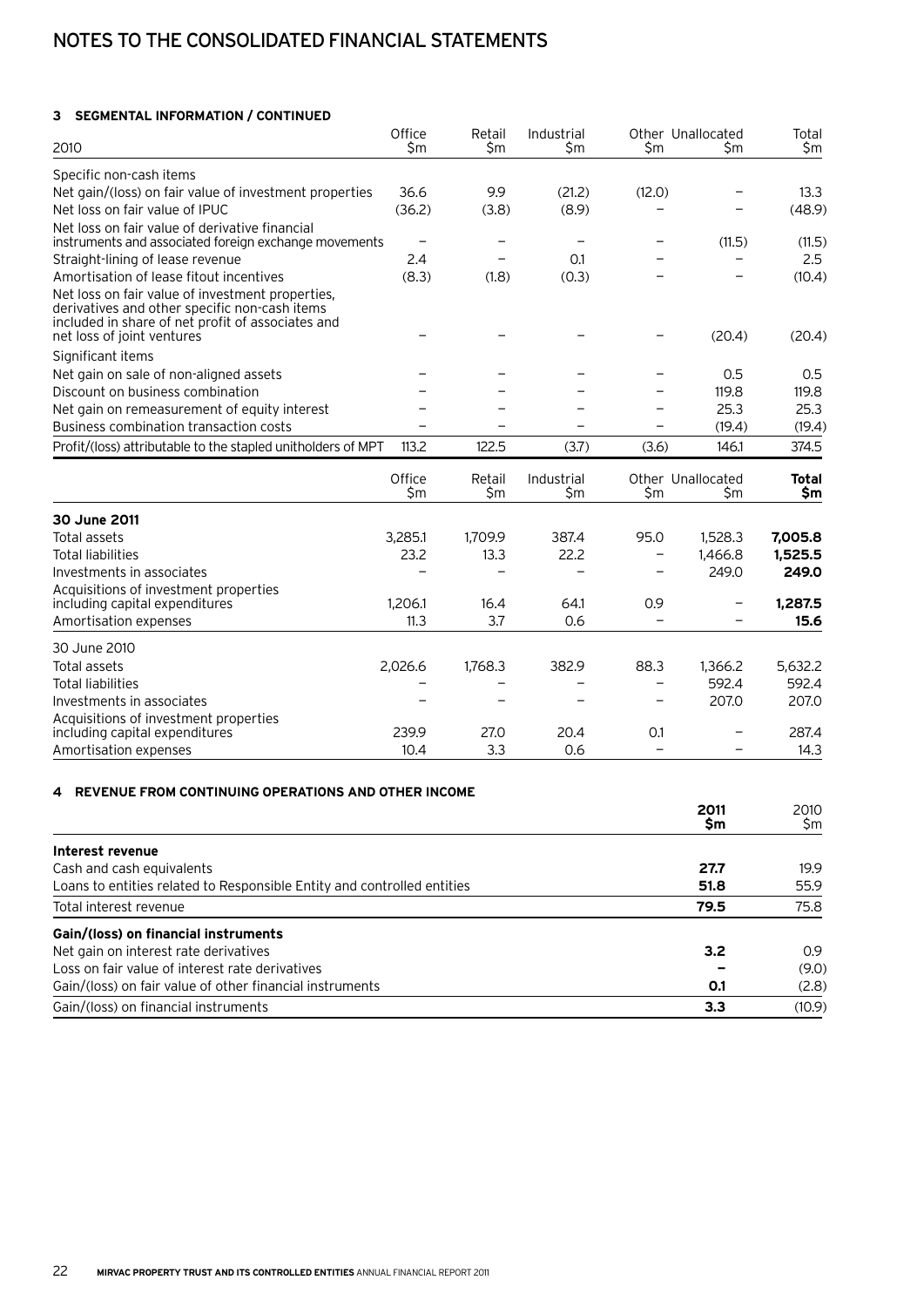| <b>EXPENSES</b><br>5                                                                           |      |                    |               |
|------------------------------------------------------------------------------------------------|------|--------------------|---------------|
| Profit before income tax includes the following specific expenses:                             | Note | 2011<br>\$m        | 2010<br>\$m   |
| <b>Finance costs</b>                                                                           |      |                    |               |
| Interest and finance charges paid/payable                                                      |      | 84.6               | 37.8          |
| Borrowing costs amortised                                                                      |      | 1.8                | 1.5           |
| <b>Total finance costs</b>                                                                     |      | 86.4               | 39.3          |
| <b>Amortisation expenses</b>                                                                   |      |                    |               |
| Lease fitout incentives                                                                        |      | 10.6               | 10.4          |
| Lease incentives                                                                               |      | 5.0                | 3.9           |
| <b>Total amortisation expenses</b>                                                             |      | 15.6               | 14.3          |
| Other charges against assets                                                                   |      |                    |               |
| Impairment of trade receivables                                                                | 8(c) |                    | 0.2           |
| Revaluation of assets at fair value through profit or loss                                     | 9    | 0.1                | (2.8)         |
| Impairment of goodwill                                                                         |      | 7.1                |               |
| <b>INCOME TAX</b><br>6                                                                         |      |                    |               |
|                                                                                                |      | 2011               | 2010          |
|                                                                                                |      | \$m                | \$m           |
| Income tax expense                                                                             |      |                    |               |
| Tax expense                                                                                    |      | 0.6                | 0.6           |
| Income tax expense                                                                             |      | 0.6                | 0.6           |
| Income tax expense is attributable to:                                                         |      |                    |               |
| Foreign tax on US sourced income                                                               |      | 0.6                | 0.6           |
|                                                                                                |      | 0.6                | 0.6           |
|                                                                                                |      |                    |               |
| <b>EARNINGS PER UNIT</b><br>7                                                                  |      |                    |               |
|                                                                                                |      | 2011<br>Cents      | 2010<br>Cents |
|                                                                                                |      |                    |               |
| <b>Earnings per unit</b><br>Basic earnings per unit                                            |      | 14.69              | 12.67         |
| Diluted earnings per unit <sup>1</sup>                                                         |      | 14.64              | 12.61         |
|                                                                                                |      |                    |               |
|                                                                                                |      | \$m                | \$m           |
| Basic and diluted earnings per unit                                                            |      |                    |               |
| Profit attributable to the stapled unitholders of MPT used in calculating earnings per unit    |      | 498.2              | 374.5         |
| Weighted average number of units after rights<br>issue notional adjustment used as denominator |      | <b>Number</b><br>m | Number<br>m   |
| Weighted average number of units used in calculating basic earnings per unit                   |      | 3,391.0            | 2,954.7       |
| Adjustment for calculation of diluted earnings per unit                                        |      |                    |               |
| Units issued under EIS                                                                         |      | 11.2               | 15.7          |
| Weighted average number of units used in calculating diluted earnings per unit                 |      | 3,402.2            | 2,970.4       |

1) Diluted units do not include the options and rights issued under the current LTI plan as the exercise of these equity instruments is contingent on conditions during the vesting period.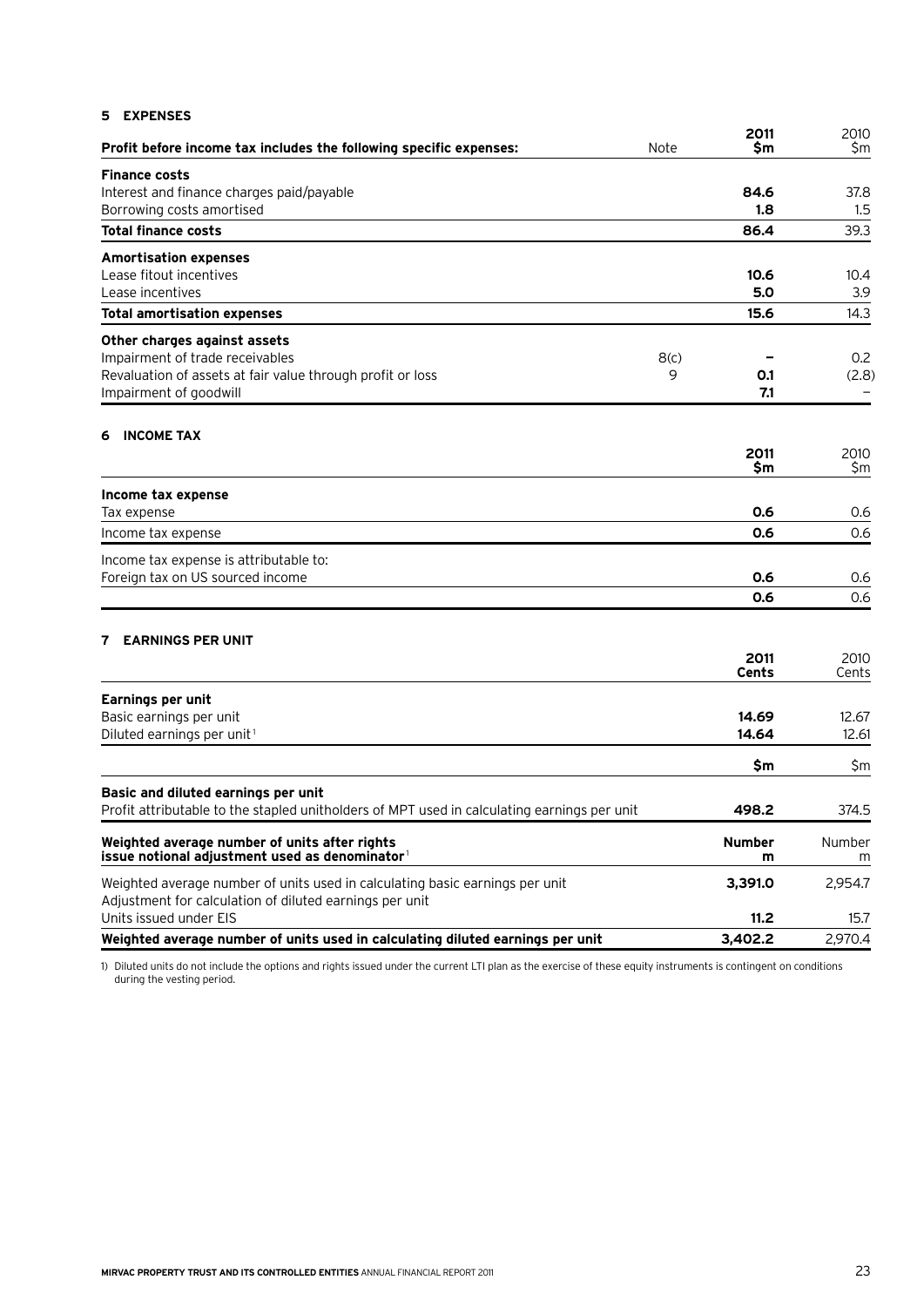# Notes to the consolidated financial statements

#### **8 Receivables**

|                                                 |       | Provision for |                  |
|-------------------------------------------------|-------|---------------|------------------|
|                                                 | Gross | impairment    | Net              |
|                                                 | \$m   | Sm.           | \$m              |
| 30 June 2011                                    |       |               |                  |
| <b>Current receivables</b>                      |       |               |                  |
| Trade receivables                               | 0.3   | (0.1)         | 0.2 <sub>0</sub> |
| Loans to entities related to Responsible Entity | 600.0 |               | 600.0            |
| Other receivables                               | 26.6  |               | 26.6             |
|                                                 | 626.9 | (0.1)         | 626.8            |
| Non-current receivables                         |       |               |                  |
| Other receivables                               | 10.7  |               | 10.7             |
| 30 June 2010                                    |       |               |                  |
| Current receivables                             |       |               |                  |
| Trade receivables                               | 0.5   | (0.1)         | 0.4              |
| Loans to entities related to Responsible Entity | 700.0 |               | 700.0            |
| Other receivables                               | 16.7  | -             | 16.7             |
|                                                 | 717.2 | (0.1)         | 717.1            |
| Non-current receivables                         |       |               |                  |
| Other receivables                               | 13.0  |               | 13.0             |

#### **a) Trade receivables**

The average credit period on trade receivables is 30 days. No interest is charged on any outstanding trade receivables. Refer to note 8(d) for details regarding the credit risk of receivables.

#### **b) Other receivables**

These amounts generally arise from transactions outside of the classification of trade receivables such as GST receivables and other sundry debtors.

#### **c) Provision for impairment of trade receivables**

Movements in the provision for impairment of trade receivables are detailed below:

|                                     | 2011<br>Sm               | 2010<br>Sm |
|-------------------------------------|--------------------------|------------|
| Balance 1 July                      | (0.1)                    | (0.3)      |
| Provision for impairment recognised | $\overline{\phantom{a}}$ | 0.2        |
| Balance 30 June                     | (0.1)                    | (0.1)      |

The consolidated entity has not written off any impairment of trade receivables during the current year (2010: \$nil). There was no loss applied against the provision for impairment of receivables. The creation and release of the provision for impaired receivables have been included in other expenses in profit or loss where these relate to the impairment of trade receivables.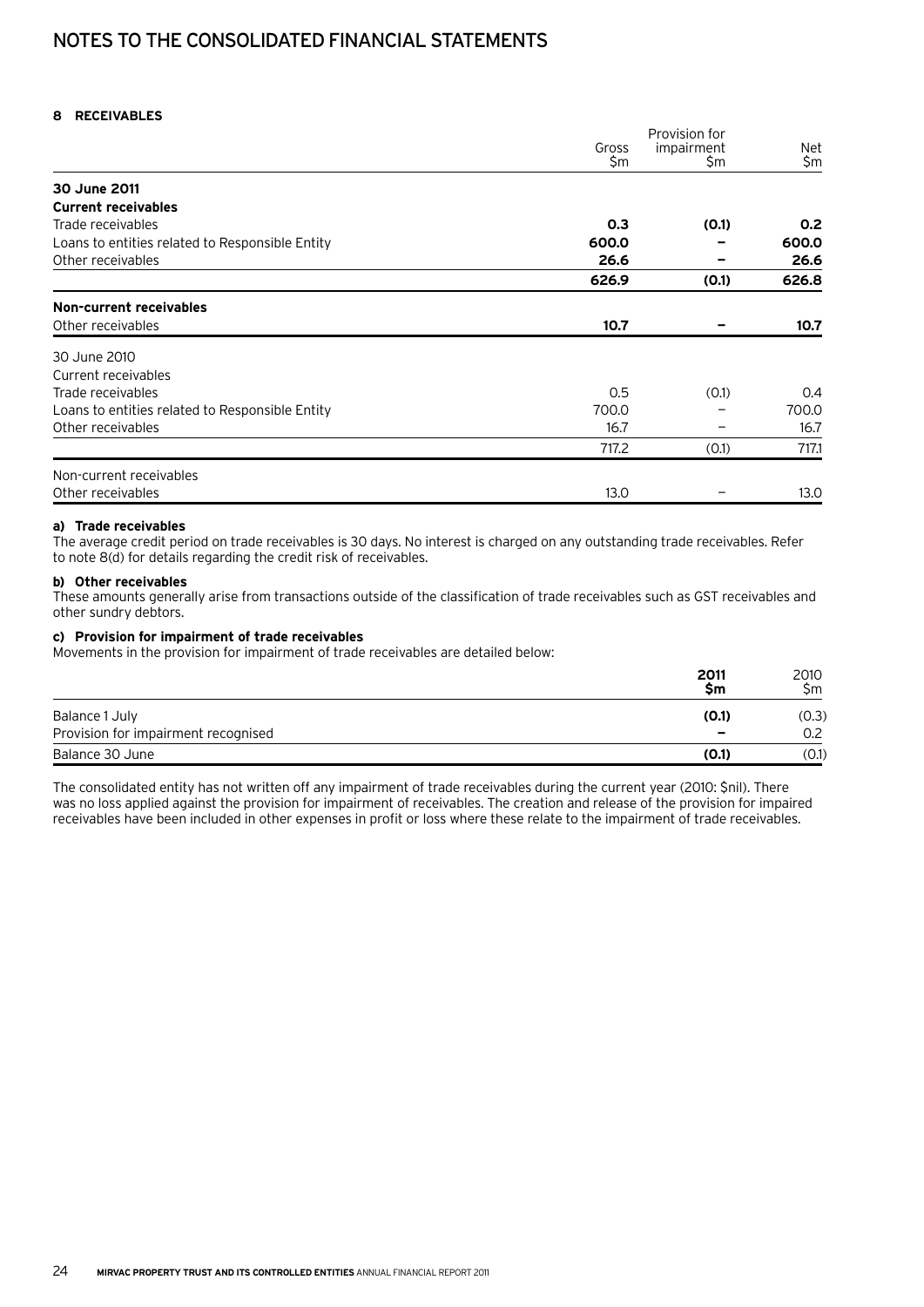#### **8 Receivables / continued**

#### **d) Credit risk**

Receivables consist of a large number of customers. The consolidated entity does not have any significant credit risk exposure to a single customer or groups of customers. Ongoing credit evaluation is performed on the financial condition of customers and, where appropriate, a provision for impairment of receivables is raised. The consolidated entity holds collateral in certain circumstances which takes the form of bank guarantees or security deposits. There is no concentration of credit risk with respect to receivables as the consolidated entity has a large number of customers, geographically dispersed.

The ageing of receivables is detailed below:

|                      |                            | 2011                                      |                             | 2010                               |
|----------------------|----------------------------|-------------------------------------------|-----------------------------|------------------------------------|
|                      | Total<br>receivables<br>Şm | <b>Provision for</b><br>impairment<br>\$m | Total<br>receivables<br>\$m | Provision for<br>impairment<br>\$m |
| Not past due         | 637.4                      |                                           | 730.0                       |                                    |
| Renegotiated         |                            |                                           |                             |                                    |
| Past due 1-30 day(s) | O.1                        |                                           | 0.2                         | (0.1)                              |
| Past due 31-60 days  |                            |                                           |                             |                                    |
| Past due 61-90 days  |                            |                                           |                             |                                    |
| Past due 91-120 days | O.1                        | (0.1)                                     |                             |                                    |
| Past 120 days        |                            |                                           |                             |                                    |
| Total                | 637.6                      | (0.1)                                     | 730.2                       | (0.1)                              |

Under certain circumstances, the consolidated entity has not provided for all balances past due as it has been determined that there has not been a significant change in credit quality at the end of the reporting period based upon the customer's payment history and analysis of the customer's financial accounts. The consolidated entity holds collateral over receivables of \$56.0m (2010: \$41.0m). The fair value of the collateral held equals the fair value of the receivables for which the collateral is held. The terms of the collateral are if payment due is not received per the agreed terms, the consolidated entity is able to claim the collateral held.

#### **e) Interest rate risk exposures**

Refer to note 31 for the consolidated entity's exposure to interest rate risk.

#### **9 Other financial assets at fair value through profit or loss**

|                            | Note  | 2011<br>Sm | 2010<br>\$m |
|----------------------------|-------|------------|-------------|
| Units in unlisted funds    |       |            |             |
| Balance 1 July             |       | 18.0       | 20.6        |
| Distribution reinvested    |       |            | 0.2         |
| Equity invested            |       | 1.1        |             |
| Gain/(loss) on revaluation |       | 0.1        | (2.8)       |
| <b>Balance 30 June</b>     | 26(c) | 19.2       | 18.0        |

Changes in fair values of other financial assets at fair value through profit or loss are recorded as gain/(loss) on financial instruments in profit or loss.

#### **a) Unlisted units**

Unlisted units are traded in inactive markets. The fair value of investments that are not traded in an active market is determined by the unit price as advised by the trustee of the fund. Unlisted units held by the Trust are units in Australian Sustainable Forestry Investors ("ASFI") owned by James Fielding Infrastructure Sustainable Equity Fund of 6.1m units (25.2%) and units in James Fielding Infrastructure Yield Fund ("JFIYF") owned by James Fielding Trust of 12.9m units (21.8%).

The fair value of the units in ASFI is determined using an external valuer to value the units in the fund. The unit price is determined using forecast future cash flow distributions to unitholders, discounted to NPV using an appropriate post-tax discount rate. The discount rate used to determine the present value of forecast cash flows was determined by the external valuer based on a market interest rate and a risk premium specific to the assets of the fund. The fair value is determined using valuation techniques that are not supported by prices from an observable market; so the fair value recognised in the financial statements could change significantly if the underlying assumptions made in estimating the fair values were significantly changed.

The fair value of the units in JFIYF is determined based on the value of the underlying assets held by the fund. The assets of the fund are subject to regular external valuations. These valuations are based on discounted net cash inflows from expected future income and/or comparable sales of similar assets. Appropriate discount rates determined by the external valuer are used to determine the present value of the net cash inflows based on a market interest rate adjusted for the risk premium specific to each asset. The fair value is determined using valuation techniques that are not supported by prices from an observable market; so the fair value recognised in the financial statements could change significantly if the underlying assumptions made in estimating the fair values were significantly changed.

#### **b) Price risk exposures**

Refer to note 31 for the consolidated entity's exposure to price risk on other financial assets at fair value through profit or loss.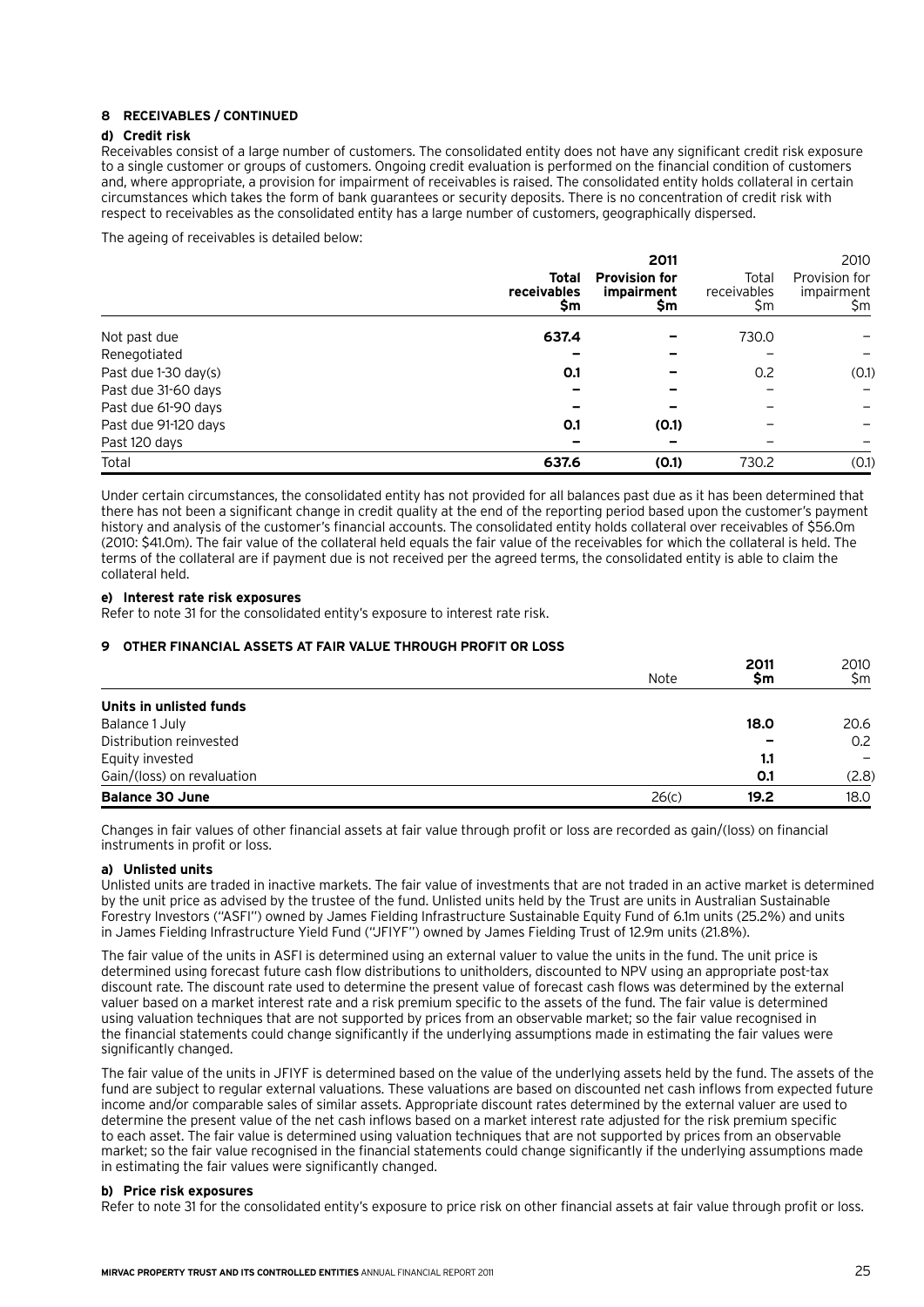# Notes to the consolidated financial statements

#### **10 Assets classified as held for sale**

| 2010<br>\$m                                                                                                                                                                                                                           |
|---------------------------------------------------------------------------------------------------------------------------------------------------------------------------------------------------------------------------------------|
| 53.7                                                                                                                                                                                                                                  |
|                                                                                                                                                                                                                                       |
|                                                                                                                                                                                                                                       |
| 2010<br>\$m                                                                                                                                                                                                                           |
| 8.9                                                                                                                                                                                                                                   |
|                                                                                                                                                                                                                                       |
| 2010<br>\$m                                                                                                                                                                                                                           |
|                                                                                                                                                                                                                                       |
| 207.0                                                                                                                                                                                                                                 |
| 5.4                                                                                                                                                                                                                                   |
| (3.9)                                                                                                                                                                                                                                 |
| 1.5                                                                                                                                                                                                                                   |
|                                                                                                                                                                                                                                       |
| 2010<br>\$m                                                                                                                                                                                                                           |
| 2.0                                                                                                                                                                                                                                   |
| 4.4                                                                                                                                                                                                                                   |
| 2011<br>\$m<br>3.4<br>As part of the consolidated entity's strategy, investment properties that no longer sit within the investment criteria are<br>2011<br>\$m<br>13.7<br>2011<br>\$m<br>249.0<br>33.8<br>33.8<br>2011<br>\$m<br>3.3 |

#### **a) Instruments used by the consolidated entity**

Refer to note 31 for information on instruments used by the consolidated entity.

#### **b) Risk exposures**

Refer to note 31 for the consolidated entity's exposure to interest rate, credit and foreign exchange risk on interest rate swaps.

#### **14 Other financial assets**

The consolidated financial statements incorporate the assets, liabilities and results of the following controlled entities in accordance with the accounting policy described in note 1(c):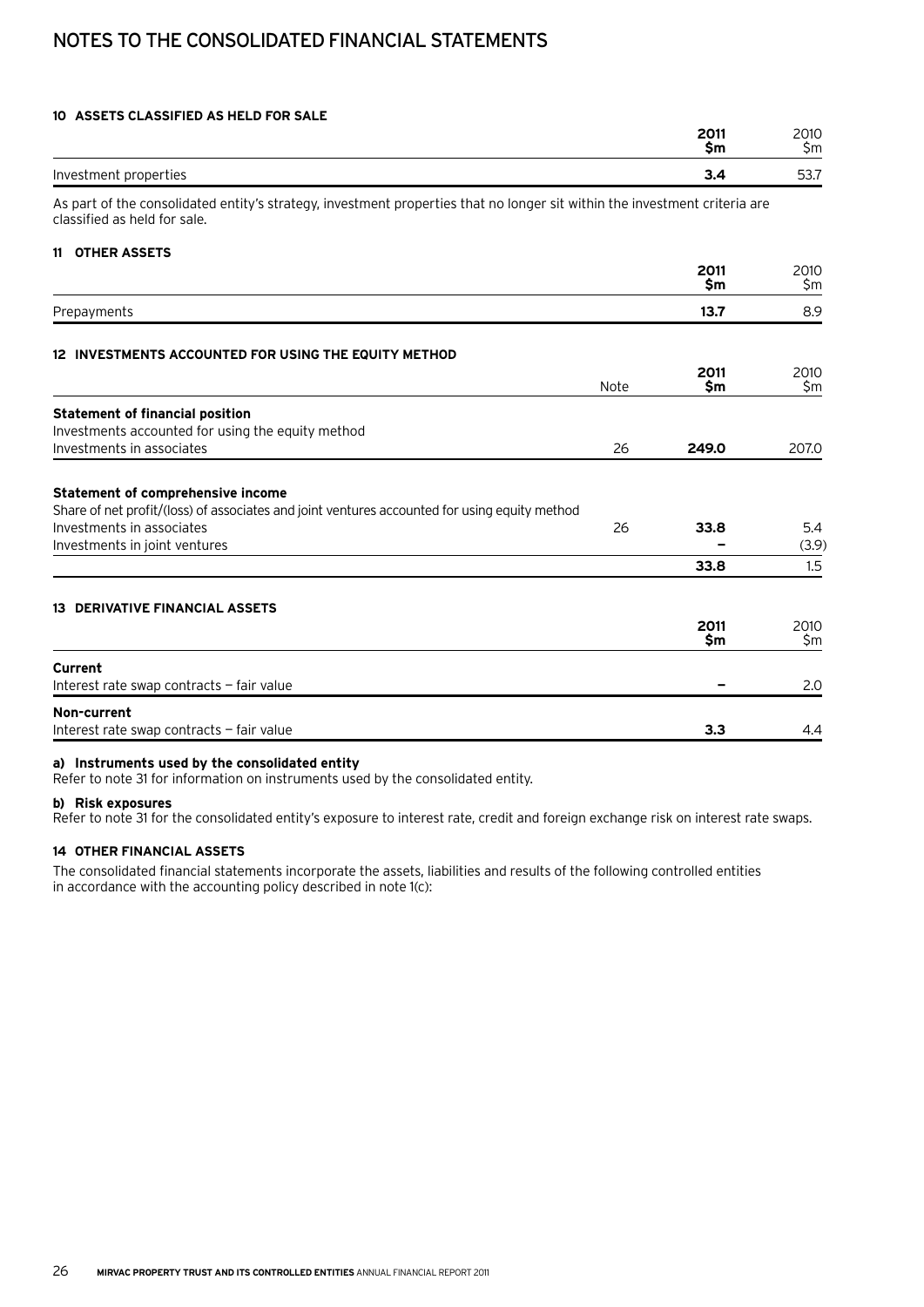#### **14 Other financial assets / continued Interests in controlled entities of MPT**

| establishment/<br>$2011$ <sup>1</sup><br>Class of<br>2010<br>units/shares<br>Name of entity<br>incorporation<br>%<br>$\%$<br>10-20 Bond Street Trust<br>Units<br>100<br>100<br>Australia<br><b>USA</b><br>100<br>1900-2000 Pratt Inc.<br>Ordinary<br>100<br>197 Salmon Street Trust<br>100<br>100<br>Australia<br>Units<br>380 St Kilda Road Trust<br>Units<br>Australia<br>100<br>100<br>Bedford Park Office Trust <sup>2</sup><br>Australia<br>Units<br>100<br>$\qquad \qquad -$<br>Cannon Hill Office Trust <sup>2</sup><br>Australia<br>Units<br>100<br>Davey Financial Management Birkdale Fair Trust<br>Australia<br>Units<br>100<br>100<br>100<br>Davey Financial Management Pender Place Shopping Centre Trust<br>Australia<br>Units<br>100<br>100<br>100<br>James Fielding Infrastructure Sustainable Equity Fund<br>Australia<br>Units<br>100<br>James Fielding Retail Property Sub Trust<br>Australia<br>Units<br>100<br>100<br>James Fielding Trust<br>Australia<br>Units<br>100<br>100<br>JF Property Trust<br>Australia<br>Units<br>100<br>100<br>JFIF New South Wales Trust<br>Australia<br>Units<br>100<br>100<br>JFIF Victorian Trust<br>Australia<br>Units<br>100<br>100<br>JFM Hotel Trust<br>Australia<br>Units<br>100<br>100<br>Lanyon Market Place Trust<br>Australia<br>Units<br>100<br>100<br>100<br>Meridian Investment Trust No. 1<br>Australia<br>Units<br>Units<br>100<br>Meridian Investment Trust No. 2<br>Australia<br>100<br>100<br>Meridian Investment Trust No. 3<br>Australia<br>Units<br>100<br>Meridian Investment Trust No. 4<br>100<br>Australia<br>Units<br>100<br>100<br>Meridian Investment Trust No. 5<br>Australia<br>Units<br>100<br>Meridian Investment Trust No. 6<br>100<br>Australia<br>Units<br>100<br>100<br>Mirvac 8 Chifley Trust<br>Australia<br>Units<br>100<br>Mirvac Broadway Sub-Trust<br>100<br>Australia<br>Units<br>100<br>Mirvac Commercial No.1 Sub-Trust<br>100<br>Australia<br>Units<br>100<br>Mirvac Commercial Trust<br>Units<br>100<br>100<br>Australia<br>100<br>100<br>Mirvac Funds Finance Pty Limited<br>Australia<br>Ordinary<br>Mirvac Funds Loan Note Pty Limited<br>Australia<br>Ordinary<br>100<br>100<br>Mirvac Glasshouse Sub-Trust<br>100<br>Australia<br>Units<br>100<br>Mirvac Group Funding No.2 Limited <sup>3</sup><br>Australia<br>Ordinary<br>100<br>Mirvac Group Funding No.3 Pty Limited <sup>3</sup><br>Australia<br>Ordinary<br>100<br>Mirvac Industrial Fund<br>Australia<br>Units<br>100<br>100<br>Mirvac Lake Haven Sub-Trust<br>Australia<br>Units<br>100<br>100<br>Mirvac Office Trust <sup>2</sup><br>100<br>Australia<br>Units<br>Mirvac Property Trust No. 2<br>Australia<br>Units<br>100<br>100<br>100<br>Mirvac Real Estate Investment Trust ("MREIT")<br>Australia<br>Units<br>100<br>Mirvac Retail Fund<br>Units<br>100<br>100<br>Australia<br>100<br>Mirvac Retail Head Trust<br>Australia<br>Units<br>100<br>Mirvac Rhodes Sub-Trust<br>Australia<br>Units<br>100<br>100<br>Mt Sheridan Plaza Trust<br>Units<br>100<br>100<br>Australia<br>North Ryde Office Trust <sup>2</sup><br>Australia<br>Units<br>100<br>Old Wallgrove Road Trust<br>Australia<br>Units<br>100<br>100<br>Peninsular Homemaker Centre Trust<br>Australia<br>Units<br>100<br>100<br>Pennant Hills Office Trust <sup>2</sup><br>Australia<br>Units<br>100<br>Property Performance Fund No. 3<br>Australia<br>Units<br>100<br>100<br>Property Performance Fund No. 4<br>Units<br>100<br>100<br>Australia<br>Property Performance Fund No. 5<br>Australia<br>Units<br>100<br>100<br>Springfield Regional Shopping Centre Trust<br>Australia<br>Units<br>100<br>100<br>The George Street Trust<br>Australia<br>Units<br>100<br>100<br>The Mulgrave Trust<br>Australia<br>Units<br>100<br>100<br>Uni No.1 Office Trust <sup>2</sup><br>Australia<br>Units<br>100<br>WOT CMBS Pty Ltd <sup>2</sup><br>100<br>Australia<br>Ordinary<br>WOT Holding Trust <sup>2</sup><br>Australia<br>Units<br>100<br>WOT Loan Note Pty Ltd <sup>2</sup><br>Australia<br>Ordinary<br>100<br>WOW Office Trust <sup>2</sup><br>Australia<br>Units<br>100 |  | Equity holding |  |  |
|---------------------------------------------------------------------------------------------------------------------------------------------------------------------------------------------------------------------------------------------------------------------------------------------------------------------------------------------------------------------------------------------------------------------------------------------------------------------------------------------------------------------------------------------------------------------------------------------------------------------------------------------------------------------------------------------------------------------------------------------------------------------------------------------------------------------------------------------------------------------------------------------------------------------------------------------------------------------------------------------------------------------------------------------------------------------------------------------------------------------------------------------------------------------------------------------------------------------------------------------------------------------------------------------------------------------------------------------------------------------------------------------------------------------------------------------------------------------------------------------------------------------------------------------------------------------------------------------------------------------------------------------------------------------------------------------------------------------------------------------------------------------------------------------------------------------------------------------------------------------------------------------------------------------------------------------------------------------------------------------------------------------------------------------------------------------------------------------------------------------------------------------------------------------------------------------------------------------------------------------------------------------------------------------------------------------------------------------------------------------------------------------------------------------------------------------------------------------------------------------------------------------------------------------------------------------------------------------------------------------------------------------------------------------------------------------------------------------------------------------------------------------------------------------------------------------------------------------------------------------------------------------------------------------------------------------------------------------------------------------------------------------------------------------------------------------------------------------------------------------------------------------------------------------------------------------------------------------------------------------------------------------------------------------------------------------------------------------------------------------------------------------------------------------------------------------------------------------------------------------------------------------------------------------------------------------------------------------------------------------------------------------------------------------------------------------------------------------------------------------------------------------------------------------------------------------------------------------------------------------------------------------------------------------------------------------------------------------------------------------------------------------------------------------------------------------------------------------------------------|--|----------------|--|--|
|                                                                                                                                                                                                                                                                                                                                                                                                                                                                                                                                                                                                                                                                                                                                                                                                                                                                                                                                                                                                                                                                                                                                                                                                                                                                                                                                                                                                                                                                                                                                                                                                                                                                                                                                                                                                                                                                                                                                                                                                                                                                                                                                                                                                                                                                                                                                                                                                                                                                                                                                                                                                                                                                                                                                                                                                                                                                                                                                                                                                                                                                                                                                                                                                                                                                                                                                                                                                                                                                                                                                                                                                                                                                                                                                                                                                                                                                                                                                                                                                                                                                                                               |  |                |  |  |
|                                                                                                                                                                                                                                                                                                                                                                                                                                                                                                                                                                                                                                                                                                                                                                                                                                                                                                                                                                                                                                                                                                                                                                                                                                                                                                                                                                                                                                                                                                                                                                                                                                                                                                                                                                                                                                                                                                                                                                                                                                                                                                                                                                                                                                                                                                                                                                                                                                                                                                                                                                                                                                                                                                                                                                                                                                                                                                                                                                                                                                                                                                                                                                                                                                                                                                                                                                                                                                                                                                                                                                                                                                                                                                                                                                                                                                                                                                                                                                                                                                                                                                               |  |                |  |  |
|                                                                                                                                                                                                                                                                                                                                                                                                                                                                                                                                                                                                                                                                                                                                                                                                                                                                                                                                                                                                                                                                                                                                                                                                                                                                                                                                                                                                                                                                                                                                                                                                                                                                                                                                                                                                                                                                                                                                                                                                                                                                                                                                                                                                                                                                                                                                                                                                                                                                                                                                                                                                                                                                                                                                                                                                                                                                                                                                                                                                                                                                                                                                                                                                                                                                                                                                                                                                                                                                                                                                                                                                                                                                                                                                                                                                                                                                                                                                                                                                                                                                                                               |  |                |  |  |
|                                                                                                                                                                                                                                                                                                                                                                                                                                                                                                                                                                                                                                                                                                                                                                                                                                                                                                                                                                                                                                                                                                                                                                                                                                                                                                                                                                                                                                                                                                                                                                                                                                                                                                                                                                                                                                                                                                                                                                                                                                                                                                                                                                                                                                                                                                                                                                                                                                                                                                                                                                                                                                                                                                                                                                                                                                                                                                                                                                                                                                                                                                                                                                                                                                                                                                                                                                                                                                                                                                                                                                                                                                                                                                                                                                                                                                                                                                                                                                                                                                                                                                               |  |                |  |  |
|                                                                                                                                                                                                                                                                                                                                                                                                                                                                                                                                                                                                                                                                                                                                                                                                                                                                                                                                                                                                                                                                                                                                                                                                                                                                                                                                                                                                                                                                                                                                                                                                                                                                                                                                                                                                                                                                                                                                                                                                                                                                                                                                                                                                                                                                                                                                                                                                                                                                                                                                                                                                                                                                                                                                                                                                                                                                                                                                                                                                                                                                                                                                                                                                                                                                                                                                                                                                                                                                                                                                                                                                                                                                                                                                                                                                                                                                                                                                                                                                                                                                                                               |  |                |  |  |
|                                                                                                                                                                                                                                                                                                                                                                                                                                                                                                                                                                                                                                                                                                                                                                                                                                                                                                                                                                                                                                                                                                                                                                                                                                                                                                                                                                                                                                                                                                                                                                                                                                                                                                                                                                                                                                                                                                                                                                                                                                                                                                                                                                                                                                                                                                                                                                                                                                                                                                                                                                                                                                                                                                                                                                                                                                                                                                                                                                                                                                                                                                                                                                                                                                                                                                                                                                                                                                                                                                                                                                                                                                                                                                                                                                                                                                                                                                                                                                                                                                                                                                               |  |                |  |  |
|                                                                                                                                                                                                                                                                                                                                                                                                                                                                                                                                                                                                                                                                                                                                                                                                                                                                                                                                                                                                                                                                                                                                                                                                                                                                                                                                                                                                                                                                                                                                                                                                                                                                                                                                                                                                                                                                                                                                                                                                                                                                                                                                                                                                                                                                                                                                                                                                                                                                                                                                                                                                                                                                                                                                                                                                                                                                                                                                                                                                                                                                                                                                                                                                                                                                                                                                                                                                                                                                                                                                                                                                                                                                                                                                                                                                                                                                                                                                                                                                                                                                                                               |  |                |  |  |
|                                                                                                                                                                                                                                                                                                                                                                                                                                                                                                                                                                                                                                                                                                                                                                                                                                                                                                                                                                                                                                                                                                                                                                                                                                                                                                                                                                                                                                                                                                                                                                                                                                                                                                                                                                                                                                                                                                                                                                                                                                                                                                                                                                                                                                                                                                                                                                                                                                                                                                                                                                                                                                                                                                                                                                                                                                                                                                                                                                                                                                                                                                                                                                                                                                                                                                                                                                                                                                                                                                                                                                                                                                                                                                                                                                                                                                                                                                                                                                                                                                                                                                               |  |                |  |  |
|                                                                                                                                                                                                                                                                                                                                                                                                                                                                                                                                                                                                                                                                                                                                                                                                                                                                                                                                                                                                                                                                                                                                                                                                                                                                                                                                                                                                                                                                                                                                                                                                                                                                                                                                                                                                                                                                                                                                                                                                                                                                                                                                                                                                                                                                                                                                                                                                                                                                                                                                                                                                                                                                                                                                                                                                                                                                                                                                                                                                                                                                                                                                                                                                                                                                                                                                                                                                                                                                                                                                                                                                                                                                                                                                                                                                                                                                                                                                                                                                                                                                                                               |  |                |  |  |
|                                                                                                                                                                                                                                                                                                                                                                                                                                                                                                                                                                                                                                                                                                                                                                                                                                                                                                                                                                                                                                                                                                                                                                                                                                                                                                                                                                                                                                                                                                                                                                                                                                                                                                                                                                                                                                                                                                                                                                                                                                                                                                                                                                                                                                                                                                                                                                                                                                                                                                                                                                                                                                                                                                                                                                                                                                                                                                                                                                                                                                                                                                                                                                                                                                                                                                                                                                                                                                                                                                                                                                                                                                                                                                                                                                                                                                                                                                                                                                                                                                                                                                               |  |                |  |  |
|                                                                                                                                                                                                                                                                                                                                                                                                                                                                                                                                                                                                                                                                                                                                                                                                                                                                                                                                                                                                                                                                                                                                                                                                                                                                                                                                                                                                                                                                                                                                                                                                                                                                                                                                                                                                                                                                                                                                                                                                                                                                                                                                                                                                                                                                                                                                                                                                                                                                                                                                                                                                                                                                                                                                                                                                                                                                                                                                                                                                                                                                                                                                                                                                                                                                                                                                                                                                                                                                                                                                                                                                                                                                                                                                                                                                                                                                                                                                                                                                                                                                                                               |  |                |  |  |
|                                                                                                                                                                                                                                                                                                                                                                                                                                                                                                                                                                                                                                                                                                                                                                                                                                                                                                                                                                                                                                                                                                                                                                                                                                                                                                                                                                                                                                                                                                                                                                                                                                                                                                                                                                                                                                                                                                                                                                                                                                                                                                                                                                                                                                                                                                                                                                                                                                                                                                                                                                                                                                                                                                                                                                                                                                                                                                                                                                                                                                                                                                                                                                                                                                                                                                                                                                                                                                                                                                                                                                                                                                                                                                                                                                                                                                                                                                                                                                                                                                                                                                               |  |                |  |  |
|                                                                                                                                                                                                                                                                                                                                                                                                                                                                                                                                                                                                                                                                                                                                                                                                                                                                                                                                                                                                                                                                                                                                                                                                                                                                                                                                                                                                                                                                                                                                                                                                                                                                                                                                                                                                                                                                                                                                                                                                                                                                                                                                                                                                                                                                                                                                                                                                                                                                                                                                                                                                                                                                                                                                                                                                                                                                                                                                                                                                                                                                                                                                                                                                                                                                                                                                                                                                                                                                                                                                                                                                                                                                                                                                                                                                                                                                                                                                                                                                                                                                                                               |  |                |  |  |
|                                                                                                                                                                                                                                                                                                                                                                                                                                                                                                                                                                                                                                                                                                                                                                                                                                                                                                                                                                                                                                                                                                                                                                                                                                                                                                                                                                                                                                                                                                                                                                                                                                                                                                                                                                                                                                                                                                                                                                                                                                                                                                                                                                                                                                                                                                                                                                                                                                                                                                                                                                                                                                                                                                                                                                                                                                                                                                                                                                                                                                                                                                                                                                                                                                                                                                                                                                                                                                                                                                                                                                                                                                                                                                                                                                                                                                                                                                                                                                                                                                                                                                               |  |                |  |  |
|                                                                                                                                                                                                                                                                                                                                                                                                                                                                                                                                                                                                                                                                                                                                                                                                                                                                                                                                                                                                                                                                                                                                                                                                                                                                                                                                                                                                                                                                                                                                                                                                                                                                                                                                                                                                                                                                                                                                                                                                                                                                                                                                                                                                                                                                                                                                                                                                                                                                                                                                                                                                                                                                                                                                                                                                                                                                                                                                                                                                                                                                                                                                                                                                                                                                                                                                                                                                                                                                                                                                                                                                                                                                                                                                                                                                                                                                                                                                                                                                                                                                                                               |  |                |  |  |
|                                                                                                                                                                                                                                                                                                                                                                                                                                                                                                                                                                                                                                                                                                                                                                                                                                                                                                                                                                                                                                                                                                                                                                                                                                                                                                                                                                                                                                                                                                                                                                                                                                                                                                                                                                                                                                                                                                                                                                                                                                                                                                                                                                                                                                                                                                                                                                                                                                                                                                                                                                                                                                                                                                                                                                                                                                                                                                                                                                                                                                                                                                                                                                                                                                                                                                                                                                                                                                                                                                                                                                                                                                                                                                                                                                                                                                                                                                                                                                                                                                                                                                               |  |                |  |  |
|                                                                                                                                                                                                                                                                                                                                                                                                                                                                                                                                                                                                                                                                                                                                                                                                                                                                                                                                                                                                                                                                                                                                                                                                                                                                                                                                                                                                                                                                                                                                                                                                                                                                                                                                                                                                                                                                                                                                                                                                                                                                                                                                                                                                                                                                                                                                                                                                                                                                                                                                                                                                                                                                                                                                                                                                                                                                                                                                                                                                                                                                                                                                                                                                                                                                                                                                                                                                                                                                                                                                                                                                                                                                                                                                                                                                                                                                                                                                                                                                                                                                                                               |  |                |  |  |
|                                                                                                                                                                                                                                                                                                                                                                                                                                                                                                                                                                                                                                                                                                                                                                                                                                                                                                                                                                                                                                                                                                                                                                                                                                                                                                                                                                                                                                                                                                                                                                                                                                                                                                                                                                                                                                                                                                                                                                                                                                                                                                                                                                                                                                                                                                                                                                                                                                                                                                                                                                                                                                                                                                                                                                                                                                                                                                                                                                                                                                                                                                                                                                                                                                                                                                                                                                                                                                                                                                                                                                                                                                                                                                                                                                                                                                                                                                                                                                                                                                                                                                               |  |                |  |  |
|                                                                                                                                                                                                                                                                                                                                                                                                                                                                                                                                                                                                                                                                                                                                                                                                                                                                                                                                                                                                                                                                                                                                                                                                                                                                                                                                                                                                                                                                                                                                                                                                                                                                                                                                                                                                                                                                                                                                                                                                                                                                                                                                                                                                                                                                                                                                                                                                                                                                                                                                                                                                                                                                                                                                                                                                                                                                                                                                                                                                                                                                                                                                                                                                                                                                                                                                                                                                                                                                                                                                                                                                                                                                                                                                                                                                                                                                                                                                                                                                                                                                                                               |  |                |  |  |
|                                                                                                                                                                                                                                                                                                                                                                                                                                                                                                                                                                                                                                                                                                                                                                                                                                                                                                                                                                                                                                                                                                                                                                                                                                                                                                                                                                                                                                                                                                                                                                                                                                                                                                                                                                                                                                                                                                                                                                                                                                                                                                                                                                                                                                                                                                                                                                                                                                                                                                                                                                                                                                                                                                                                                                                                                                                                                                                                                                                                                                                                                                                                                                                                                                                                                                                                                                                                                                                                                                                                                                                                                                                                                                                                                                                                                                                                                                                                                                                                                                                                                                               |  |                |  |  |
|                                                                                                                                                                                                                                                                                                                                                                                                                                                                                                                                                                                                                                                                                                                                                                                                                                                                                                                                                                                                                                                                                                                                                                                                                                                                                                                                                                                                                                                                                                                                                                                                                                                                                                                                                                                                                                                                                                                                                                                                                                                                                                                                                                                                                                                                                                                                                                                                                                                                                                                                                                                                                                                                                                                                                                                                                                                                                                                                                                                                                                                                                                                                                                                                                                                                                                                                                                                                                                                                                                                                                                                                                                                                                                                                                                                                                                                                                                                                                                                                                                                                                                               |  |                |  |  |
|                                                                                                                                                                                                                                                                                                                                                                                                                                                                                                                                                                                                                                                                                                                                                                                                                                                                                                                                                                                                                                                                                                                                                                                                                                                                                                                                                                                                                                                                                                                                                                                                                                                                                                                                                                                                                                                                                                                                                                                                                                                                                                                                                                                                                                                                                                                                                                                                                                                                                                                                                                                                                                                                                                                                                                                                                                                                                                                                                                                                                                                                                                                                                                                                                                                                                                                                                                                                                                                                                                                                                                                                                                                                                                                                                                                                                                                                                                                                                                                                                                                                                                               |  |                |  |  |
|                                                                                                                                                                                                                                                                                                                                                                                                                                                                                                                                                                                                                                                                                                                                                                                                                                                                                                                                                                                                                                                                                                                                                                                                                                                                                                                                                                                                                                                                                                                                                                                                                                                                                                                                                                                                                                                                                                                                                                                                                                                                                                                                                                                                                                                                                                                                                                                                                                                                                                                                                                                                                                                                                                                                                                                                                                                                                                                                                                                                                                                                                                                                                                                                                                                                                                                                                                                                                                                                                                                                                                                                                                                                                                                                                                                                                                                                                                                                                                                                                                                                                                               |  |                |  |  |
|                                                                                                                                                                                                                                                                                                                                                                                                                                                                                                                                                                                                                                                                                                                                                                                                                                                                                                                                                                                                                                                                                                                                                                                                                                                                                                                                                                                                                                                                                                                                                                                                                                                                                                                                                                                                                                                                                                                                                                                                                                                                                                                                                                                                                                                                                                                                                                                                                                                                                                                                                                                                                                                                                                                                                                                                                                                                                                                                                                                                                                                                                                                                                                                                                                                                                                                                                                                                                                                                                                                                                                                                                                                                                                                                                                                                                                                                                                                                                                                                                                                                                                               |  |                |  |  |
|                                                                                                                                                                                                                                                                                                                                                                                                                                                                                                                                                                                                                                                                                                                                                                                                                                                                                                                                                                                                                                                                                                                                                                                                                                                                                                                                                                                                                                                                                                                                                                                                                                                                                                                                                                                                                                                                                                                                                                                                                                                                                                                                                                                                                                                                                                                                                                                                                                                                                                                                                                                                                                                                                                                                                                                                                                                                                                                                                                                                                                                                                                                                                                                                                                                                                                                                                                                                                                                                                                                                                                                                                                                                                                                                                                                                                                                                                                                                                                                                                                                                                                               |  |                |  |  |
|                                                                                                                                                                                                                                                                                                                                                                                                                                                                                                                                                                                                                                                                                                                                                                                                                                                                                                                                                                                                                                                                                                                                                                                                                                                                                                                                                                                                                                                                                                                                                                                                                                                                                                                                                                                                                                                                                                                                                                                                                                                                                                                                                                                                                                                                                                                                                                                                                                                                                                                                                                                                                                                                                                                                                                                                                                                                                                                                                                                                                                                                                                                                                                                                                                                                                                                                                                                                                                                                                                                                                                                                                                                                                                                                                                                                                                                                                                                                                                                                                                                                                                               |  |                |  |  |
|                                                                                                                                                                                                                                                                                                                                                                                                                                                                                                                                                                                                                                                                                                                                                                                                                                                                                                                                                                                                                                                                                                                                                                                                                                                                                                                                                                                                                                                                                                                                                                                                                                                                                                                                                                                                                                                                                                                                                                                                                                                                                                                                                                                                                                                                                                                                                                                                                                                                                                                                                                                                                                                                                                                                                                                                                                                                                                                                                                                                                                                                                                                                                                                                                                                                                                                                                                                                                                                                                                                                                                                                                                                                                                                                                                                                                                                                                                                                                                                                                                                                                                               |  |                |  |  |
|                                                                                                                                                                                                                                                                                                                                                                                                                                                                                                                                                                                                                                                                                                                                                                                                                                                                                                                                                                                                                                                                                                                                                                                                                                                                                                                                                                                                                                                                                                                                                                                                                                                                                                                                                                                                                                                                                                                                                                                                                                                                                                                                                                                                                                                                                                                                                                                                                                                                                                                                                                                                                                                                                                                                                                                                                                                                                                                                                                                                                                                                                                                                                                                                                                                                                                                                                                                                                                                                                                                                                                                                                                                                                                                                                                                                                                                                                                                                                                                                                                                                                                               |  |                |  |  |
|                                                                                                                                                                                                                                                                                                                                                                                                                                                                                                                                                                                                                                                                                                                                                                                                                                                                                                                                                                                                                                                                                                                                                                                                                                                                                                                                                                                                                                                                                                                                                                                                                                                                                                                                                                                                                                                                                                                                                                                                                                                                                                                                                                                                                                                                                                                                                                                                                                                                                                                                                                                                                                                                                                                                                                                                                                                                                                                                                                                                                                                                                                                                                                                                                                                                                                                                                                                                                                                                                                                                                                                                                                                                                                                                                                                                                                                                                                                                                                                                                                                                                                               |  |                |  |  |
|                                                                                                                                                                                                                                                                                                                                                                                                                                                                                                                                                                                                                                                                                                                                                                                                                                                                                                                                                                                                                                                                                                                                                                                                                                                                                                                                                                                                                                                                                                                                                                                                                                                                                                                                                                                                                                                                                                                                                                                                                                                                                                                                                                                                                                                                                                                                                                                                                                                                                                                                                                                                                                                                                                                                                                                                                                                                                                                                                                                                                                                                                                                                                                                                                                                                                                                                                                                                                                                                                                                                                                                                                                                                                                                                                                                                                                                                                                                                                                                                                                                                                                               |  |                |  |  |
|                                                                                                                                                                                                                                                                                                                                                                                                                                                                                                                                                                                                                                                                                                                                                                                                                                                                                                                                                                                                                                                                                                                                                                                                                                                                                                                                                                                                                                                                                                                                                                                                                                                                                                                                                                                                                                                                                                                                                                                                                                                                                                                                                                                                                                                                                                                                                                                                                                                                                                                                                                                                                                                                                                                                                                                                                                                                                                                                                                                                                                                                                                                                                                                                                                                                                                                                                                                                                                                                                                                                                                                                                                                                                                                                                                                                                                                                                                                                                                                                                                                                                                               |  |                |  |  |
|                                                                                                                                                                                                                                                                                                                                                                                                                                                                                                                                                                                                                                                                                                                                                                                                                                                                                                                                                                                                                                                                                                                                                                                                                                                                                                                                                                                                                                                                                                                                                                                                                                                                                                                                                                                                                                                                                                                                                                                                                                                                                                                                                                                                                                                                                                                                                                                                                                                                                                                                                                                                                                                                                                                                                                                                                                                                                                                                                                                                                                                                                                                                                                                                                                                                                                                                                                                                                                                                                                                                                                                                                                                                                                                                                                                                                                                                                                                                                                                                                                                                                                               |  |                |  |  |
|                                                                                                                                                                                                                                                                                                                                                                                                                                                                                                                                                                                                                                                                                                                                                                                                                                                                                                                                                                                                                                                                                                                                                                                                                                                                                                                                                                                                                                                                                                                                                                                                                                                                                                                                                                                                                                                                                                                                                                                                                                                                                                                                                                                                                                                                                                                                                                                                                                                                                                                                                                                                                                                                                                                                                                                                                                                                                                                                                                                                                                                                                                                                                                                                                                                                                                                                                                                                                                                                                                                                                                                                                                                                                                                                                                                                                                                                                                                                                                                                                                                                                                               |  |                |  |  |
|                                                                                                                                                                                                                                                                                                                                                                                                                                                                                                                                                                                                                                                                                                                                                                                                                                                                                                                                                                                                                                                                                                                                                                                                                                                                                                                                                                                                                                                                                                                                                                                                                                                                                                                                                                                                                                                                                                                                                                                                                                                                                                                                                                                                                                                                                                                                                                                                                                                                                                                                                                                                                                                                                                                                                                                                                                                                                                                                                                                                                                                                                                                                                                                                                                                                                                                                                                                                                                                                                                                                                                                                                                                                                                                                                                                                                                                                                                                                                                                                                                                                                                               |  |                |  |  |
|                                                                                                                                                                                                                                                                                                                                                                                                                                                                                                                                                                                                                                                                                                                                                                                                                                                                                                                                                                                                                                                                                                                                                                                                                                                                                                                                                                                                                                                                                                                                                                                                                                                                                                                                                                                                                                                                                                                                                                                                                                                                                                                                                                                                                                                                                                                                                                                                                                                                                                                                                                                                                                                                                                                                                                                                                                                                                                                                                                                                                                                                                                                                                                                                                                                                                                                                                                                                                                                                                                                                                                                                                                                                                                                                                                                                                                                                                                                                                                                                                                                                                                               |  |                |  |  |
|                                                                                                                                                                                                                                                                                                                                                                                                                                                                                                                                                                                                                                                                                                                                                                                                                                                                                                                                                                                                                                                                                                                                                                                                                                                                                                                                                                                                                                                                                                                                                                                                                                                                                                                                                                                                                                                                                                                                                                                                                                                                                                                                                                                                                                                                                                                                                                                                                                                                                                                                                                                                                                                                                                                                                                                                                                                                                                                                                                                                                                                                                                                                                                                                                                                                                                                                                                                                                                                                                                                                                                                                                                                                                                                                                                                                                                                                                                                                                                                                                                                                                                               |  |                |  |  |
|                                                                                                                                                                                                                                                                                                                                                                                                                                                                                                                                                                                                                                                                                                                                                                                                                                                                                                                                                                                                                                                                                                                                                                                                                                                                                                                                                                                                                                                                                                                                                                                                                                                                                                                                                                                                                                                                                                                                                                                                                                                                                                                                                                                                                                                                                                                                                                                                                                                                                                                                                                                                                                                                                                                                                                                                                                                                                                                                                                                                                                                                                                                                                                                                                                                                                                                                                                                                                                                                                                                                                                                                                                                                                                                                                                                                                                                                                                                                                                                                                                                                                                               |  |                |  |  |
|                                                                                                                                                                                                                                                                                                                                                                                                                                                                                                                                                                                                                                                                                                                                                                                                                                                                                                                                                                                                                                                                                                                                                                                                                                                                                                                                                                                                                                                                                                                                                                                                                                                                                                                                                                                                                                                                                                                                                                                                                                                                                                                                                                                                                                                                                                                                                                                                                                                                                                                                                                                                                                                                                                                                                                                                                                                                                                                                                                                                                                                                                                                                                                                                                                                                                                                                                                                                                                                                                                                                                                                                                                                                                                                                                                                                                                                                                                                                                                                                                                                                                                               |  |                |  |  |
|                                                                                                                                                                                                                                                                                                                                                                                                                                                                                                                                                                                                                                                                                                                                                                                                                                                                                                                                                                                                                                                                                                                                                                                                                                                                                                                                                                                                                                                                                                                                                                                                                                                                                                                                                                                                                                                                                                                                                                                                                                                                                                                                                                                                                                                                                                                                                                                                                                                                                                                                                                                                                                                                                                                                                                                                                                                                                                                                                                                                                                                                                                                                                                                                                                                                                                                                                                                                                                                                                                                                                                                                                                                                                                                                                                                                                                                                                                                                                                                                                                                                                                               |  |                |  |  |
|                                                                                                                                                                                                                                                                                                                                                                                                                                                                                                                                                                                                                                                                                                                                                                                                                                                                                                                                                                                                                                                                                                                                                                                                                                                                                                                                                                                                                                                                                                                                                                                                                                                                                                                                                                                                                                                                                                                                                                                                                                                                                                                                                                                                                                                                                                                                                                                                                                                                                                                                                                                                                                                                                                                                                                                                                                                                                                                                                                                                                                                                                                                                                                                                                                                                                                                                                                                                                                                                                                                                                                                                                                                                                                                                                                                                                                                                                                                                                                                                                                                                                                               |  |                |  |  |
|                                                                                                                                                                                                                                                                                                                                                                                                                                                                                                                                                                                                                                                                                                                                                                                                                                                                                                                                                                                                                                                                                                                                                                                                                                                                                                                                                                                                                                                                                                                                                                                                                                                                                                                                                                                                                                                                                                                                                                                                                                                                                                                                                                                                                                                                                                                                                                                                                                                                                                                                                                                                                                                                                                                                                                                                                                                                                                                                                                                                                                                                                                                                                                                                                                                                                                                                                                                                                                                                                                                                                                                                                                                                                                                                                                                                                                                                                                                                                                                                                                                                                                               |  |                |  |  |
|                                                                                                                                                                                                                                                                                                                                                                                                                                                                                                                                                                                                                                                                                                                                                                                                                                                                                                                                                                                                                                                                                                                                                                                                                                                                                                                                                                                                                                                                                                                                                                                                                                                                                                                                                                                                                                                                                                                                                                                                                                                                                                                                                                                                                                                                                                                                                                                                                                                                                                                                                                                                                                                                                                                                                                                                                                                                                                                                                                                                                                                                                                                                                                                                                                                                                                                                                                                                                                                                                                                                                                                                                                                                                                                                                                                                                                                                                                                                                                                                                                                                                                               |  |                |  |  |
|                                                                                                                                                                                                                                                                                                                                                                                                                                                                                                                                                                                                                                                                                                                                                                                                                                                                                                                                                                                                                                                                                                                                                                                                                                                                                                                                                                                                                                                                                                                                                                                                                                                                                                                                                                                                                                                                                                                                                                                                                                                                                                                                                                                                                                                                                                                                                                                                                                                                                                                                                                                                                                                                                                                                                                                                                                                                                                                                                                                                                                                                                                                                                                                                                                                                                                                                                                                                                                                                                                                                                                                                                                                                                                                                                                                                                                                                                                                                                                                                                                                                                                               |  |                |  |  |
|                                                                                                                                                                                                                                                                                                                                                                                                                                                                                                                                                                                                                                                                                                                                                                                                                                                                                                                                                                                                                                                                                                                                                                                                                                                                                                                                                                                                                                                                                                                                                                                                                                                                                                                                                                                                                                                                                                                                                                                                                                                                                                                                                                                                                                                                                                                                                                                                                                                                                                                                                                                                                                                                                                                                                                                                                                                                                                                                                                                                                                                                                                                                                                                                                                                                                                                                                                                                                                                                                                                                                                                                                                                                                                                                                                                                                                                                                                                                                                                                                                                                                                               |  |                |  |  |
|                                                                                                                                                                                                                                                                                                                                                                                                                                                                                                                                                                                                                                                                                                                                                                                                                                                                                                                                                                                                                                                                                                                                                                                                                                                                                                                                                                                                                                                                                                                                                                                                                                                                                                                                                                                                                                                                                                                                                                                                                                                                                                                                                                                                                                                                                                                                                                                                                                                                                                                                                                                                                                                                                                                                                                                                                                                                                                                                                                                                                                                                                                                                                                                                                                                                                                                                                                                                                                                                                                                                                                                                                                                                                                                                                                                                                                                                                                                                                                                                                                                                                                               |  |                |  |  |
|                                                                                                                                                                                                                                                                                                                                                                                                                                                                                                                                                                                                                                                                                                                                                                                                                                                                                                                                                                                                                                                                                                                                                                                                                                                                                                                                                                                                                                                                                                                                                                                                                                                                                                                                                                                                                                                                                                                                                                                                                                                                                                                                                                                                                                                                                                                                                                                                                                                                                                                                                                                                                                                                                                                                                                                                                                                                                                                                                                                                                                                                                                                                                                                                                                                                                                                                                                                                                                                                                                                                                                                                                                                                                                                                                                                                                                                                                                                                                                                                                                                                                                               |  |                |  |  |
|                                                                                                                                                                                                                                                                                                                                                                                                                                                                                                                                                                                                                                                                                                                                                                                                                                                                                                                                                                                                                                                                                                                                                                                                                                                                                                                                                                                                                                                                                                                                                                                                                                                                                                                                                                                                                                                                                                                                                                                                                                                                                                                                                                                                                                                                                                                                                                                                                                                                                                                                                                                                                                                                                                                                                                                                                                                                                                                                                                                                                                                                                                                                                                                                                                                                                                                                                                                                                                                                                                                                                                                                                                                                                                                                                                                                                                                                                                                                                                                                                                                                                                               |  |                |  |  |
|                                                                                                                                                                                                                                                                                                                                                                                                                                                                                                                                                                                                                                                                                                                                                                                                                                                                                                                                                                                                                                                                                                                                                                                                                                                                                                                                                                                                                                                                                                                                                                                                                                                                                                                                                                                                                                                                                                                                                                                                                                                                                                                                                                                                                                                                                                                                                                                                                                                                                                                                                                                                                                                                                                                                                                                                                                                                                                                                                                                                                                                                                                                                                                                                                                                                                                                                                                                                                                                                                                                                                                                                                                                                                                                                                                                                                                                                                                                                                                                                                                                                                                               |  |                |  |  |
|                                                                                                                                                                                                                                                                                                                                                                                                                                                                                                                                                                                                                                                                                                                                                                                                                                                                                                                                                                                                                                                                                                                                                                                                                                                                                                                                                                                                                                                                                                                                                                                                                                                                                                                                                                                                                                                                                                                                                                                                                                                                                                                                                                                                                                                                                                                                                                                                                                                                                                                                                                                                                                                                                                                                                                                                                                                                                                                                                                                                                                                                                                                                                                                                                                                                                                                                                                                                                                                                                                                                                                                                                                                                                                                                                                                                                                                                                                                                                                                                                                                                                                               |  |                |  |  |
|                                                                                                                                                                                                                                                                                                                                                                                                                                                                                                                                                                                                                                                                                                                                                                                                                                                                                                                                                                                                                                                                                                                                                                                                                                                                                                                                                                                                                                                                                                                                                                                                                                                                                                                                                                                                                                                                                                                                                                                                                                                                                                                                                                                                                                                                                                                                                                                                                                                                                                                                                                                                                                                                                                                                                                                                                                                                                                                                                                                                                                                                                                                                                                                                                                                                                                                                                                                                                                                                                                                                                                                                                                                                                                                                                                                                                                                                                                                                                                                                                                                                                                               |  |                |  |  |
|                                                                                                                                                                                                                                                                                                                                                                                                                                                                                                                                                                                                                                                                                                                                                                                                                                                                                                                                                                                                                                                                                                                                                                                                                                                                                                                                                                                                                                                                                                                                                                                                                                                                                                                                                                                                                                                                                                                                                                                                                                                                                                                                                                                                                                                                                                                                                                                                                                                                                                                                                                                                                                                                                                                                                                                                                                                                                                                                                                                                                                                                                                                                                                                                                                                                                                                                                                                                                                                                                                                                                                                                                                                                                                                                                                                                                                                                                                                                                                                                                                                                                                               |  |                |  |  |
|                                                                                                                                                                                                                                                                                                                                                                                                                                                                                                                                                                                                                                                                                                                                                                                                                                                                                                                                                                                                                                                                                                                                                                                                                                                                                                                                                                                                                                                                                                                                                                                                                                                                                                                                                                                                                                                                                                                                                                                                                                                                                                                                                                                                                                                                                                                                                                                                                                                                                                                                                                                                                                                                                                                                                                                                                                                                                                                                                                                                                                                                                                                                                                                                                                                                                                                                                                                                                                                                                                                                                                                                                                                                                                                                                                                                                                                                                                                                                                                                                                                                                                               |  |                |  |  |
|                                                                                                                                                                                                                                                                                                                                                                                                                                                                                                                                                                                                                                                                                                                                                                                                                                                                                                                                                                                                                                                                                                                                                                                                                                                                                                                                                                                                                                                                                                                                                                                                                                                                                                                                                                                                                                                                                                                                                                                                                                                                                                                                                                                                                                                                                                                                                                                                                                                                                                                                                                                                                                                                                                                                                                                                                                                                                                                                                                                                                                                                                                                                                                                                                                                                                                                                                                                                                                                                                                                                                                                                                                                                                                                                                                                                                                                                                                                                                                                                                                                                                                               |  |                |  |  |
|                                                                                                                                                                                                                                                                                                                                                                                                                                                                                                                                                                                                                                                                                                                                                                                                                                                                                                                                                                                                                                                                                                                                                                                                                                                                                                                                                                                                                                                                                                                                                                                                                                                                                                                                                                                                                                                                                                                                                                                                                                                                                                                                                                                                                                                                                                                                                                                                                                                                                                                                                                                                                                                                                                                                                                                                                                                                                                                                                                                                                                                                                                                                                                                                                                                                                                                                                                                                                                                                                                                                                                                                                                                                                                                                                                                                                                                                                                                                                                                                                                                                                                               |  |                |  |  |
|                                                                                                                                                                                                                                                                                                                                                                                                                                                                                                                                                                                                                                                                                                                                                                                                                                                                                                                                                                                                                                                                                                                                                                                                                                                                                                                                                                                                                                                                                                                                                                                                                                                                                                                                                                                                                                                                                                                                                                                                                                                                                                                                                                                                                                                                                                                                                                                                                                                                                                                                                                                                                                                                                                                                                                                                                                                                                                                                                                                                                                                                                                                                                                                                                                                                                                                                                                                                                                                                                                                                                                                                                                                                                                                                                                                                                                                                                                                                                                                                                                                                                                               |  |                |  |  |
|                                                                                                                                                                                                                                                                                                                                                                                                                                                                                                                                                                                                                                                                                                                                                                                                                                                                                                                                                                                                                                                                                                                                                                                                                                                                                                                                                                                                                                                                                                                                                                                                                                                                                                                                                                                                                                                                                                                                                                                                                                                                                                                                                                                                                                                                                                                                                                                                                                                                                                                                                                                                                                                                                                                                                                                                                                                                                                                                                                                                                                                                                                                                                                                                                                                                                                                                                                                                                                                                                                                                                                                                                                                                                                                                                                                                                                                                                                                                                                                                                                                                                                               |  |                |  |  |

1) The proportion of ownership is equal to the proportion of voting power held.

2) These entities became controlled entities during the financial year as a result of the WOP acquisition and therefore are consolidated as controlled entities from the effective date of control.

3) These entities were registered during this financial year.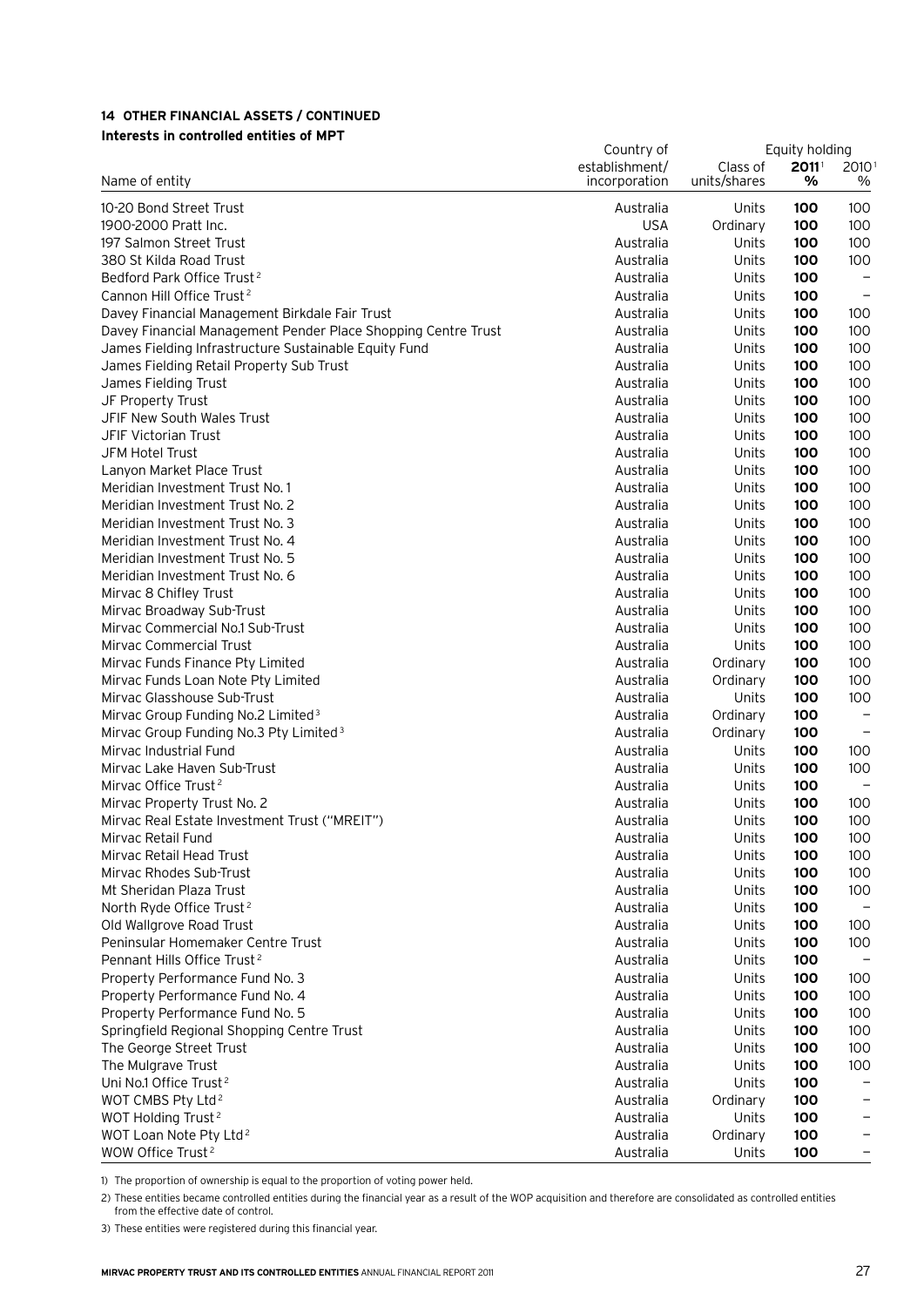# Notes to the consolidated financial statements

#### **15 Investment properties**

| VLJIMLINI FRUFLRIILJ                                                                                 |                            |                          |                                  |                 |                                        |                              |                                  |                             |                               |
|------------------------------------------------------------------------------------------------------|----------------------------|--------------------------|----------------------------------|-----------------|----------------------------------------|------------------------------|----------------------------------|-----------------------------|-------------------------------|
|                                                                                                      | Date of                    | 30 June<br>2011          | Book value<br>30 June<br>2010    | 30 June<br>2011 | Capitalisation rate<br>30 June<br>2010 | 30 June<br>2011              | Discount rate<br>30 June<br>2010 | Date<br>of last<br>external | Last<br>external<br>valuation |
|                                                                                                      | acquisition                | \$m                      | \$m                              | %               | %                                      | %                            | $\%$                             | valuation                   | Şm                            |
| 1 Castlereagh Street, Sydney NSW                                                                     | Dec 1998                   | 72.8                     | 68.0                             | 7.50            | 7.65                                   | 9.50                         | 9.50                             | Jun 2010                    | 68.0                          |
| 1 Darling Island, Pyrmont NSW                                                                        | Apr 2004                   | 175.0                    | 163.0                            | 7.00            | 7.25                                   | 9.25                         | 9.25                             | Dec 2010                    | 175.0                         |
| 1 Hugh Cairns Avenue, Bedford Park SA 1,2                                                            | Aug 2010                   | 17.8                     | $\qquad \qquad -$                | 9.50            | $\overline{\phantom{a}}$               | 10.00                        | $\qquad \qquad -$                | Jun 2011                    | 17.8                          |
| 1 Woolworths Way NSO, Bella Vista NSW <sup>1,2</sup>                                                 | Aug 2010                   | 250.0                    | $\overline{\phantom{0}}$         | 7.75            | $\overline{\phantom{0}}$               | 9.25                         | $\overline{\phantom{0}}$         | Jun 2011                    | 250.0                         |
| 10 Julius Avenue, North Ryde NSW <sup>2</sup><br>101-103 Miller Street & Greenwood Plaza,            | Dec 2009                   | 53.1                     | 53.8                             | 8.50            | 8.25                                   | 9.25                         | 9.75                             | Jun 2011                    | 53.1                          |
| North Sydney NSW (50% interest)                                                                      | Jun 1994                   | 242.0                    | 242.2                            | 6.75-7.00       | 6.75-7.00                              | 9.00-9.25                    | 9.00-9.50                        | Dec 2010                    | 238.5                         |
| 10-20 Bond Street, Sydney NSW (50% interest) <sup>2</sup>                                            | Dec 2009                   | 125.0                    | 92.3                             | 7.50            | 7.50                                   | 9.50                         | 9.25                             | Dec 2009                    | 85.0                          |
| 12 Cribb Street, Milton QLD <sup>2,3</sup>                                                           | Dec 2009                   | -                        | 13.3                             | $\qquad \qquad$ | 9.00                                   | $\overline{\phantom{a}}$     | 10.25                            | Dec 2009                    | 13.3                          |
| 12 Julius Avenue, North Ryde NSW <sup>2</sup>                                                        | Dec 2009                   | 23.4                     | 24.2                             | 8.50            | 8.50                                   | 9.25                         | 9.75                             | Jun 2011                    | 23.4                          |
| 1-47 Percival Road, Smithfield NSW                                                                   | <b>Nov 2002</b>            | 28.1                     | 27.5                             | 8.25            | 8.25                                   | 9.75                         | 9.75                             | Mar 2010                    | 27.5                          |
| 189 Grey Street, Southbank QLD                                                                       | Apr 2004                   | 72.5<br>24.0             | 65.0<br>$\overline{\phantom{0}}$ | 7.75<br>8.75    | 7.75<br>$\overline{\phantom{a}}$       | 9.25<br>9.75                 | 9.25<br>$\overline{\phantom{a}}$ | Jun 2010<br>Jun 2011        | 65.0<br>24.0                  |
| 19 Corporate Drive, Cannon Hill QLD <sup>1,2</sup><br>190 George Street, Sydney NSW                  | Aug 2010<br>Aug 2003       | 35.5                     | 36.7                             | 8.75            | 8.50                                   | 9.50                         | 9.25                             | Dec 2009                    | 36.7                          |
| 1900-2060 Pratt Boulevard, Chicago Illinois USA                                                      | Dec 2007                   | 28.9                     | 30.8                             | 8.00            | 8.00                                   | 9.75                         | 10.50                            | Dec 2009                    | 33.6                          |
| 191-197 Salmon Street, Port Melbourne VIC                                                            | Jul 2003                   | 102.3                    | 100.0                            | 7.75            | 8.00                                   | 9.25                         | 9.50                             | Jun 2010                    | 100.0                         |
| 200 George Street, Sydney NSW                                                                        | Oct 2001                   | 26.2                     | 24.8                             | 8.25            | 8.25                                   | 9.50                         | 9.25                             | Dec 2009                    | 24.8                          |
| 271 Lane Cove Road, North Ryde NSW                                                                   | Apr 2000                   | 32.5                     | 33.0                             | 8.00            | 8.00                                   | 9.50                         | 9.50                             | Jun 2010                    | 33.0                          |
| 275 Kent Street, Sydney NSW 1,2                                                                      | Aug 2010                   | 750.0                    | $\overline{a}$                   | 6.75            | $\overline{\phantom{0}}$               | 8.75                         | $\qquad \qquad -$                | Dec 2010                    | 745.0                         |
| 3 Rider Boulevard, Rhodes NSW <sup>2</sup>                                                           | Dec 2009                   | 76.4                     | 73.0                             | 8.00            | 8.00                                   | 9.25                         | 9.25                             | Jun 2011                    | 76.4                          |
| 32 Sargents Road, Minchinbury NSW <sup>2</sup>                                                       | Dec 2009                   | 23.5                     | 24.1<br>$\qquad \qquad -$        | 8.75            | 8.75<br>$\qquad \qquad -$              | 9.50                         | 9.25<br>$\overline{\phantom{a}}$ | Jun 2011                    | 23.5<br>16.5                  |
| 33 Corporate Drive, Cannon Hill QLD <sup>1,2</sup><br>340 Adelaide Street, Brisbane QLD <sup>2</sup> | Aug 2010<br>Dec 2009       | 16.5<br>57.0             | 67.0                             | 9.00<br>9.00    | 9.00                                   | 9.75<br>10.00                | 9.50                             | Jun 2011<br>Dec 2010        | 56.0                          |
| 38 Sydney Avenue, Forrest ACT                                                                        | Jun 1996                   | 35.1                     | 37.5                             | 8.50            | 8.75                                   | 9.50                         | 9.25                             | Dec 2010                    | 35.0                          |
| 40 Miller Street, North Sydney NSW                                                                   | Mar 1998                   | 98.0                     | 93.5                             | 7.25            | 7.50                                   | 9.25                         | 9.25                             | Jun 2010                    | 93.5                          |
| 47-67 Westgate Drive, Altona North VIC <sup>2</sup>                                                  | Dec 2009                   | 19.1                     | 19.2                             | 9.75            | 9.50                                   | 10.00                        | 10.00                            | Dec 2009                    | 19.0                          |
| 52 Huntingwood Drive, Huntingwood NSW <sup>2</sup>                                                   | Dec 2009                   | 22.0                     | 23.0                             | 8.50            | 9.00                                   | 9.75                         | 9.50                             | Jun 2011                    | 22.0                          |
| 54 Marcus Clarke Street, Canberra ACT                                                                | Oct 1987                   | 16.1                     | 16.0                             | 9.50            | 9.50                                   | 9.75                         | 9.75                             | Dec 2010                    | 15.8                          |
| 54-60 Talavera Road, North Ryde NSW 1,2                                                              | Aug 2010                   | 45.5                     | $\overline{a}$                   | 7.50            | $\overline{\phantom{a}}$               | 9.50                         | $\overline{\phantom{a}}$         | Dec 2010                    | 45.0                          |
| 55 Coonara Avenue, West Pennant Hills NSW 1,2                                                        | Aug 2010                   | 102.6<br>49.0            | -<br>51.5                        | 8.50<br>8.75    | $\qquad \qquad -$<br>8.50              | 9.50<br>9.50                 | $\overline{\phantom{a}}$<br>9.00 | Dec 2010<br>Jun 2011        | 99.0<br>49.0                  |
| 60 Marcus Clarke Street, Canberra ACT<br>64 Biloela Street, Villawood NSW                            | Sep 1989<br>Feb 2004       | 19,1                     | 21.5                             | 10.50           | 9.50                                   | 10.75                        | 10.50                            | Jun 2011                    | 19.1                          |
| Aviation House, 16 Furzer Street, Phillip ACT                                                        | Jul 2007                   | 69.8                     | 67.0                             | 7.50            | 7.75                                   | 9.25                         | 9.50                             | Jun 2010                    | 67.0                          |
| Ballina Central, Ballina NSW                                                                         | Dec 2004                   | 28.0                     | 32.0                             | 8.75            | 8.25                                   | 9.50                         | 9.75                             | Jun 2011                    | 28.0                          |
| Bay Centre, Pirrama Road, Pyrmont NSW                                                                | Jun 2001                   | 111.0                    | 97.0                             | 7.50            | 7.50                                   | 9.25                         | 9.25                             | Jun 2010                    | 97.0                          |
| Blacktown Megacentre, Blacktown NSW <sup>3</sup>                                                     | Jun 2002                   |                          | 26.0                             |                 | 9.25                                   |                              | 10.00                            | Dec 2008                    | 40.0                          |
| Broadway Shopping Centre,<br>Broadway NSW (50% interest)                                             | Jan 2007                   | 227.5                    | 221.5                            | 6.25            | 6.25                                   | 9.00                         | 9.00                             | Jun 2010                    | 221.5                         |
| Cherrybrook Village Shopping Centre,                                                                 |                            |                          |                                  |                 |                                        |                              |                                  |                             |                               |
| Cherrybrook NSW <sup>2</sup>                                                                         | Dec 2009                   | 78.5                     | 73.8                             | 7.50            | 7.50                                   | 9.50                         | 9.50                             | Jun 2011                    | 78.5                          |
| City Centre Plaza, Rockhampton QLD <sup>2</sup>                                                      | Dec 2009                   | 48.0                     | 44.0                             | 8.00            | 8.25                                   | 9.75                         | 9.75                             | Jun 2011                    | 48.0                          |
| Como Centre, Cnr Toorak Road & Chapel<br>Street, South Yarra VIC                                     | Aug 1998                   | 150.0                    | 141.5                            | 8.00-8.75       |                                        | 8.25-9.00 9.30-10.00         | $9.25 - 11.25$                   | Jun 2011                    | 150.0                         |
| Cooleman Court, Weston ACT <sup>2</sup>                                                              | Dec 2009                   | 43.0                     | 44.0                             | 7.75            | 7.75                                   | 9.50                         | 9.50                             | Jun 2010                    | 44.0                          |
| Gippsland Centre, Sale VIC                                                                           | Jan 1994                   | 50.3                     | 49.8                             | 8.25            | 8.25                                   | 9.50                         | 9.50                             | Jun 2010                    | 49.8                          |
| Hinkler Central, Bundaberg QLD                                                                       | Aug 2003                   | 89.5                     | 88.0                             | 7.75            | 7.75                                   | 9.50                         | 9.50                             | Mar 2011                    | 89.5                          |
| John Oxley Centre, 339 Coronation<br>Drive, Milton QLD                                               | May 2002                   | 52.5                     | 59.0                             | 9.00            | 9.00                                   | 10.00                        | 9.25                             | Mar 2011                    | 52.5                          |
|                                                                                                      | Dec 1993 (50%)             |                          |                                  |                 |                                        |                              |                                  |                             |                               |
| Kawana Shoppingworld, Buddina QLD                                                                    | Jun 1998 (50%)             | 203.7                    | 200.6                            | 6.75            | 6.75                                   | 9.25                         | 9.25                             | Jun 2010                    | 200.6                         |
| Lake Haven Megacentre, Lake Haven NSW <sup>3</sup>                                                   | Jan 2007                   |                          | 26.5                             | -               | 9.75                                   | $\overline{\phantom{0}}$     | 10.25                            | Dec 2008                    | 30.0                          |
| Logan Megacentre, Logan QLD                                                                          | Oct 2005                   | 60.5                     | 63.0                             | 9.25            | 9.25                                   | 10.25                        | 10.25                            | Dec 2010                    | 61.5                          |
| Metcentre & 60 Margaret Street,<br>Sydney NSW (50% interest)                                         | Aug 1998                   | 217.6                    | 212.0                            | 6.50-7.00       | 6.75-7.00                              | 9.00-9.25                    | 9.00-9.50                        | Dec 2010                    | 217.5                         |
| Moonee Ponds Central (Stage II), Moonee Ponds VIC                                                    | Feb 2008                   | 40.0                     | 39.0                             | 8.50            | 8.50                                   | 9.75                         | 9.75                             | Jun 2010                    | 39.0                          |
| Moonee Ponds Central, Moonee Ponds VIC                                                               | May 2003                   | 24.0                     | 22.8                             | 7.75            | 7.75                                   | 9.50                         | 9.50                             | Jun 2010                    | 22.8                          |
| Morayfield Supacentre, Morayfield QLD <sup>2,3</sup>                                                 | Dec 2009                   | $\overline{\phantom{0}}$ | 37.5                             | $\qquad \qquad$ | 9.75                                   | $\qquad \qquad \blacksquare$ | 10.50                            | Dec 2009                    | 38.5                          |
| Nexus Industry Park (Building 1),<br>Lyn Parade, Prestons NSW                                        | Aug 2004                   | 17.9                     | 17.1                             | 8.25            | 8.25                                   | 9.50                         | 9.75                             | Jun 2011                    | 17.9                          |
| Nexus Industry Park (Building 2),<br>Lyn Parade, Prestons NSW                                        | Aug 2004                   | 12.3                     | 12.0                             | 8.50            | 8.75                                   | 9.75                         | 9.50                             | Mar 2011                    | 12.3                          |
| Nexus Industry Park (Building 3),<br>Lyn Parade, Prestons NSW                                        | Aug 2004                   | 23.5                     | 21.5                             | 8.25            | 8.75                                   | 9.50                         | 9.50                             | Jun 2011                    | 23.5                          |
| Nexus Industry Park (Building 5),<br>Lyn Parade, Prestons NSW                                        | Aug 2004                   | 14.8                     | 14.8                             | 8.50            | 8.75                                   | 9.75                         | 9.50                             | Dec 2010                    | 14.8                          |
| Orange City Centre, Orange NSW                                                                       | Apr 1993                   | 49.5                     | 49.0                             | 8.25            | 8.25                                   | 9.25                         | 9.25                             | Jun 2010                    | 49.0                          |
| Orion Springfield Town Centre, Springfield QLD                                                       | Aug 2002                   | 130.0                    | 143.0                            | 6.75            | 6.75                                   | 9.25                         | 9.00                             | Dec 2010                    | 136.0                         |
| Peninsula Lifestyle, Mornington VIC                                                                  | Dec 2003                   | 44.0                     | 46.0                             | 9.75            | 9.25                                   | 10.25                        | 10.00                            | Dec 2010                    | 45.0                          |
| Quay West Car Park, 109-111 Harrington<br>Street, Sydney NSW                                         | Nov 1989                   | 29.2                     | 28.5                             | 8.50            | 8.50                                   | 10.00                        | 10.25                            | Jun 2011                    | 29.2                          |
| Rhodes Shopping Centre, Rhodes NSW (50% interest)                                                    | Jan 2007                   | 110.0                    | 99.0                             | 7.00            | 7.00                                   | 9.25                         | 9.25                             | Jun 2011                    | 110.0                         |
|                                                                                                      | Apr 2002 &                 |                          |                                  |                 |                                        |                              |                                  |                             |                               |
| Riverside Quay, Southbank VIC<br>Royal Domain Centre, 380 St Kilda Road,                             | Jul 2003<br>Oct 1995 (50%) | 170.0                    | 151.2                            | 7.75-8.25       |                                        | 8.00-8.25 9.25-10.25         | 9.50-10.25                       | Jun 2010                    | 151.2                         |
| Melbourne VIC                                                                                        | Apr 2001 (50%)             | 107.0                    | 104.0                            | 8.00            | 8.25                                   | 9.25                         | 9.25                             | Jun 2011                    | 107.0                         |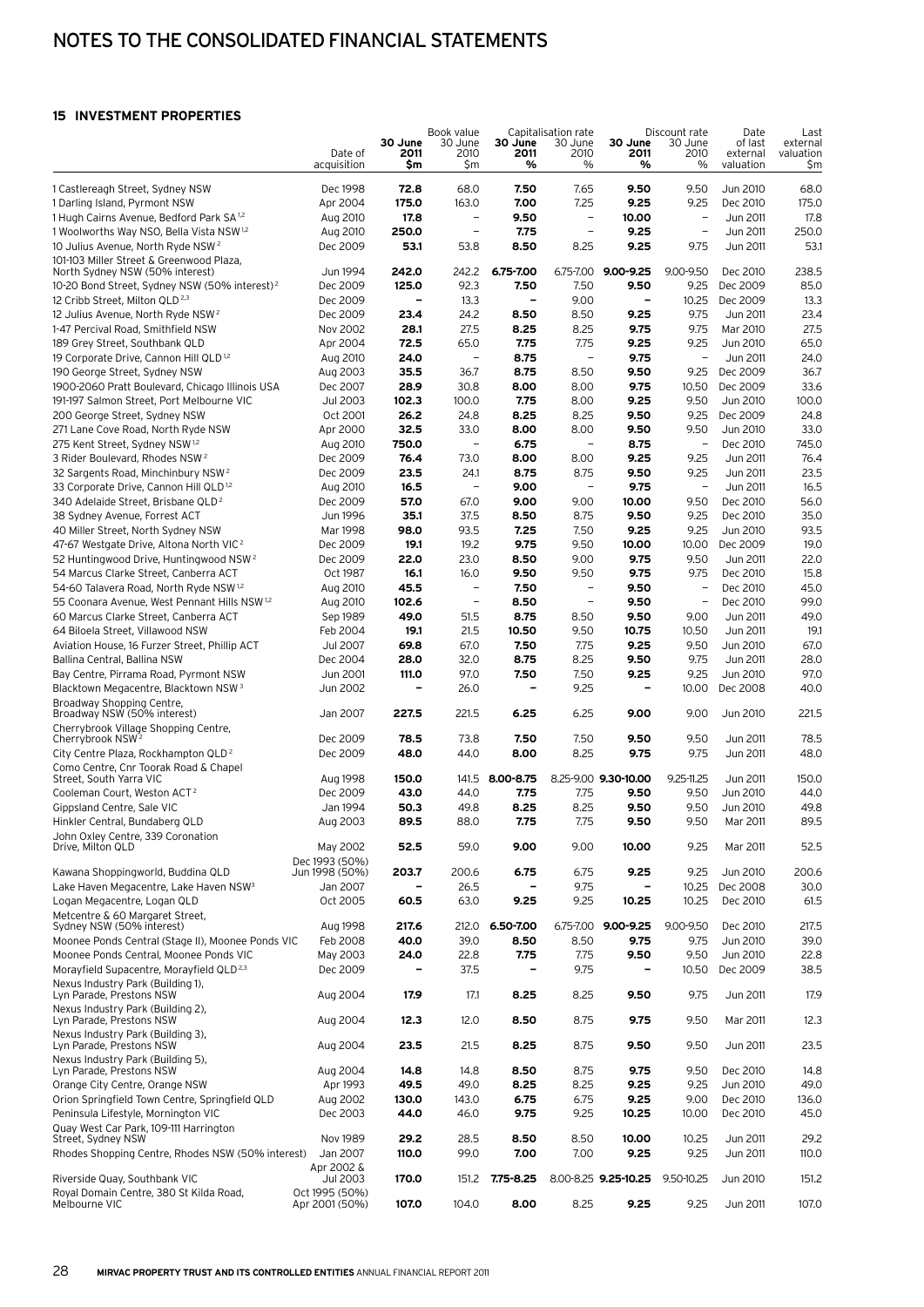#### **15 Investment properties / continued**

|                                                             |             |         | Book value |           | Capitalisation rate |            | Discount rate | Date      | Last      |
|-------------------------------------------------------------|-------------|---------|------------|-----------|---------------------|------------|---------------|-----------|-----------|
|                                                             |             | 30 June | 30 June    | 30 June   | 30 June             | 30 June    | 30 June       | of last   | external  |
|                                                             | Date of     | 2011    | 2010       | 2011      | 2010                | 2011       | 2010          | external  | valuation |
|                                                             | acquisition | Sm      | \$m        | %         | $\%$                | %          | %             | valuation | \$m       |
| Sirius Building, 23 Furzer Street, Phillip ACT              | Feb 2010    | 234.9   | 225.0      | 7.25      | 7.25                | 9.25       | 9.25          | Jun 2010  | 225.0     |
| St Marys Village Centre, St Marys NSW                       | Jan 2003    | 43.0    | 42.3       | 7.75      | 7.75                | 9.50       | 9.25          | Dec 2010  | 43.0      |
| Stanhope Village, Stanhope Gardens NSW                      | Nov 2003    | 66.0    | 59.0       | 7.75      | 7.75                | 9.25       | 9.25          | Jun 2010  | 59.0      |
| Taree City Centre, Taree NSW <sup>2</sup>                   | Dec 2009    | 53.0    | 55.5       | 8.13      | 8.00                | 9.50       | 9.50          | Jun 2011  | 53.0      |
| Waverley Gardens Shopping Centre, Mulgrave VIC              | Nov 2002    | 128.0   | 127.0      | 7.75      | 7.75                | 9.25       | 9.25          | Jun 2010  | 127.0     |
| <b>Total investment properties</b>                          |             | 5,366.0 | 4.140.8    |           |                     |            |               |           |           |
| <b>IPUC</b>                                                 |             |         |            |           |                     |            |               |           |           |
| 4 Dalley Street & Laneway, Sydney NSW                       | Mar 2004    | 2.3     |            | 6.75      | 6.75                | 9.25       | 9.25          | Dec 2009  |           |
| 8 Chifley Square, Sydney NSW 2.4                            | Oct 2009    | 49.0    | 30.0       | 6.50      | 8.25                | 9.25       | 10.00         | Dec 2010  | 36.5      |
| Network, Old Wallgrove Road, Eastern Creek NSW <sup>3</sup> | Dec 2002    |         | 6.0        |           |                     |            |               |           |           |
| Nexus Industry Park (Building 4),                           |             |         |            |           |                     |            |               |           |           |
| Lyn Parade, Prestons NSW                                    | Aug 2004    | 23.7    | 8.5        | 7.88      | 8.25                | 9.50       | 9.75          | Dec 2010  | 9.0       |
| Orion Springfield land, Springfield QLD                     | Aug 2002    | 33.0    | 27.0       | 6.50-9.25 | 6.25-9.00           | 9.25-10.75 | 9.00          | Dec 2010  | 33.0      |
| <b>Total IPUC</b>                                           |             | 108.0   | 71.5       |           |                     |            |               |           |           |
| Total investment properties and IPUC                        |             | 5.474.0 | 4.212.3    |           |                     |            |               |           |           |

1) Investment properties acquired through business combination during the year.

2) Date of acquisition represents business combination acquisition date.

3) Investment properties disposed of during the year.

4) The property was reclassified from investment properties to IPUC at 31 December 2010.

#### **a) Reconciliation of carrying amounts of investment properties <sup>2011</sup>** <sup>2010</sup>

| At fair value                                                       | 2011<br>\$m | 2010<br>\$m |
|---------------------------------------------------------------------|-------------|-------------|
| Balance 1 July                                                      | 4.212.3     | 3,279.5     |
| Additions                                                           | 134.8       | 287.4       |
| Additions resulting from business combination                       | 1.152.7     | 822.2       |
| Net gain/(loss) on fair value                                       | 114.0       | (35.6)      |
| Net loss from foreign currency translation                          | (6.6)       | (2.0)       |
| Assets classified as held for sale or disposals                     | (111.4)     | (199.6)     |
| Transfers from property, plant and equipment                        |             | 79.5        |
| Amortisation of fitout incentives, leasing costs and rent incentive | (21.8)      | (19.1)      |
| Balance 30 June                                                     | 5.474.0     | 4.212.3     |
| b) Amounts recognised in profit or loss for investment properties   |             |             |
| Investment properties rental revenue                                | 530.5       | 387.5       |
| Investment properties expenses                                      | (130.2)     | (109.2)     |
|                                                                     | 400.3       | 278.3       |

#### **c) Valuation basis**

#### i) Investment properties

Investment properties are carried at fair value. Valuation methods used to determine the fair value include market sales comparison, DCF and capitalisation rate ("cap rate"). The fair value for a property may be determined by using a combination of these and other valuation methods.

Market sales comparison: The sales comparison approach utilises recent sales of comparable properties, adjusted for any differences including the nature, location and lease profile, to indicate the fair value of a property. Where there is a lack of recent sales activity, adjustments are made from previous comparable sales to reflect changes in economic conditions.

DCF: DCF projections derived from contracted rents, market rents, operating costs, lease incentives, lease fees, capital expenditure and future income on vacant space are discounted at a rate to arrive at a value. The discount rate is a market assessment of the risk associated with the cash flows, and the nature, location and tenancy profile of the property relative to returns from alternative investments, CPI rates and liquidity risk. It is assumed that the property is sold at the end of the investment period at a terminal value. The terminal value is determined by using an appropriate terminal cap rate. The consolidated entity's terminal cap rates are in the range of an additional nil to 75 basis points above the respective property's cap rate.

Cap rate: An assessment is made of fully leased net income based on contracted rents, market rents, operating costs and future income on vacant space. The adopted fully leased net income is capitalised in perpetuity from the valuation date at an appropriate cap rate. The cap rate reflects the nature, location and tenancy profile of the property together with current market investment criteria, as evidenced by current sales evidence. Various adjustments including incentives, capital expenditure, and reversions to market rent are made to arrive at the property value.

#### ii) IPUC

There are generally no active markets for IPUC; therefore, a lack of comparable transactions for IPUC usually requires the use of estimation models. The two main estimation models used to value IPUC are residual and DCF valuations. The residual method of determining the value of a property uses the estimated total cost of the development, including construction and associated expenditures, finance costs, and an allowance for developer's risk and profit is deducted from the end value of the completed project. The resultant figure is then adjusted back to the date of valuation to give the residual value.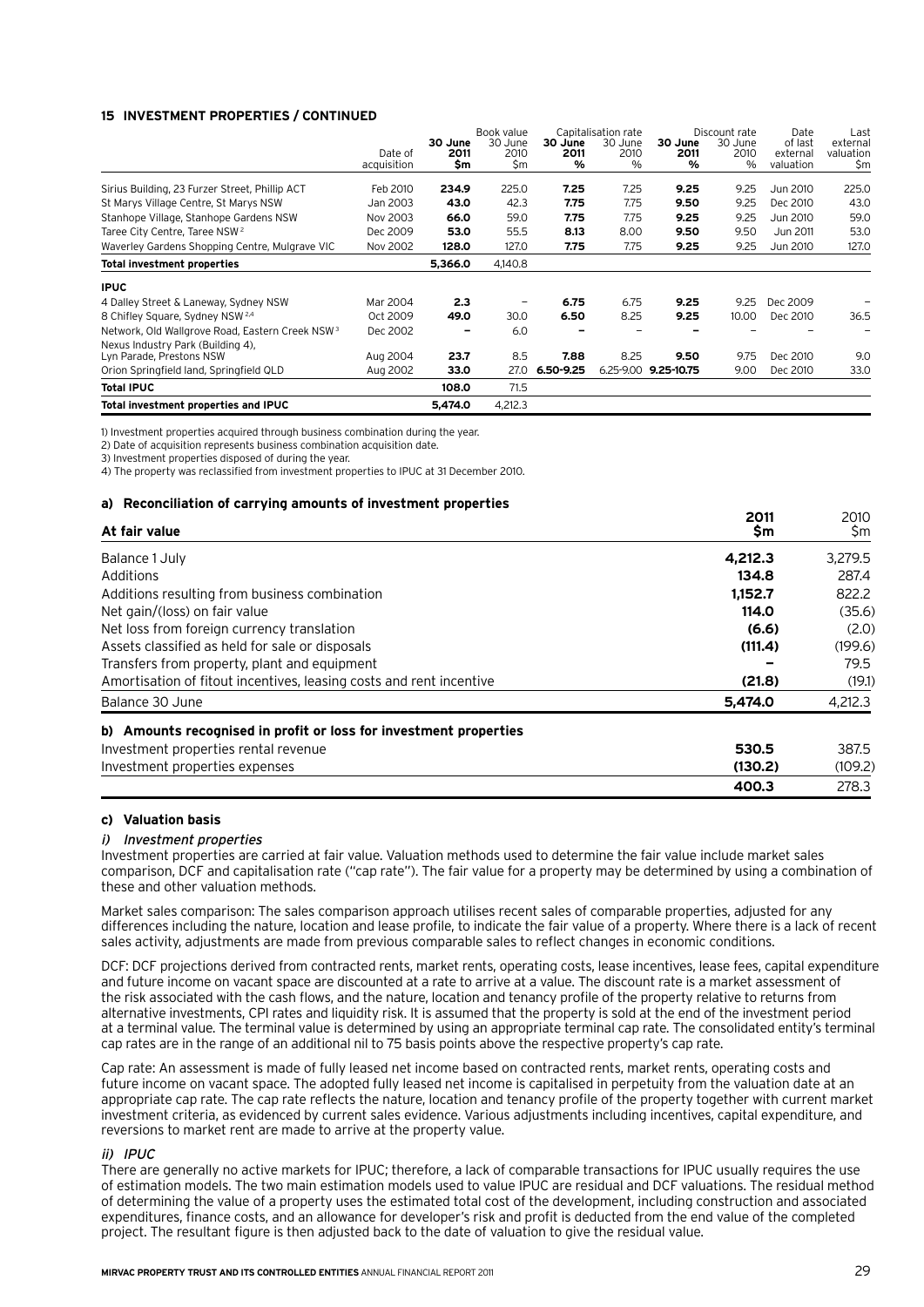#### **15 Investment properties / continued**

#### **d) Property portfolio**

The consolidated entity's property portfolio is made up as follows:

|                                                           | 2011<br>Sm | 2010<br>Sm |
|-----------------------------------------------------------|------------|------------|
| Investment properties per statement of financial position | 5.474.0    | 4.212.3    |
| Properties classified as assets held for sale             | 3.4        | 53.7       |
|                                                           | 5.477.4    | 4.266.0    |

#### **e) Investment properties acquired through business combination**

Investment properties acquired through business combination during the year was \$1,152.7m (2010: \$822.2m) and were recorded at their fair value on the date of control. The date of acquisition and original cost information included in the detailed table are the original date of acquisition and the original cost of, and addition to, these properties as recorded in the accounting records of the acquiree as this information is more relevant to users of the financial statements.

#### **16 Property, plant and equipment**

#### **Reconciliation of carrying amounts of property, plant and equipment**

|                                    | 2011<br>Sm               | 2010<br>Sm |
|------------------------------------|--------------------------|------------|
| Year ended 30 June                 |                          |            |
| Opening net book amount            | $\overline{\phantom{0}}$ | 79.5       |
| Transfers to investment properties | -                        | (79.5)     |
| Closing net book amount            | $\overline{\phantom{0}}$ |            |

Property, plant and equipment comprised of IPUC for the year ended 30 June 2010; refer to note 1(p).

#### **17 Intangible assets**

| Goodwill                                        | 2011<br>\$m | 2010<br>Sm |
|-------------------------------------------------|-------------|------------|
| Balance 1 July                                  | 49.9        | 49.9       |
| Acquisition of controlled entities <sup>1</sup> | 26.7        |            |
| Impairment                                      | (7.1)       |            |
| <b>Balance 30 June</b>                          | 69.5        | 49.9       |

1) Acquisition of WOP \$25.5m (refer to note 34(a)(i)) and acquisition of remaining interest in North Ryde Office Trust ("NROT") \$1.2m (refer to note 34(a)(vii)).

#### **a) Allocation of goodwill by business segments**

A segment level summary of the goodwill allocations is presented below:

|                        | Office<br>\$m | Retail<br>Şm | Industrial<br>\$m | Other<br>\$m | Unallocated<br>\$m | Total<br>\$m |
|------------------------|---------------|--------------|-------------------|--------------|--------------------|--------------|
| 2011                   |               |              |                   |              |                    |              |
| Goodwill               | 44.5          |              | 7.6               |              | 17.4               | 69.5         |
| <b>Balance 30 June</b> | 44.5          |              | 7.6               |              | 17.4               | 69.5         |
| 2010                   |               |              |                   |              |                    |              |
| Goodwill               | 20.6          | 7.1          | 4.8               |              | 17.4               | 49.9         |
| Balance 30 June        | 20.6          | 7.1          | 4.8               | -            | 17.4               | 49.9         |
|                        |               |              |                   |              |                    |              |

#### **b) Key assumptions used for value in use calculations**

Goodwill is allocated to the consolidated entity's CGUs identified according to business segments.

The recoverable amount of CGUs is determined using the higher of fair value less cost to sell, and its value in use. The value in use calculation is based on financial forecasts approved by management. For each business segment CGU, no forecast growth rate is assumed as the value in use calculations are based on forecast cash flows from existing investment properties and other investments. The discount rates used are post-tax and reflect specific risks relating to the relevant segments.

|            |                          |                          | Discount rate  |              |
|------------|--------------------------|--------------------------|----------------|--------------|
| CGU        | 2011<br>$%$ pa           | 2010<br>% pa             | 2011<br>$%$ pa | 2010<br>% pa |
| Office     | $\overline{\phantom{a}}$ | $\overline{\phantom{0}}$ | 10             | 10           |
| Retail     | $\overline{\phantom{0}}$ | -                        | 10             | 10           |
| Industrial | $\overline{\phantom{0}}$ | -                        | 10             | 10           |
| Other      | $\overline{\phantom{0}}$ | -                        | 10             | 10           |

1) The value in use calculation is based on financial budgets and forecasts approved by management. No forecast growth rate is assumed as the value in use calculations are based on forecast cash flows from existing investment properties.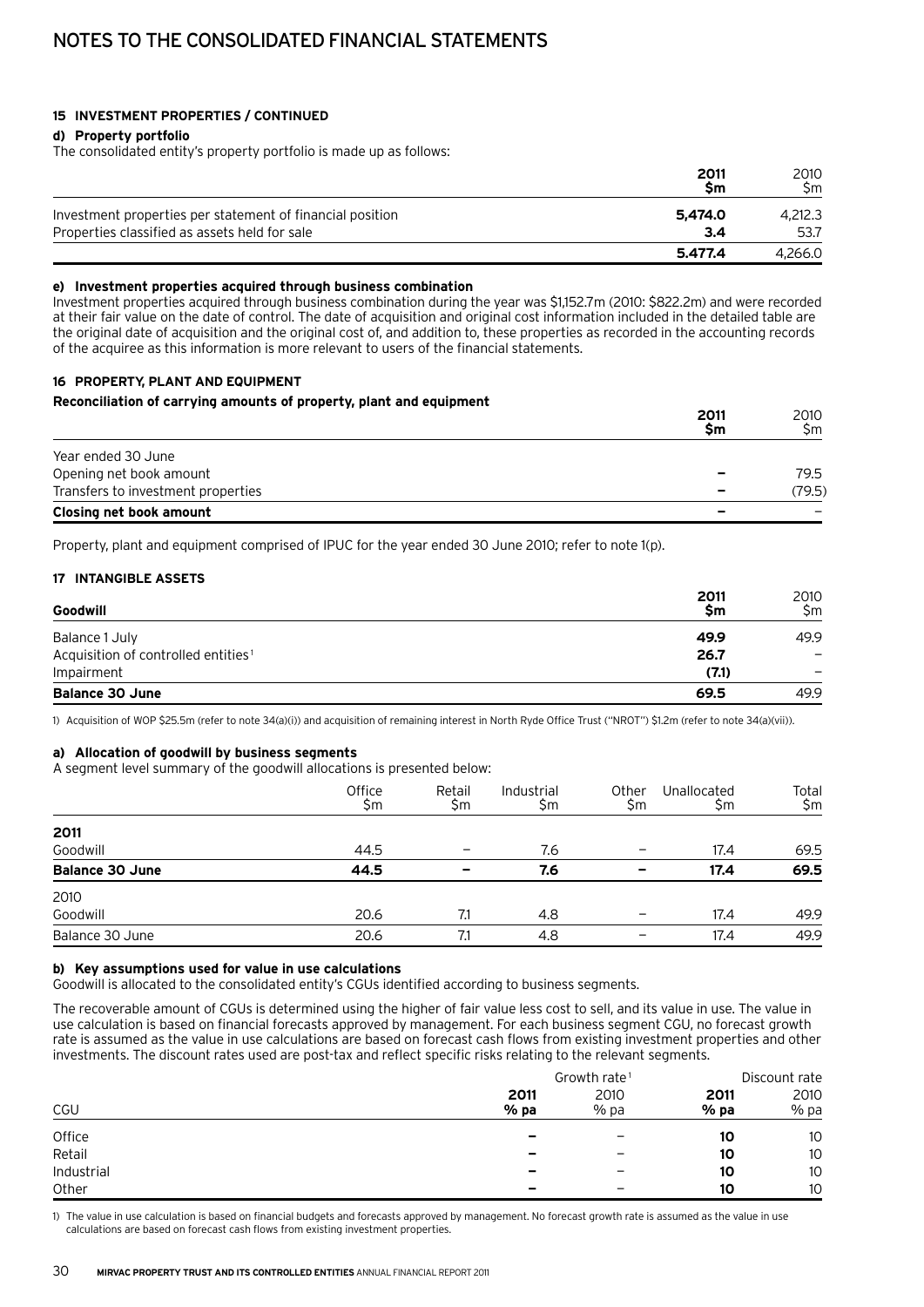#### **17 Intangible assets / continued**

The recoverable amount of goodwill exceeds the carrying value at 30 June 2011. Management considers that for the carrying value to exceed the recoverable amount, there would have to be unreasonable changes to key assumptions. Management considers the chances of these changes occurring as unlikely.

#### **c) Impairment of goodwill**

The impairment loss recognised during the period is in relation to the retail segment. The carrying vaue of the retail segment goodwill decreased since 30 June 2010 due to the reduction of forecast income resulting from the sales of high yielding non-aligned retail investment properties which resulted in an impairment expense of \$7.1m (2010: \$nil). In determining the carrying value of the retail segment, a post-tax discount rate of 10 per cent per annum was applied to the future estimated cash flows.

#### **18 Payables**

|                                                       | 2011<br>Şm | 2010<br>Sm |
|-------------------------------------------------------|------------|------------|
| Trade payables                                        | 12.9       | 14.2       |
| Other creditors and accruals                          | 34.3       | 24.7       |
| Rent in advance                                       | 19.1       | 10.7       |
| Security deposits received                            | 1.2        | 1.3        |
| Amounts due to entities related to Responsible Entity | 84.0       | 65.8       |
|                                                       | 151.5      | 116.7      |

Further information in relation to amounts due to related entities is set out in note 30.

#### **19 Borrowings**

|                                                |            | 2011  | 2010  |
|------------------------------------------------|------------|-------|-------|
|                                                | Note       | \$m   | \$m   |
| Current                                        |            |       |       |
| <b>Unsecured</b>                               |            |       |       |
| Bank loans                                     | 19(a)(i)   |       | 17.7  |
| Domestic medium term notes ("MTN")             | 19(a)(ii)  |       | 200.0 |
| <b>Secured</b>                                 |            |       |       |
| Commercial mortgage backed securities ("CMBS") | 19(a)(iii) | 505.0 |       |
|                                                |            | 505.0 | 217.7 |
| Non-current                                    |            |       |       |
| <b>Unsecured</b>                               |            |       |       |
| Bank loans                                     | 19(a)(i)   | 583.9 | 26.5  |
| Domestic MTN                                   | 19(a)(ii)  | 200.0 | 150.0 |
|                                                |            | 783.9 | 176.5 |

#### **a) Borrowings**

#### i) Unsecured bank loans

Mirvac has unsecured bank facilities totalling \$1,927.5m (2010: \$2,117.5m). Mirvac has two syndicated facilities; the first contains two tranches; a \$47.5m tranche maturing in January 2012 and a \$140.0m tranche maturing in January 2013. The second facility contains three tranches; a \$530.0m tranche maturing in January 2014, a \$530.0m tranche maturing in January 2015 and a \$530.0m maturing in January 2016. There is also a bilateral bank facility of \$150.0m (2010: \$200.0m) maturing in April 2013. Subject to compliance with the terms, each of these bank loan facilities may be drawn at any time. The consolidated entity had drawn down \$583.9m under this facility as at 30 June 2011 (2010: \$44.2m).

#### ii) Domestic MTN

The consolidated entity has a total of \$200.0m (2010: \$350.0m) of domestic MTN outstanding, but, maturing in March 2015. The consolidated entity issued a total of \$50.0m during the year being \$50.0m issued in April 2011. Interest is payable either quarterly or semi-annually in arrears in accordance with the terms of the notes.

#### iii) CMBS

Commercial mortgage backed securities of \$505.0m (2010: \$nil) acquired as part of the acquisition of WOP have a scheduled maturity date of 16 November 2011. At expiry, the CMBS will be repaid from cash held on hand. The debt is cash collateralised; refer to note 33(a) for more details.

#### **b) Assets pledged as security**

No controlled entity has a debt facility secured by real property mortgages or a fixed and floating charge.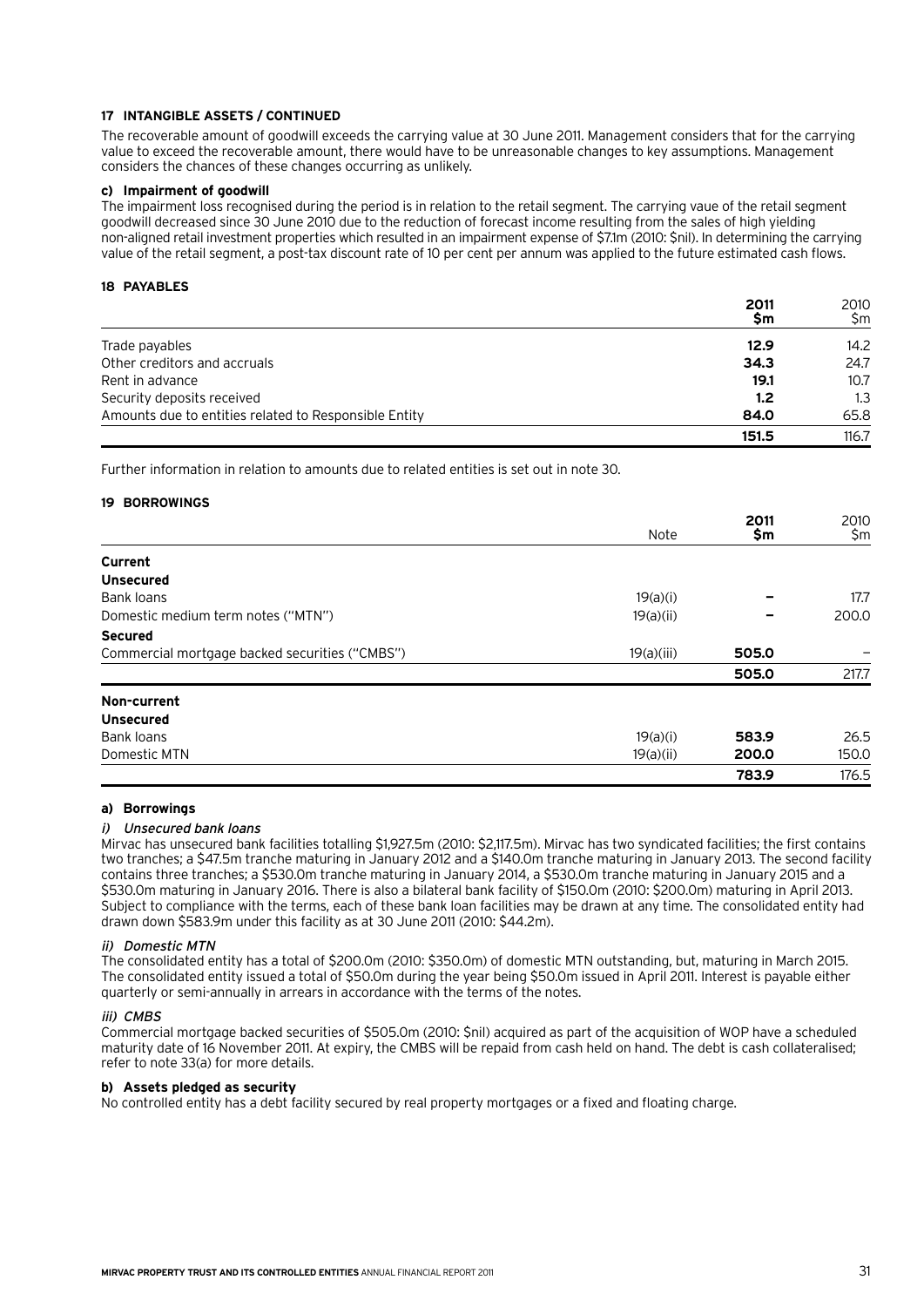# Notes to the consolidated financial statements

#### **19 Borrowings / continued**

#### **c) Financing arrangements**

|                                       | 2011    | 2010    |
|---------------------------------------|---------|---------|
|                                       | \$m     | \$m     |
| <b>Total facilities</b>               |         |         |
| Bank loans <sup>1</sup>               | 1,927.5 | 2,117.5 |
| Domestic MTN                          | 425.0   | 350.0   |
| <b>CMBS</b>                           | 505.0   |         |
|                                       | 2,857.5 | 2,467.5 |
| Used at end of the reporting period   |         |         |
| Bank loans <sup>1</sup>               | 1,407.4 | 997.9   |
| Domestic MTN                          | 425.0   | 350.0   |
| <b>CMBS</b>                           | 505.0   |         |
|                                       | 2,337.4 | 1,347.9 |
| Unused at end of the reporting period |         |         |
| Bank loans <sup>1</sup>               | 520.1   | 1,119.6 |
| Domestic MTN                          |         |         |
| <b>CMBS</b>                           |         |         |
|                                       | 520.1   | 1,119.6 |

1) Total bank loan facilities relate to Mirvac; these facilities are available to the consolidated entity. The consolidated entity has drawn down \$583.9m at 30 June 2011 (2010: \$44.2m).

| d) Fair value                               |         |                 |         |            |
|---------------------------------------------|---------|-----------------|---------|------------|
|                                             |         | Carrying amount |         | Fair value |
|                                             | 2011    | 2010            | 2011    | 2010       |
|                                             | \$m     | \$m             | \$m     | \$m        |
| Included in statement of financial position |         |                 |         |            |
| Non-traded financial liabilities            |         |                 |         |            |
| Bank loans                                  | 583.9   | 44.2            | 583.9   | 44.2       |
| Domestic MTN                                | 200.0   | 350.0           | 200.0   | 350.0      |
| <b>CMBS</b>                                 | 505.0   |                 | 505.0   |            |
|                                             | 1,288.9 | 394.2           | 1,288.9 | 394.2      |

None of the classes above is readily traded on organised markets in standardised form.

#### i) Included in statement of financial position

The fair value of borrowings is based upon market prices where a market exists or by discounting the expected future cash flows by the current interest rates for liabilities with similar risk profiles.

#### ii) Not included in statement of financial position

The Trust and certain controlled entities have potential financial liabilities which may arise from certain contingent liabilities disclosed in note 27. No material losses are anticipated in respect of any of those contingent liabilities and the fair value disclosed is the estimated amount which would be payable by the consolidated entity as consideration for the assumption of those contingent liabilities by another party.

#### **20 Provisions**

|                                    | 2011<br>Sm | 2010<br>\$m |
|------------------------------------|------------|-------------|
| Distributions payable <sup>1</sup> | 75.2       | 65.3        |
| Balance 1 July                     | 65.3       | 3.4         |
| Interim and final distributions    | 280.1      | 241.3       |
| Payments made                      | (270.2)    | (179.4)     |
| <b>Balance 30 June</b>             | 75.2       | 65.3        |

1) The amount reported in the provision include distributions paid/payable to unitholders of the consolidated entity.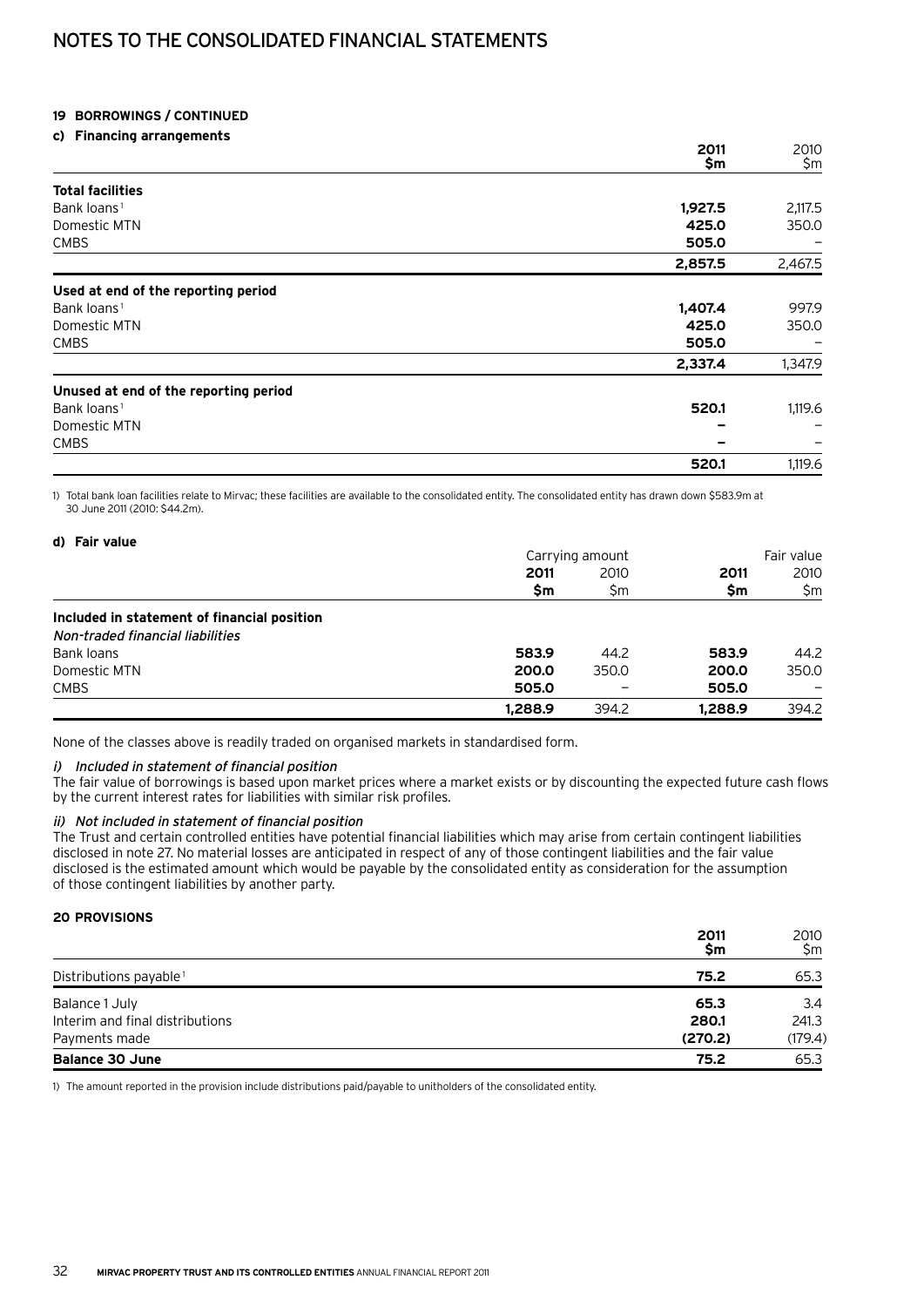#### **21 Derivative financial liabilities**

|                                           | \$m | 2010<br>\$m |
|-------------------------------------------|-----|-------------|
| Current                                   |     |             |
| Interest rate swap contracts - fair value |     | 0.6         |
| Non-current                               |     |             |
| Interest rate swap contracts - fair value | 9.9 | 15.6        |

#### **a) Instruments used by the consolidated entity**

Refer to note 31 for information on instruments used by the consolidated entity.

#### **b) Interest rate risk exposures**

Refer to note 31 for the consolidated entity's exposure to interest rate risk on interest rate swaps.

#### **22 Contributed equity**

#### **a) Paid up equity**

|                                               | 2011<br>Units<br>m | 2010<br>Units<br>m | 2011<br><b>Sm</b> | 2010<br>Sm. |
|-----------------------------------------------|--------------------|--------------------|-------------------|-------------|
| Mirvac Property Trust – ordinary units issued | 3.409.3            | 3.254.8            | 5.105.5           | 4.905.9     |
| Total contributed equity                      | 3.409.3            | 3.254.8            | 5.105.5           | 4.905.9     |

#### **b) Movements in paid up equity**

Movements in paid up equity of MPT for the year ended 30 June 2011 were as follows:

|                                                    | Issue date       | <b>Issue</b><br>price<br>S | Note | m       | Units<br>\$m |
|----------------------------------------------------|------------------|----------------------------|------|---------|--------------|
| Balance 1 July 2010                                |                  |                            |      | 3,254.8 | 4,905.9      |
| Acquisition of WOP                                 | 4 August 2010    | 1.25                       | (d)  | 149.0   | 186.0        |
| EEP units issues                                   | 24 March 2011    | 1.11                       | (C)  | 1.1     | 1.2          |
| LTI and EIS units converted, sold or forfeited     |                  |                            | (c)  | 4.4     | 13.2         |
| Less: Transaction costs arising on issues of units |                  |                            |      |         | (0.8)        |
| Balance 30 June 2011                               |                  |                            |      | 3,409.3 | 5,105.5      |
| Balance 1 July 2009                                |                  |                            |      | 2,789.7 | 4,323.0      |
| Acquisition of MREIT                               | 7 December 2009  | 1.26                       | (d)  | 190.1   | 239.5        |
| EEP units issues                                   | 22 December 2009 | 1.39                       | (C)  | 1.0     | 1.4          |
| Equity raising                                     | 13 April 2010    | 1.26                       | (e)  | 250.0   | 313.9        |
| Equity raising                                     | 14 May 2010      | 1.26                       | (e)  | 18.4    | 23.1         |
| Less: Transaction costs arising on issues of units |                  |                            |      |         | (10.9)       |
| LTI and EIS units converted, sold or forfeited     |                  |                            | (C)  | 5.6     | 15.9         |
| Balance 30 June 2010                               |                  |                            |      | 3,254.8 | 4.905.9      |

#### Ordinary units

All ordinary units were fully paid at 30 June 2011. Ordinary units entitle the holder to participate in distributions and the proceeds on winding up of the consolidated entity in proportion to the number of and amount paid on the units held. On a show of hands, every holder of ordinary units present at a meeting in person or by proxy, is entitled to one vote, and upon a poll each unit is entitled to one vote.

#### **c) LTI, EIS and EEP issues**

#### i) Current LTI plan

As at 30 June 2011, 29.1m (2010: 22.2m) performance rights and 5.6m (2010: 8.0m) options were issued to participants under the plan. The number of issued rights and options are net of adjustments due to forfeiture of rights and options as a result of termination of employment. 0.5m performance rights (2010: 1.3m) and 0.7m options (2010: nil) vested during the year.

#### ii) EEP

As at 30 June 2011, 3.7m (2010: 2.6m) stapled units have been issued to employees under the EEP.

#### iii) Superseded LTI and EIS plans

During the year no units were issued to employees of Mirvac Limited and its controlled entities under the superseded LTI plan and EIS (2010: nil ordinary stapled units). The total of stapled units issued to employees under the superseded LTI plan and EIS at 30 June 2011 was 7.6m (2010: 11.5m). The market price per ordinary stapled unit at 30 June 2011 was \$1.25 (2010: \$1.32). Units issued as part of the superseded LTI plan and EIS are not classified as ordinary units, until such time as the vesting conditions are satisfied, employee loans are fully repaid or the employee leaves Mirvac.

#### **d) Acquisition of WOP/MREIT**

As part of the acquisition of WOP, the Group issued 149.0m securities at \$1.37 per security (the consolidated entity's share of the security price was \$1.25), to the unitholders of WOP who opted to receive a scrip component. In the previous year as part of the acquisition of MREIT, the Group issued 190.1m securities at \$1.41 per security, to the unitholders of MREIT who opted to receive a scrip component.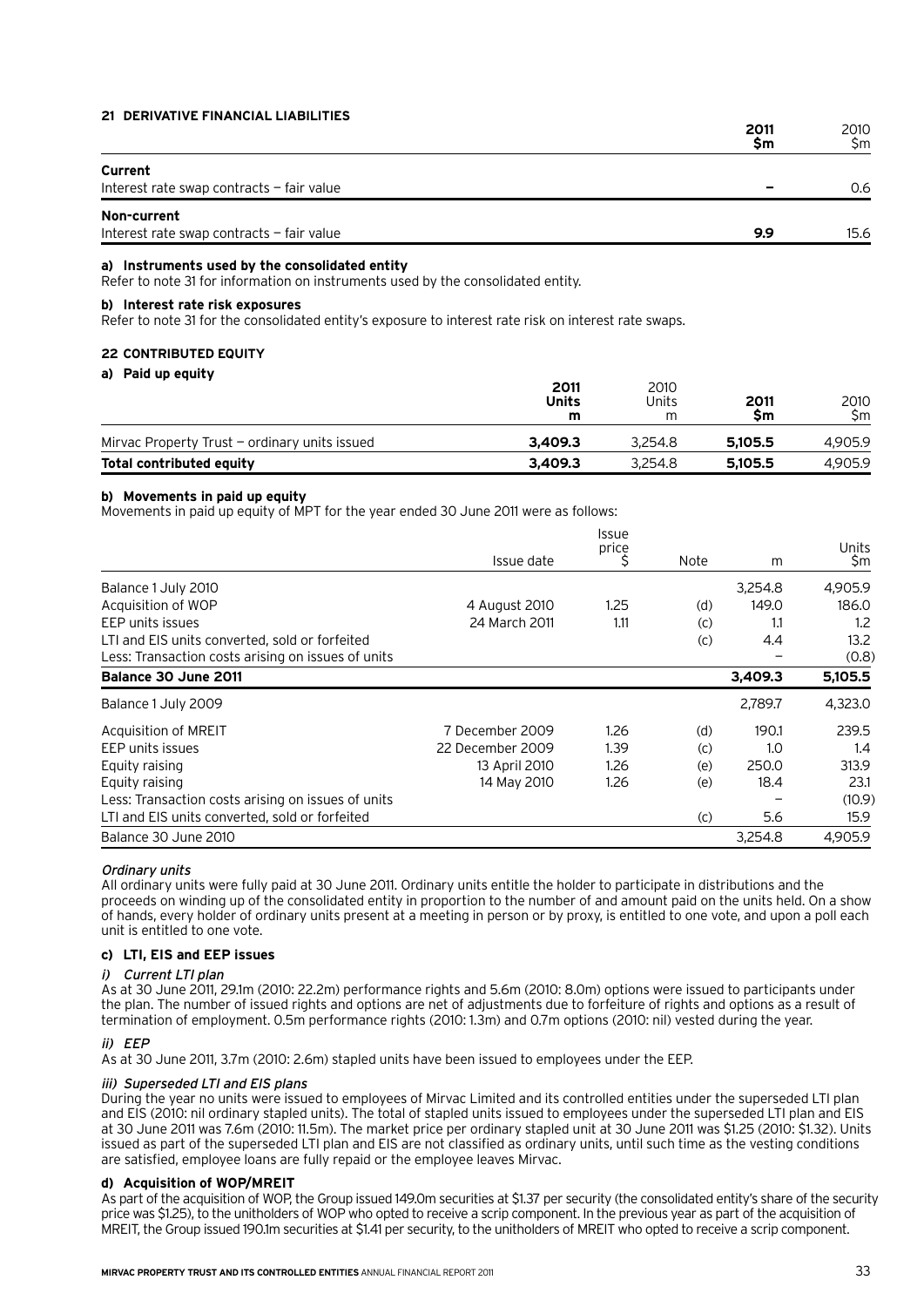#### **22 Contributed equity / continued**

#### **e) Equity raising**

In the prior year, the Group completed an equity placement, comprising of 250.0m securities under a fully underwritten institutional placement and 18.4m securities under a retail placement, at an offer price of \$1.40 per stapled security (the consolidated entity's share of the offer price was \$1.26 per security).

#### **f) Reconciliation of units issued on the ASX**

Under AAS, units issued under the Mirvac employee LTI plans are required to be accounted for as an option and are excluded from total issued equity, until such time as the relevant employee loans are fully repaid or the employee leaves the Group. Total ordinary units issued as detailed above are reconciled to units issued on the ASX as follows:

|                                     | 2011<br>Units<br>m | 2010<br><b>Units</b><br>m |
|-------------------------------------|--------------------|---------------------------|
| Total ordinary units disclosed      | 3.409.3            | 3.254.8                   |
| Units issued under LTI plan and EIS | 7.6                | 11.5                      |
| Total units issued on the ASX       | 3.416.9            | 3,266.3                   |

#### **g) Capital risk management**

Refer to note 31 for the consolidated entity's capital risk management.

#### **23 Reserves**

| Note                                                                    | \$m   |       |
|-------------------------------------------------------------------------|-------|-------|
|                                                                         |       | \$m   |
| a) Reserves                                                             |       |       |
| Asset revaluation reserve                                               | 24.1  |       |
| Capital reserve                                                         | (1.4) | (1.4) |
| Foreign currency translation reserve                                    | 0.5   | 1.8   |
| NCI reserve                                                             | 6.8   | 6.8   |
|                                                                         | 30.0  | 7.2   |
| b) Movements in reserves                                                |       |       |
| Asset revaluation reserve                                               |       |       |
| Balance 1 July                                                          |       |       |
| Share of other comprehensive income of associates                       |       |       |
| accounted for using the equity method<br>26(b)                          | 24.1  |       |
| Balance 30 June                                                         | 24.1  |       |
| Capital reserve                                                         |       |       |
| Balance 1 July                                                          | (1.4) |       |
| Movement in reserve as a result of acquisition of MREIT                 |       | (1.4) |
| Balance 30 June                                                         | (1.4) | (1.4) |
| Foreign currency translation reserve                                    |       |       |
| Balance 1 July                                                          | 1.8   | 0.9   |
| (Decrease)/increase in reserve due to translation of foreign operations | (1.3) | 0.9   |
| Balance 30 June                                                         | 0.5   | 1.8   |
| <b>NCI reserve</b>                                                      |       |       |
| Balance 1 July                                                          | 6.8   |       |
| Discount on acquisition of MREIT attributable to NCI                    |       | 6.8   |
| Balance 30 June                                                         | 6.8   | 6.8   |

#### **c) Nature and purpose of reserves**

#### i) Asset revaluation reserve

The asset revaluation reserve is used to record increments and decrements on the share of revaluation of owner-occupied assets of associates accounted for using the equity method. However, any decrement in excess of previous increments is expensed to profit or loss.

#### ii) Capital reserve

The capital reserve represents the cost of issuing the scrip for the purchase consideration of MREIT.

### iii) Foreign currency translation reserve

Exchange differences arising on translation of the foreign operations of the Trust are taken to the foreign currency fluctuation reserve, as described in note 1(e).

#### iv) NCI reserve

Transactions with NCI that do not result in a loss of control are accounted through equity. The NCI reserve is used to record the difference between the fair value of the NCI acquired or disposed and any consideration paid/received.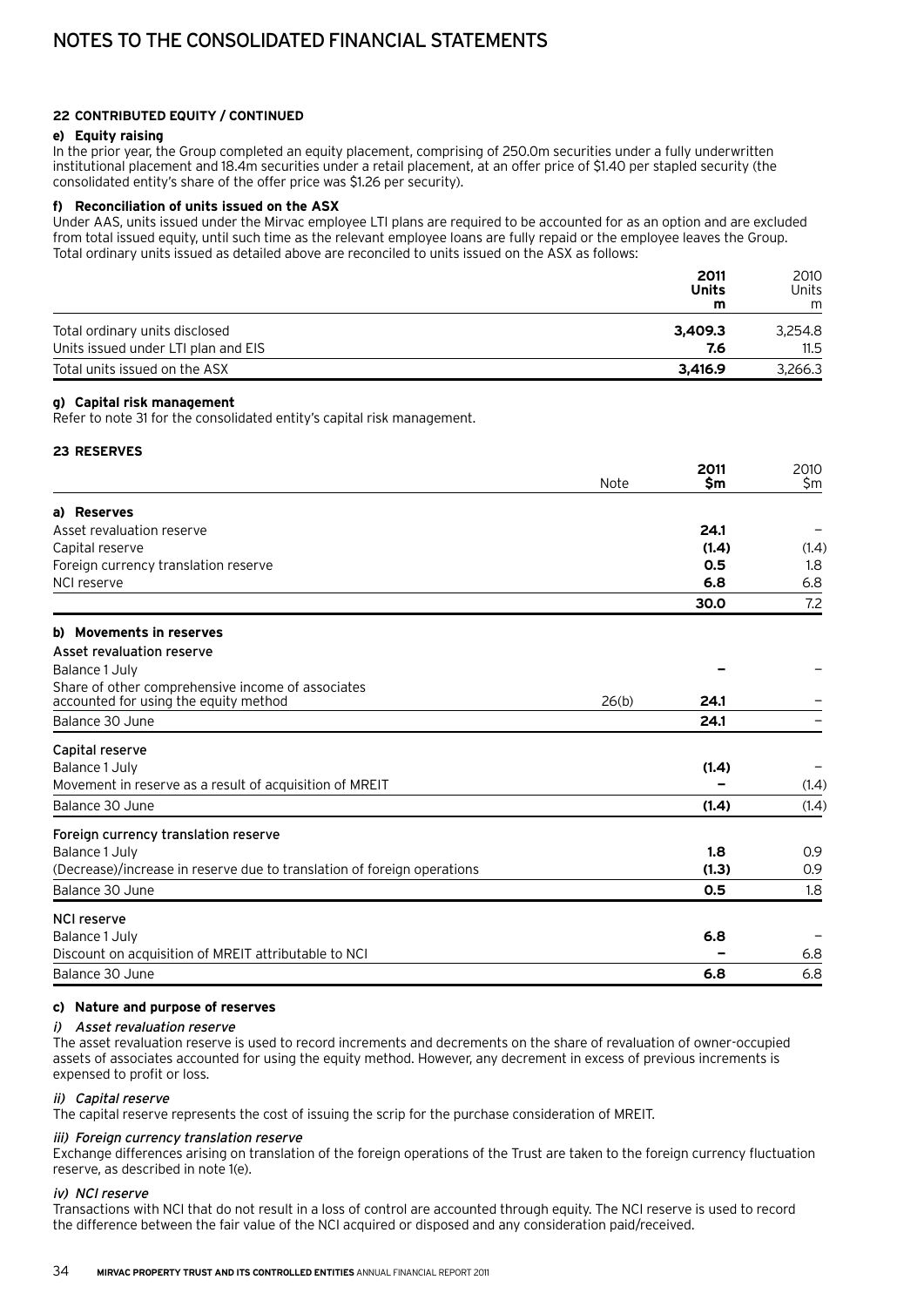#### **24 Retained earnings**

|                                                                                    | 2011<br><b>Sm</b> | 2010<br>\$m |
|------------------------------------------------------------------------------------|-------------------|-------------|
| Balance 1 July                                                                     | 126.7             | (6.5)       |
| Profit for the year attributable to the stapled unitholders of MPT                 | 498.2             | 374.5       |
| Distributions provided for or paid                                                 | (280.1)           | (241.3)     |
| <b>Balance 30 June</b>                                                             | 344.8             | 126.7       |
| <b>25 DISTRIBUTIONS</b>                                                            |                   |             |
| Ordinary stapled units                                                             | 2011<br>\$m       | 2010<br>\$m |
| Quarterly ordinary distributions paid as follows:                                  |                   |             |
| 2.00 cents per stapled unit paid on 29 October 2010                                | 68.3              |             |
| 2.00 cents per stapled unit paid on 30 October 2009                                |                   | 56.1        |
| 2.00 cents per stapled unit paid on 28 January 2011                                | 68.3              |             |
| 2.00 cents per stapled unit paid on 29 January 2010                                |                   | 59.9        |
| 2.00 cents per stapled unit paid on 29 April 2011                                  | 68.3              |             |
| 2.00 cents per stapled unit paid on 30 April 2010                                  |                   | 60.0        |
| 2.20 cents per stapled unit paid on 29 July 2011                                   | 75.2              |             |
| 2.00 cents per stapled unit paid on 30 July 2010                                   |                   | 65.3        |
| Total distribution 8.20 cents per stapled unit (2010: 8.00 cents per stapled unit) | 280.1             | 241.3       |

There was no distribution reinvestment plan ("DRP") in place for either year; all distributions were satisfied in cash.

#### **26 Investments in associates**

## **a) Associates accounted for using the equity method**

Investments in associates are accounted for using the equity method of accounting. Information relating to associates is set out below:

|                                      |                                  |           | Interest <sup>1</sup> |            |            |
|--------------------------------------|----------------------------------|-----------|-----------------------|------------|------------|
| Name of entity                       | Principal activities             | 2011<br>% | 2010<br>$\%$          | 2011<br>Sm | 2010<br>Sm |
| Mirvac Industrial Trust <sup>2</sup> | Listed property investment trust | 14        | 14                    |            |            |
| Mirvac Wholesale Hotel Fund          | Hotel investment                 | 49        | 49                    | 128.4      | 109.9      |
| Tucker Box Hotel Group               | Hotel investment                 | 49        | 49                    | 120.6      | 97.1       |
|                                      |                                  |           |                       | 249.0      | 207.0      |

1) Each of the below associates was established in Australia.

2) The consolidated entity equity accounts for this investment as an associate even though it owns less than 20 per cent of the voting or potential voting power due to the fact that the Responsible Entity is Mirvac Funds Management Limited, a related party of the Responsible Entity of the Trust.

#### **b) Movements in carrying amounts and aggregate share**

|                                                                  | <b>Note</b> | 2011<br>\$m | 2010<br>\$m |
|------------------------------------------------------------------|-------------|-------------|-------------|
|                                                                  |             |             |             |
| Movements in carrying amounts                                    |             |             |             |
| Balance 1 July                                                   |             | 207.0       | 166.2       |
| Transfers to investments in controlled entities                  |             |             | (292.2)     |
| New investment                                                   |             | 2.3         | 340.2       |
| Equity sold                                                      |             |             | (1.5)       |
| Distributions received                                           |             | (18.2)      | (11.1)      |
| Share of profit from ordinary operating activities               | 12          | 33.8        | 5.4         |
| Share of increment on revaluation of freehold land and buildings | 23(b)       | 24.1        |             |
| Balance 30 June                                                  |             | 249.0       | 207.0       |
| MPT's aggregate share of associates' assets and liabilities      |             |             |             |
| Current assets                                                   |             | 19.5        | 19.6        |
| Non-current assets                                               |             | 509.2       | 480.3       |
| Total assets                                                     |             | 528.7       | 499.9       |
| Current liabilities                                              |             | 130.9       | 131.7       |
| Non-current liabilities                                          |             | 117.6       | 132.8       |
| <b>Total liabilities</b>                                         |             | 248.5       | 264.5       |
| Net assets                                                       |             | 280.2       | 235.4       |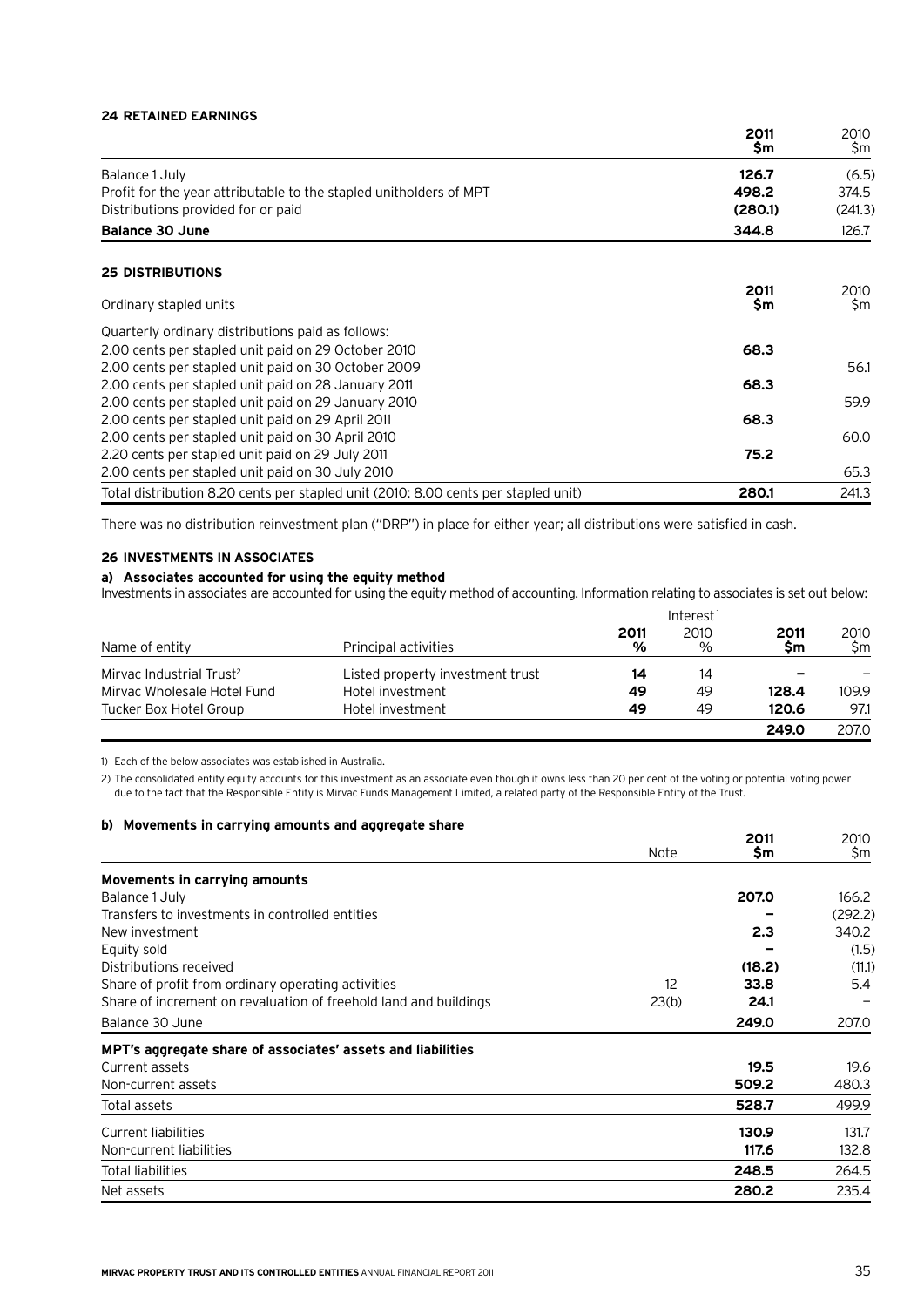# Notes to the consolidated financial statements

#### **26 Investments in associates / continued**

|                                                                                     |                      |           |              | 2011<br>\$m | 2010<br>\$m |
|-------------------------------------------------------------------------------------|----------------------|-----------|--------------|-------------|-------------|
| MPT's aggregate share of associates' revenues, expenses and results                 |                      |           |              |             |             |
| Revenues                                                                            |                      |           |              | 96.0        | 83.3        |
| Expenses                                                                            |                      |           |              | (58.0)      | (81.9)      |
| Profit before income tax                                                            |                      |           |              | 38.0        | 1.4         |
| MPT's aggregate share of associates' expenditure commitments<br>Capital commitments |                      |           |              |             |             |
| Fair value of listed investments in associates<br>Mirvac Industrial Trust           |                      |           |              | 1.9         | 1.9         |
| c) Investment in associates accounted for at fair value                             |                      |           | Interest     |             |             |
| Name of entity                                                                      | Principal activities | 2011<br>% | 2010<br>$\%$ | 2011<br>\$m | 2010<br>\$m |
| Australian Sustainable Forestry Investors                                           | Infrastructure       | 25.2      | 25.2         | 4.2         | 3.3         |

James Fielding Infrastructure Yield Fund Infrastructure **21.8** 21.8 **15.0** 14.7

**19.2** 18.0

#### **27 Contingent liabilities**

The consolidated entity had contingent liabilities at 30 June 2011 in respect of the following:

|                                                                                                                                                                                                                                                             | 2011<br>\$m | 2010<br>Sm. |
|-------------------------------------------------------------------------------------------------------------------------------------------------------------------------------------------------------------------------------------------------------------|-------------|-------------|
| Bank quarantees and performance bonds issued by external parties in respect<br>of certain performance obligations granted in the normal course of business                                                                                                  | O.1         |             |
| Claims for damages in respect of injury sustained due to health and safety issues<br>have been made during the year. The potential effect of these claims indicated<br>by legal advice is that if the claims were to be successful against the consolidated |             |             |
| entity, they would result in a liability                                                                                                                                                                                                                    | 1.0         |             |

As part of the ordinary course of business of the consolidated entity, disputes can arise with suppliers, customers and other third parties. Where there is a present obligation, a liability is recognised. Where there is a possible obligation, which will only be determined by a future event and it is considered probable that a liability will arise, they are disclosed as a contingent liability. Where the possible obligation is remote, no disclosure is given. The consolidated entity does not provide details of these as to do so may prejudice the consolidated entity's position.

#### **28 Commitments Capital commitments**

|                                                   | 2011<br>Sm               | 2010<br>\$m |
|---------------------------------------------------|--------------------------|-------------|
| Investment properties                             |                          |             |
| Not later than one year                           | 30.7                     | 29.8        |
| Later than one year but not later than five years | -                        |             |
| Later than five years                             | $\overline{\phantom{0}}$ |             |
|                                                   | 30.7                     | 29.8        |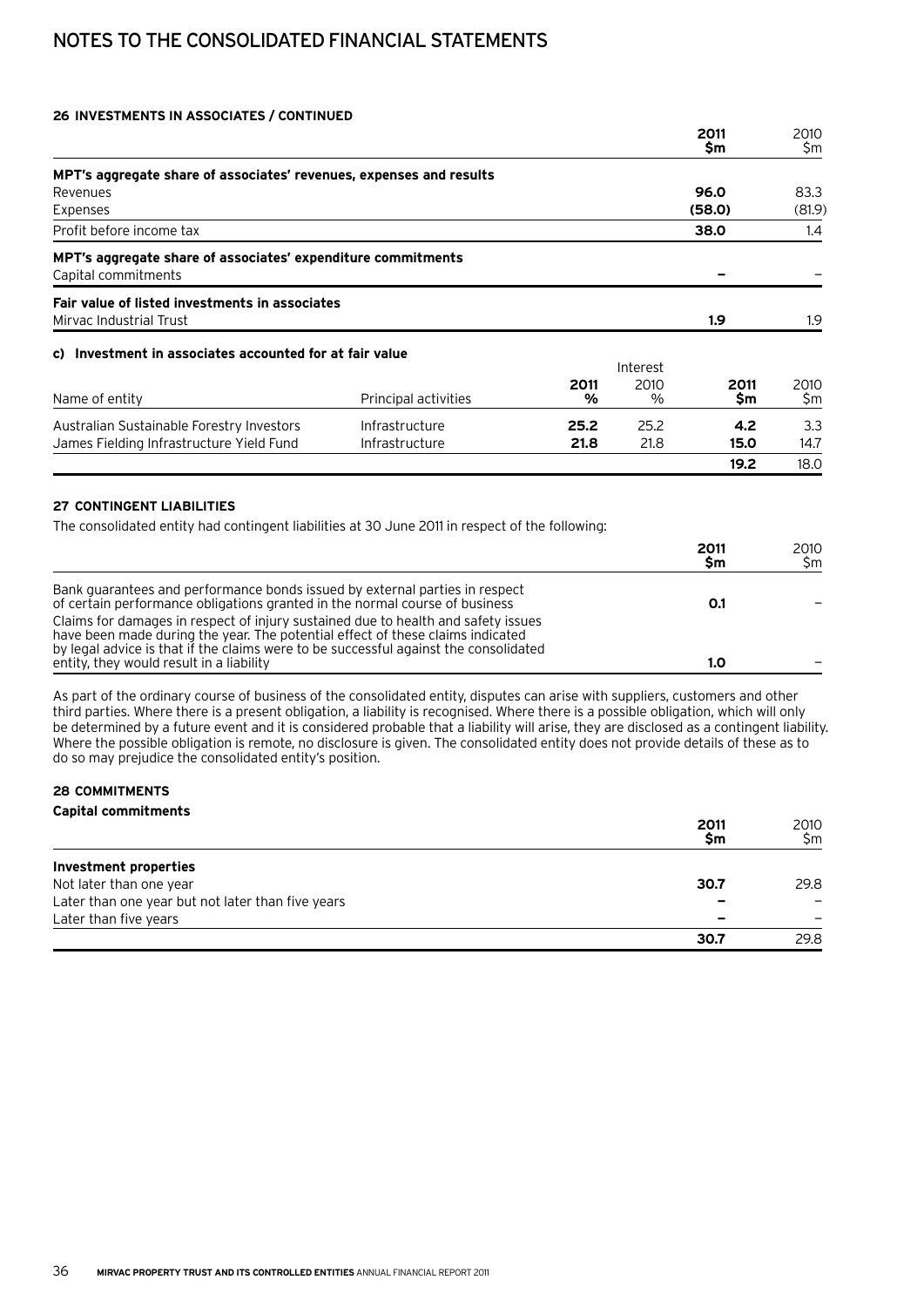#### **29 Key Management Personnel**

#### **a) Determination of key management personnel**

Key management personnel ("KMP") are those people with authority and responsibility for planning, directing and controlling the activities of the entity, directly or indirectly. For Mirvac, the KMP are defined to be members of the Executive Leadership Team ("ELT") and Non-Executive Directors. For the year ended 30 June 2011, the ELT comprised the Managing Director — Nicholas Collishaw; Chief Executive Officer — Investment — Andrew Butler; Chief Executive Officer — Development — Brett Draffen; Chief Operating Officer — Gary Flowers; and Chief Financial Officer — Justin Mitchell. Remuneration details are also included for John Carfi and Matthew Wallace as they are among the five highest remunerated Group Executives and disclosure is required under the Corporations Act 2001.

#### **b) KMP compensation**

KMP are employed by Mirvac Projects Pty Limited. Payments made from the consolidated entity to Mirvac Funds Limited do not include any amounts directly attributable to the compensation of KMP.

#### **c) Equity instrument disclosures relating to KMP**

#### i) Unitholdings

The number of ordinary units in the Trust held during the year by each Director and other KMP, including their personally-related parties, is set out below. There were no units granted during the year as compensation.

|                        | Balance<br>1 July | Units issued<br>under EEP | Other<br>changes <sup>1</sup> | <b>Balance</b><br>30 June |
|------------------------|-------------------|---------------------------|-------------------------------|---------------------------|
| 2011                   |                   |                           |                               |                           |
| <b>Directors</b>       |                   |                           |                               |                           |
| James MacKenzie        | 129,914           |                           |                               | 129,914                   |
| Nicholas Collishaw     | 2,056,004         |                           | (19, 492)                     | 2,036,512                 |
| <b>Peter Hawkins</b>   | 596,117           |                           |                               | 596,117                   |
| James Millar           | 40,714            |                           |                               | 40,714                    |
| Penny Morris           | 241,136           |                           |                               | 241,136                   |
| John Mulcahy           | 25,000            |                           |                               | 25,000                    |
| Elana Rubin            |                   |                           | 10,000                        | 10,000                    |
| <b>Executives</b>      |                   |                           |                               |                           |
| Andrew Butler          | 147,554           |                           | (7,758)                       | 139,796                   |
| John Carfi             | 128,913           |                           | (11, 401)                     | 117,512                   |
| <b>Brett Draffen</b>   | 280,272           |                           | (7, 491)                      | 272,781                   |
| <b>Gary Flowers</b>    |                   |                           |                               |                           |
| Justin Mitchell        | 164,637           |                           | (10,708)                      | 153,929                   |
| <b>Matthew Wallace</b> | 153,976           |                           | (8, 393)                      | 145,583                   |
|                        | Balance<br>1 July | Units issued<br>under EEP | Other<br>changes <sup>1</sup> | Balance<br>30 June        |
| 2010                   |                   |                           |                               |                           |
| Directors              |                   |                           |                               |                           |
| James MacKenzie        | 119,200           |                           | 10,714                        | 129,914                   |
| Nicholas Collishaw     | 2,027,436         |                           | 28,568                        | 2,056,004                 |
| <b>Peter Hawkins</b>   | 442,547           |                           | 153,570                       | 596,117                   |
| James Millar           |                   |                           | 40,714                        | 40,714                    |
| Penny Morris           | 208,994           |                           | 32,142                        | 241,136                   |
| John Mulcahy           |                   |                           | 25,000                        | 25,000                    |
| Executives             |                   |                           |                               |                           |
| John Carfi             | 128,913           |                           |                               | 128,913                   |
| <b>Brett Draffen</b>   | 380,272           | -                         | (100, 000)                    | 280,272                   |
| <b>Gary Flowers</b>    |                   |                           |                               |                           |
| Christopher Freeman    | 320,724           |                           | (320, 724)                    |                           |
| <b>Grant Hodgetts</b>  | 139,440           |                           |                               | 139,440                   |
| Justin Mitchell        | 164,637           |                           | $\qquad \qquad -$             | 164,637                   |

1) Other changes include additions resulting from first disclosure of a KMP and other changes to options and performance rights.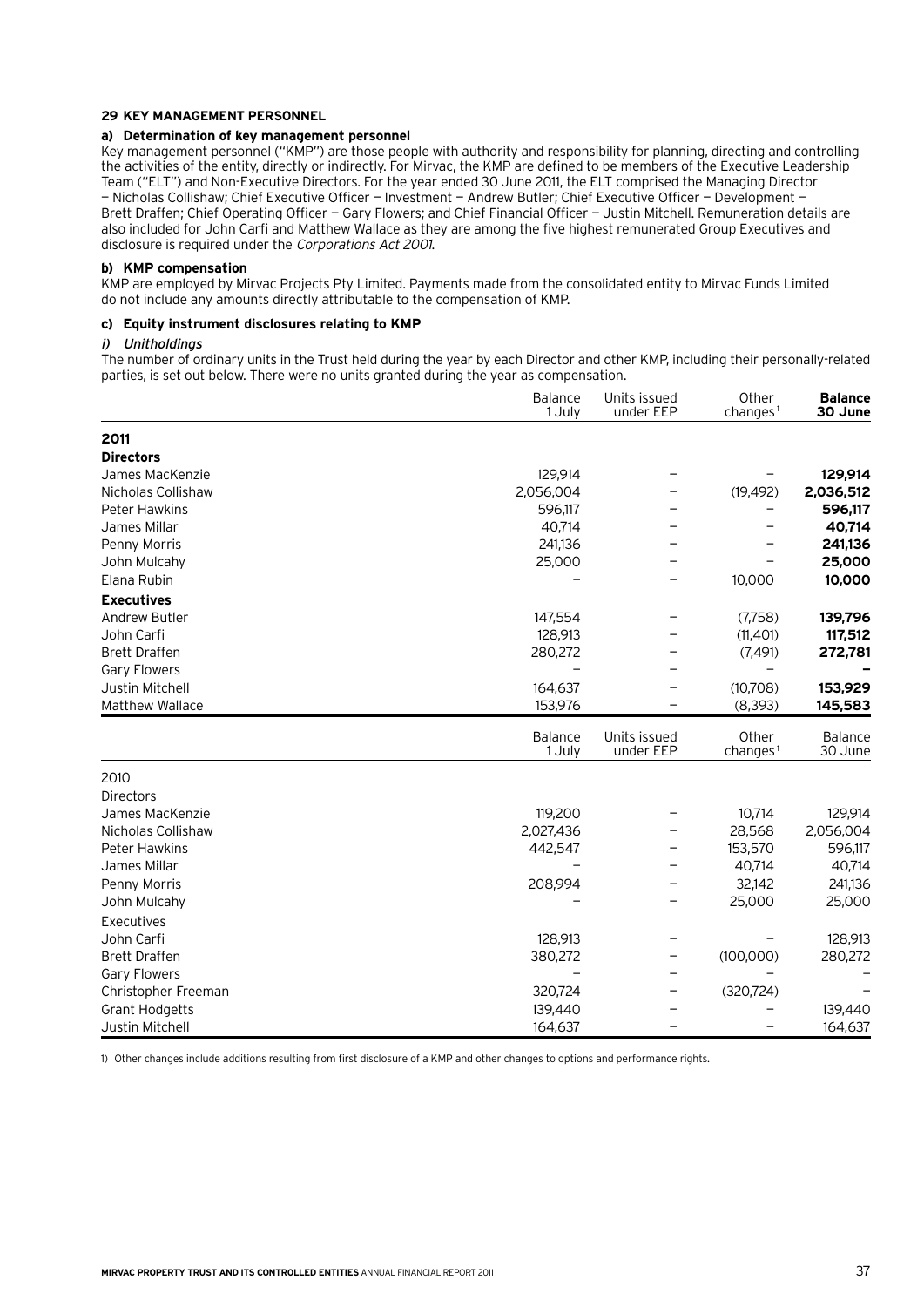#### **29 Key Management Personnel / continued**

#### ii) Options

The number of options over ordinary securities in Mirvac held during the year by each Director and other KMP, including their personally-related parties, is set out below:

|                        | Balance Options issued<br>1 July | under LTP | Other<br>changes | <b>Balance</b><br>30 June | Unvested  |
|------------------------|----------------------------------|-----------|------------------|---------------------------|-----------|
| 2011                   |                                  |           |                  |                           |           |
| <b>Director</b>        |                                  |           |                  |                           |           |
| Nicholas Collishaw     | 2,336,340                        |           | (309,930)        | 2,026,410                 | 1,923,100 |
| <b>Executives</b>      |                                  |           |                  |                           |           |
| Andrew Butler          |                                  |           |                  |                           |           |
| John Carfi             | 368,600                          |           |                  | 368,600                   | 368,600   |
| <b>Brett Draffen</b>   | 796,780                          |           | (193, 710)       | 603,070                   | 538,500   |
| <b>Gary Flowers</b>    | 192,300                          |           |                  | 192,300                   | 192,300   |
| Justin Mitchell        | 471,050                          |           | (103, 313)       | 367,737                   | 333,300   |
| <b>Matthew Wallace</b> | 336,500                          |           |                  | 336,500                   | 336,500   |
| 2010                   |                                  |           |                  |                           |           |
| Director               |                                  |           |                  |                           |           |
| Nicholas Collishaw     | 2,336,340                        |           |                  | 2,336,340                 | 2,336,340 |
| Executives             |                                  |           |                  |                           |           |
| John Carfi             | 368,600                          |           |                  | 368,600                   | 368,600   |
| <b>Brett Draffen</b>   | 796,780                          |           |                  | 796,780                   | 796,780   |
| <b>Gary Flowers</b>    | 192,300                          |           |                  | 192,300                   | 192,300   |
| Christopher Freeman    |                                  |           |                  |                           |           |
| <b>Grant Hodgetts</b>  | 587,030                          |           | (319, 610)       | 267,420                   | 267,420   |
| Justin Mitchell        | 471,050                          |           |                  | 471,050                   | 471,050   |

#### iii) Performance rights

The number of performance rights in Mirvac held during the year by each Director and other KMP, including their personallyrelated parties, are set out below:

|                        | <b>Balance</b><br>1 July | Rights issued<br>under LTP | Other<br>changes | <b>Balance</b><br>30 June |
|------------------------|--------------------------|----------------------------|------------------|---------------------------|
| 2011                   |                          |                            |                  |                           |
| <b>Director</b>        |                          |                            |                  |                           |
| Nicholas Collishaw     | 3,199,560                | 2,189,600                  | (116, 360)       | 5,272,800                 |
| <b>Executives</b>      |                          |                            |                  |                           |
| Andrew Butler          | 99,470                   | 88,500                     | (27,270)         | 160,700                   |
| John Carfi             | 489,670                  | 174,900                    | (118,170)        | 546,400                   |
| <b>Brett Draffen</b>   | 906,130                  | 452,200                    | (163, 630)       | 1,194,700                 |
| Gary Flowers           | 351,800                  | 380,400                    |                  | 732,200                   |
| Justin Mitchell        | 464,490                  | 179,500                    | (129,690)        | 514,300                   |
| <b>Matthew Wallace</b> | 467,050                  | 147,600                    | (116, 350)       | 498,300                   |
| 2010                   |                          |                            |                  |                           |
| Director               |                          |                            |                  |                           |
| Nicholas Collishaw     | 985,960                  | 2,213,600                  |                  | 3,199,560                 |
| Executives             |                          |                            |                  |                           |
| John Carfi             | 193,970                  | 295,700                    |                  | 489,670                   |
| <b>Brett Draffen</b>   | 316,230                  | 589,900                    |                  | 906,130                   |
| Gary Flowers           | 87,000                   | 264,800                    |                  | 351,800                   |
| Christopher Freeman    | 1,304,300                |                            | (1,304,300)      |                           |
| <b>Grant Hodgetts</b>  | 228,710                  |                            | (132, 270)       | 96,440                    |
| Justin Mitchell        | 189,490                  | 275,000                    |                  | 464,490                   |

#### **d) Loans to Directors and other KMP**

The consolidated entity has not made, guaranteed or secured, directly or indirectly, any loans to the KMP or their personallyrelated parties at any time during the year.

#### **e) Other transactions with Directors and KMP**

There are a number of transactions between Directors and KMP with the Group. The terms and conditions of these transactions are considered to be no more favourable than in similar transactions on an arm's length basis. On occasions, Directors and KMP may purchase goods and services from Mirvac. These purchases are on terms and conditions available to Mirvac employees generally.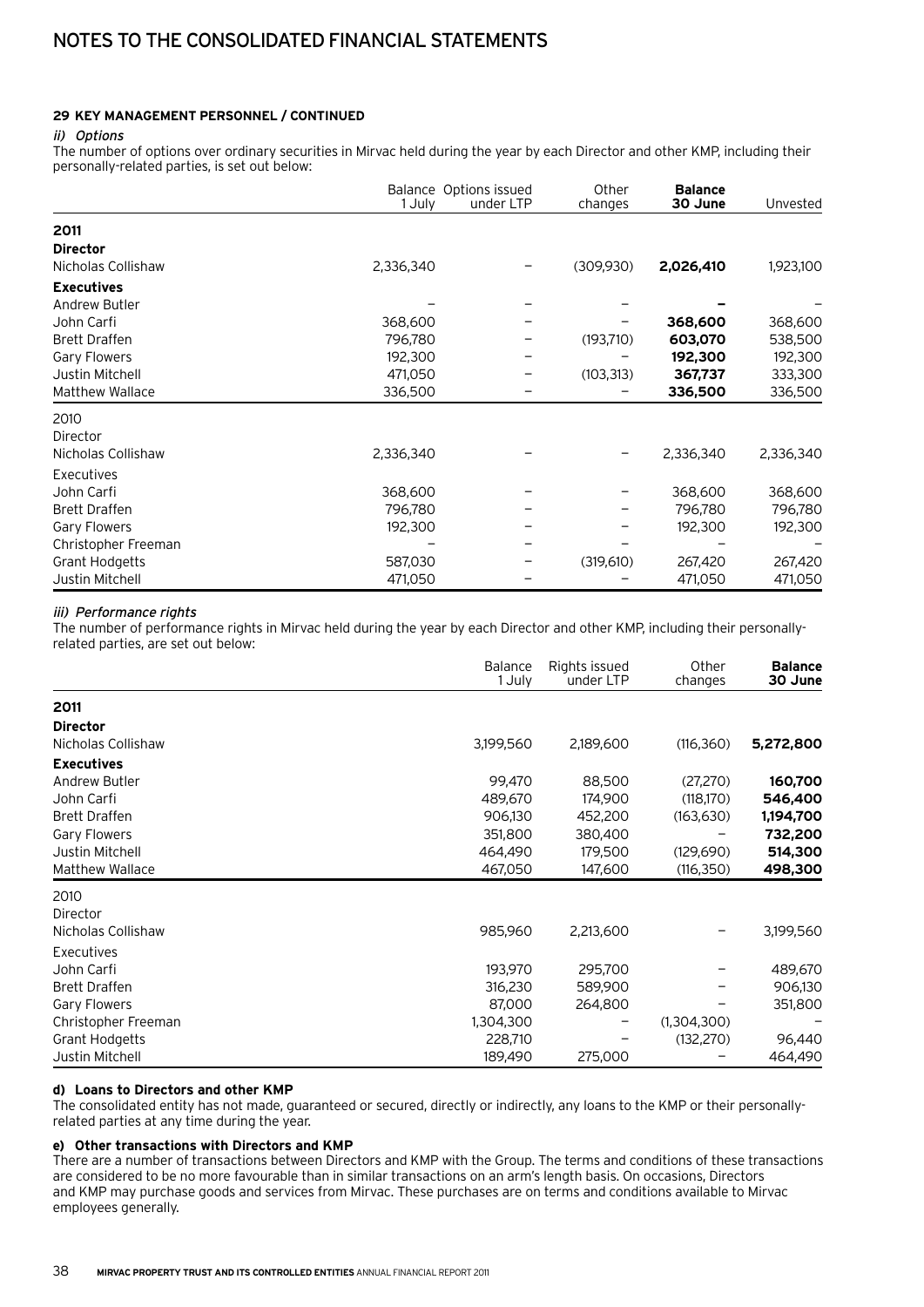#### **30 Related parties**

#### **a) Controlled entities**

Interests in controlled entities are set out in note 14.

#### **b) Responsible Entity**

The Responsible Entity of the Trust is Mirvac Funds Limited, an entity incorporated in New South Wales. The immediate parent entity of the Responsible Entity is Mirvac Woolloomooloo Pty Limited, incorporated in New South Wales and its ultimate parent entity is Mirvac Limited, incorporated in New South Wales.

#### **c) KMP**

Disclosures relating to KMP are set out in note 29.

#### **d) Responsible Entity's fees**

As outlined in the Explanatory Memorandum dated 4 May 1999, as part of the merger of Mirvac, Mirvac Funds Limited reduced its Responsible Entity fees to a recovery of cost basis. Fees charged by Mirvac Funds Limited for the year to 30 June 2011 were \$6.2m (2010: \$3.6m) in accordance with the terms contained in the merger proposal in 1999.

#### **e) Transactions with related parties**

The following transactions occurred with related parties:

|                                                                                  | 2011<br>\$000 | 2010<br>\$000 |
|----------------------------------------------------------------------------------|---------------|---------------|
| Revenue from continuing operations and other income                              |               |               |
| Investment properties rental revenue from entities related to Responsible Entity | 10,386        | 12.034        |
| Interest revenue from entities related to Responsible Entity                     | 51.796        | 56,206        |
| <b>Expenses</b>                                                                  |               |               |
| Interest paid to entities related to Responsible Entity                          | 1.534         | 686           |
| Property management fee expense paid to entity related to Responsibility Entity  | 10,888        | 10.082        |
| Capital expenditure paid to entities related to Responsible Entity               | 56,659        | 33.184        |

#### **f) Outstanding balances in relation to transactions with related parties**

The following balances are outstanding at the end of the reporting period in relation to transactions with related parties:

|                                                       | 2011<br>\$000 | 2010<br>\$000 |
|-------------------------------------------------------|---------------|---------------|
| <b>Current receivables</b>                            |               |               |
| Loans to entities related to Responsible Entity       | 600,000       | 700,000       |
| <b>Current payables</b>                               |               |               |
| Amounts due to entities related to Responsible Entity | 83,995        | 65.764        |
| Non-current payables                                  |               |               |
| Loan to related entity <sup>1</sup>                   | 20,207        | 26,491        |

1) Included in bank loans (refer to note 19).

#### **g) Terms and conditions**

Transactions relating to distributions are on the same terms and conditions that applied to other unitholders.

Other transactions were made on normal commercial terms and conditions with variable terms for the repayment and interest payable at market rates on the loans between the parties.

#### **31 Financial risk management**

The consolidated entity's activities expose it to a variety of financial risks: market risk (including currency risk, interest rate risk and price risk), credit risk and liquidity risk. The consolidated entity's overall risk management program seeks to minimise potential adverse effects on the financial performance of the consolidated entity. The consolidated entity uses various derivative financial instruments to manage certain risk exposures, specifically in relation to interest rate and foreign exchange risks on borrowings. Derivatives are exclusively used for hedging purposes and are not held for trading or speculative purposes. Financial risk management is carried out by a central treasury department ("Mirvac Group Treasury") under policies approved by the Board. The Board provides written principles for overall risk management, as well as written policies covering specific areas, such as mitigating foreign exchange, interest rate and credit risks, use of derivative financial instruments and investing excess liquidity. Mirvac Group Treasury identifies, evaluates, reports and manages financial risks in close cooperation with the consolidated entity's operating units in accordance with Board policy.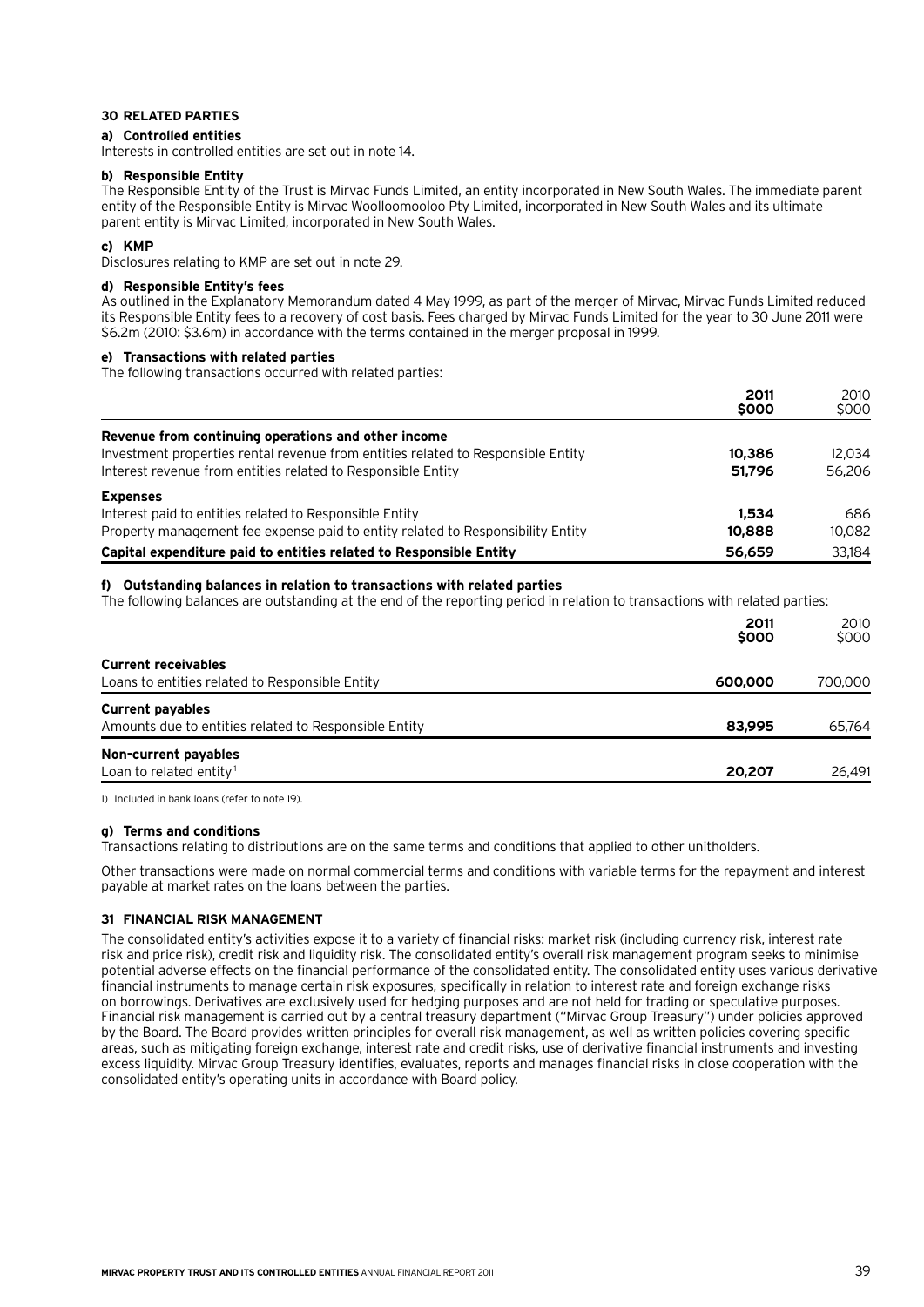# Notes to the consolidated financial statements

#### **31 Financial risk management / continued**

The consolidated entity holds the following financial instruments:

|                                                             |             | 2011    | 2010    |
|-------------------------------------------------------------|-------------|---------|---------|
|                                                             | <b>Note</b> | \$m     | \$m     |
| <b>Financial assets</b>                                     |             |         |         |
| Cash and cash equivalents                                   | 33(a)       | 536.2   | 345.9   |
| Receivables                                                 | 8           | 637.5   | 730.1   |
| Other financial assets at fair value through profit or loss | 9           | 19.2    | 18.0    |
| Derivative financial assets                                 | 13          | 3.3     | 6.4     |
|                                                             |             | 1,196.2 | 1,100.4 |
| <b>Financial liabilities</b>                                |             |         |         |
| Payables                                                    | 18          | 151.5   | 116.7   |
| <b>Borrowings</b>                                           | 19          | 1.288.9 | 394.2   |
| Derivative financial liabilities                            | 21          | 9.9     | 16.2    |
|                                                             |             | 1.450.3 | 527.1   |

The carrying values of trade receivables (less impairment provision) and payables are assumed to approximate their fair values due to their short term nature. Derivative financial assets and liabilities are valued based upon valuation techniques.

#### **a) Market risk**

Market risk is the risk that the fair value or future cash flows of a financial asset or financial liability will fluctuate because of changes in market prices. Market risk comprises currency risk, interest rate risk and price risk.

#### i) Currency risk

Foreign exchange risk refers to the change in value between foreign currencies and the Australian dollar. This change affects the assets and liabilities of the consolidated entity which are denominated in currencies other than Australian dollars. The consolidated entity's foreign exchange risks arise mainly from:

- borrowings denominated in currencies other than Australian dollars which are predominantly US dollars;
- investments in offshore operations which are located in the USA; and
- receipts and payments which are denominated in other currencies.

The consolidated entity manages its foreign exchange risk for its assets and liabilities denominated in other currencies by borrowing in the same currency as that in which the offshore business operates to form a natural hedge against the movement in exchange rates. Translation gains or losses on the net investment in foreign operations are recorded through the foreign currency translation reserve.

#### Sensitivity analysis

Based upon current exposures, there is no material foreign exchange sensitivity in the consolidated entity.

#### ii) Interest rate risk

The consolidated entity's interest rate risk arises from long term borrowings, cash and cash equivalents, receivables and derivatives.

#### **Borrowings**

Borrowings issued at variable rates expose the consolidated entity to cash flow interest rate risk. Borrowings issued at fixed rates expose the consolidated entity to fair value interest rate risk. The consolidated entity's policy is to have a minimum of 50 per cent and a target of 90 per cent of borrowings subject to fixed or capped interest rates. This policy was complied with at the end of the reporting period. The consolidated entity manages its cash flow interest rate risk by using interest rate derivatives. Such interest rate derivatives have the economic effect of converting borrowings from floating rates to fixed or capped rates. Under the interest rate derivatives, the consolidated entity agrees with other parties to exchange, at specified intervals (mainly quarterly), the difference between fixed contract rates and floating rate interest amounts calculated by reference to the agreed notional principal amounts.

The following table sets out the consolidated entity's net exposure to interest rate risk by maturity periods. Exposures arise predominantly from liabilities bearing variable interest rates as the consolidated entity intends to hold fixed rate liabilities to maturity.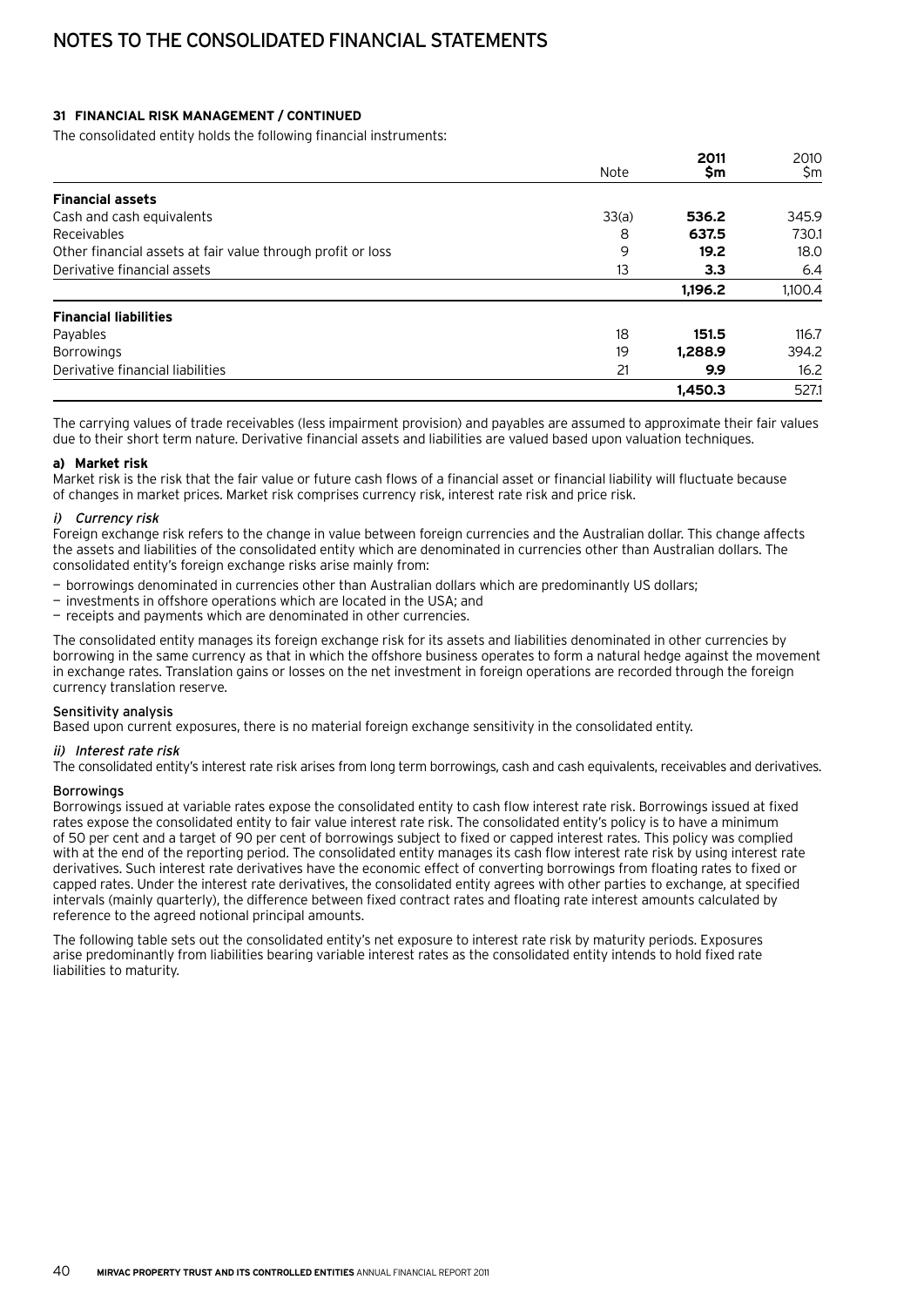#### **31 Financial risk management / continued**

|                                  | Fixed interest maturing in          |                          |                                  |                                    |                                |                                |                        |                     |
|----------------------------------|-------------------------------------|--------------------------|----------------------------------|------------------------------------|--------------------------------|--------------------------------|------------------------|---------------------|
|                                  | Floating<br>interest<br>rate<br>\$m | 1 year<br>or less<br>\$m | Over<br>1 to 2<br>year(s)<br>\$m | Over<br>$2$ to $3$<br>years<br>\$m | Over<br>3 to 4<br>years<br>\$m | Over<br>4 to 5<br>years<br>\$m | Over 5<br>years<br>\$m | <b>Total</b><br>\$m |
| 2011                             |                                     |                          |                                  |                                    |                                |                                |                        |                     |
| Unsecured bank loans             | 583.9                               |                          |                                  |                                    |                                |                                |                        | 583.9               |
| Domestic MTN                     |                                     |                          |                                  |                                    | 200.0                          |                                |                        | 200.0               |
| Interest rate swaps <sup>1</sup> | (455.3)                             | 21.5                     |                                  |                                    | (150.0)                        | -                              | 583.8                  |                     |
| <b>CMBS</b>                      | 505.0                               |                          |                                  |                                    |                                |                                |                        | 505.0               |
| <b>Total</b>                     | 633.6                               | 21.5                     |                                  |                                    | 50.0                           |                                | 583.8                  | 1,288.9             |
| 2010                             |                                     |                          |                                  |                                    |                                |                                |                        |                     |
| Unsecured bank loans             | 44.2                                |                          |                                  |                                    |                                |                                |                        | 44.2                |
| Domestic MTN                     | 100.0                               | 100.0                    |                                  |                                    | -                              | 150.0                          |                        | 350.0               |
| Interest rate swaps <sup>1</sup> | (200.0)                             | (50.0)                   |                                  |                                    | -                              | (150.0)                        | 400.0                  |                     |
| Total                            | (55.8)                              | 50.0                     |                                  |                                    |                                |                                | 400.0                  | 394.2               |

1) Notional principal amounts.

#### **Derivative instruments used by the consolidated entity**

The consolidated entity has at times entered into interest rate derivatives to convert fixed rates to floating interest rates to give the consolidated entity the flexibility to use existing derivative positions and maintain fixed rate exposures within the target range.

The consolidated entity enters into a variety of bought and/or sold option agreements which allow rates to float between certain ranges and agreements which allow the relevant bank to cancel options if certain conditions arise, the benefit of which is lower fixed rates. The rates will revert to no worse than the floating rate payable as if no derivative was entered into. These derivatives are recorded on the statement of financial position at fair value in accordance with AASB 139. Derivatives currently in place cover approximately 47 per cent (2010: 114 per cent) of the loan principal outstanding. The fixed interest rates range between 4.8 per cent and 6.03 per cent (2010: 5.67 per cent and 6.03 per cent) per annum. At 30 June 2011, the notional principal amounts, interest rates and periods of expiry of the interest rate swap contracts held by the consolidated entity were as follows:

|                     |                                  | Floating to fixed |                           |       |                                  |       | Fixed to floating         |       |
|---------------------|----------------------------------|-------------------|---------------------------|-------|----------------------------------|-------|---------------------------|-------|
|                     | 2011<br><b>Interest</b><br>rates | 2011              | 2010<br>Interest<br>rates | 2010  | 2011<br><b>Interest</b><br>rates | 2011  | 2010<br>Interest<br>rates | 2010  |
|                     | % pa                             | \$m               | % pa                      | \$m   | $%$ pa                           | \$m   | % pa                      | \$m   |
| 1 year or less      | 4.8                              | 21.5              | 5.95                      | 50.0  |                                  | -     | 6.75                      | 100.0 |
| Over 1 to 2 year(s) |                                  |                   |                           |       |                                  |       |                           |       |
| Over 2 to 3 years   |                                  |                   |                           |       |                                  |       |                           |       |
| Over 3 to 4 years   |                                  |                   |                           |       | 8.25                             | 150.0 |                           |       |
| Over 4 to 5 years   |                                  |                   |                           |       |                                  | -     | 8.25                      | 150.0 |
| Over 5 years        | $5.17 - 6.03$                    | 583.8             | $5.67 - 6.03$             | 400.0 |                                  |       |                           |       |
|                     |                                  | 605.3             |                           | 450.0 |                                  | 150.0 |                           | 250.0 |

The contracts require settlement of net interest receivable or payable each reset date (generally 90 days). The settlement dates generally coincide with the dates on which interest is payable on the underlying debt. The contracts are settled on a net basis.

#### **Cash and cash equivalents**

Cash held exposes the consolidated entity to cash flow interest rate risk.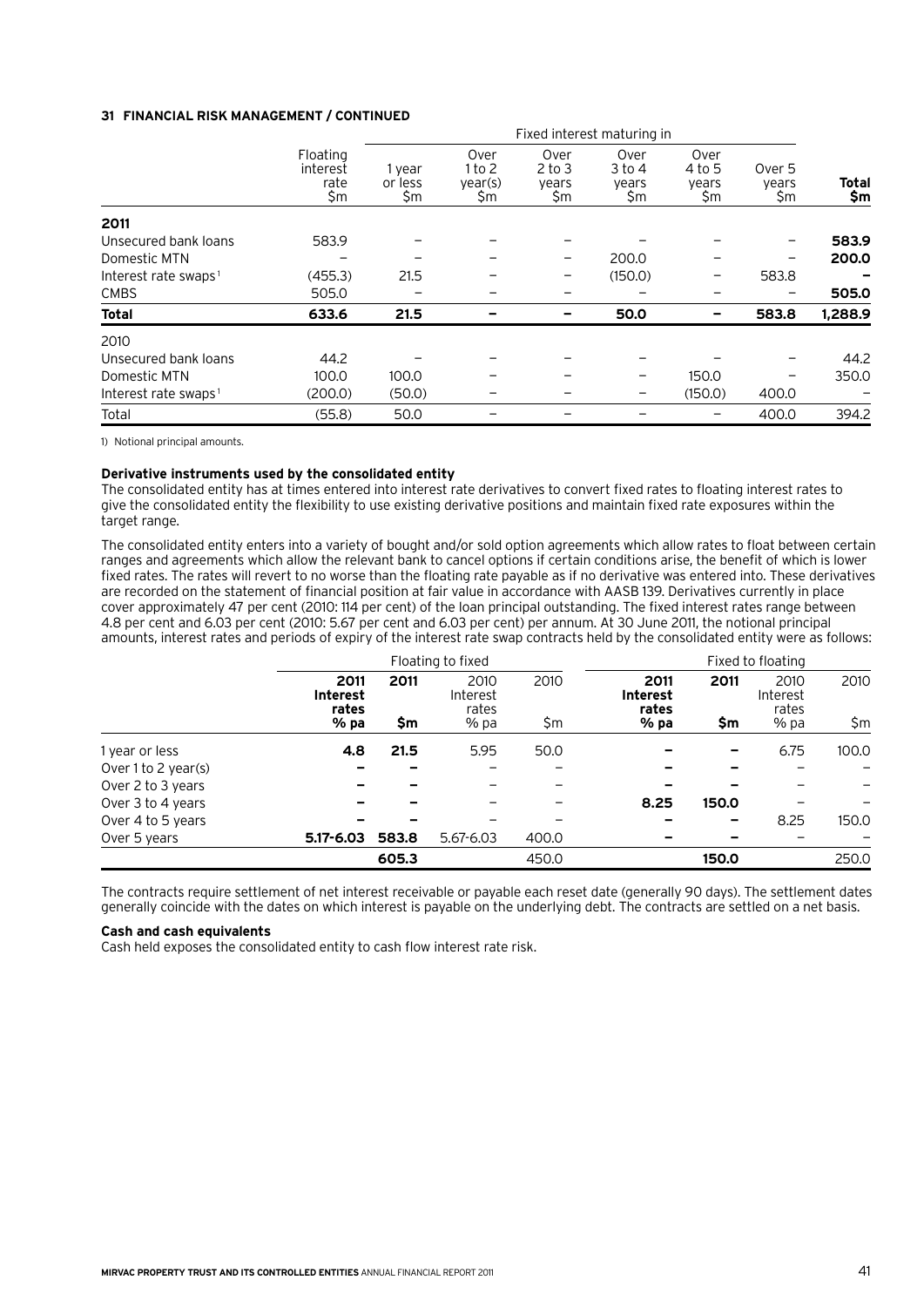#### **31 Financial risk management / continued**

#### **Receivables**

The consolidated entity's exposure to interest rate risk for current and non-current receivables is set out in the following tables.

|                           | Fixed interest maturing in |                                     |                          |                                  |                                    |                                  |                                |                        |                                   |                  |
|---------------------------|----------------------------|-------------------------------------|--------------------------|----------------------------------|------------------------------------|----------------------------------|--------------------------------|------------------------|-----------------------------------|------------------|
|                           | Note                       | Floating<br>interest<br>rate<br>\$m | 1 year<br>or less<br>\$m | Over<br>1 to 2<br>year(s)<br>\$m | Over<br>$2$ to $3$<br>years<br>\$m | Over<br>$3$ to 4<br>years<br>\$m | Over<br>4 to 5<br>years<br>\$m | Over 5<br>years<br>\$m | Non-<br>interest<br>bearing<br>Şm | Total<br>\$m     |
| 2011                      |                            |                                     |                          |                                  |                                    |                                  |                                |                        |                                   |                  |
| Trade receivables         | 8                          |                                     |                          |                                  |                                    |                                  |                                |                        | 0.2                               | 0.2 <sub>0</sub> |
| Related party receivables | 8                          | 600.0                               |                          |                                  |                                    |                                  |                                |                        | $\overline{\phantom{0}}$          | 600.0            |
| Other receivables         | 8                          |                                     | 2.5                      | 2.7                              | 2.9                                | 2.5                              |                                |                        | 26.7                              | 37.3             |
|                           |                            | 600.0                               | 2.5                      | 2.7                              | 2.9                                | 2.5                              |                                |                        | 26.9                              | 637.5            |
| 2010                      |                            |                                     |                          |                                  |                                    |                                  |                                |                        |                                   |                  |
| Trade receivables         | 8                          |                                     |                          |                                  |                                    |                                  |                                |                        | 0.4                               | 0.4              |
| Related party receivables | 8                          | 700.0                               |                          |                                  |                                    |                                  |                                |                        | -                                 | 700.0            |
| Other receivables         | 8                          |                                     | -                        | 4.8                              | 2.7                                | 2.9                              | 2.5                            | -                      | 16.8                              | 29.7             |
|                           |                            | 700.0                               |                          | 4.8                              | 2.7                                | 2.9                              | 2.5                            |                        | 17.2                              | 730.1            |

#### **Sensitivity analysis**

The consolidated entity's interest rate risk exposure arises from long term borrowings, cash held with financial institutions and receivables. Based upon a 25 (2010: 50) basis point increase or decrease in Australian interest rates, the impact on profit after tax has been calculated taking into account all underlying exposures and related derivatives. This sensitivity has been selected as this is considered reasonable given the current level of both short term and long term interest rates.

The impact on the consolidated entity's result of a 50 (2010: 50) basis point increase in interest rates would be an increase in profit of \$6.5m (2010: increase of \$6.9m). The impact on the consolidated entity's result of a 25 (2010: 50) basis point decrease in interest rates would be a decrease in profit of \$3.4m (2010: decrease of \$7.1m). The impact on the consolidated entity of a movement in US dollar interest rates would not be material to profit of the consolidated entity.

The interest rate sensitivities of the consolidated entity vary on an increase/decrease 25 basis point movement in interest rates due to the interest rate optionality of a small number of derivatives.

#### iii) Price risk

The consolidated entity is exposed to equity price risk arising from equity investments (refer to note 9). The equity investments are held for the purpose of selling in the near term. As these investments are not listed, the fund manager provides unit prices each six months. At the end of the reporting period, if the unit prices had been five per cent higher or lower, the effect on net profit for the year would have been \$1.0m (2010: \$0.9m). These investments represent less than one per cent of the consolidated entity's net assets and therefore represents minimal risk to the consolidated entity.

#### **b) Credit risk**

Credit risk is the risk that a contracting entity will not complete its obligations under a financial instrument and will cause a financial loss. The consolidated entity has exposures to credit risk on cash and cash equivalents, receivables and derivative financial assets; the maximum exposure to credit risk is based on the total value of the consolidated entity's financial assets, net of any provisions for impairment, as shown in note 8. To help manage this risk, the consolidated entity has a policy for establishing credit limits for the entities dealt with which is based on the size or previous trading experience of the entity. Based upon the size or previous trading experience, the consolidated entity may require collateral, such as bank guarantees, leases or security deposits in relation to investment properties.

The consolidated entity may also be subject to credit risk for transactions which are not included in the statement of financial position, such as when the consolidated entity provides a guarantee for another party. Details of the consolidated entity's contingent liabilities are disclosed in note 27. The credit risk arising from derivatives transactions and cash held with financial institutions exposes the consolidated entity if the contracting entity is unable to complete its obligations under the contracts. The consolidated entity's policy is to spread the amount of net credit exposure among major financial institutions which are rated the equivalent of A or above from the major rating agencies. The consolidated entity's net exposure and the credit ratings of its counterparties are continuously monitored and the aggregate value of transactions concluded is spread among approved counterparties. Refer to note 8 for the management of credit risk relating to receivables.

#### **c) Liquidity risk**

Liquidity risk is the risk that an entity will encounter difficulty in meeting obligations associated with financial liabilities. Prudent liquidity risk management implies maintaining sufficient cash and marketable securities, the availability of funding through an adequate amount of committed credit facilities, the ability to close out market positions, and the ability to raise funds through the issue of new units through various means including placements and/or the consolidated entity's DRP. Mirvac prepares and updates regular forecasts of the consolidated entity's liquidity requirements to ensure that committed credit lines are kept available in order to take advantage of growth opportunities. Surplus funds are generally only invested in highly liquid instruments. The Trust's financial liabilities are largely inter-trust loan balances with entities within the consolidated entity; as such, these balances do not pose any liquidity risk to Mirvac.

At 30 June 2011, the consolidated entity has minimal liquidity risk due to there being only \$505.0m of current borrowings for the CMBS which is due to expire in November 2011 and is fully cash collateralised. The consolidated entity has access to Mirvac's \$520.1m undrawn facilities.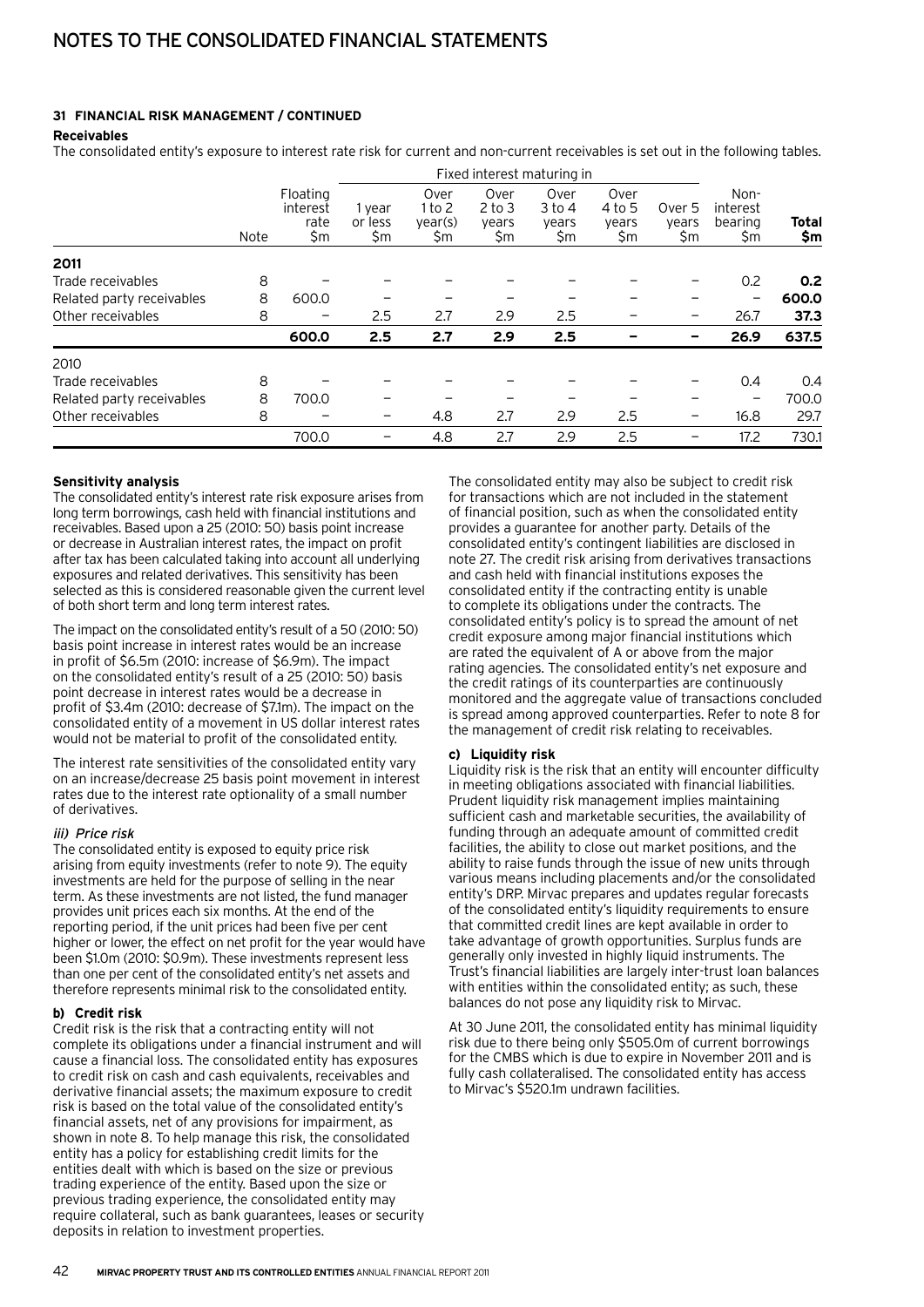#### **31 Financial risk management / continued**

#### **d) Capital risk**

The consolidated entity's objectives when managing capital are to safeguard the Group's ability to continue as a going concern, so that it can continue to provide returns to unitholders and meet its strategic objectives without increasing its overall risk profile.

In assessing the optimal capital structure, the Group seeks to maintain an investment grade credit rating of BBB to reduce the cost of capital and diversify its sources of debt capital.

The consolidated entity's capital structure is monitored at the Group level. At 30 June 2011, the Group's gearing ratio (net debt including cross currency swaps to total tangible assets less cash) was 26.3 per cent (2010: 18.1 per cent). The Group's target gearing ratio is 20 to 25 per cent. This may be exceeded in order to take advantage of appropriate opportunities, such as acquisitions as they arise. To manage the Group's gearing ratio, a number of mechanisms are available. These may include adjusting the amount of distributions paid to unitholders, adjusting the number of units on issue (via buybacks), or the disposal of assets.

Mirvac prepares quarterly statements of financial position, statements of comprehensive income and cash flow updates for the current year and five year forecasts. These forecasts are used to monitor the Group's capital structure and future capital requirements, taking into account future market conditions.

Mirvac complied with all its borrowing covenant ratios at 30 June 2011. The Group's gearing ratios were as follows:

|                                                  | 2011<br><b>Sm</b> | 2010<br>Sm |
|--------------------------------------------------|-------------------|------------|
| Net interest bearing debt less cash <sup>1</sup> | 2,205.2           | 1.311.4    |
| Total tangible assets less cash                  | 8.390.5           | 7.250.6    |
| Gearing ratio (per cent)                         | 26.3              | 18.1       |

1) US dollar denominated borrowings translated at cross currency instrument rate excluding leases.

#### **e) Fair value measurement**

The fair value of financial assets and financial liabilities must be estimated for recognition and measurement or for disclosure purposes.

AASB 7 which requires disclosure of fair value measurements by level of the following fair value measurement hierarchy:

- quoted prices (unadjusted) in active markets for identical assets or liabilities (level one);
- inputs other than quoted prices included within level one that are observable for the asset or liability, either directly (as prices) or indirectly (derived from prices) (level two); and
- inputs for the asset or liability that are not based on observable market data (unobservable inputs) (level three).

The following table presents the consolidated entity's assets and liabilities measured and recognised at fair value at 30 June 2011 and 30 June 2010:

|                                                             | Note | Level one<br>\$m | Level two<br>\$m | Level three<br>\$m | Total<br>\$m |
|-------------------------------------------------------------|------|------------------|------------------|--------------------|--------------|
| 2011                                                        |      |                  |                  |                    |              |
| <b>Assets</b>                                               |      |                  |                  |                    |              |
| Other financial assets at fair value through profit or loss |      |                  |                  |                    |              |
| $-$ unlisted units                                          | 9    |                  |                  | 19.2               | 19.2         |
| Derivatives used for hedging                                | 13   |                  | 3.3              |                    | 3.3          |
|                                                             |      |                  | 3.3              | 19.2               | 22.5         |
| <b>Liabilities</b>                                          |      |                  |                  |                    |              |
| Derivatives used for hedging                                | 21   |                  | 9.9              |                    | 9.9          |
|                                                             |      |                  | 9.9              |                    | 9.9          |
| 2010                                                        |      |                  |                  |                    |              |
| Assets                                                      |      |                  |                  |                    |              |
| Other financial assets at fair value through profit or loss |      |                  |                  |                    |              |
| $-$ unlisted units                                          | 9    |                  |                  | 18.0               | 18.0         |
| Derivatives used for hedging                                | 13   |                  | 6.4              |                    | 6.4          |
|                                                             |      |                  | 6.4              | 18.0               | 24.4         |
| Liabilities                                                 |      |                  |                  |                    |              |
| Derivatives used for hedging                                | 21   |                  | 16.2             |                    | 16.2         |
|                                                             |      |                  | 16.2             |                    | 16.2         |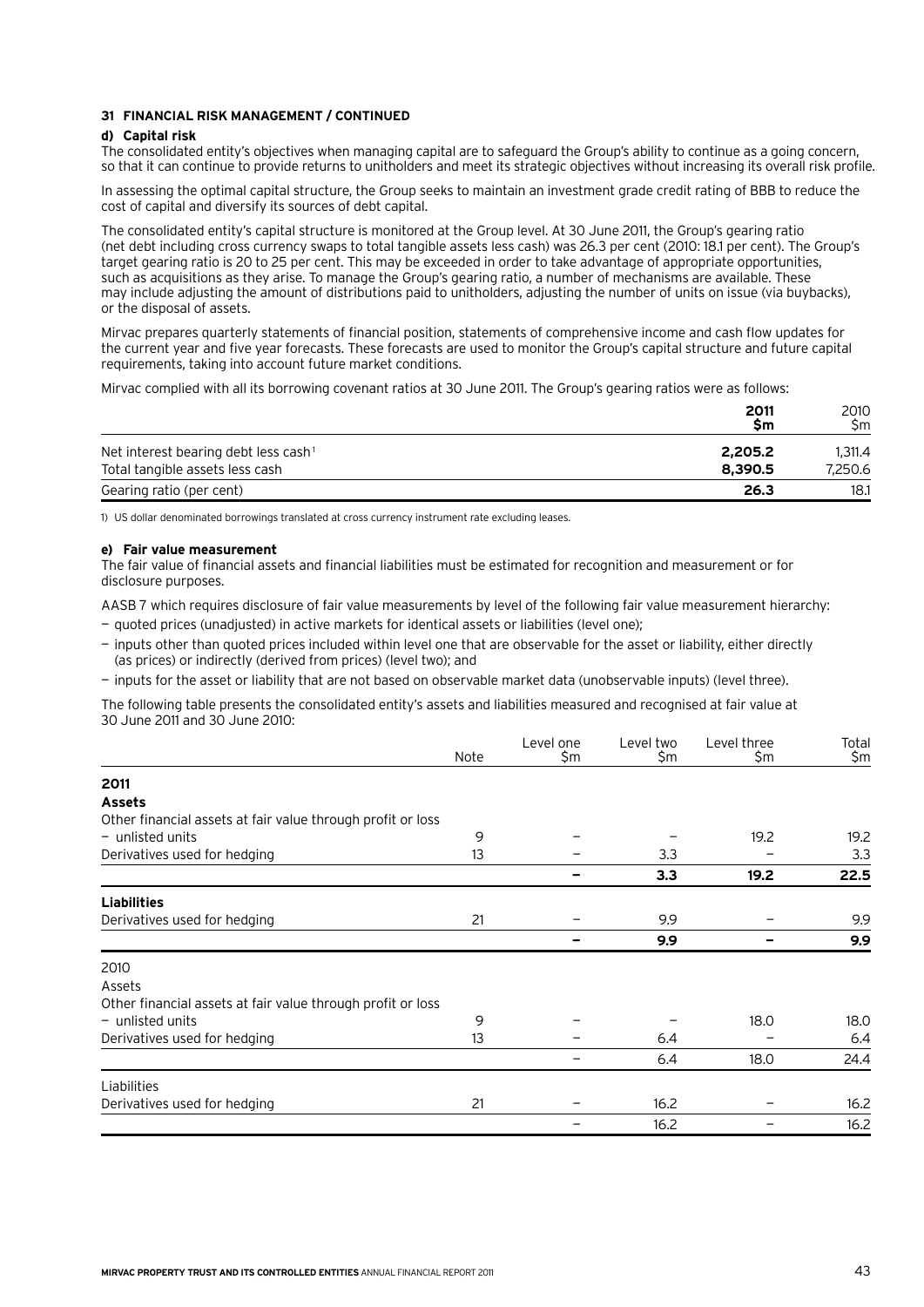# Notes to the consolidated financial statements

#### **31 Financial risk management / continued**

The following tables present the changes in level three instruments for the year ended 30 June 2011 held by the consolidated entity:

| Financial assets at fair value through profit or loss                                                                                             | Note     | 2011<br>Sm | 2010<br>Sm |
|---------------------------------------------------------------------------------------------------------------------------------------------------|----------|------------|------------|
| Balance 1 July                                                                                                                                    |          | 18.0       | 20.6       |
| Equity invested                                                                                                                                   |          | 1.1        |            |
| Distribution reinvested                                                                                                                           |          |            | 0.2        |
| Gain/(loss) on revaluation                                                                                                                        |          | 0.1        | (2.8)      |
| Balance 30 June                                                                                                                                   | $\Omega$ | 19.2       | 18.0       |
| Total gain/(loss) for the year included in (gain)/loss on financial instruments<br>that relates to assets held at the end of the reporting period |          | 0.1        | (2.8)      |

The fair value of financial instruments traded in active markets (such as publicly traded derivatives, and trading and available-for-sale securities) is based on quoted market prices at the end of the reporting period. The quoted market price used for financial assets held by the consolidated entity is the current bid price. These instruments are included in level one. The fair value of financial instruments that are not traded in active markets (for example, over-the-counter derivatives) is determined using valuation techniques.

The consolidated entity uses a variety of methods and makes assumptions that are based on market conditions existing at the end of each reporting period. Quoted market prices or dealer quotes for similar instruments are used to estimate fair value for long term debt for disclosure purposes. Other techniques, such as estimated DCF, are used to determine fair value for the remaining financial instruments. The fair value of interest rate swaps is calculated as the present value of the estimated future cash flows. The fair value of forward exchange contracts is determined using forward exchange market rates at the end of the reporting period. These instruments are included in level two and comprise debt investments and derivative financial instruments. In the circumstances where a valuation technique for these instruments is based on significant unobservable inputs, such instruments are included in level three. The consolidated entity's maturity of net and gross settled derivative financial instruments is provided in the following table. The amounts disclosed in the table are the contractual undiscounted cash flows:

|                                   |                          |                                  |                                    | Maturing in                        |                                |                                |              |
|-----------------------------------|--------------------------|----------------------------------|------------------------------------|------------------------------------|--------------------------------|--------------------------------|--------------|
|                                   | 1 year<br>or less<br>\$m | Over<br>1 to 2<br>year(s)<br>\$m | Over<br>$2$ to $3$<br>years<br>\$m | Over<br>$3$ to $4$<br>years<br>\$m | Over<br>4 to 5<br>years<br>\$m | Over<br>Over 5<br>years<br>\$m | Total<br>\$m |
|                                   |                          |                                  |                                    |                                    |                                |                                |              |
| 2011                              |                          |                                  |                                    |                                    |                                |                                |              |
| Non-interest bearing              |                          |                                  |                                    |                                    |                                |                                |              |
| Payables                          | 151.5                    |                                  |                                    |                                    |                                |                                | 151.5        |
| Interest bearing                  |                          |                                  |                                    |                                    |                                |                                |              |
| Unsecured bank loans              | 27.2                     | 29.0                             | 193.1                              | 121.7                              | 314.1                          | 23.1                           | 708.2        |
| Domestic MTN                      | 16.5                     | 16.5                             | 16.5                               | 16.5                               | 216.5                          | $\overline{\phantom{0}}$       | 282.5        |
| <b>CMBS</b>                       | 517.5                    |                                  |                                    |                                    |                                |                                | 517.5        |
| <b>Derivatives</b>                |                          |                                  |                                    |                                    |                                |                                |              |
| Net settled (interest rate swaps) | 0.2                      | 3.4                              | 1.8                                | 1.1                                |                                | (1.2)                          | 5.3          |
| Fixed to floating swaps           | (5.0)                    | (4.9)                            | (4.7)                              | (4.4)                              | (3.9)                          | $\qquad \qquad -$              | (22.9)       |
|                                   | 707.9                    | 44.0                             | 206.7                              | 134.9                              | 526.7                          | 21.9                           | 1,642.1      |
| 2010                              |                          |                                  |                                    |                                    |                                |                                |              |
| Non-interest bearing              |                          |                                  |                                    |                                    |                                |                                |              |
| Payables                          | 116.7                    |                                  |                                    |                                    |                                |                                | 116.7        |
| Interest bearing                  |                          |                                  |                                    |                                    |                                |                                |              |
| Unsecured bank loans              | 18.0                     | 0.3                              | 0.5                                | 0.7                                | 0.9                            | 28.8                           | 49.2         |
| Domestic MTN                      | 215.3                    | 12.4                             | 12.4                               | 12.4                               | 162.4                          |                                | 414.9        |
| <b>Derivatives</b>                |                          |                                  |                                    |                                    |                                |                                |              |
| Net settled (interest rate swaps) | 5.0                      | 4.0                              | 4.1                                | 2.9                                | 1.8                            | 0.8                            | 18.6         |
| Fixed to floating swaps           | (4.9)                    | (4.9)                            | (4.7)                              | (4.3)                              | (3.9)                          |                                | (22.7)       |
|                                   | 350.1                    | 11.8                             | 12.3                               | 11.7                               | 161.2                          | 29.6                           | 576.7        |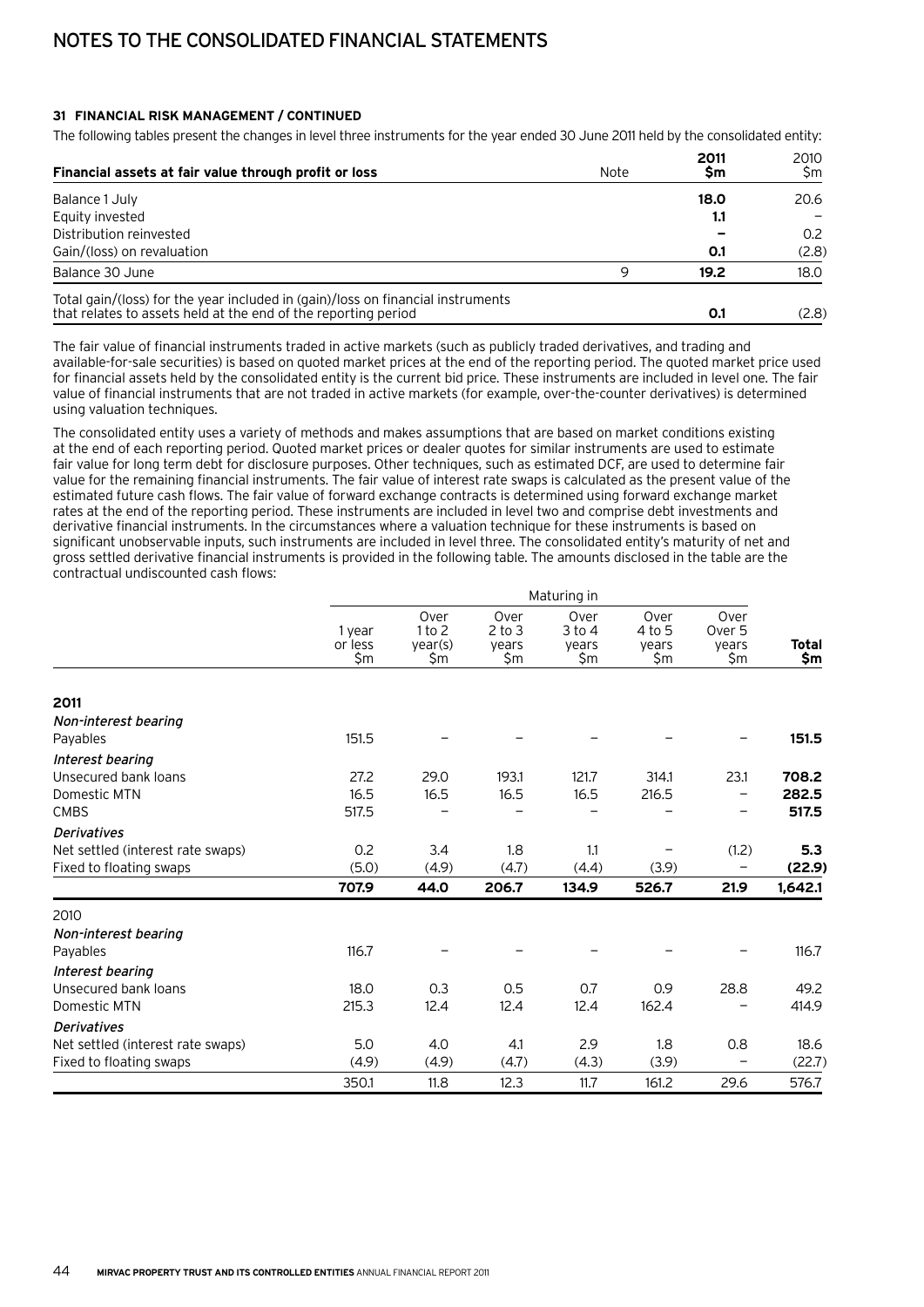#### **32 Remuneration of auditors**

During the year, the following fees were paid or payable for services provided by the auditor of the consolidated entity, its related practices and non-related audit firms:

|                                                                                                                                                     |             | 2011<br>\$000 | 2010<br>\$000 |
|-----------------------------------------------------------------------------------------------------------------------------------------------------|-------------|---------------|---------------|
| a) Audit, assurance and other assurance services                                                                                                    |             |               |               |
| <b>Audit services</b>                                                                                                                               |             |               |               |
| Audit and review of financial reports                                                                                                               |             |               |               |
| Australian firm                                                                                                                                     |             | 539.7         | 555.0         |
| Total remuneration for audit services                                                                                                               |             | 539.7         | 555.0         |
| Other assurance and advisory services                                                                                                               |             |               |               |
| Australian firm                                                                                                                                     |             |               |               |
| Audit of property outgoings statement                                                                                                               |             | 158.9         | 136.0         |
| Financial due diligence and transactions                                                                                                            |             |               | 791.0         |
| Total remuneration for other assurance and advisory services                                                                                        |             | 158.9         | 927.0         |
| Total remuneration for audit, other assurance and advisory services                                                                                 |             | 698.6         | 1.482.0       |
| b) Taxation services                                                                                                                                |             |               |               |
| Tax compliance services                                                                                                                             |             |               |               |
| Australian firm                                                                                                                                     |             |               |               |
| Tax advice and compliance services                                                                                                                  |             | 88.5          | 22.0          |
| Total remuneration for taxation services                                                                                                            |             | 88.5          | 22.0          |
|                                                                                                                                                     |             |               |               |
| 33 NOTES TO THE STATEMENT OF CASH FLOWS                                                                                                             |             |               |               |
|                                                                                                                                                     | <b>Note</b> | 2011<br>\$m   | 2010<br>\$m   |
| a) Reconciliation of cash                                                                                                                           |             |               |               |
| Cash at the end of the year as shown in the statement of cash flows<br>is the same as statement of financial position, the detail of which follows: |             |               |               |
| Cash at bank and on hand                                                                                                                            |             | 22.9          | 45.5          |
| Deposits at call                                                                                                                                    |             | 8.2           | 300.4         |
| Unrestricted cash                                                                                                                                   |             | 31.1          | 345.9         |
| Cash collateralisation <sup>1</sup>                                                                                                                 |             | 505.1         |               |
| Cash and cash equivalents                                                                                                                           |             | 536.2         | 345.9         |

1) Cash collateralisation amount represents cash held on term deposit for purposes of meeting obligations in relation to CMBS which have a scheduled maturity date of 16 November 2011; these arose as a result of the acquisition of WOP (refer to note 34).

#### **b) Reconciliation of profit attributable to the stapled unitholders of MPT to net cash inflows from operating activities**

| Net cash inflows from operating activities                                                       |       | 357.1   | 328.5             |
|--------------------------------------------------------------------------------------------------|-------|---------|-------------------|
| Decrease in creditors                                                                            |       | (16.9)  | (3.0)             |
| Decrease in other assets                                                                         |       | 14.2    | 23.4              |
| (Increase)/decrease in receivables                                                               |       | (9.0)   | 3.9               |
| Change in operating assets and liabilities, net of effects from purchase of controlled entities: |       |         |                   |
| Share of net gain of associates and joint ventures not received as distributions                 |       | (33.8)  | (1.5)             |
| Net loss/(gain) on sale of investment properties                                                 |       | 1.2     | (0.5)             |
| Business combination transaction costs                                                           | 34(a) | 15.8    | 19.4              |
| Net gain on remeasurement of equity interest                                                     |       |         | (25.3)            |
| Discount of business combination                                                                 |       |         | (119.8)           |
| (Gain)/loss on financial instruments                                                             |       | (3.3)   | 10.9 <sup>°</sup> |
| Impairment of goodwill                                                                           | 5     | 7.1     |                   |
| Non-cash lease incentives                                                                        |       | (18.0)  | (4.8)             |
| Amortisation expenses                                                                            | 5     | 15.6    | 14.3              |
| Net (gain)/loss on fair value of IPUC                                                            |       | (4.9)   | 48.9              |
| Net gain on fair value of investment properties                                                  |       | (109.1) | (13.3)            |
| Profit attributable to the stapled unitholders of MPT                                            |       | 498.2   | 375.9             |
|                                                                                                  |       |         |                   |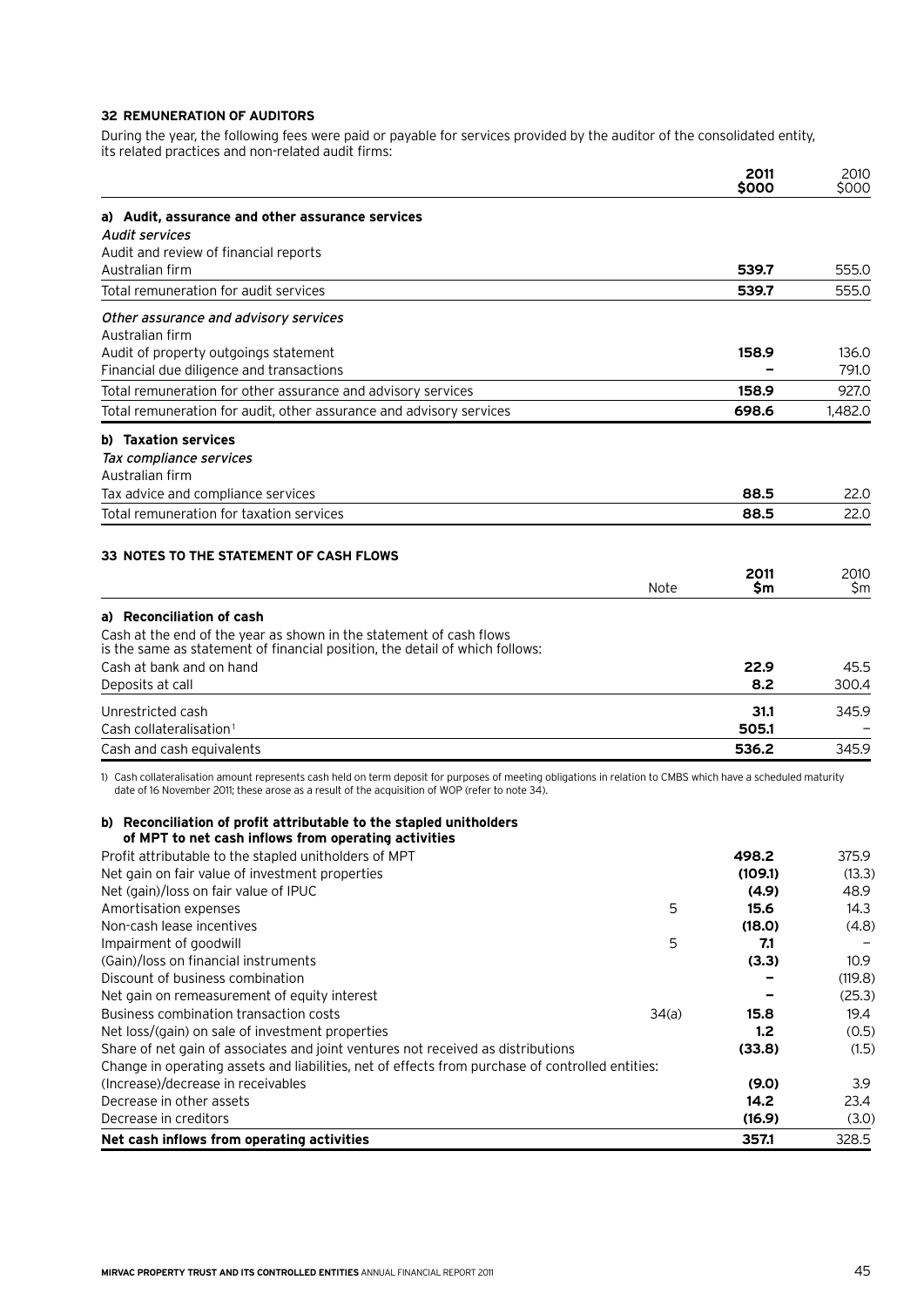# Notes to the consolidated financial statements

#### **34 Acquisition of businesses**

#### **a) Acquisition of WOP**

#### i) Summary of acquisition

On 4 August 2010, the consolidated entity acquired 100 per cent of the issued securities in Westpac Office Trust, an ASX listed real estate investment trust, for consideration of \$404.1m. The acquisition has enhanced the quality of the investment property portfolio.

Details of the purchase consideration to acquire WOP are as follows:

| Purchase consideration              | Note      | Sm                   |
|-------------------------------------|-----------|----------------------|
| Cash paid                           | 34(a)(iv) | 200.0                |
| Securities issued                   | 34(a)(vi) | $204.1$ <sup>1</sup> |
| <b>Total purchase consideration</b> |           | 404.1                |

1) Securities issued relate to Mirvac Group.

The fair value of assets and liabilities recognised as a result of the acquisition are as follows:

|                                                             | \$m     |
|-------------------------------------------------------------|---------|
| Cash and cash equivalents                                   | 25.1    |
| Receivables                                                 | 2.8     |
| Other financial assets at fair value through profit or loss | 21.2    |
| Investment properties                                       | 1,108.2 |
| Payables                                                    | (11.1)  |
| <b>Borrowings</b>                                           | (739.0) |
| Derivative financial liabilities                            | (20.6)  |
| Provisions                                                  | (8.0)   |
| Net identifiable assets acquired                            | 378.6   |
| Goodwill on acquisition                                     | 25.5    |
| Net assets acquired                                         | 404.1   |

The goodwill is attributable to WOP's quality investment portfolio which comprises properties that are predominantly leased to high quality tenants on long term leases with structured rental increases. None of the goodwill is expected to be deductible for tax purposes.

#### ii) Revenue and profit contribution

The acquired business contributed revenues of \$155.7m and net profit of \$116.2m to the consolidated entity for the period from 4 August 2010 to 30 June 2011. The net profit contribution for the period reflects the repayment of the business's borrowings at the date of acquisition and therefore a reduction in its associated finance costs. If the acquisition had occurred on 1 July 2010, consolidated total revenue from continuing operations and other income and consolidated profit for the consolidated entity for the year ended 30 June 2011 would have been \$775.9m and \$491.1m respectively. These amounts have been calculated using the consolidated entity's accounting policies and by adjusting the results of the controlled entity to reflect the additional amortisation of lease incentives in respect of investment properties that would have been charged assuming the fair value adjustments to investment properties.

#### iii) Contingent consideration

There is no contingent consideration as part of this transaction.

#### iv) Purchase consideration — cash outflow on acquisition

|                                                                    | 2011<br>Şm | 2010<br>\$m |
|--------------------------------------------------------------------|------------|-------------|
| Outflow of cash to acquire controlled entity, net of cash acquired |            |             |
| Cash consideration                                                 | (200.0)    |             |
| Less: Balance acquired                                             | 25.1       |             |
|                                                                    | (174.9)    |             |
| Direct costs relating to acquisition                               | (15.8)     |             |
| Outflow of $cash$ - investing activities                           | (190.7)    |             |
| Total outflow of cash to acquire controlled entity                 | (190.7)    |             |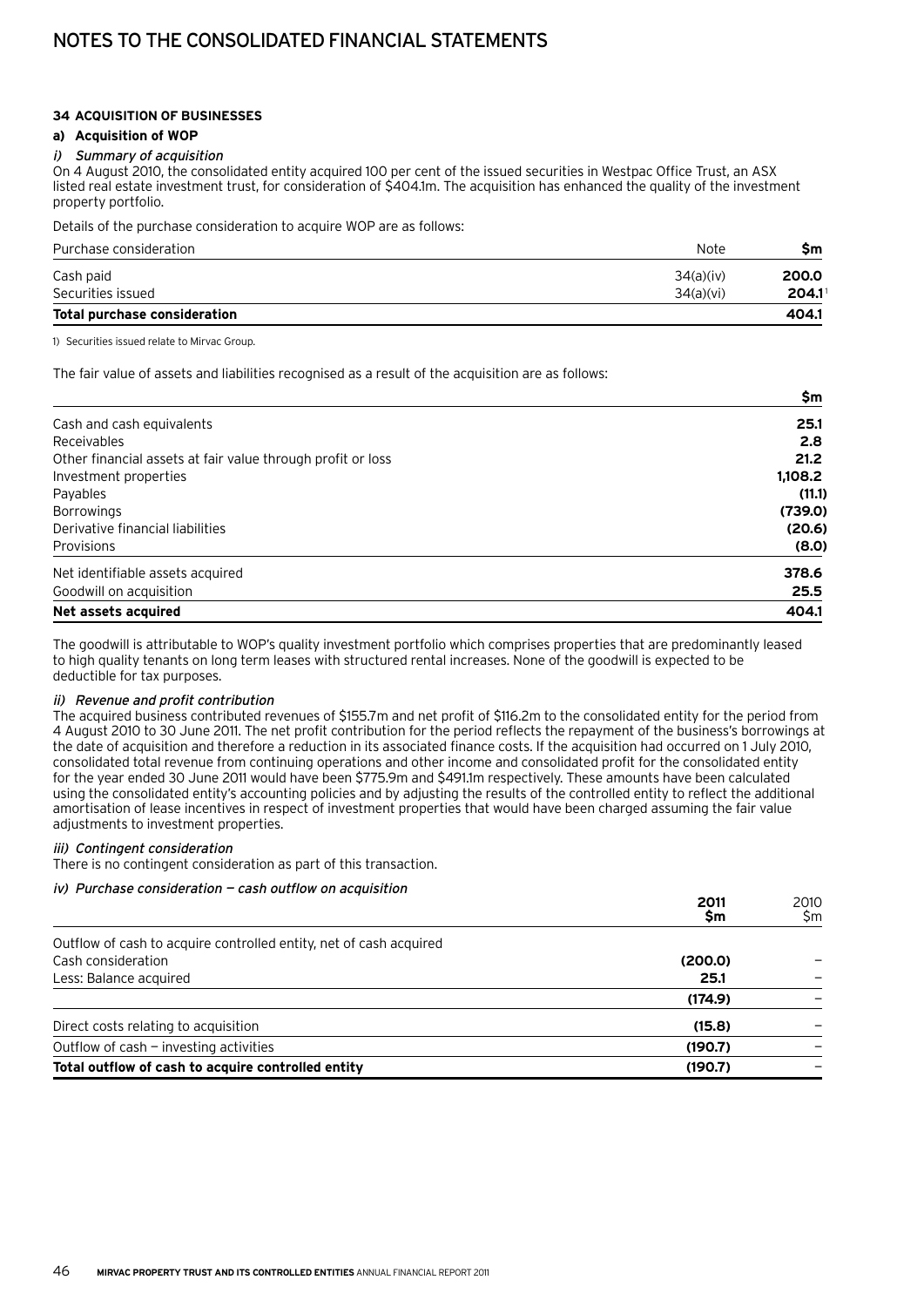#### **34 Acquisition of businesses / continued**

#### v) Acquisition-related costs

Acquisition-related costs of \$16.8m were incurred (including post-acquisition write off of \$1.0m for prepaid borrowing costs on extinguishing WOP's borrowing facilities).

#### vi) Securities issued

As part of the acquisition, the Group issued 149.0m securities, the fair value of which was determined to be the market value of \$1.37 per security, being the market value of Mirvac securities at the acquisition date. The total fair value of securities issued as part of the acquisition was \$204.1m.

#### vii) Acquisition of remaining interest in NROT

On 6 August 2010, the consolidated entity acquired the remaining 50 per cent interest in NROT, for a purchase consideration of \$22.5m, which resulted in goodwill on acquisition of \$1.2m. NROT owns the Westpac Data Centre at 54-60 Talavera Road, North Ryde NSW. The consolidated entity had acquired the other 50 per cent interest in NROT through its acquisition of WOP. As a result, the consolidated entity now holds all of the units in NROT.

#### **35 Events occurring after the end of the reporting period**

On 28 July 2011, the Trust settled on the sale of 50 per cent of the units in Mirvac 8 Chifley Trust to The Trust Company (Australia) Limited (in its capacity as the trustee of K-REIT (Australia) Sub-Trust 2). Mirvac 8 Chifley Trust is the owner of 8 Chifley Square; a Sydney based commercial office development. On that date, Mirvac Projects Pty Limited entered into a Development Agreement with Mirvac 8 Chifley Pty Limited (in its capacity as trustee of Mirvac 8 Chifley Trust). Under the terms of the agreement, Mirvac Projects Pty Limited will deliver a fully constructed and fully leased premium grade commercial office building. Mirvac Projects Pty Limited will provide Mirvac 8 Chifley Pty Limited with a five year rental guarantee.

No other circumstances have arisen since the end of the year which have significantly affected or may significantly affect the operations of the consolidated entity, the results of those operations, or the state of affairs of the consolidated entity in future years.

#### **36 Parent entity financial information**

#### **a) Summary of financial information**

The individual financial statements for the parent entity show the following aggregate amounts:

| Statement of financial position | Note  | 2011<br>\$m | 2010<br>\$m |
|---------------------------------|-------|-------------|-------------|
| Current assets                  |       | 685.0       | 1,072.1     |
| Total assets                    |       | 6,375.3     | 5,682.8     |
| Current liabilities             |       | 143.4       | 459.3       |
| Total liabilities               |       | 917.0       | 643.2       |
| <b>Equity</b>                   |       |             |             |
| Contributed equity              | 22(a) | 5,105.5     | 4,905.9     |
| Reserves                        |       | 7.6         | 7.6         |
| Retained earnings               |       | 345.2       | 126.1       |
|                                 |       | 5,458.3     | 5,039.6     |
| Profit for the year             |       | 429.0       | 349.0       |
| Total comprehensive income      |       | 429.0       | 350.6       |

#### **b) Guarantees entered into by the parent entity**

A controlled entity is a joint borrower under the facility agreement. MPT and a number of its controlled entities along with Mirvac Limited and a number of its subsidiaries are party to a guarantee deed poll in which all those companies agree to guarantee the joint borrowers under the facility.

The parent entity did not provide any other guarantees at 30 June 2011 or 30 June 2010.

#### **c) Contingent liabilities of the parent entity**

The parent entity did not have any other contingent liabilities other than the item referred to in note 36(b) at 30 June 2011 or 30 June 2010.

#### **d) Contractual commitments for the acquisition of property, plant and equipment**

As at 30 June 2011, the parent entity had contractual commitments for the acquisition of investment property totalling \$19.0m (30 June 2010: \$3.0m).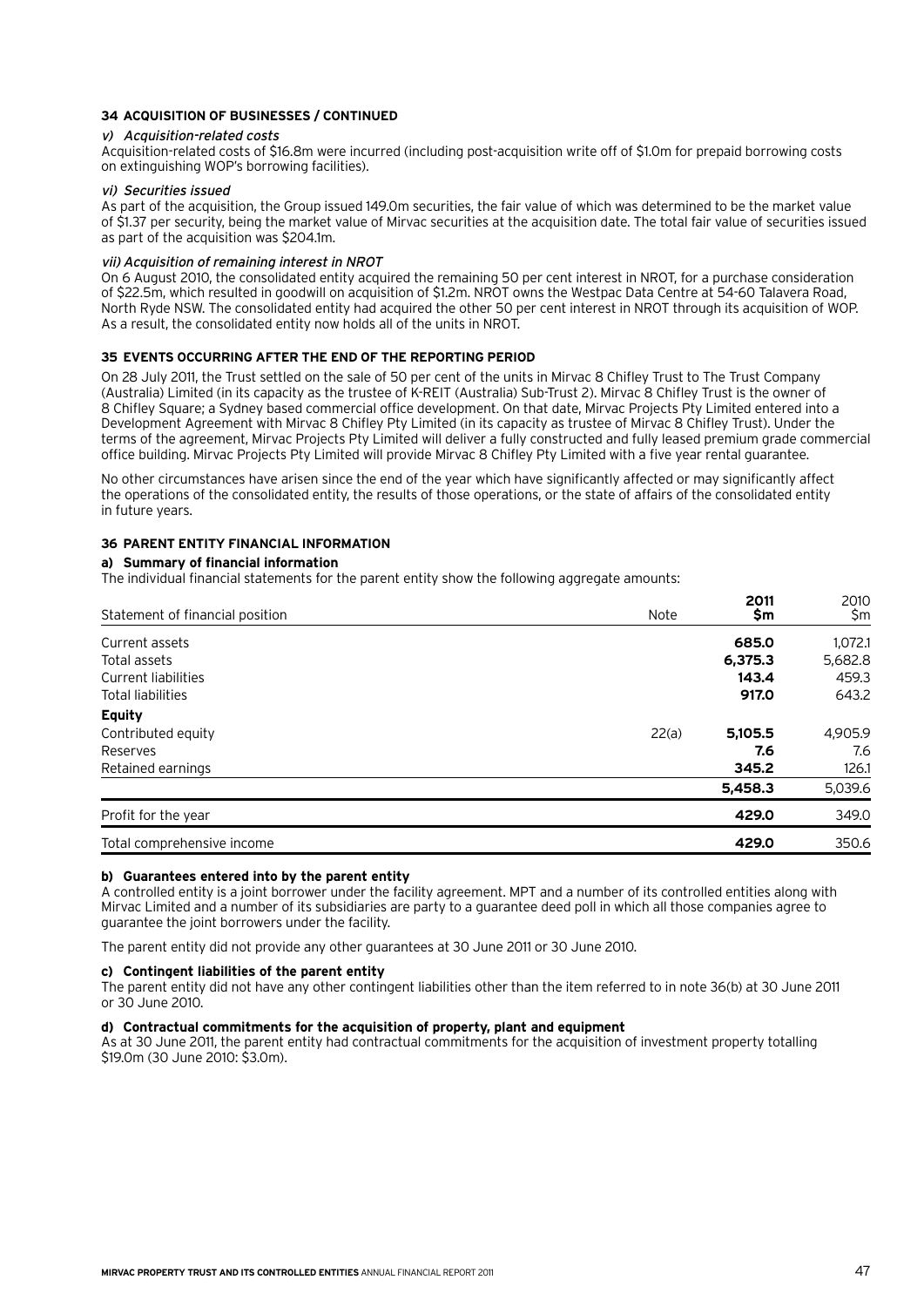# Directors' declaration

In the Directors' opinion:

- a) the financial statements and notes set out on pages 06 to 47 are in accordance with the Corporations Act 2001, including:
	- i) complying with Accounting Standards, the Corporations Regulations 2001 and other mandatory professional reporting requirements; and
	- ii) giving a true and fair view of the consolidated entity's financial position as at 30 June 2011 and of its performance for the financial year ended on that date; and
- b) there are reasonable grounds to believe that the consolidated entity will be able to pay its debts as and when they become due and payable.

Note 1(b) confirms that the financial statements also comply with International Financial Reporting Standards as issued by the IASB.

The Directors have been given the declarations by the Managing Director and Chief Financial Officer required by section 295A of the Corporations Act 2001.

This declaration is made in accordance with a resolution of the Directors.

**Nicholas Collishaw** Director Sydney 23 August 2011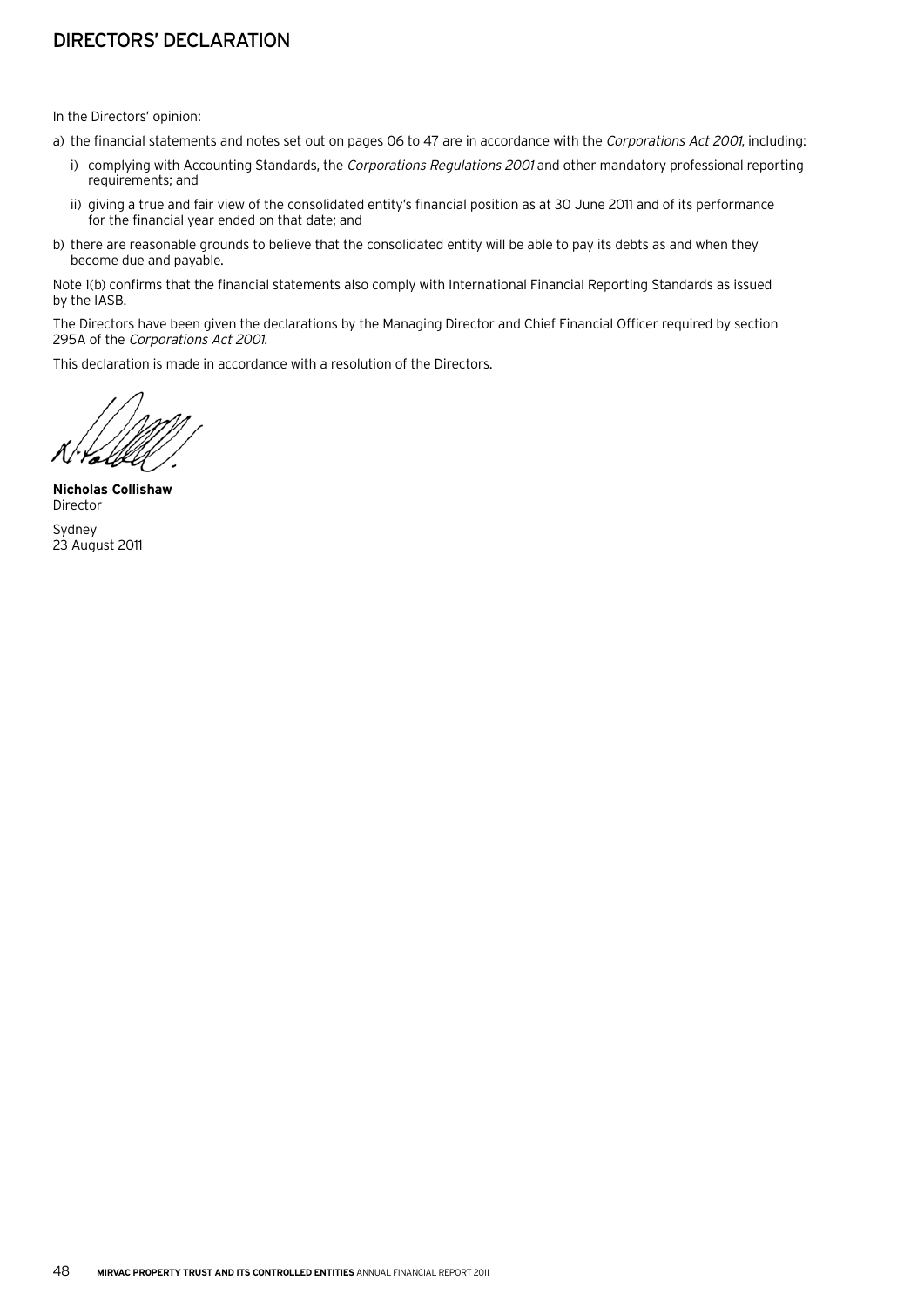## Independent auditor's report

to the unitholders of Mirvac Property Trust



#### **Report on the financial report**

We have audited the accompanying financial report of Mirvac Property Trust (the Trust), which comprises the statement of financial position, the statement of comprehensive income, statement of changes in equity and statement of cash flows for the year ended on that date, a summary of significant accounting policies, other explanatory notes and the directors' declaration for the Mirvac Property Trust Group (the consolidated entity). The consolidated entity comprises the Trust and the entities it controlled at the year's end or from time to time during the financial year.

#### Directors' responsibility for the financial report

The directors of Mirvac Funds Limited as responsible entity for Mirvac Property Trust are responsible for the preparation of the financial report that gives a true and fair view in accordance with Australian Accounting Standards and the Corporations Act 2001 and for such internal control as the directors determine is necessary to enable the preparation of the financial report that is free from material misstatement, whether due to fraud or error. In note 1, the directors also state, in accordance with Accounting Standard AASB 101 Presentation of Financial Statements, that the financial statements comply with International Financial Reporting Standards.

#### Auditor's responsibility

Our responsibility is to express an opinion on the financial report based on our audit. We conducted our audit in accordance with Australian Auditing Standards. These Auditing Standards require that we comply with relevant ethical requirements relating to audit engagements and plan and perform the audit to obtain reasonable assurance whether the financial report is free from material misstatement.

An audit involves performing procedures to obtain audit evidence about the amounts and disclosures in the financial report. The procedures selected depend on the auditor's judgement, including the assessment of the risks of material misstatement of the financial report, whether due to fraud or error. In making those risk assessments, the auditor considers internal control relevant to the entity's preparation and fair presentation of the financial report in order to design audit procedures that are appropriate in the circumstances, but not for the purpose of expressing an opinion on the effectiveness of the entity's internal control. An audit also includes evaluating the appropriateness of accounting policies used and the reasonableness of accounting estimates made by the directors, as well as evaluating the overall presentation of the financial report.

Our procedures include reading the other information in the Annual Report to determine whether it contains any material inconsistencies with the financial report.

*PricewaterhouseCoopers, ABN 52 780 433 757 Darling Park Tower 2, 201 Sussex Street, GPO BOX 2650, SYDNEY NSW 1171 DX 77 Sydney, Australia T +61 2 8266 0000, F +61 2 8266 9999, www.pwc.com.au*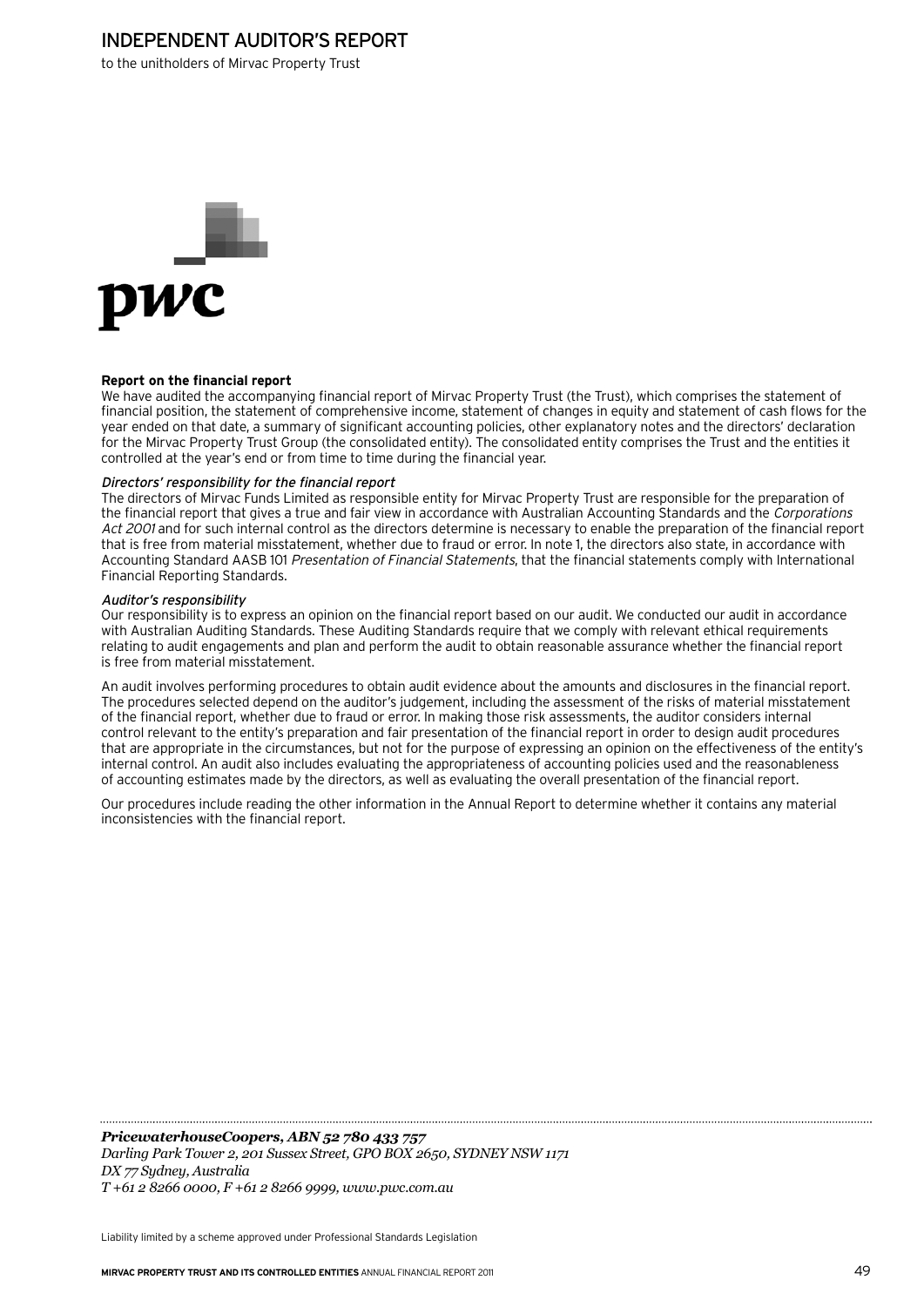## Independent auditor's report

to the unitholders of Mirvac Property Trust



We believe that the audit evidence we have obtained is sufficient and appropriate to provide a basis for our audit opinions.

#### Independence

In conducting our audit, we have complied with the independence requirements of the Corporations Act 2001.

Auditor's opinion In our opinion:

- a) the financial report of Mirvac Property Trust is in accordance with the Corporations Act 2001, including:
	- i) giving a true and fair view of the consolidated entity's financial position as at 30 June 2011 and of its performance for the year ended on that date; and
	- ii) complying with Australian Accounting Standards (including the Australian Accounting Interpretations) and the Corporations Regulations 2001; and

b) the financial report and notes also comply with International Financial Reporting Standards as disclosed in note 1.

PricewatchouseCoopers

PricewaterhouseCoopers

**Matthew Lunn** Sydney

23 August 2011